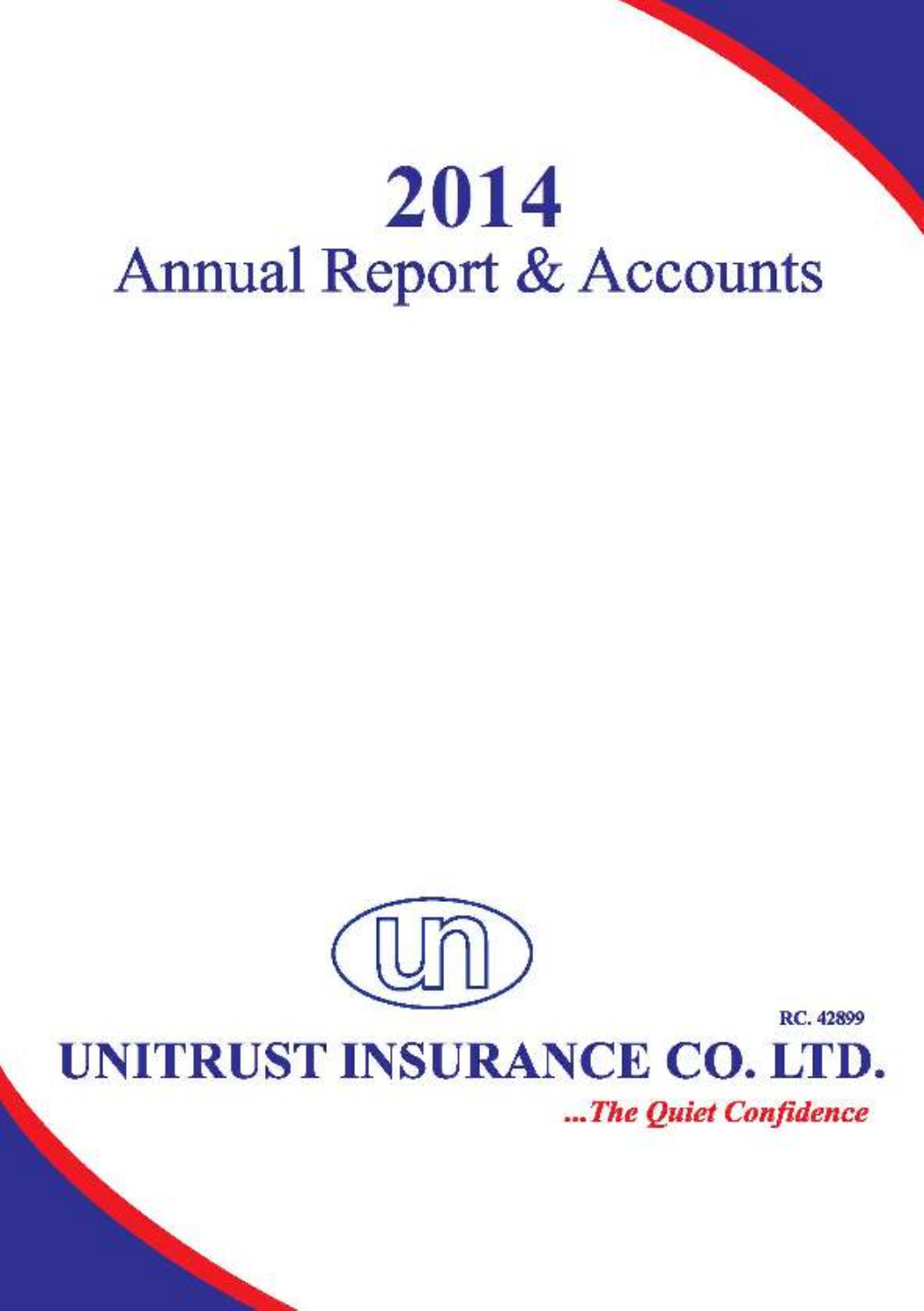## **Unitrust Insurance Company Limited**

Consolidated and Separate Financial Statements 31 December 2014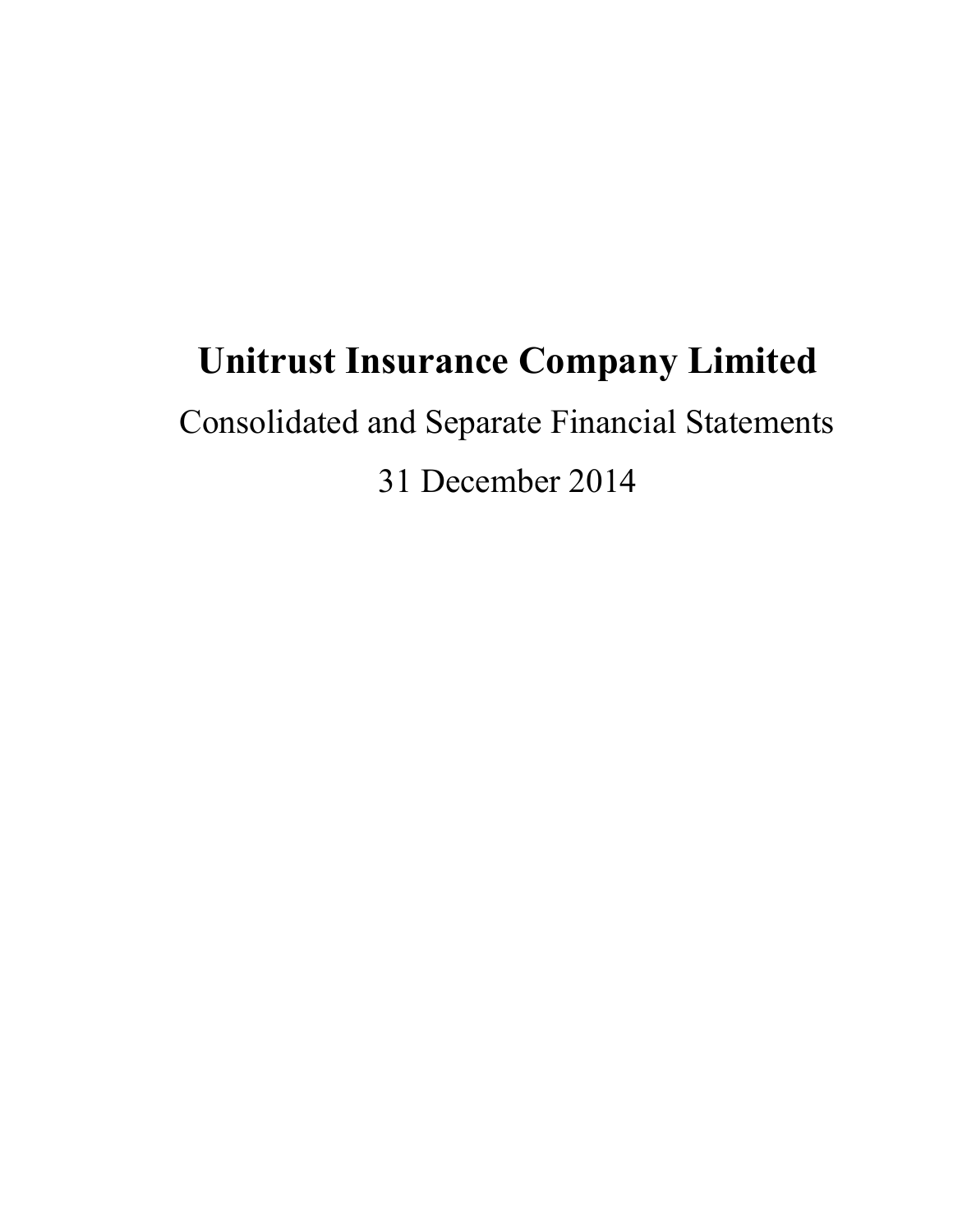**Page**

## **Contents**

| Corporate information                                                                 | 1  |
|---------------------------------------------------------------------------------------|----|
| Directors' report                                                                     | 3  |
| Statement of directors' responsibilities                                              | 8  |
| Corporate governance report                                                           | 9  |
| Management's commentary and analysis                                                  | 14 |
| Report of the risk management and audit committee                                     | 16 |
| Independent auditor's report                                                          | 17 |
| <b>Consolidated and Separate Financial statements:</b>                                |    |
| Significant accounting policies                                                       | 21 |
| Critical accounting estimates and judgements                                          | 32 |
| Consolidated and separate statements of profit or loss and other comprehensive income | 35 |
| Consolidated and separate statements of financial position                            | 37 |
| Consolidated and separate statements of changes in equity                             | 38 |
| Consolidated and separate statements of cash flows                                    | 40 |
| Notes to the consolidated and separate financial statements                           |    |
| Risk management framework                                                             | 41 |
| Solvency margin                                                                       | 44 |
| Insurance risk                                                                        | 45 |
| Financial risk                                                                        | 52 |
| Asset - liability management                                                          | 64 |
| Financial assets and liabilities                                                      | 66 |
| Segment reporting                                                                     | 68 |
| Notes to the primary financial statements                                             | 69 |
| Other financial information:                                                          |    |

| Revenue account        | 97  |
|------------------------|-----|
| Value added statements | 99  |
| Financial summary      | 100 |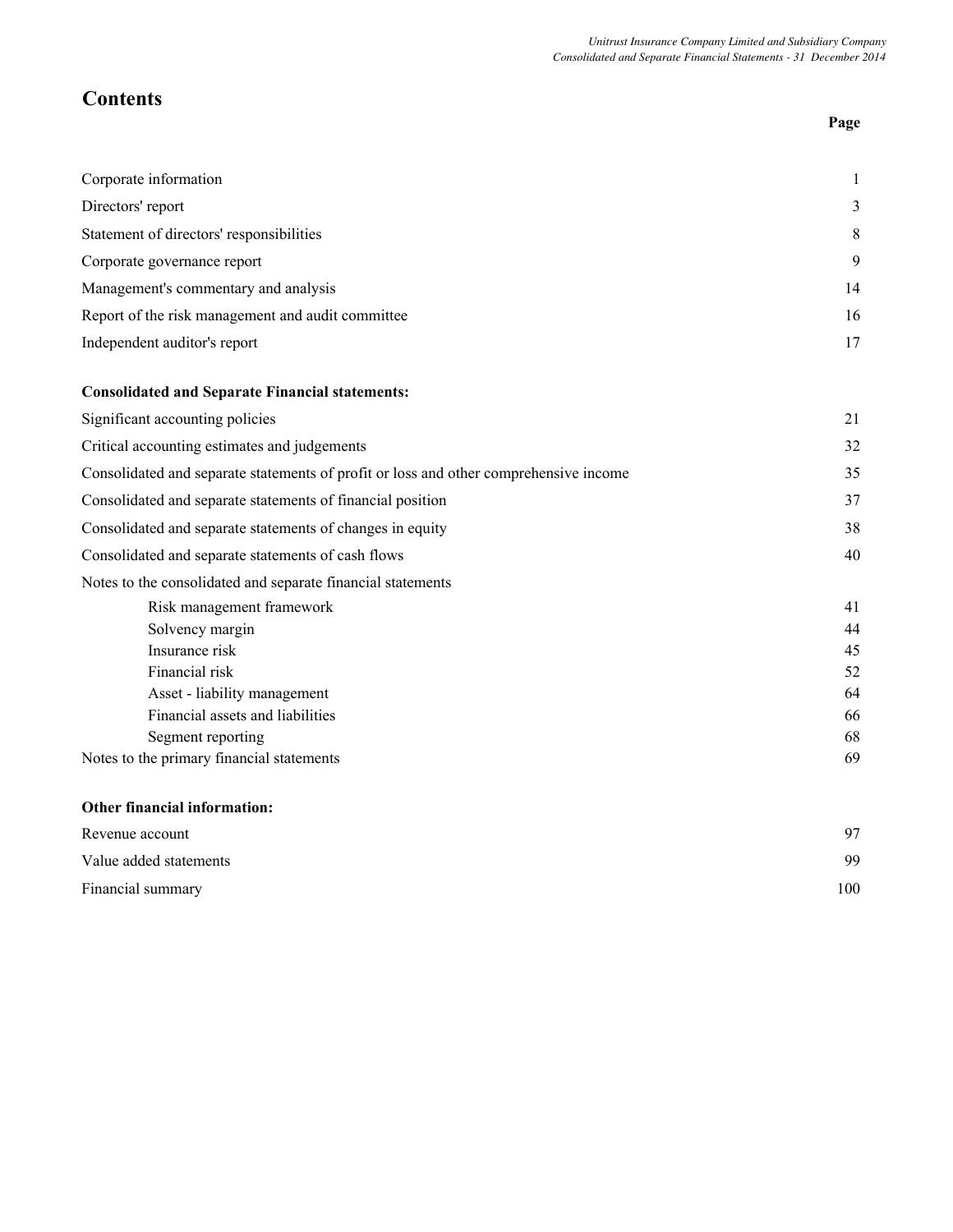## **Corporate information**

| Chairman          | Gen. T. Y. Danjuma (Rtd.) G.C.O.N.                                                                                                                                                                                               |
|-------------------|----------------------------------------------------------------------------------------------------------------------------------------------------------------------------------------------------------------------------------|
| Directors         | Mr. J. El-Matni<br>Mr. Anthony Atrib<br>Mrs. Grace E. Danjuma<br>Professor J.O. Irukwu<br>Mr. Christopher Chagoury*<br>Mr. Raymond Farhat*<br>Mrs. Nadia Fettah*<br>Mr. Raoul Moloko*<br>Mr. Joel Ackah*                         |
| Corporate Office  | * Appointed effective 4 November 2014<br>Unitrust Insurance Company Limited<br>Plot 105B Ajose Adeogun Street<br>Victoria Island, Lagos<br>Telephone: 01-4617031-2, 4626850-2,<br>2701167-9<br>Email:info@unitrust insurance.net |
| Auditors          | Website: www.unitrustinsurance.net<br>KPMG Professional Services,<br>KPMG Tower,<br>Bishop Aboyade Cole Street,<br>Victoria Island, Lagos.<br>Tel: +234 1 463 0291-3                                                             |
| Company Secretary | www.kpmg.com/ng<br>Marina Nominees Limited<br><b>Aret Adams House</b><br>233 Ikorodu Road, Ilupeju Lagos<br>FRC/2013/00000000001506                                                                                              |
| <b>Bankers</b>    | <b>Access Bank Plc</b><br>First City Monument Bank Plc<br><b>Guaranty Trust Bank Plc</b><br>Zenith Bank Plc<br>First Bank of Nigeria Limited                                                                                     |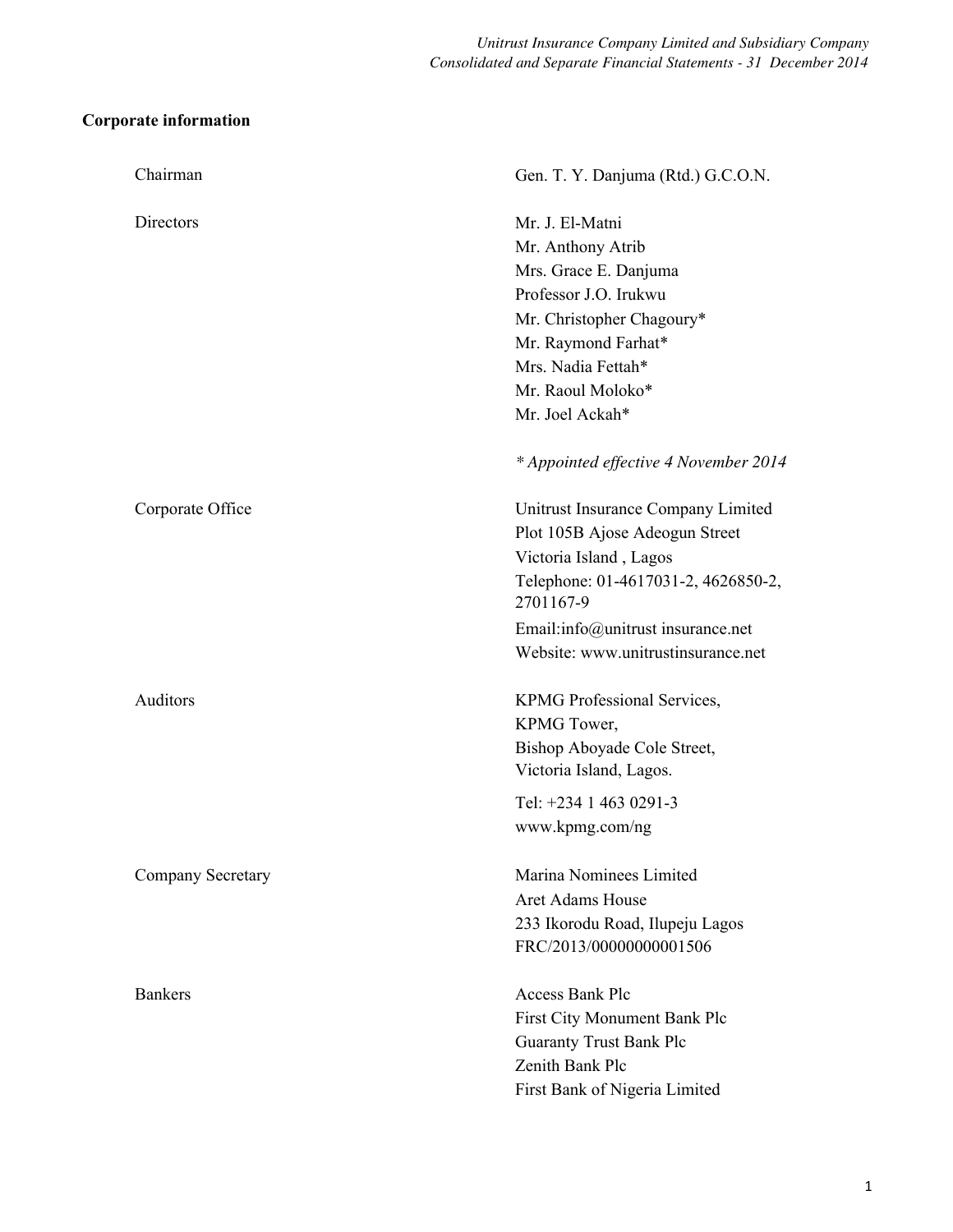## **Corporate information (contd.)**

|               | <b>Standard Chartered Bank Plc</b>  |
|---------------|-------------------------------------|
|               | <b>Stanbic IBTC Bank</b>            |
|               | Diamond Bank Plc                    |
|               | Union Bank of Nigeria Plc           |
|               | Skye Bank Plc                       |
|               | Citibank Nigeria Limited            |
|               | United Bank for Africa Plc          |
|               | Keystone Bank Limited               |
|               | <b>Sterling Bank Limited</b>        |
|               | Ecobank Nigeria Plc                 |
|               | <b>Bank of Beirut</b>               |
|               | <b>Byblos Bank Europe</b>           |
|               |                                     |
| Re-insurers   | African Reinsurance Corporation     |
|               | Continental Reinsurance Plc         |
|               | Munich Reinsurance Company Limited  |
|               | Nigeria Reinsurance Corporation     |
|               | Waica Reinsurance Corporation Plc   |
| Actuary       | HR Nigeria Limited                  |
|               | FRC/NAS/00000000738                 |
| Estate valuer | Paul Osaji & Co. Estate Surveyors & |
|               | 25a, Kofo Abayomi Street, Victoria  |
|               | Island, Lagos                       |
|               | FRC/2013/00000000001098             |
|               | info@paulosajiandco-ng.com          |
|               | www.paulosajiandco.com              |
|               |                                     |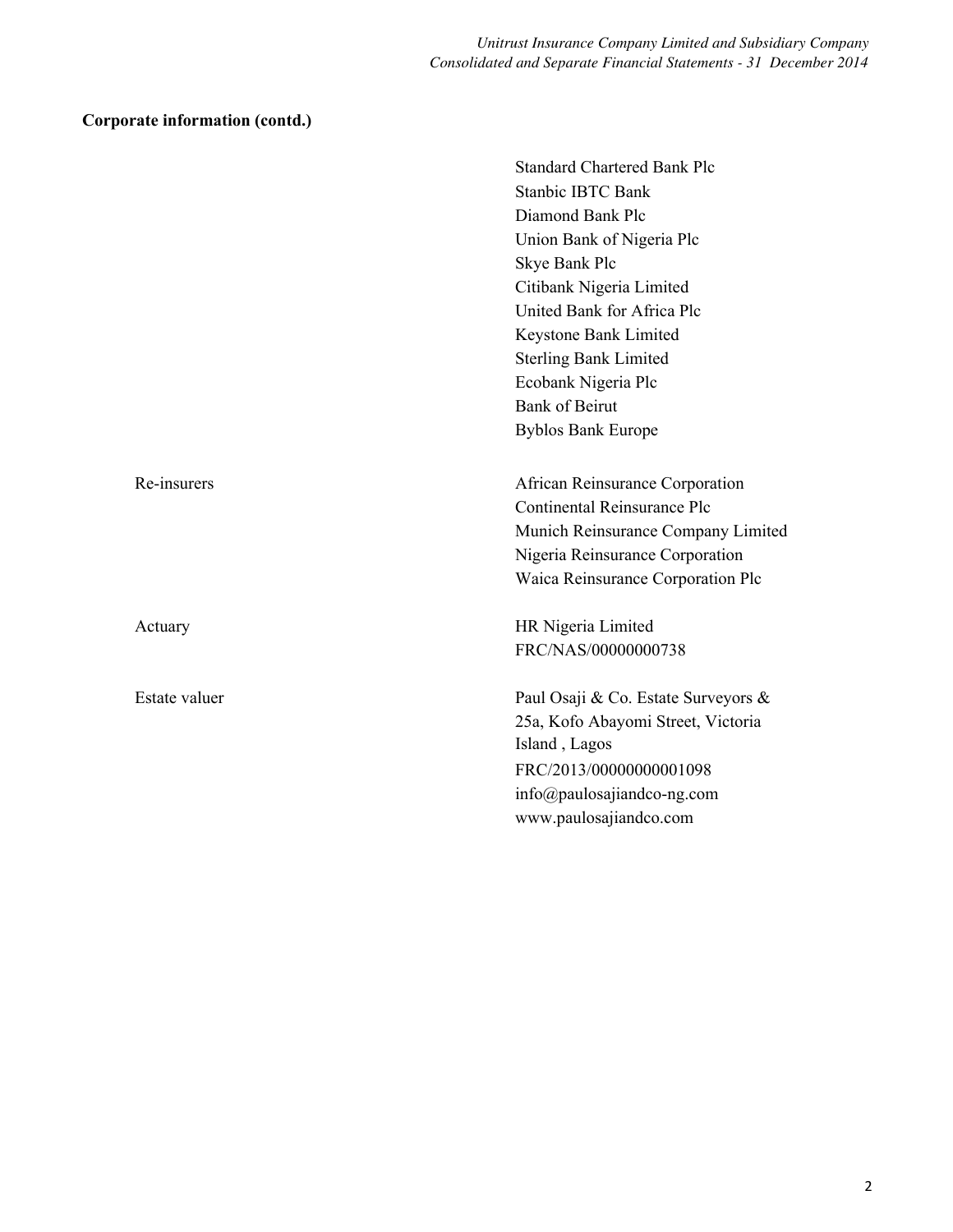## **Directors' Report** *For the year ended 31 December 2014*

The directors are pleased to present their report on the affairs of Unitrust Insurance Company Limited ("the Company") and subsidiary company ("the Group"), together with the audited financial statements and the auditor's report for the year ended 31 December 2014.

## **Legal form and principal activity**

The Company was incorporated on 9 November 1981 as a private limited liability company "Union Nigeria Insurance Company Limited". The Company's name was changed to Unitrust Insurance Company Limited on 3 May 1983 and obtained a general insurance license from the National Insurance Commission on 13 August 1986. In January 1999, the Company also obtained a license to carry out life insurance business. Following the recapitalisation exercise in February 2007, the Company focused on its general insurance business and discontinued its life.

The Company's principal activity continues to be provision of risk underwriting and related financial services to its customers. Such services include provision of general insurance services to both corporate and individual customers.

The Company has one wholly owned subsidiary, Unitrust Global Assets Management Limited. The subsidiary was incorporated as a private limited liability company on 9 January 2001 and its principal activity involves provision of property management services to both individual and corporate clients.

The financial results of the subsidiary have been consolidated in these financial statements.

On 4 November 2014, Saham Finances SA, the insurance arm of the Saham Group, through its wholly owned Mauritian operating company (Colina Holdings Limited) acquired a 40% stake in Unitrust Insurance Company Limited.

## **Operating results**

The following is a summary of the Group's and Company's operating results for the year ended 31 December 2014:

|                                               | Group<br>2014<br>$\mathbb{N}^2000$ | Group<br>2013<br>$\mathbb{N}^2000$ | Company<br>2014<br>$\mathbb{N}^2000$ | Company<br>2013<br>$\mathbb{N}^2000$ |
|-----------------------------------------------|------------------------------------|------------------------------------|--------------------------------------|--------------------------------------|
| Gross earnings                                | 4,621,692                          | 4,651,915                          | 4,609,800                            | 4,639,586                            |
| Gross premium written                         | 2,845,108                          | 3,023,935                          | 2,845,108                            | 3,023,935                            |
| Profit before taxation                        | 1,916,206                          | 1,894,502                          | 1,897,686                            | 1,892,738                            |
| Taxation                                      | (506, 845)                         | (515, 461)                         | (504, 777)                           | (511,780)                            |
| Profit after taxation                         | 1,409,361                          | 1,379,041                          | 1,392,909                            | 1,380,958                            |
| Total comprehensive income for the year       | 1,380,660                          | 1,590,205                          | 1,364,208                            | 1,592,122                            |
| Transfer to contingency reserve               | 278,582                            | 276,192                            | 278,582                              | 276,192                              |
| Transfer to retained earnings                 | 1,130,779                          | 1,102,849                          | 1,114,327                            | 1,104,766                            |
|                                               | 1,409,361                          | 1,379,041                          | 1,392,909                            | 1,380,958                            |
| Earnings per share - Basic and Diluted (kobo) | 43                                 | 42                                 | 42                                   | 42                                   |

## **Proposed dividend**

The Board of Directors recommended a dividend of 33 kobo per share, resulting to N1.09 billion for the year ended 31 December 2014 (2013: ₦1.09 billion). Withholding tax will be deducted at the time of payment.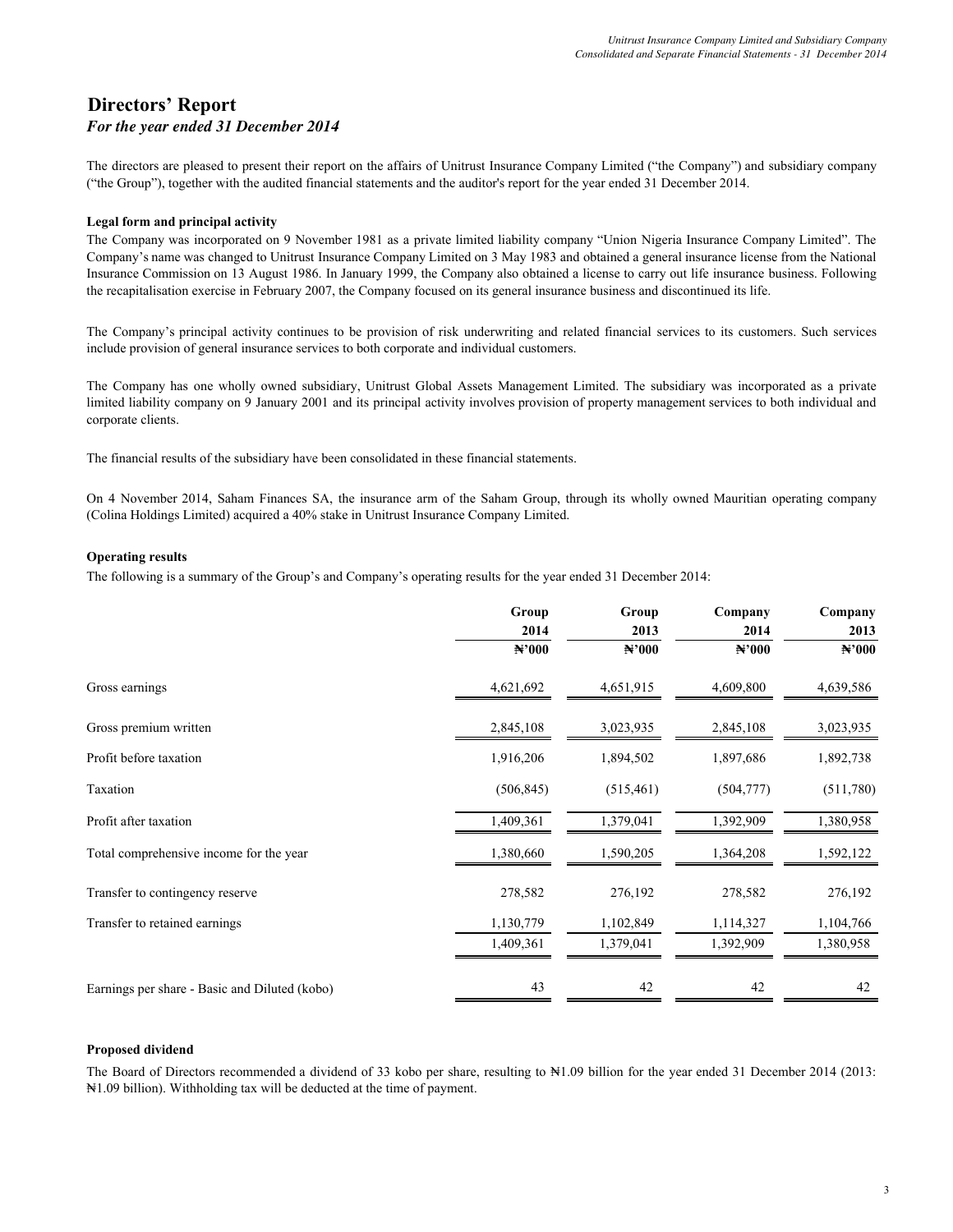## **Directors' Report**

## *For the year ended 31 December 2014*

## **Directors and their interests**

The directors of the Company who held office during the year together with their direct and indirect interest in the share capital of the Company as recorded in the register of directors' shareholding and/or as notified by the directors for the purposes of sections 275 and 276 of the Companies and Allied Matters Act Cap C20, Laws of the Federation of Nigeria 2004 were as follows:

|                                    |                     | (Number of ordinary shares held) |                 |               |                 |  |
|------------------------------------|---------------------|----------------------------------|-----------------|---------------|-----------------|--|
|                                    |                     | 2014                             | 2014            | 2013          | 2013            |  |
|                                    |                     | <b>Direct</b>                    | <b>Indirect</b> | <b>Direct</b> | <b>Indirect</b> |  |
| Gen. T. Y. Danjuma (Rtd.) G.C.O.N. | - Chairman          |                                  | 649, 361, 341   | 760,473,380   | 12,214,768      |  |
| Mr. J. El-Matni (Lebanese)         | - Managing Director |                                  |                 |               |                 |  |
| Mr. Anthony Atrib                  | - Non Executive     |                                  | 813,007,651     |               | 1,030,061,332   |  |
| Mrs. Grace E. Danjuma              | - Non Executive     | 92,966,040                       |                 | 110,622,165   |                 |  |
| Professor J.O. Irukwu              | - Non Executive     | 9,965,052                        |                 | 11,857,616    |                 |  |
| Mr. Christopher Chagoury           | - Non Executive     | -                                |                 |               |                 |  |
| Mr. Raymond Farhat (French) *      | - Non Executive     |                                  | 1,320,000,000   |               |                 |  |
| Mrs. Nadia Fettah (Moroccan) *     | - Non Executive     |                                  | 11              |               |                 |  |
| Mr. Joel Ackah (Ivorian) *         | - Non Executive     |                                  | 11              |               |                 |  |
| Mr. Raoul Moloko (Ivorian) *       | - Non Executive     |                                  | 11              |               |                 |  |

\* Messrs Raymond Farhat, Nadia Fettah, Joel Ackah and Raoul Moloko represent the interest of Colina Holdings Limited, which owns 1,320,000,000 Ordinary Shares of ₦1 each in the issued share capital of the Company.

## **Changes in Shareholding Structure**

On 4 November 2014, Colina Holdings acquired 40% shareholding in the Company from the existing shareholders.

#### **Resignation and appointment of directors**

With the 40% acquisition by Colina Holdings came changes to the Board of the Company. The following directors resigned their positions during the year under review: Mr. Chukwuemeka Nwajiuba, Mr. J. M. Taktouk, Mr. M. V. Allam and Mr. Gilbert Chagoury. In replacement the following were appointed to the Board: Mr. Christopher Chagoury, Mr. Raymond Farhat, Mrs. Nadia Fettah, Mr. Joel Ackah and Mr. Raoul Moloko. All resignations and appointments were with effect from 4 November 2014.

## **Significant shareholding**

The Company's authorised share capital is N5 billion divided into 5 billion ordinary shares of N1 each, of which 3.3 billion ordinary shares are issued and fully paid. According to the Register of Members, no shareholder other than the under-mentioned held more than 5% of the issued share capital of the Company as at 31 December 2014:

|                                    | 2014          |           | 2013          |           |
|------------------------------------|---------------|-----------|---------------|-----------|
|                                    | No. of shares |           | No. of shares |           |
|                                    | held          | % Holding | held          | % Holding |
|                                    |               |           |               |           |
| Colina Holdings                    | 1,320,000,000 | 40        |               |           |
| T.Y. Holding (Nig) Limited         | 649, 361, 341 | 20        | 12,214,768    |           |
| <b>Atmat Investments Limited</b>   | 445, 107, 570 | 13        | 592,828,304   | 19        |
| Chagoury Ronald                    | 278,967,956   | 8         | 331,949,594   | 11        |
| Unitrust Investments Limited       | 278,967,956   | 8         | 259, 368, 779 | 9         |
| Gen. T. Y. Danjuma (Rtd.) G.C.O.N. |               |           | 772,688,148   | 25        |
| Wasseli Investments Limited        |               |           | 410,063,579   | 13        |
| Chagoury Gilbert                   |               | -         | 331,949,594   | 11        |
| Dan Mouchey Investments Limited    |               | -         | 177,864,249   | 6         |
| V.M.A.Investments Limited          |               |           | 166,943,684   | 5         |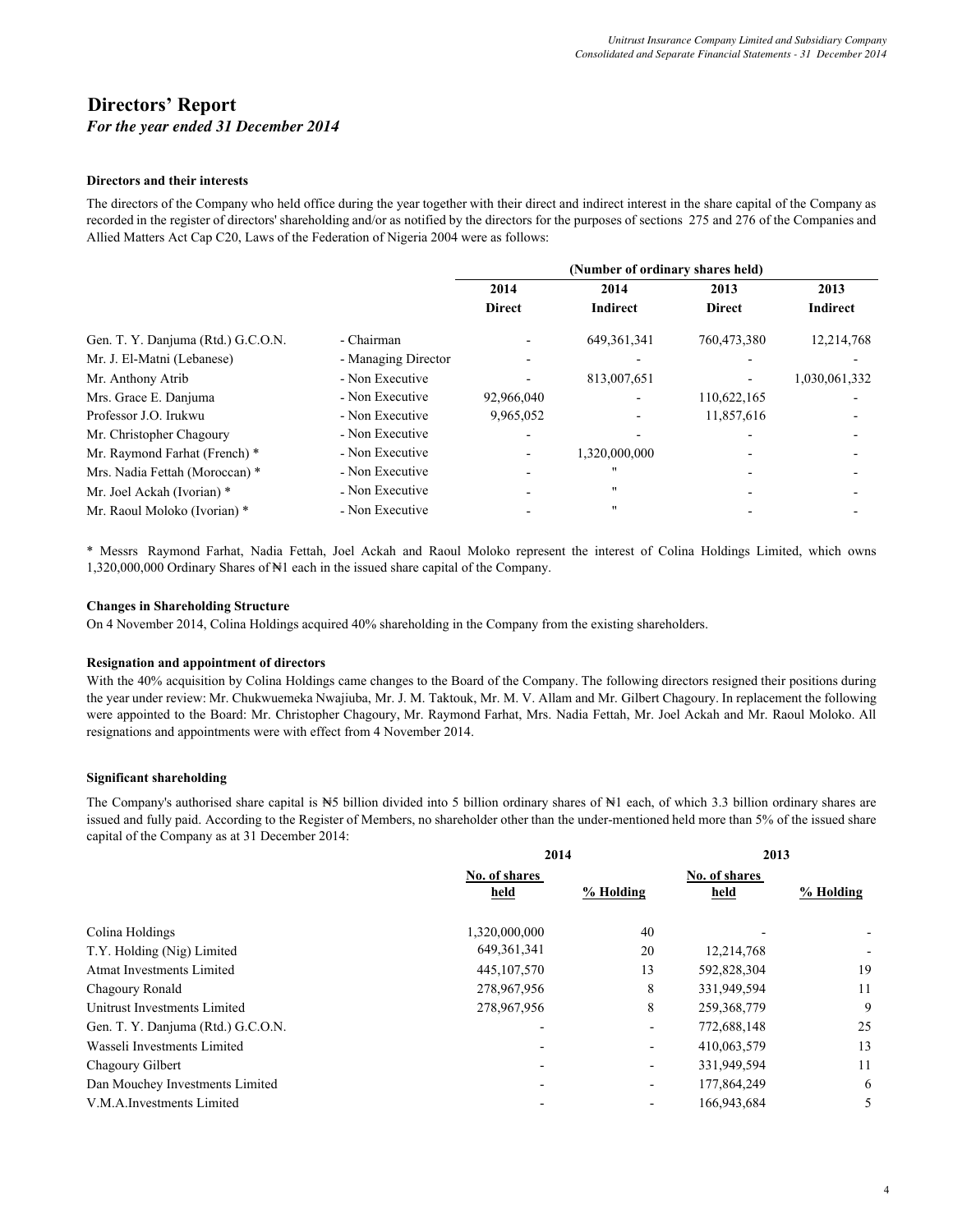## **Directors' Report**

## *For the year ended 31 December 2014*

## **Analysis of shareholding**

The analysis of the distribution of the shares of the Company is as follows:

|                             | 31-Dec-2014                  |                               |                        |           |  |
|-----------------------------|------------------------------|-------------------------------|------------------------|-----------|--|
| Share range                 | No of<br><b>Shareholders</b> | $%$ of<br><b>Shareholders</b> | <b>No. of Holding</b>  | % Holding |  |
| $1,000,000 - 100,000,000$   | $\overline{7}$               | 58                            | 327,595,177            | 10        |  |
| $100,000,001 - 200,000,000$ |                              |                               |                        |           |  |
| $200,000,001 - 400,000,000$ | 2                            | 17                            | 557,935,912            | 17        |  |
| Above 400,000,000           | 3                            | 25                            | 2,414,468,911          | 73        |  |
| <b>Total</b>                | 12                           | 100                           | 3,300,000,000          | 100       |  |
|                             |                              | 31-Dec-2013                   |                        |           |  |
|                             | No of                        | $%$ of                        |                        |           |  |
| Share range                 | <b>Shareholders</b>          | <b>Shareholders</b>           | <b>No. of Holdings</b> | % Holding |  |
| $1,000,000 - 100,000,000$   | 4                            | 29                            | 40,524,040             |           |  |
| $100,000,001 - 200,000,000$ | 4                            | 29                            | 560,627,962            | 17        |  |
| $200,000,001 - 400,000,000$ | 3                            | 21                            | 923, 267, 967          | 28        |  |
| Above 400,000,000           | 3                            | 21                            | 1,775,580,031          | 54        |  |
| <b>Total</b>                | 14                           | 100                           | 3,300,000,000          | 100       |  |

## **Directors' interests in contracts**

In accordance with Section 277 of the Companies and Allied Matters Act of Nigeria, none of the directors has notified the Company of any declarable interest in contracts or proposed contracts during the year.

## **Property and equipment**

Information relating to changes in property and equipment is given in note 37 to the financial statements. In the directors' opinion, the market value of the Group's properties is not less than the carrying value shown in the financial statements.

## **Donations and charitable gifts**

The Company identifies with the aspirations of the community as well as the environment within which it operates and made charitable donations to the under-listed organizations amounting to  $\frac{12,259,314}{2013}$ :  $\frac{11,079,870}{201}$  during the year as follows:

| Organisations:                                                   | 2014      | 2013         |
|------------------------------------------------------------------|-----------|--------------|
|                                                                  | N         | $\mathbb{N}$ |
| Professional Insurers Ladies Association                         | 500,000   | -            |
| General Secretariat of Lome, Togo & the Nigerian National Bureau | 359,314   | 429,870      |
| St. Kizito Children's party                                      | 150,000   | 150,000      |
| Chatered Insurance Institute of Nigeria                          | 1,000,000 | 250,000      |
| Small World                                                      | 250,000   | 250,000      |
|                                                                  | 2.259.314 | 1.079.870    |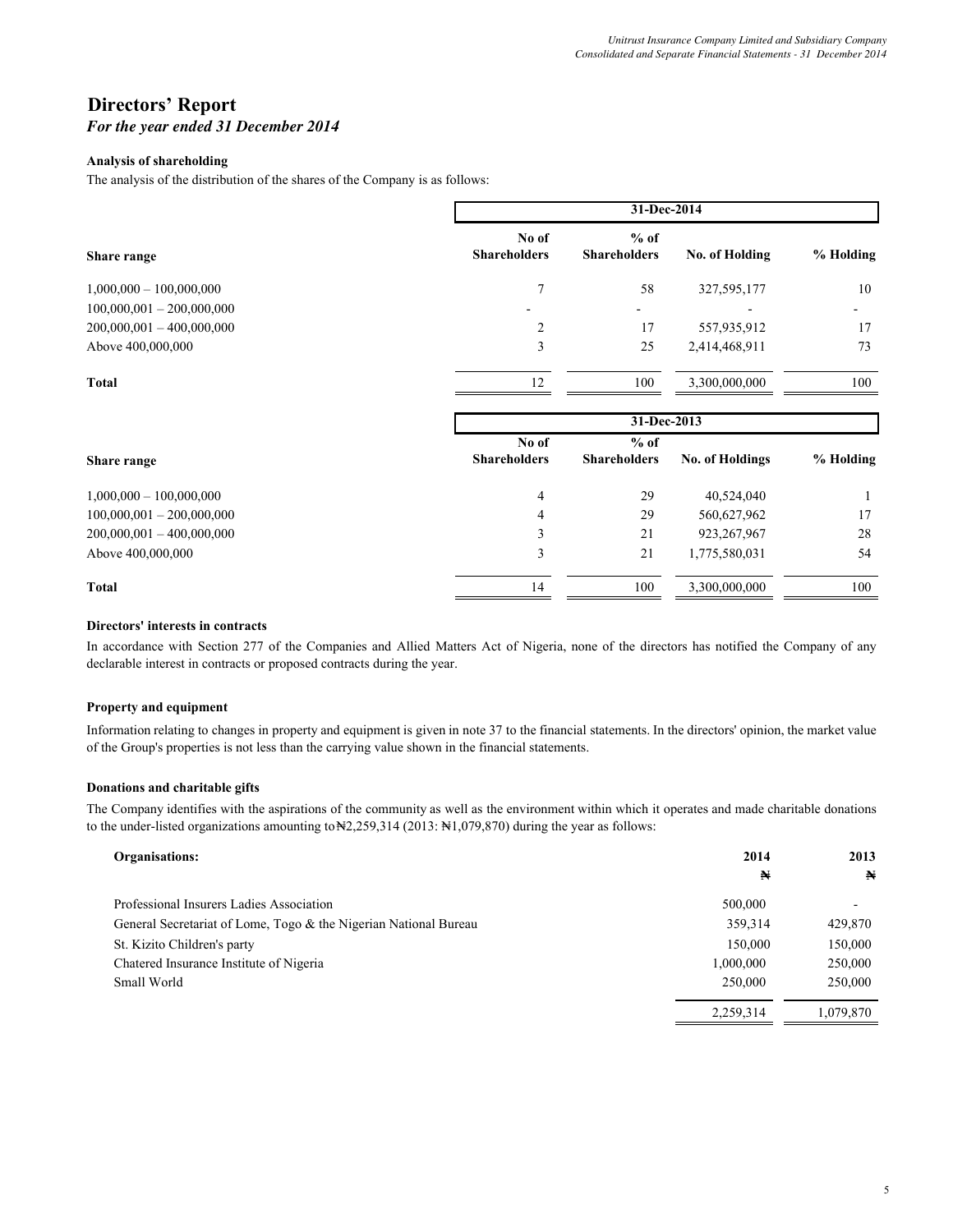## **Directors' Report** *For the year ended 31 December 2014*

## **Human Resources**

### *Employment of disabled persons*

The Group operates a non-discriminatory policy in the consideration of applications for employment, including those received from disabled persons. The Group's policy is that the most qualified and experienced persons are recruited for appropriate job levels irrespective of the applicant's state of origin, ethnicity, religion or physical condition. In the event of any employee becoming disabled in the course of employment, the Group is in a position to arrange appropriate training to ensure the continuous employment of such a person without subjecting him/her to any disadvantage in his/her career development. As at 31 December 2014, the Group had one physically disabled person in its employment (2013: 1).

## *Health, safety and welfare of employees*

The Group maintains business premises designed with a view to guaranteeing the safety and healthy living conditions of its employees and customers alike. Health, safety and fire drills are regularly organized to keep employees alert at all times. Employees are adequately insured against occupational hazards. In addition, the Group provides medical facilities to its employees and their immediate families at its expense.

## *Diversity in employment*

The number and percentage of men and women employed during the financial year ended 31 December 2014 and the comparative year vis-à-vis the total work force is as follows:

|                  |      |                                | 2014         |      |        |
|------------------|------|--------------------------------|--------------|------|--------|
|                  |      | <b>Number</b>                  |              | 70   |        |
|                  | Male | Female                         | <b>Total</b> | Male | Female |
| <b>Employees</b> | 69   | $\blacksquare$<br>$\checkmark$ | 120          | 58%  | 43%    |

|                  |      |               | 2013         |      |        |
|------------------|------|---------------|--------------|------|--------|
|                  |      | <b>Number</b> |              | %    |        |
|                  | Male | Female        | <b>Total</b> | Male | Female |
| <b>Employees</b> | 65   | 50            | 115          | 57%  | 43%    |

Gender analysis of top management is as follows:

|                                  |      |               | 2014            |      |               |        |
|----------------------------------|------|---------------|-----------------|------|---------------|--------|
|                                  |      | <b>Number</b> |                 |      | $\frac{0}{2}$ |        |
|                                  | Male | Female        | <b>Total</b>    | Male |               | Female |
| <b>Assistant General Manager</b> |      |               |                 | 9%   |               | 67%    |
| Senior Manager                   |      |               |                 | 9%   |               | 0%     |
| Manager                          |      |               | 10              | 82%  |               | 33%    |
| <b>Total</b>                     |      |               | 14 <sub>1</sub> | 79%  |               | 21%    |

|                                  | 2013                           |  |  |    |               |  |        |
|----------------------------------|--------------------------------|--|--|----|---------------|--|--------|
|                                  | <b>Number</b>                  |  |  |    | $\frac{0}{2}$ |  |        |
|                                  | Male<br><b>Total</b><br>Female |  |  |    | Male          |  | Female |
| <b>Assistant General Manager</b> |                                |  |  |    | 9%            |  | 67%    |
| Senior Manager                   |                                |  |  |    | 9%            |  | 0%     |
| Manager                          |                                |  |  | 10 | 82%           |  | 33%    |
| <b>Total</b>                     |                                |  |  | 14 | 79%           |  | 21%    |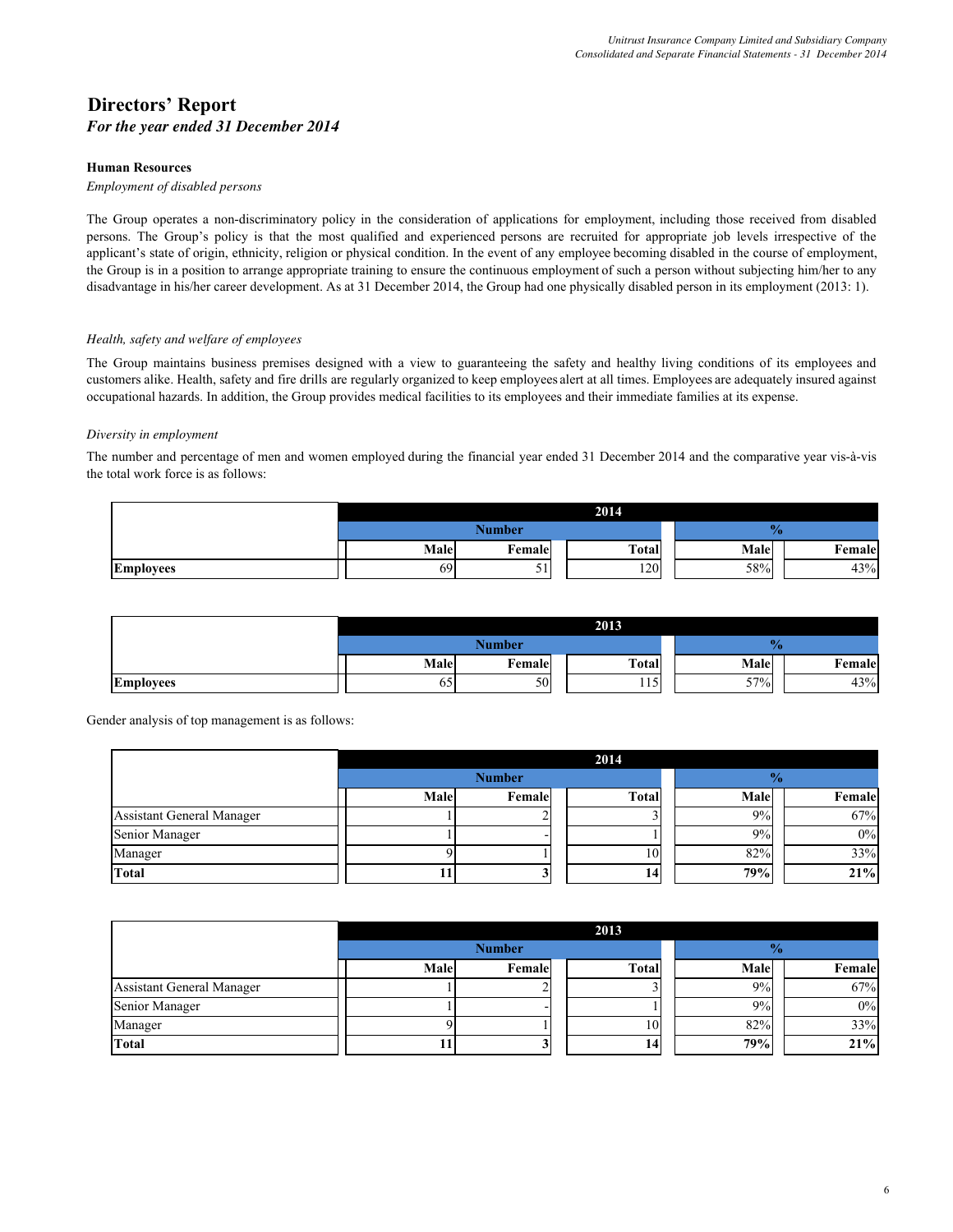## **Directors' Report** For the year ended 31 December 2014

### Employee lovelyendat and program

The Group encourages participation of couployees in serving at decisions in respect allucators allocang moir well being. Towards this end, the Citaten provides opportuncties for employees to deliberate on issues affecting the Group and cooployees' interests, with a view to making inputs to decisions thereon. The Group places a high premium on the doorlopment of its manpower. Canasquerdly, the Orang sponsored its employees for various training, courses in the year.

#### Aequisition of own shares-

The Company did not purchase my of its own shares during the year.

## Events after the end of the reporting period

There were no events after the cod of the reporting period which could have had material effect on the financial position of the Company as at 31 December 2014 and the profit for the year then ended which have not been recognized and/or disclosed.

#### Auditors

In line with the NAICOM Corporate Governance regulation with respect to audit firm retalion, Messrs. KPMG Professional Services will no langer be socking reappointment as andirars.

## BY ORDER OF THE BOARD

**WARINA NOMINEES LIMITEL** MARINA NONLYLES LIMITED

FRC:2013/00000000001506 Company Secretary Aret Adams House 233 Traroda Ruad, Hupeju Lagos 28 April 2015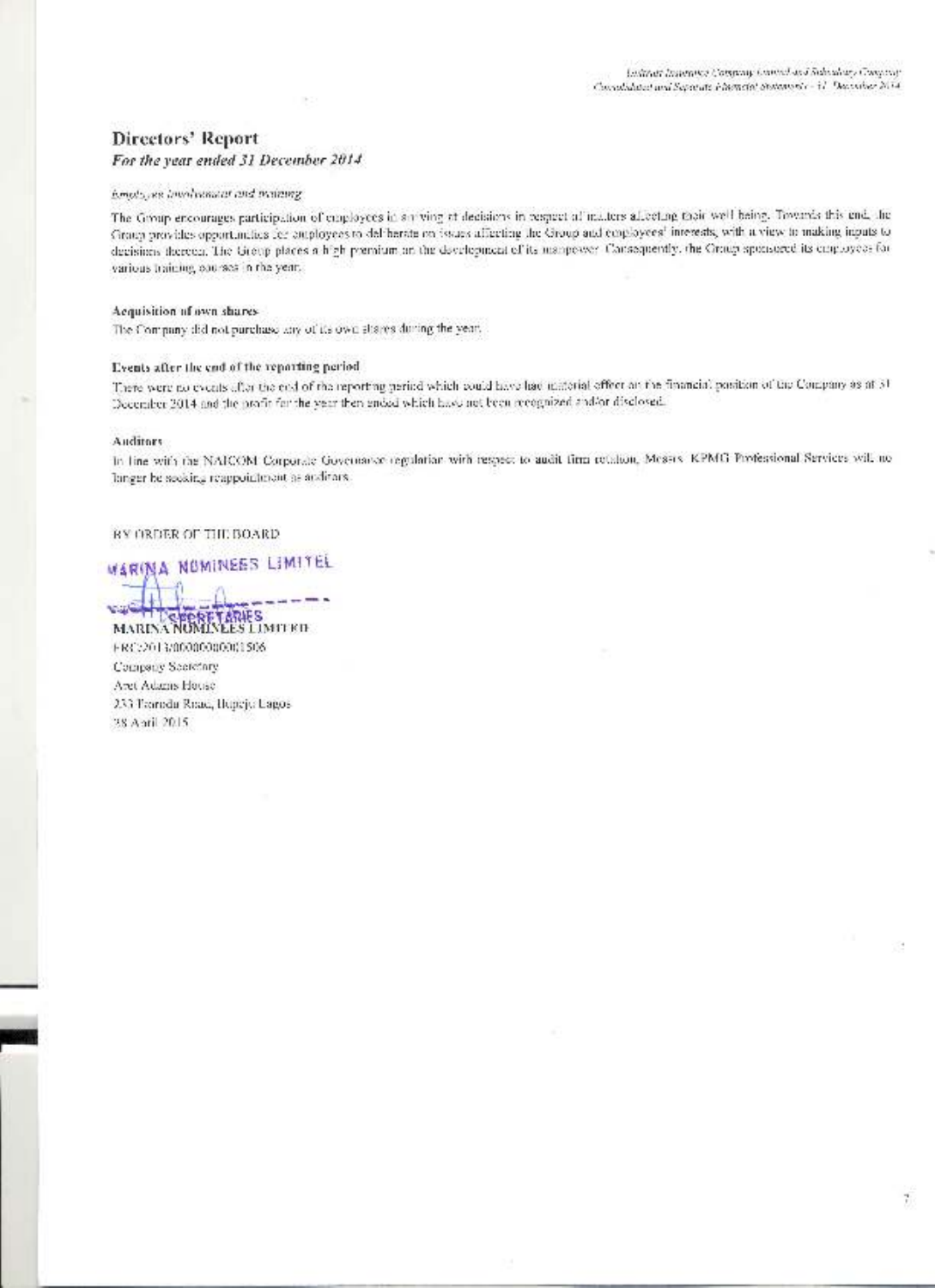## Statement of Directors' Responsibilities in Relation to the Financial Statements for the year ended 31 December 2014

The directors accept responsibility for the preparation of the tinancial statements and other financial information set out on pages 19 to 102 that give a true and fair view in accordance with International Financial Reporting Standards and in the manner required by the Companies and Allied Matlers Act of Nigeria, the Financial Reporting Council of Nigeria Act 2011, the Insurance Act of Nigeria and relevant National Insurance Commission (NAICOM) guidelines and circulars.

The directors further accept responsibility for maintaining adequate accounting records as required by the Companies and Allied Matters Act of Nigeria, and for such internal control as the directors determine is necessary to enable the preparation of financial statements that are free from material misstatement whether due to fraud or error.

The directors have made assessment of the Company's ability to continue as a going concern and have no reason to believe that the Company will not remain a going concern in the year ahead.

SIGNED ON BLITALF OF THE BOARD OF DIRECTORS BY:

Gen. 1. Y. Danjuma (Rtd.) G.C.O.N. 1 RC/2013/IODN/00000003130 28 April 2015

J. El-Matni

FRC/2013/IQDA-0000000313 28 April 2015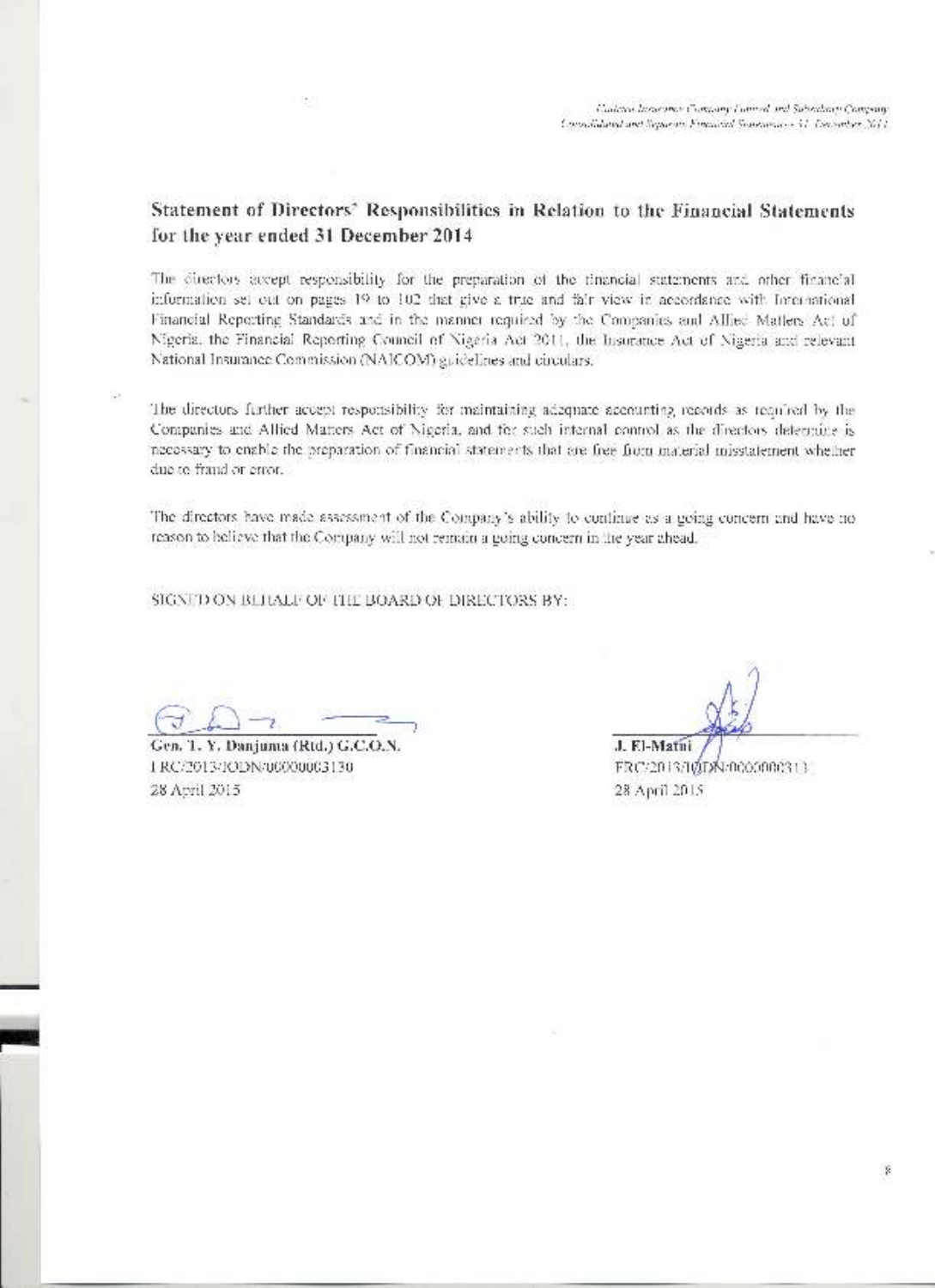**For the year ended 31 December 2014**

#### **Introduction**

Unitrust Insurance Company Limited ("Unitrust"or "the Company") recognizes that the implementation of corporate governance standards and practices should have dual objectives of protecting the interest of the shareholders and other stakeholders whilst also enabling the Board and Management to direct and manage the affairs of the Company. The Company is therefore committed to implementing the best practice standards of corporate governance.

Unitrust is mindful of its obligations under the relevant codes of corporate governance such as the National Insurance Commission (NAICOM) Code of Corporate Governance for the Insurance Industry in Nigeria. This, and the Company's Board Charter collectively provide the basis for promoting sound corporate governance in the Company. Our core values of excellence, leadership, innovation, professionalism, empowered employees and passion for customers are the bedrock upon which we continue to build our corporate behavior.

In order to ensure consistency in its practice of good corporate governance, the Company continuously reviews its practice to align with the various applicable Codes of Corporate Governance with particular reference to compliance, disclosures and structure.

#### **Governance structure**

The governance of the Company resides with the Board of Directors who is accountable to shareholders for creating and delivering sustainable value through the management of the Company's business. The Board of Directors is responsible for the efficient operation of the Company and to ensure that the Company fully discharges its legal, financial and regulatory responsibilities.

The Board also reviews corporate performance, monitors the implementation of corporate strategy and sets the Company's performance objectives. The Board monitors the effectiveness of its governance practices, manages potential conflict and provides general direction to Management. These oversight functions of the Board of Directors are exercised through its various committees. In the course of the year under review, the Board had three (3) Committees to ensure the proper management and direction of the Company via interactive dialogue on a regular basis.

The Board membership comprises ten (10) members, including the Chairman, eight (8) Non-Executive Directors and one (1) Executive Director.

The details of the composition of the Board is as set out below:

| S/N | <b>Name</b>                        | <b>Designation</b>                        |
|-----|------------------------------------|-------------------------------------------|
|     | Gen. T. Y. Danjuma (Rtd.) G.C.O.N. | Chairman                                  |
| 2   | Mr. J. El-Matni                    | Managing Director/Chief Executive Officer |
| 3   | Mr. Anthony Atrib                  | Non-Executive                             |
| 4   | Mrs. Grace E. Danjuma              | Non-Executive                             |
| 5   | Professor J.O. Irukwu              | Non-Executive                             |
| 6   | Mr. Christopher Chagoury*          | Non-Executive                             |
| 7   | Mr. Raymond Farhat*                | Non-Executive                             |
| 8   | Mrs. Nadia Fettah*                 | Non-Executive                             |
| 9   | Mr. Raoul D. Moloko*               | Non-Executive                             |
| 10  | Mr. Joel A. Ackah*                 | Non-Executive                             |

#### \* Appointed 4 November 2014

The effectiveness of the Board derives from the appropriate balance and mix of skills and experience of the directors, both executive and non-executive. The Company's Board is made up of seasoned professionals, who have excelled in their various professions and possess the requisite integrity, skills and experience to bring to bear independent judgment on the deliberations of the Board.

The Board is responsible for ensuring the creation and delivery of sustainable value to the Company's stakeholders through its management of the Company's business. The Board is accountable to the shareholders and is responsible for the management of the Company's relationship with its various stakeholders. The Board ensures that the activities of the Company are at all times executed within the relevant regulatory framework.

The Board meets quarterly and additional meetings are convened as and when required. Material decisions may be taken between meetings by way of written resolutions, as provided for in the Articles of Association of the Company. The directors are provided with comprehensive group information at each of the quarterly Board meetings and are also briefed on business developments between Board meetings. The Board met five (5) times during the year ended 31 December 2014.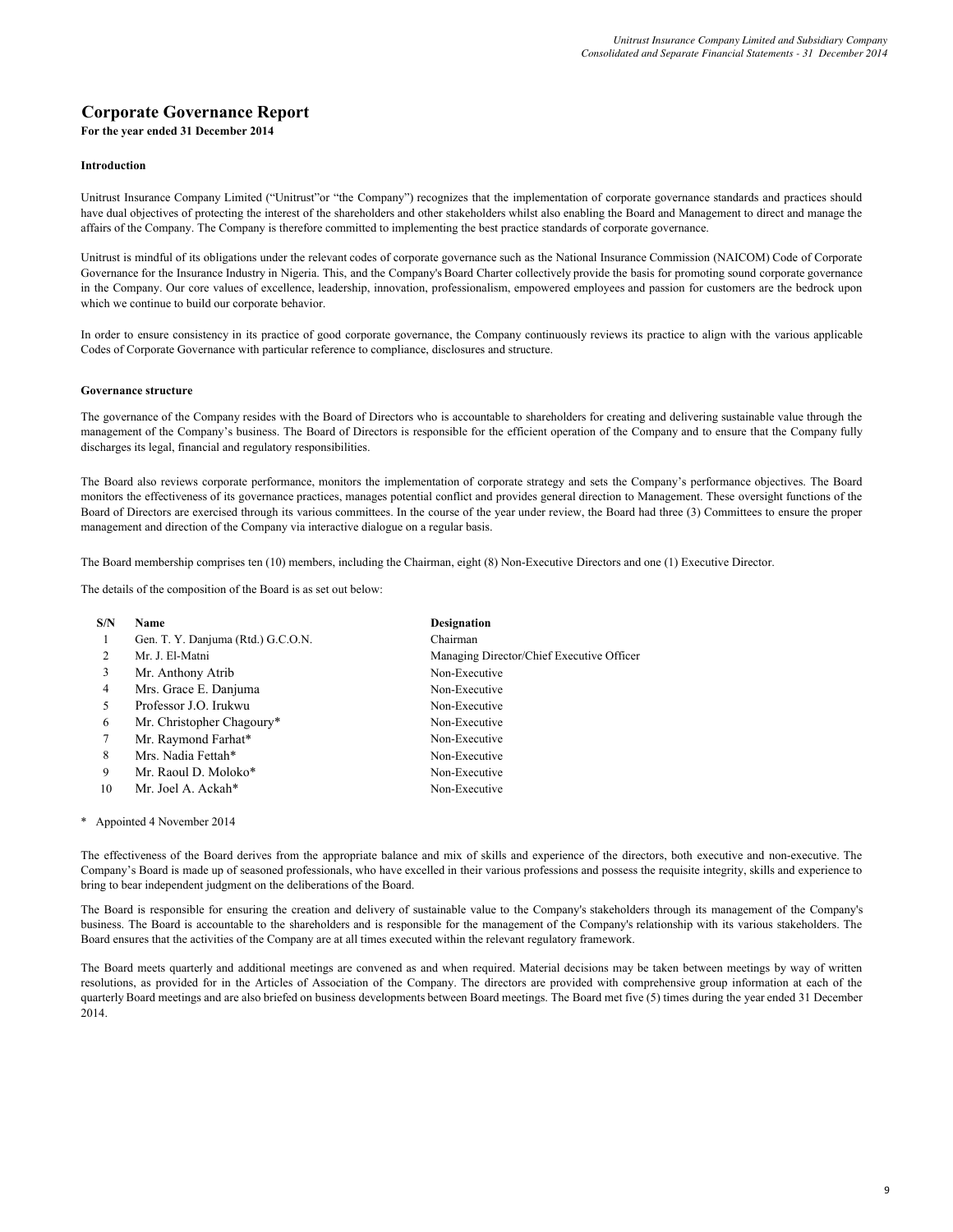#### **For the year ended 31 December 2014**

#### **Responsibilities of the Board**

The Board determines the strategic objectives of the Company in delivering long-term growth and short-term goals. In fulfilling its primary responsibility, the Board is aware of the importance of achieving a balance between conformance to governance principles and economic performance.

The powers reserved for the Board include the following:

- determination of Board structure, size and composition, including appointment and removal of directors, succession planning for the Board and senior management and Board Committee membership;

- approval of remuneration policy and packages of the Board members;

- approval of policy documents on significant issues including Enterprise-wide Risk Management, Human Resources, Corporate governance and Anti – money laundering;

- approval of resolutions and corresponding documentation for shareholders in general meeting(s), shareholders circulars, prospectus and principal regulatory filings with the regulators.

- approval of major change to the Company's corporate structure (excluding internal reorganizations) and changes relating to the Company capital structure;

- approval of quarterly, half-yearly and full year financial statements (whether audited or unaudited) and any significant change in accounting policies and/or practices;

- the determination and approval of the strategic objectives and policies of the Company to deliver long-term value;

- approval of the Company's strategy, medium and short term plan and its annual operating and capital expenditure budget; and

- recommendation to shareholders of the appointment or removal of auditors and the remuneration of auditors.

#### **Role of key members of the Board**

The positions of the Chairman of the Board and the Chief Executive Officer are separate and held by different persons.

#### *The Chairman*

The Chairman's main responsibility is to lead and manage the Board to ensure that it operates effictively and fully discharges its legal and regulatory responsibilities. The Chairman is responsible for ensuring that Directors receive accurate, timely and clear information to enable the Board take informed decisions, monitor effectively and provide advice to promote the success of the Company.

The Chairman also facilitates the contribution of non-executive directors to promote effective relationships and open communications, both inside and outside the Boardroom, between executive and non-executive directors. The Chairman strives to ensure that any disagreements on the Board are resolved amicably.

#### *The Chief Executive Officer*

The Board has delegated the responsibility for the day-to-day management of the Company to the Chief Executive Officer (CEO), who is responsible for leading management and for making and implementing operational decisions. The CEO is responsible to the Board of Directors and ensures that the Company complies strictly with regulations and policies of both the Board and Regulatory Authorities. The CEO ensures that optimization of the Company's resources is achieved at all times and has the overall responsibility for the Company's financial performance.

#### *Company Secretary*

The Company Secretary is a point of reference and support for all directors. It is her responsibility to update the directors with all requisite information promptly and regularly. The Board may through the Company Secretary obtain information from external sources, such as consultants and other advisers, if there is a need for outside expertise.

The Company Secretary is further responsible for assisting the Chairman and Chief Executive Officer to formulate an annual Board Plan and with the administration of other strategic issues at the Board level; organizing Board meetings and ensuring that the minutes of Board meetings clearly and properly capture Board's discussions and decisions.

#### **The Director nomination process**

The Board agrees upon the criteria for the desired experience and competencies of new directors. The Board has power under the Articles of Association to appoint a director to fill a casual vacancy or as an additional director. The criteria for the desired experience and competencies of new non-executive directors are agreed upon by the Board.

The balance and mix of appropriate skills and experience of non-executive directors is taken into account when considering a proposed appointment. In reviewing the Board composition, the Board ensures a mix with representatives from different industry sectors.

The shareholding of an individual in the Company is not considered a criterion for the nomination or appointment of a director. The appointment of directors is subject to the approval of NAICOM.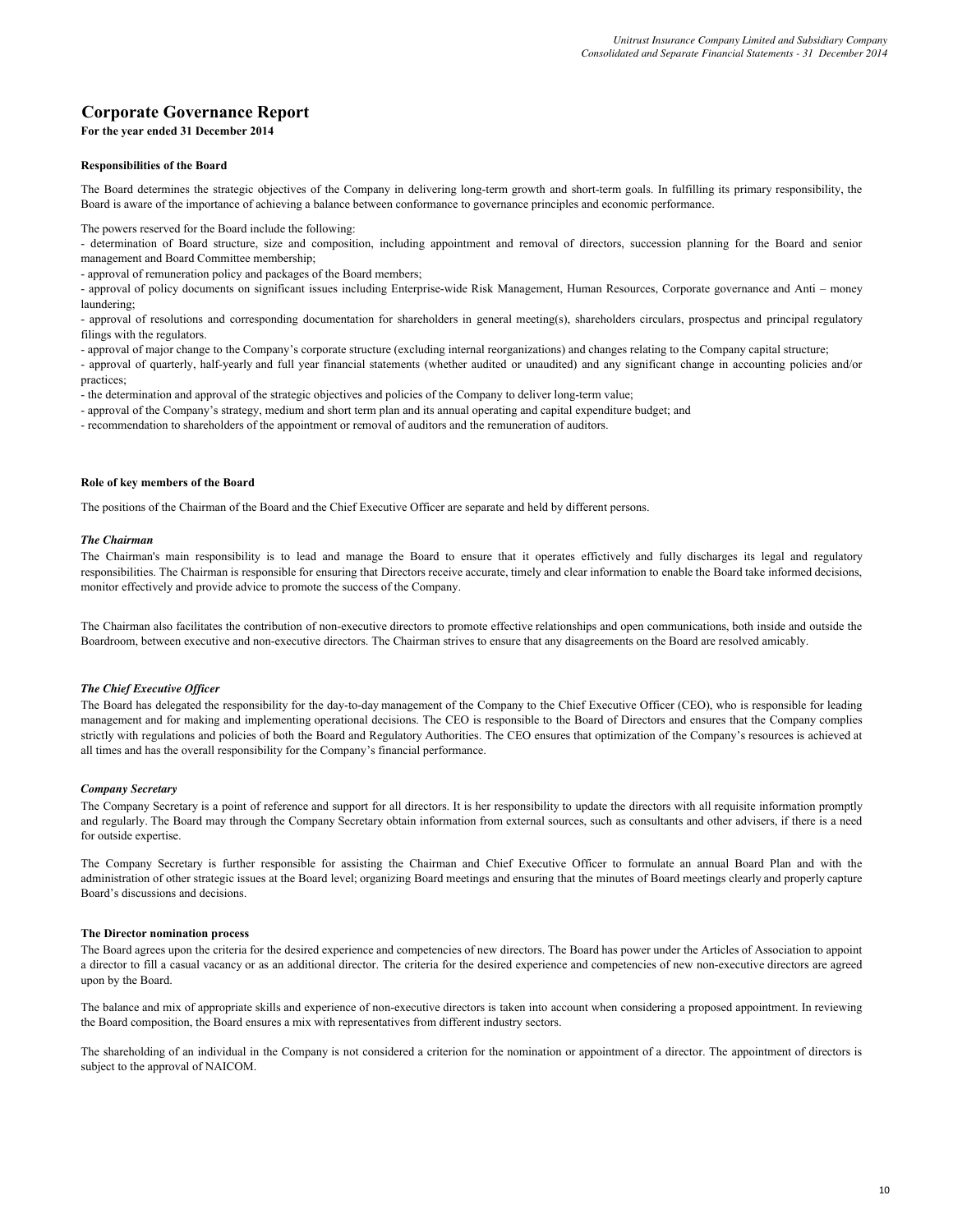#### **For the year ended 31 December 2014**

#### **Changes to the Board**

With the 40% acquisition by Colina Holdings came changes to the Board of the Company. The following directors resigned their positions during the year under review: Mr. Chukwuemeka Nwajiuba, Mr. J. M. Taktouk, Mr. M. V. Allam and Mr. Gilbert Chagoury. In replacement the following were appointed to the Board: Mr. Christopher Chagoury, Mr. Raymond Farhat, Mrs. Nadia Fettah, Mr. Joel Ackah and Mr. Raoul Moloko. All resignations and appointments were with effect from 4 November 2014.

#### **Board Committees**

The Board carries out its oversight function through its standing committees each of which has a charter that clearly defines its purpose, composition, and structure, frequency of meetings, duties, tenure and reporting lines to the Board. In line with best practice, the Chairman of the Board does not sit on any of the committees. The Board's three standing committees are the Board Audit and Risk Management Committee, the Budget and Investment Committee and the Establishment, Strategy & Human Resources Committee.

Through these committees, the Board is able to more effectively deal with complex and specialized issues and to fully utilize its expertise to formulate strategies for the Company. The committees make recommendations to the Board, which retains responsibility for final decision making.

All committees in the exercise of their powers as delegated conform to the regulations laid down by the Board, with well-defined terms of reference contained in the charter of each committee. The committees render reports to the Board at the Board's quarterly meetings.

A summary of the roles, responsibilities, composition and frequency of meetings of each of the committees are as stated hereunder:

#### *- Risk Management and Audit Committee*

Auditing is vital to ensuring that accounting norms for insurance businesses are effectively applied and maintained and to monitor the quality of internal control procedures; ensure compliance with all regulatory directives. The Committee shall liaise with auditors and the management to review audit activities as well as the integrity of the data and information provided in the audit and/or financial reports.

The Committee provides oversight functions with regard to both the Company's financial statements and its internal audit and risk management functions. The Committee ensures compliance with legal and other regulatory requirements, assessment of qualifications and independence of the external auditor; and performance of the Company's internal audit function as well as that of external auditors.

The Committee oversees and reviews the technical underwriting strategies of the Company. It shall define and provide guidance on acceptable and unacceptable risks.

This Committee has supervisory functions over the risk management, risk profile, enterprise-wide risk management framework, underwriting functions of the Company and the risk-reward strategy determined by the Board.

The Committee Chairman reports formally to the Board on its proceedings after each meeting on all matters within its functions and responsibilities. The Committee makes whatever recommendations to the Board it deems appropriate on any area within its limit where action or improvement is needed.

The Risk Management & Audit Committee comprised the following members during the year under review:

|               | Prof. J.O Irukwu   | Chairman |
|---------------|--------------------|----------|
| $\mathcal{D}$ | Mr. J. El-Matni    | Member   |
| 3             | Mrs. Grace Danjuma | Member   |
| 4             | Mr. Raymond Farhat | Member   |
| 5             | Mrs Nadia Fettah   | Member   |

6 Member Mr. Joel Ackah

#### *- Budget and Investment Committee*

The Budget and Investment Committee is responsible for the approval of investment decisions and portfolio limits by the management of the Company. This Committee has supervisory functions over investment and other finance-related issues such as capital & funding requirements.

The Committee makes recommendations of investment policies for consideration and adoption by the Board, including proposed ethical positions with respect to appropriate investments and conducts a review of the performance of the major assets in the Company's investment portfolios on a quarterly basis.

The Committee is also responsible for identifying specific areas for review as approved by the Board, in particular the financial implications of new and major investment strategies/initiatives.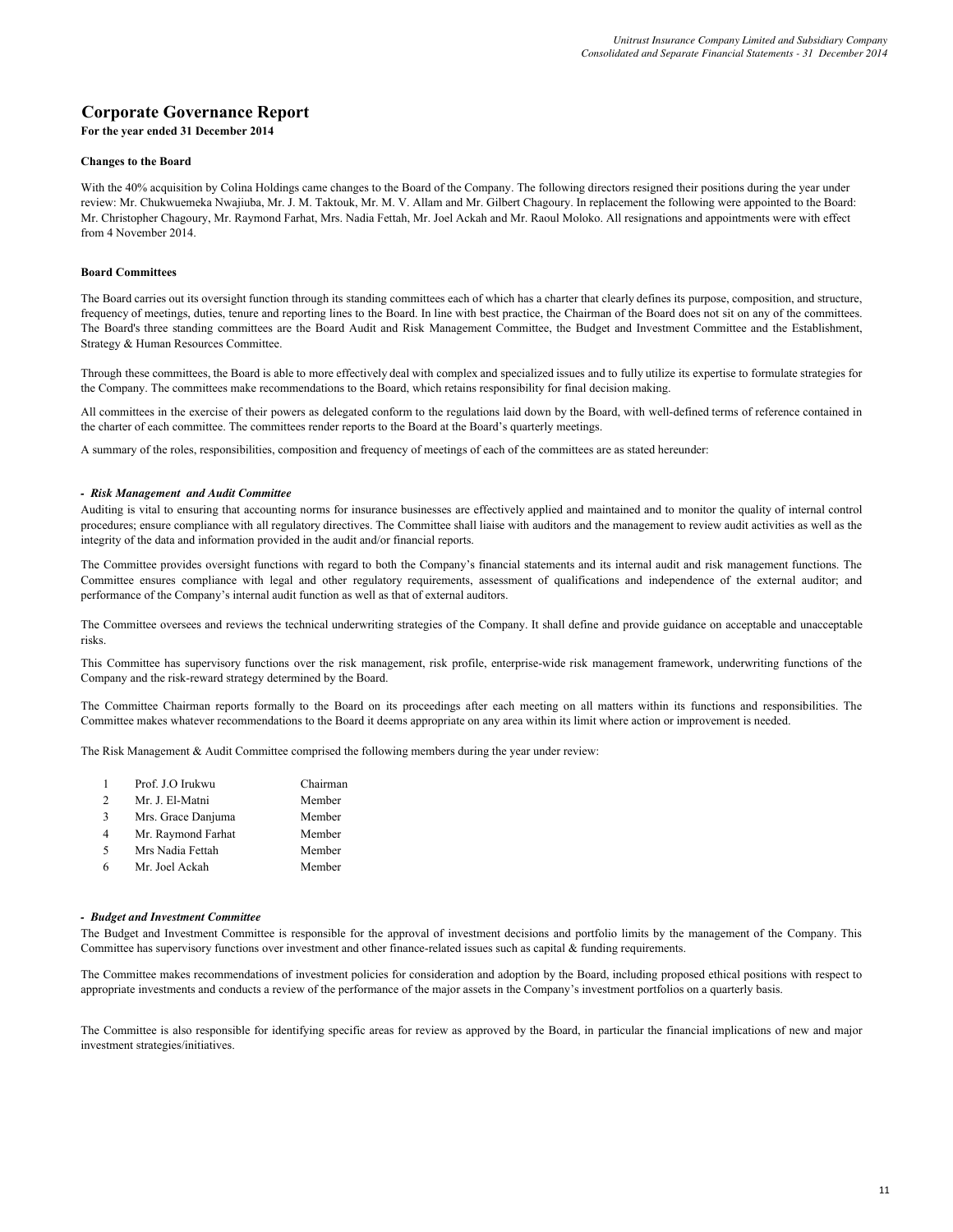**For the year ended 31 December 2014**

The Budget and Investment Committee comprised the following members during the year under review:

|               | Mr. C.U. Nwajiuba  | Chairman |
|---------------|--------------------|----------|
| 2             | Mrs. Grace Danjuma | Member   |
| $\mathcal{F}$ | Mr. A. Atrib       | Member   |
| 4             | Mr. J. El-Matni    | Member   |

#### *- Establishment, Strategy and Human Resources Committee*

The Committee has supervisory functions over the entire company recruitment and ensures corporate governance compliance. The main functions of the Committee are to establish the criteria for board and board committee memberships, review candidates qualifications and any potential conflict of interest, assess the contribution of current directors in connection with their re-nomination and make recommendations to the Board.

The Committee advises the Board on its oversight responsibilities in relation to compensation, benefits and all other human resource matters affecting the Company. It is also responsible for reviewing and recommending the Company's organizational structure to the Board for approval while protecting the welfare of all employees.

The Establishment, Strategy and Human Resources Committee comprised the following members during the year under review:

|               | Mr. A. Atrib            | Chairman |
|---------------|-------------------------|----------|
| $\mathcal{D}$ | Prof. J.O Irukwu        | Member   |
| 3             | Mr Chukwuemeka Nwajiuba | Member   |
| 4             | Mr. M Allam             | Member   |
| 5             | Mr. J. El-Matni         | Member   |

#### **Attendance to Board and Board Committee meetings**

The table below shows the frequency of meetings of the Board of Directors, as well as members' attendance for the year ended 31 December 2014.

The Board met five (5) times during the year under review.

| <b>Name of Director</b>           | <b>Designation</b>                         | <b>No of Board</b><br>meetings<br>attended | $9-Apr-14$ | 20-May-14  |           | 2-Oct-14 24-Oct-14 | $4-Nov-14$ |
|-----------------------------------|--------------------------------------------|--------------------------------------------|------------|------------|-----------|--------------------|------------|
| Gen. T. Y. Danjuma(Rtd.) G.C.O.N. | Chairman                                   | 5                                          | $\sqrt{}$  | $\sqrt{}$  | $\sqrt{}$ | $\sqrt{}$          | $\sqrt{}$  |
| Mr. J. El-Matni                   | <b>Managing Director</b>                   | 5                                          | $\sqrt{}$  | $\sqrt{}$  | $\sqrt{}$ | $\sqrt{}$          | $\sqrt{}$  |
| Mr. M. V. Allam                   | Non-Executive Director                     | 5                                          | $\sqrt{}$  | √          | $\sqrt{}$ | $\sqrt{}$          | $\sqrt{}$  |
| Mr. Anthony Atrib                 | Non-Executive Director                     | $\overline{4}$                             | $\sqrt{}$  | $\sqrt{}$  | $\sqrt{}$ |                    | $\sqrt{}$  |
| Mrs. Grace E. Danjuma             | Non-Executive Director                     | 4                                          | $\sqrt{}$  | $\sqrt{}$  | $\sqrt{}$ | ٠                  | $\sqrt{}$  |
| Professor J.O. Irukwu             | Non-Executive Director                     | 5                                          | $\sqrt{}$  | $\sqrt{ }$ | $\sqrt{}$ | $\sqrt{}$          | $\sqrt{}$  |
| Mr. C.U. Nwajiuba                 | Non-Executive Director                     | 5                                          | $\sqrt{}$  | $\sqrt{ }$ | $\sqrt{}$ | $\sqrt{}$          | $\sqrt{}$  |
| Mr. J.M. Taktouk                  | Non-Executive Director                     | $\overline{2}$                             |            |            | $\sqrt{}$ | $\sqrt{}$          |            |
| Mr. Gilbert Ramez Chagoury        | Non-Executive Director                     |                                            |            |            |           | ۰                  |            |
| Mr Raymond Farhat                 | Non-Executive Director                     | 1                                          | NA         | <b>NA</b>  | NA        | NA                 | $\sqrt{}$  |
| Mrs. Nadia Fettah                 | Non-Executive Director                     | 1                                          | NA         | <b>NA</b>  | NA        | NA                 | $\sqrt{}$  |
| Mr. Christopher Chagoury          | Alternate to Mr. Gilbert<br>Ramez Chagoury | 3                                          | $\sqrt{}$  |            | $\sqrt{}$ | $\sqrt{}$          |            |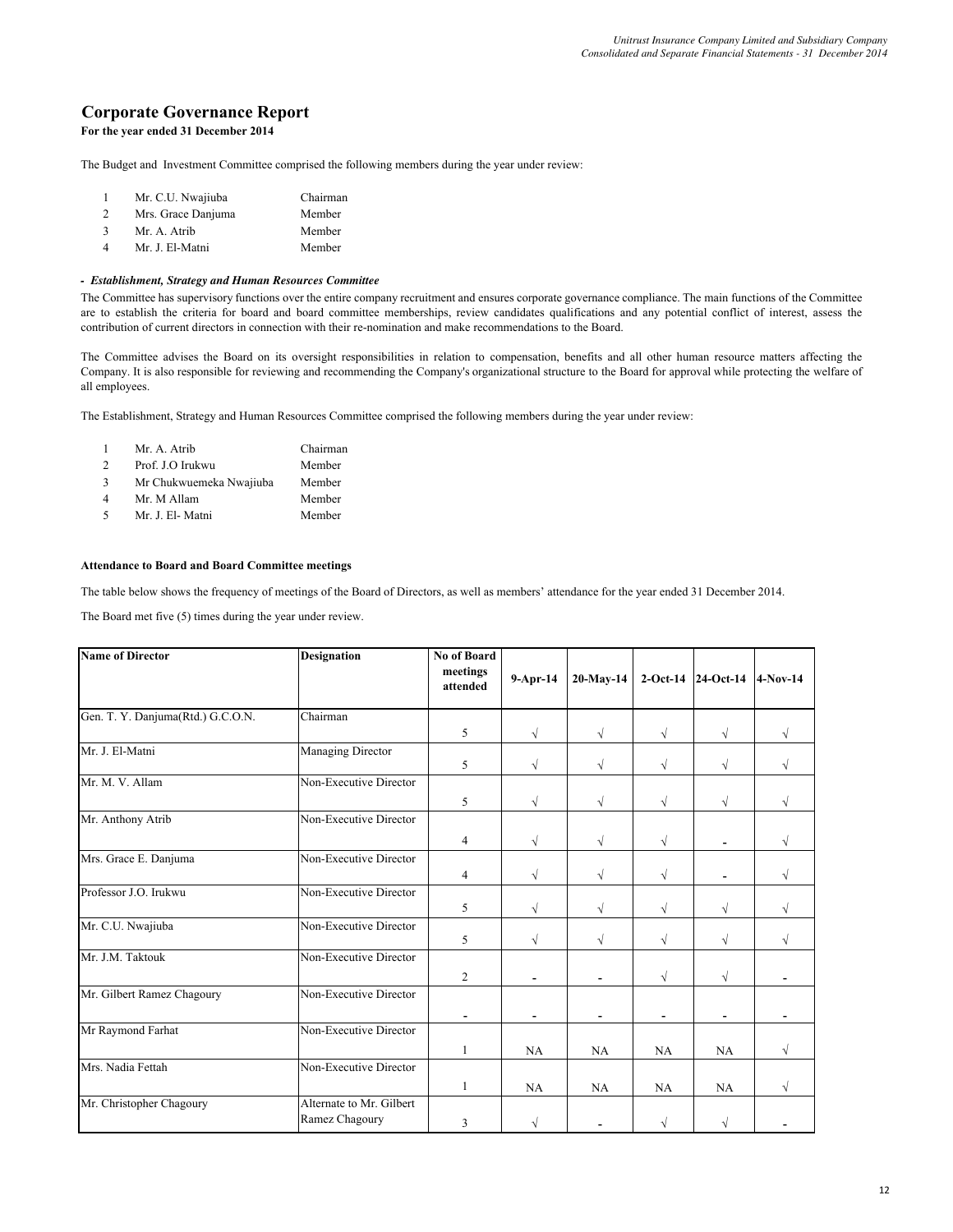#### **For the year ended 31 December 2014**

#### **Shareholders**

Shareholders meetings were duly convened and held in line with the Company's Articles of Association and existing statutory and regulatory regimes in an open manner, for the purpose of deliberating on issues affecting the Company's strategic direction. This occurs through a fair and transparent process and also serves as a medium for promoting interaction between the Board, management and shareholders. Attendance at the Annual General Meeting is open to shareholders or their proxies, while proceedings at such meetings are usually monitored by the representatives of the National Insurance Commission. The Board ensures that shareholders are provided with adequate notice of meetings. The shareholders have an opportunity to express their concerns (if any) and opinions on the Company's financial results and all other issues at the Annual General Meeting of the Company.

The Company deals on a timely basis with all enquiries from shareholders which are communicated to management and the Board. The Company also dispatches its annual reports, providing highlights of all the Company's activities to its shareholders.

#### **Protection of shareholders' right**

The Board ensures the protection of the statutory and general rights of shareholders at all times, particularly their right to attend and vote at general meetings. All shareholders are treated equally, regardless of volume of shareholding or social status.

#### **Independent advice**

The Board of Directors are at their own discretion and at the Company's expense are required to seek Independent professional advice when it is required to enable a Member of the Board effectively perform certain responsibilities.

#### **Monitoring compliance with corporate governance**

#### *- Compliance Officer*

The Compliance Officer monitors compliance with money laundering requirements and the implementation of the Corporate Governance Code of the Company. The Compliance Officer together with the Chief Executive Officer certifies each year to NAICOM that they are not aware of any violation of the Corporate Governance Code, other than as disclosed during the course of the year.

#### *- Whistle blowing procedures*

In line with the Company's commitment to instill the best corporate governance practices, a whistle blowing procedure was established that ensures anonymity on any reported incidents.

#### **Code of professional conduct for employees**

The Company has in place, a Code of Conduct which specifies expected behaviour of its employees and directors. The code is designed to empower employees and directors and enable effective decision making at all levels of the business according to defined ethics and principles. The Code requires that each Company employee shall read the Code and sign a confirmation that he has understood the content. The Company also has a disciplinary guide which provides sample offences/violations and prescribes disciplinary measures to be adopted in various cases. The Head of Human Resources is responsible for the design and implementation of the Code of Conduct while the Compliance Officer is responsible for monitoring and ensuring compliance.

#### **Non-executive directors' remuneration**

The Company's policy on remuneration of non-executive directors is guided by the provisions of the NAICOM which stipulate that non-executive directors' remuneration should be limited to directors' fees and reimbursable travel and hotel expenses. Director's fees and sitting allowances were paid to only non-executive directors as recommended by the Board Establishment, Strategy & Human Resource Committee.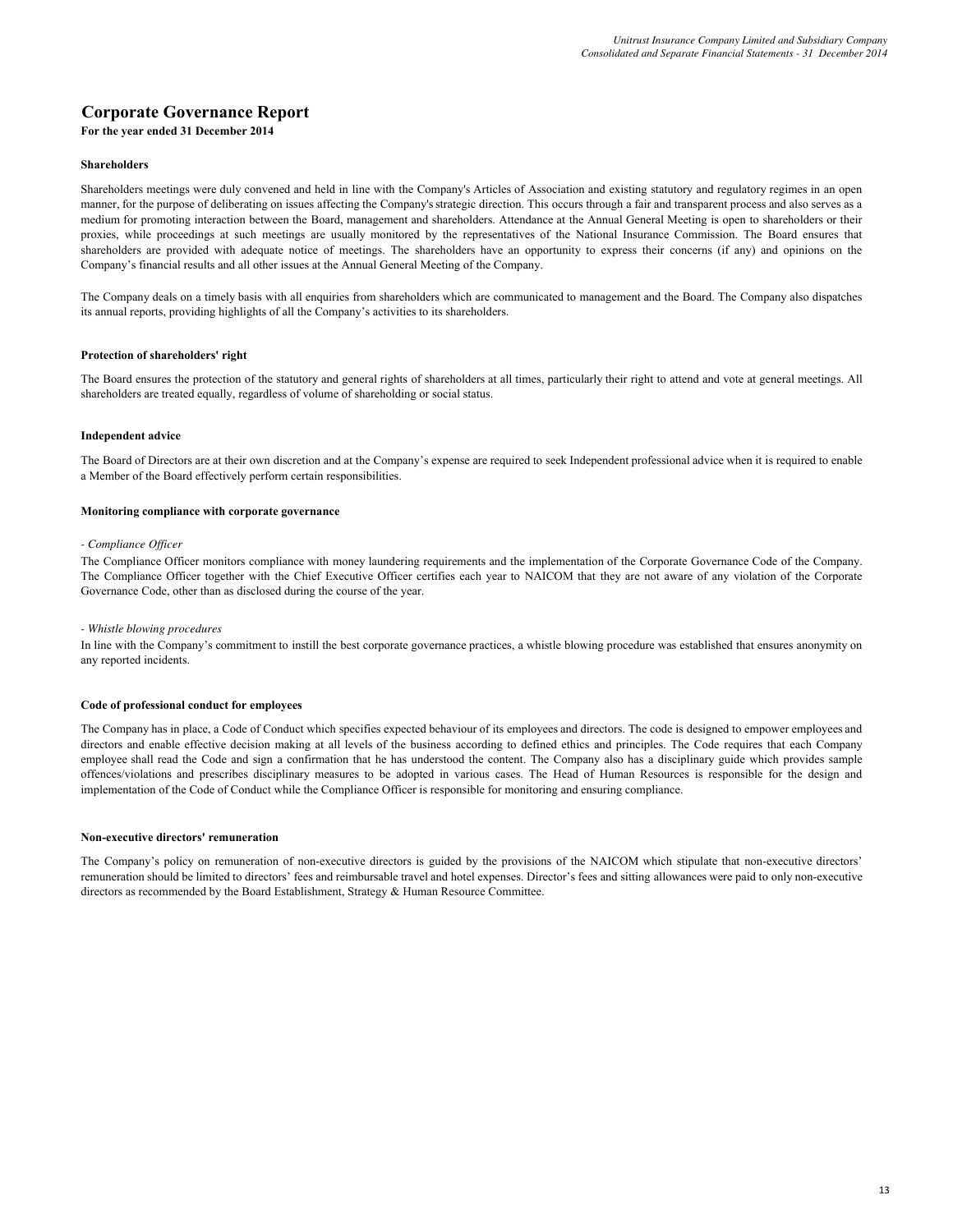## **Management's Commentary and Analysis**

## *For the year ended 31 December 2014*

In order to foster deeper understanding of our strategy, operating risk and performance and also in compliance with regulatory requirements, we have outlined a Management's Commentary and Analysis ("MC&A") report as contained hereunder.

This MC&A has been prepared as at 31 December 2014 and should be read in conjunction with the consolidated financial statements of Unitrust Insurance Company Limited and subsidiary company.

#### **Nature of business**

Unitrust Insurance Company Limited's major business activity is insurance. However, the Group is currently involved in property management business while also developing its capacity for expansion in the industry.

#### **Business objective and strategy**

Unitrust Insurance Company Limited is registered and incorporated in Nigeria. The Company is principally engaged in providing insurance services to cater for the needs of corporate and retail sectors of the Nigerian economy.

The Company aims to evolve into a truly diversified financial services institution that provides protection against all forms of insurable risks to all customer segments.

The Company implemented the NAICOM directive on "no premium no cover policy" from 1 January 2013. The policy aims to stimulate liquidity within the system by reducing the huge receivables being carried on the statement of financial position of insurance companies. This has positively impacted the income statements of insurance companies by eliminating the large portion of provision for outstanding premium charged for the receivables and made available more cash which can be used to generate more investment income.

On the other hand, this has reduced the premium income recognised by companies initially (as premium would only be recognised when cash is received) but the situation would normalize as the insured public adjust their cashflow management to the new regulation.

#### **Performance indicators**

*Operating results and financial condition*

|                                                | <b>Group</b>       |                    |                    |               | Company            |             |                    |               |  |
|------------------------------------------------|--------------------|--------------------|--------------------|---------------|--------------------|-------------|--------------------|---------------|--|
|                                                | 31-Dec-2014        | 31-Dec-2013        | Change             | Change        | 31-Dec-2014        | 31-Dec-2013 | Change             | Change        |  |
|                                                | $\mathbb{N}^{000}$ | $\mathbb{N}^{000}$ | $\mathbb{N}^{000}$ | $\frac{0}{0}$ | $\mathbb{N}^{000}$ | N'000       | $\mathbb{N}^{000}$ | $\frac{6}{9}$ |  |
|                                                |                    |                    |                    |               |                    |             |                    |               |  |
| Gross premium written                          | 2,845,108          | 3,023,935          | (178, 827)         | $-6\%$        | 2,845,108          | 3,023,935   | (178, 827)         | $-6\%$        |  |
| Net premium income                             | 1,733,697          | 1,682,800          | 50,897             | 3%            | 1,733,697          | 1,682,800   | 50,897             | 3%            |  |
| <b>Underwriting profit</b>                     | 1,319,304          | 952,353            | 366,951            | 39%           | 1,319,304          | 952,353     | 366,951            | 39%           |  |
| Investment income                              | 908,197            | 844,133            | 64,064             | 8%            | 904,274            | 840,275     | 63,999             | 8%            |  |
| Claims expense(net)                            | 336,733            | 568,256            | (231, 523)         | $-41%$        | 336,733            | 568,256     | (231, 523)         | $-41%$        |  |
| Writeback of impairment<br>on financial assets | 294,695            | 450,526            | (155, 831)         | $-35%$        | 294,695            | 450,526     | (155, 831)         | $-35%$        |  |
|                                                |                    |                    |                    | 11%           | (854, 916)         |             |                    | 13%           |  |
| Operating expenses                             | (848, 288)         | (764, 673)         | (83, 615)          |               |                    | (754, 108)  | (100, 808)         |               |  |
| Profit before tax                              | 1,916,206          | 1,894,502          | 21,704             | $1\%$         | 1,897,686          | 1,892,738   | 4,948              | $0\%$         |  |
| Earnings per share (kobo)                      | 43                 | 42                 |                    | $2\%$         | 42                 | 42          |                    | $0\%$         |  |

The Company experienced a 6% reduction in gross written premium when compared to prior year result. This decline was mainly attributable to the "no premium no cover policy". Premium receipt from general accident, motor and marine accounted majorly for the decrease in premium revenue.

#### **Revenue and underwriting result**

The decrease in the Company's level of activity was reflected in the decrease of underwriting expenses. The underwriting profit amounted to #1,319.3 million, an increase of ₦367 million over December 2013. The Company had a net claims expenses of ₦336.7 million, a decrease of ₦231.5million over December 2013.

#### **Investment income**

Investment income increased by 8% from N844.1 miliion (Company:N840.2 million) to N908.2 million (Company: N904.2 miliion) The Company will continue to intensify its efforts to ensure that investment income is a key revenue source.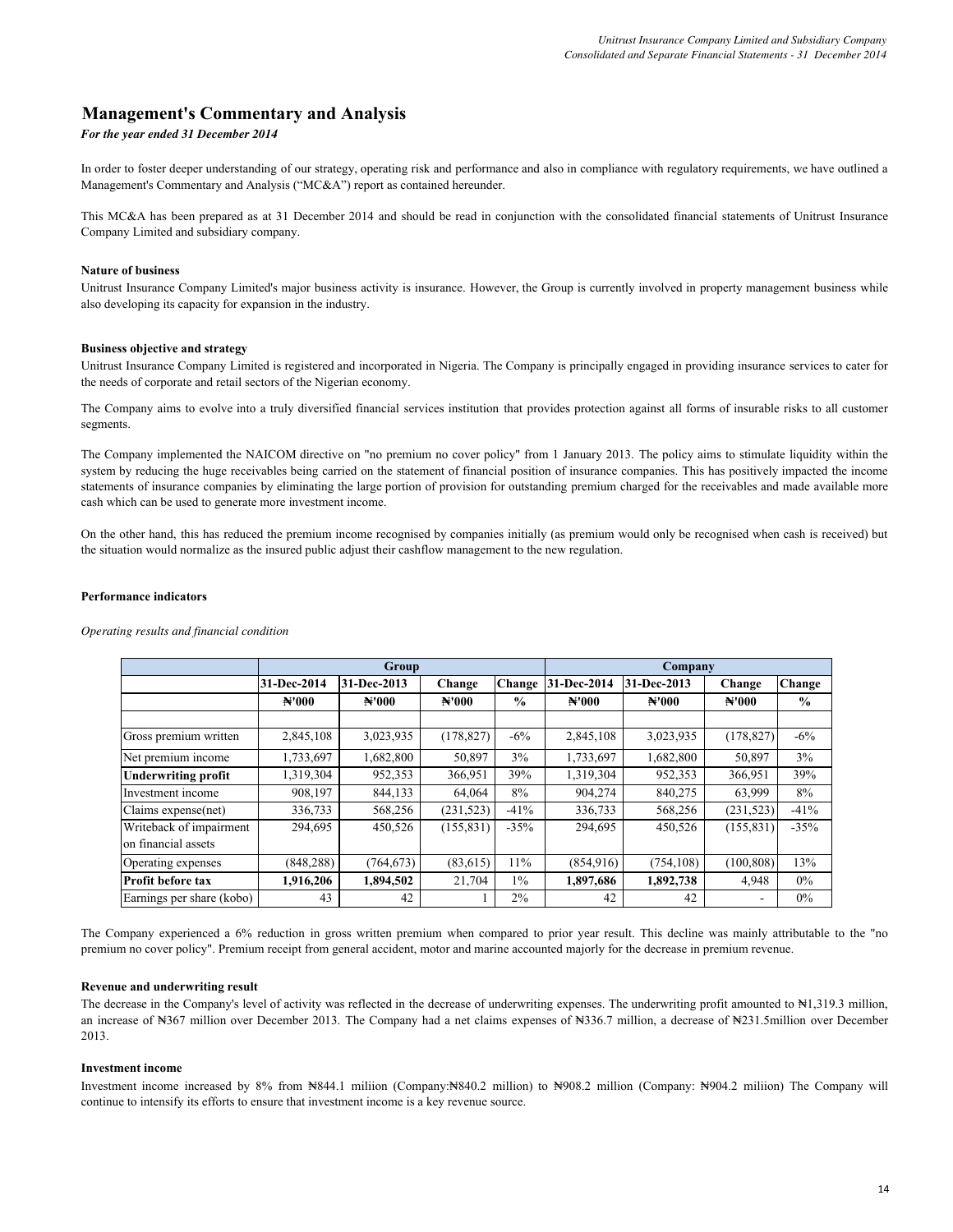## **Management's Commentary and Analysis**

*For the year ended 31 December 2014*

#### **Operating expenses**

Operating expenses for the year amounted to ₦848.3 million (Company: ₦854.9 million), an increase of ₦83 million (Company: ₦100.8 million) compared to prior year. This was mainly due to more recurrent expenditure was incurred by the Group in the year.

### **Liquidity, capital resources and risk factors**

The Group's investment is in accordance with its investments policy which is compliant with regulatory requirements. The Group's investment strategy is underpinned by a focus on highly liquid financial instruments such as term deposit, equity and debt instruments. At the end of December 2014, the Group had approximately ₦7.51 billion invested in fixed income instruments (Held to market securities: ₦5.7 billion, placements in cash and cash equivalents : ₦1.5 billion) and N307.4 million in equity instruments.

The Group's approach to managing capital involves managing assets, liabilities and risks in a coordinated way, assessing shortfalls between reported and required capital level on a regular basis and taking appropriate actions to influence the capital position of the Group in the light of changes in economic conditions and risk characteristics. The Group was in a net asset position of  $N7.16$  billion (Company:  $N7.10$  billion), an increase of N291.6 million (Company: ₦275.2 million) from the previous year of ₦6.87 billion (Company: ₦6.83 billion).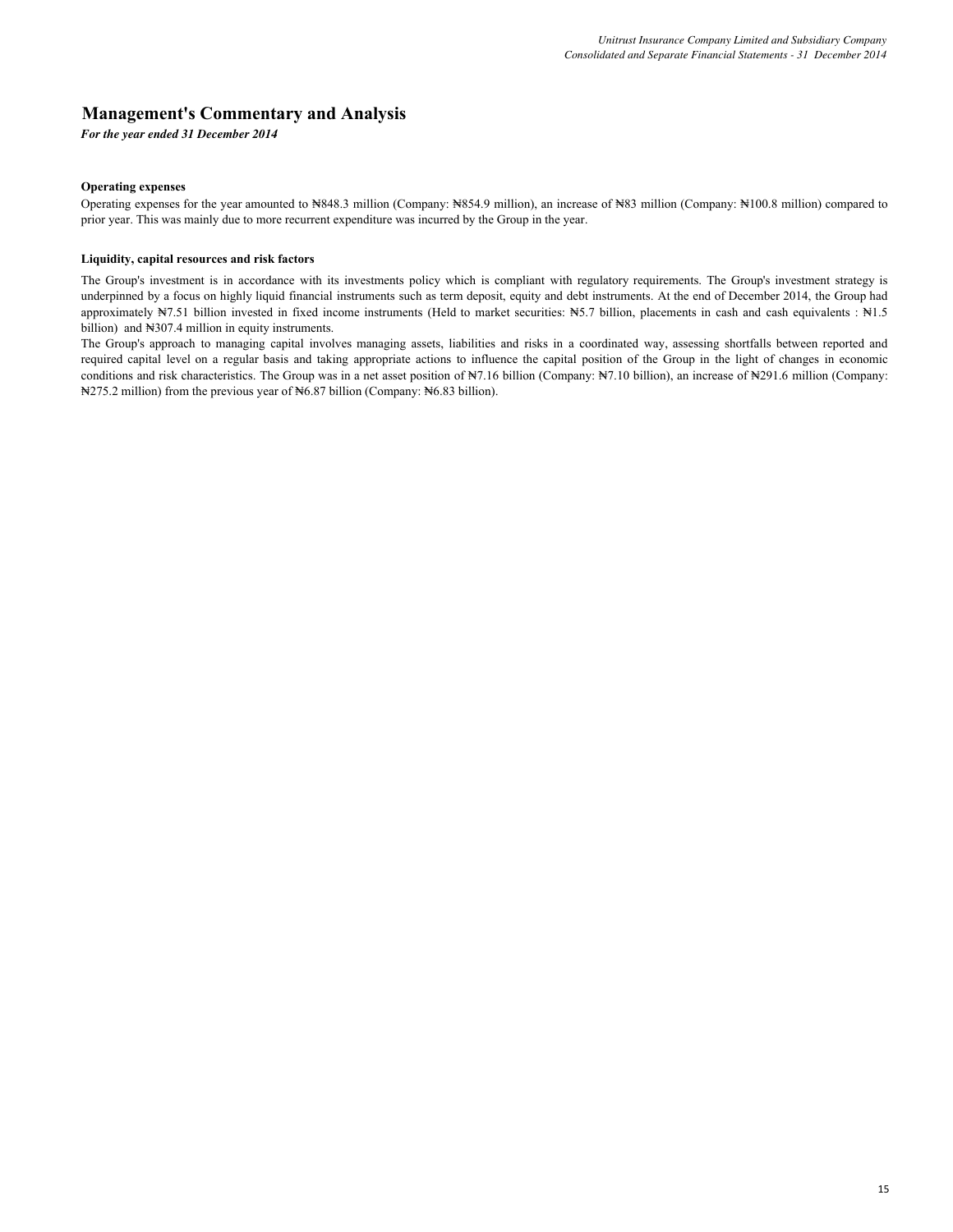## Report of the Risk Management and Audit Committee

For the year ended 31 December 2014

In compliance with the provisions of Section 359 (6) of the Campanies and Albem Matters Act of Nigeria, we have reviewed the consolidated and separate Francial statements of Unitrust Insurance Countary Limited for the year ended 31 December 2014 and hereby state as follows:

- The scepe and planning of the audit were adequate in our opinion, ä,
- The accounting and reporting policies of the Group and Company conformed with the struttery requirements and agreed ÷. ethical practices:
- The internal control and internal audit functions were operating effectively;  $\sim$
- The external suditor's findings as stated in the management letter are being dealt with satisfactorily by the management;

Prof. J.O Irukwa (SAN) Cheltman, Risk Management and Audit Committee. FRC/2014/NBA/00000007997 28 April 2015

## Members of the Committee:

wakef.CC. Yers Mr. J. El-Mathi Mrs. Crace Danjuma. Mr. Raymond Farbat Mrs. Nacia Fertsh. Mr. Joel Ackah

- Catrona
- Managing Director (member).
- Non-Hiseculive Director (mention). έö,
- Non Dream's ve Director (member).
- Non-Diseastive Director (member) 88
- 
- Non-Executive Director (member)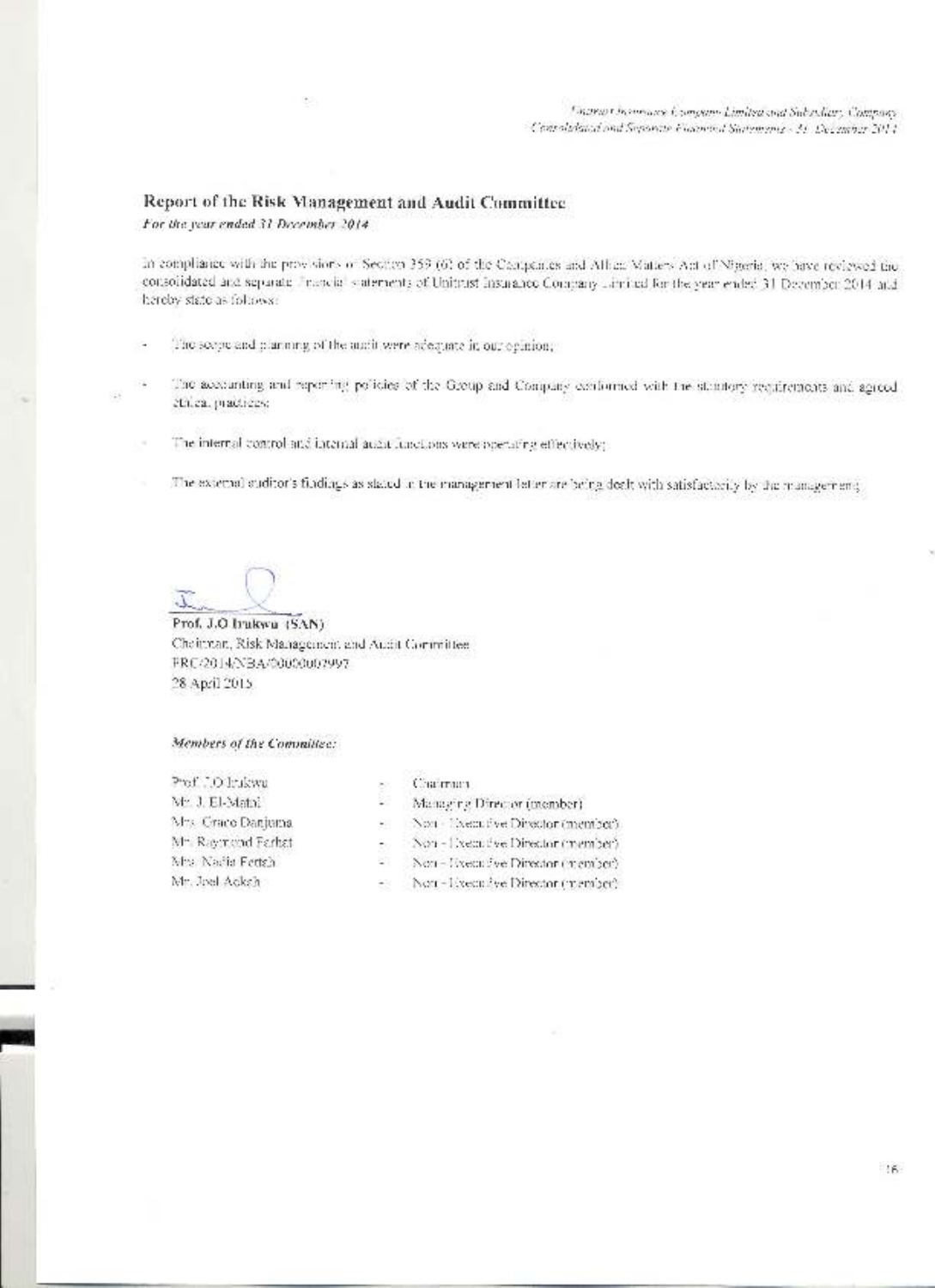

**KPMG Professional Services** OPM G Toward Bishop Aboyade Cole Street: Victoria issuo PMB 40014, Falamo Lagos:

anodosi 234 (1) 271 8965 234 (1) 271 8599  $T_{\rm SN}$ 234 (1) 271 0540 loternet. www.komplearving.

## **INDEPENDENT AUDITOR'S REPORT**

## To the Members of Unitrust Insurance Company Limited

### Report on the financial statements

We have andited the accompanying financial statements of Uniterst Insurance Company Limited ("the Company) and its subsidiary company (together "the Group"), which comprise the consolidated and separate statements of financial position as at 31 December 2014, and the consolidated and separate statements of neofit or loss and other comprehensive income, the consolidated and separate statements of changes in equily, and the consolidated and separate statements of cash flows for the year fren ended, and a summary of significant accounting policies and other explanatory information, as set out on pages 19 to 96.

## Directors' Responsibility for the Financial Statements

The directors are responsible for the preparation of financial statements that give a true and lair view in accordance with International Financial Reporting Standards and in the manner required by the Companies and Allied Motters Act of Nigeria, the Financial Reporting Council of Nigeria Act, 2011, the Insurance Act of Nigeria and relevant National Insurance Commission (NAICOM) guidelines and circulars and for such internal control as the directors determine is necessary to enable the preparation of financial statements that are free from material misstatement, whether due to traud or error.

#### Auditor's Responsibility

Our responsibility is to express an opinion on these financial statements hased on our audit. We conducted our audit in accordance with International Standards on Auditing. Those standards require that we comply with othical requirements and plan and perform the audit to phtain reasonable assurance whether the financial statements are free from material misstatement.

An audit involves performing procedures to obtain andit evidence about the amounts and disclosures in the financial statements. The procedures selected depend on the auditor's judgment, including the assessment of the risks of material misstatement of the financial statements, whether due to fraud or error. In making those risk assessments, the auditor considers internal control relevant to the entity's preparation and fair presentation of the financial statements that give a true and fair view in order to design andit procedures that are appropriate in the circumstances, hat not for the purpose of expressing an opinion on the effectiveness of the entity's internal control. An audit also includes evaluating the appropriateness of accounting policies used and the reasonableness of accounting estimates made by the directors, as well as evaluating the overal. presentation of the financial statements.

We believe that the audit evidence we have obtained is sufficient and appropriate to provide a basis for our audit upinam.

> CTMC Professional Services: a Partnership established under-Signs when it is member of MWG (stamphoral Cooperation)<br>(1996) Signs wide of 1 and change of sights move with

Registración Migera No. 201206000

Varyant D. Sanné :  $3.51 \pm 3.7$   $\lambda$   $\lambda$ (a)  $\alpha$ Record S. Lamiterry - Romania & Electric Adentic Alan Apple 0: 0 yrs.) di centis, Atlanto Acceler L. Carlisbus **Children Mikrophers** Doday, C.Oli Avril Seland Store M. Adusta We arrest Middless Obstycik Collection what Circum. Maio Burica Cader: Ládamher Daola Jawa, Diamont Di Obytoka Okeayur 4. Schartz Chase Tillichemath - Chaseler, Children, Checke a A Shah-Doll Openheim Webs Chevrice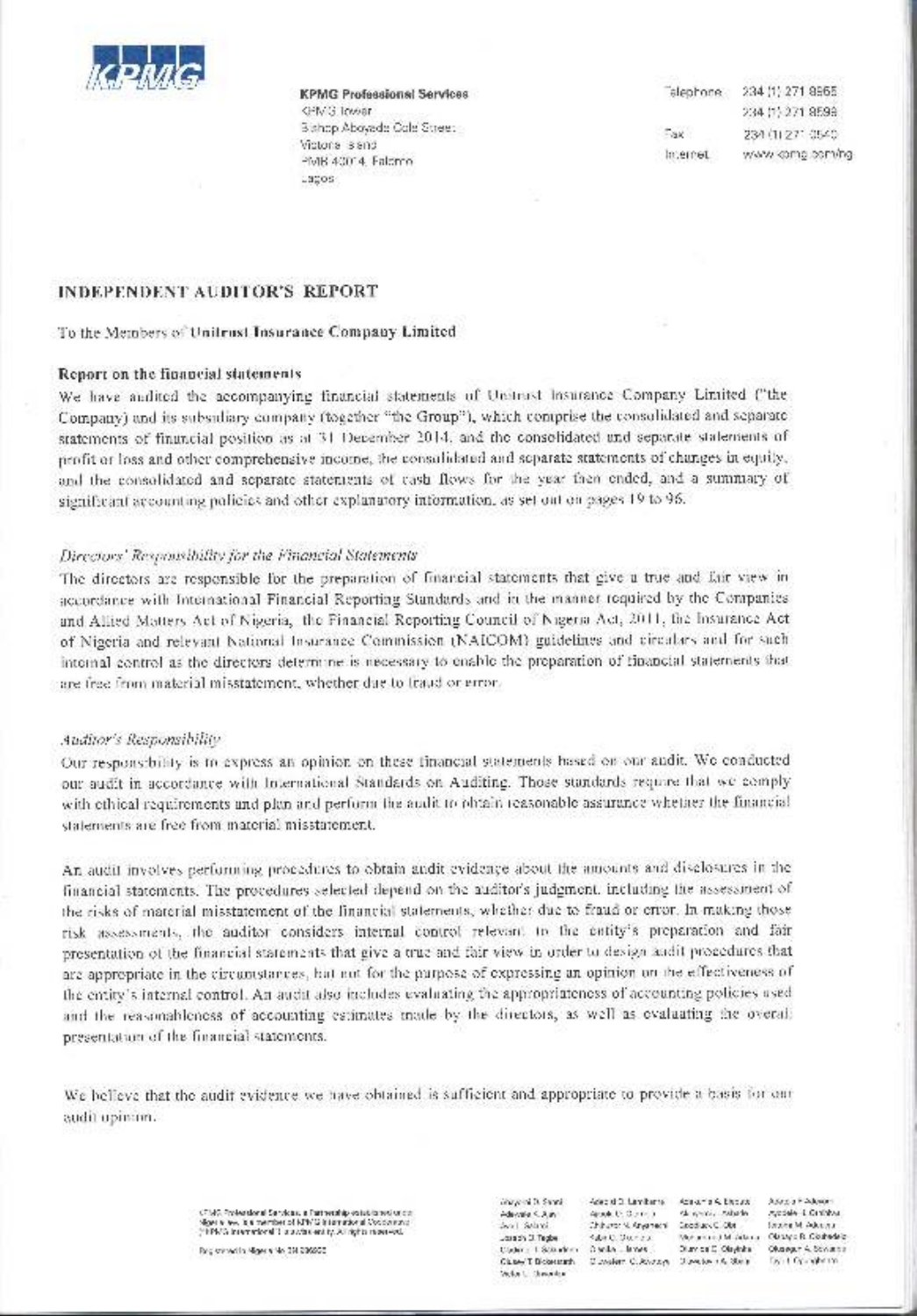

## Opinium

In our opinion, these financial statements give a true and fair view of the financial position of Unitrust Insurance Company Cimited ("the Company") and its subsidiary (together "the Group") as at 31 December 2014, and of the Group and Company's financial performance and eash flows for the year then ended in accordance with International Financial Reporting Standards and in the manner required by the Companies and Allied Matters Act of Nigeria, the Financial Reporting Council of Nigeria Act, 2011, the Insurance Act of Nigeria and relevant National Insurance Commission (NAICOM) guidelines and circulars.

## Report on Other Legal and Regulatory Requirements

## Compliance with the requirements of Schedule 6 of the Companies and Allied Matters Act of Nigerla

In our opinion, proper books of accuunt have been kept by the Company, so fur as appears from our examination of those books and the statement of financial position and the statement of profit or loss and other comprehensive income are in agreement with the books of account.

Compliance with the requirements of the National Insurance Commission of Nigeria Guideliuss The Company incurred a penalty for contravention of Section 25 of the NAICOM guideline during the year. The nature of the contravention and penalty paid have been disclosed in note 54 to the financial statements.

Signed.

Kabir Okunbola, FCA FRC/2012/ICAN/00000000428 For: KPMG Professional Services Charlered Accountants 13 May 2015 Lagos, Nigeria

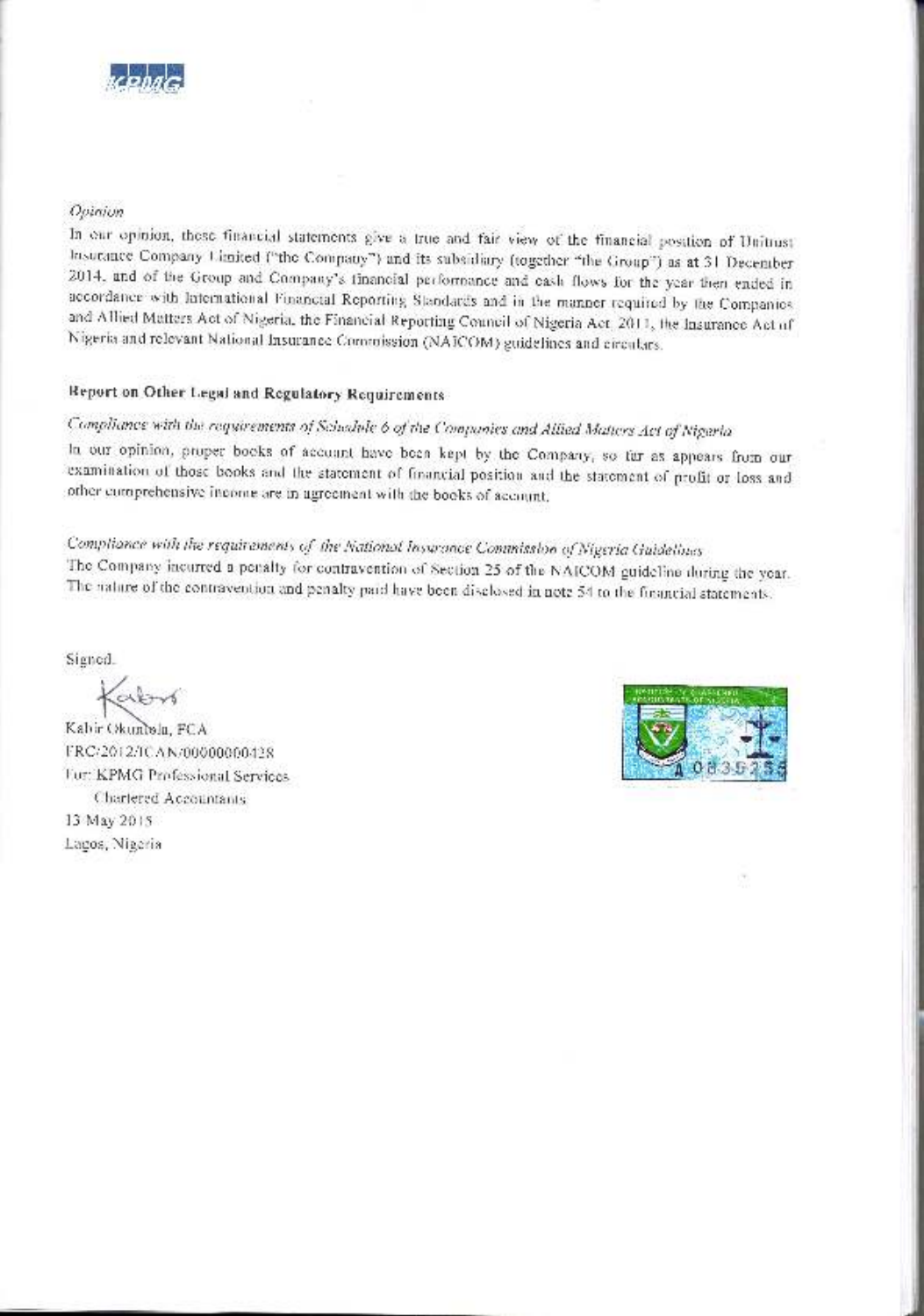#### *For the year ended 31 December 2014*

#### **1 Legal entity**

Unitrust Insurance Company Limited ("the Company") was incorporated on 9 November 1981 as a private limited liability company as "Union Nigeria Insurance Company Limited". The address of the Company's registered office is Plot 105B, Ajose Adeogun Victoria Island, Lagos. The Company's name was changed to Unitrust Insurance Company Limited on 3 May 1983 and obtained general and life insurance licenses from the National lnsurance Commission on 13 August 1986 and 10 January 1999 respectively. Following the recapitalisation exercise in February 2007, the Company focused on its general insurance business and discontinued its life business in 2007.

The Company's principal activity continues to be provision of risk underwriting and related financial services to its customers. Such services include provision of general insurance services to both corporate and individual customers.

The Company has one wholly owned subsidiary, Unitrust Global Assets Management Limited. The subsidiary was incorporated as a private limited liability company on 9 January 2001 and its principal activity involves provision of property management services to both individual and corporate clients.

The financial results of the subsidiary have been consolidated in these financial statements.

#### **2 Basis of preparation**

These consolidated and separate financial statements are prepared in accordance with International Financial Reporting Standards (IFRS) as issued by International Accounting Standards Board (IASB). They have been prepared under the historical cost convention, as modified by the revaluation of land and buildings and investment property except for available-for-sale securities which are measured at fair value.

The directors are of the opinion that the Company will continue as a going concern for the foreseeable future.

#### **(a) Statement of compliance**

The consolidated and separate financial statements have been prepared in accordance with International Financial Reporting Standards (IFRSs as issued by the International Accounting Standard Board) and in the manner required by the Companies and Allied Matters Act of Nigeria, the Financial Reporting Council of Nigeria Act, 2011, the Insurance Act of Nigeria, and relevant National Insurance Commission (NAICOM) guidelines and circulars, to the extent that they do not conflict with the requirement of IFRS.

The consolidated financial statements were authorised for issue by the Board of directors on 28 April 2015.

#### **(b) Basis of measurement**

The consolidated and separate financial statements have been prepared under the historical cost basis except for the following:

- (i) Financial instruments at fair value through profit or loss are measured at fair value
- (ii) Available-for-sale financial assets are measured at fair value.
- (iii) Land and building are carried at revalued amount.
- (iv) Investment properties are measured at fair value.

#### **(c) Functional and presentation currency**

Items included in the financial statements of each of the Group's entities are measured using the currency of the primary economic environment in which the entity operates (the 'functional currency'). The consolidated financial statements are presented in thousands of Naira (₦), which is the Group's presentation currency.

#### **(d) Use of estimates and judgements**

The preparation of the consolidated and separate financial statements in conformity with IFRS requires management to make judgments, estimates and assumptions that affect the application of policies and reported amounts of assets and liabilities, income and expenses. The estimates and associated assumptions are based on historical experience and various other factors that are believed to be reasonable under the circumstances, the results of which form the basis of making the judgments about carrying values of assets and liabilities that are not readily apparent from other sources. Actual results may differ from these estimates.

The estimates and underlying assumptions are reviewed on an ongoing basis. Revisions to accounting estimates are recognised in the period in which the estimates are revised and in any future periods affected.

Information about significant areas of estimation uncertainty and critical judgements in applying accounting policies that have the most significant effect on the amounts recognised in the financial statements are described in note 6.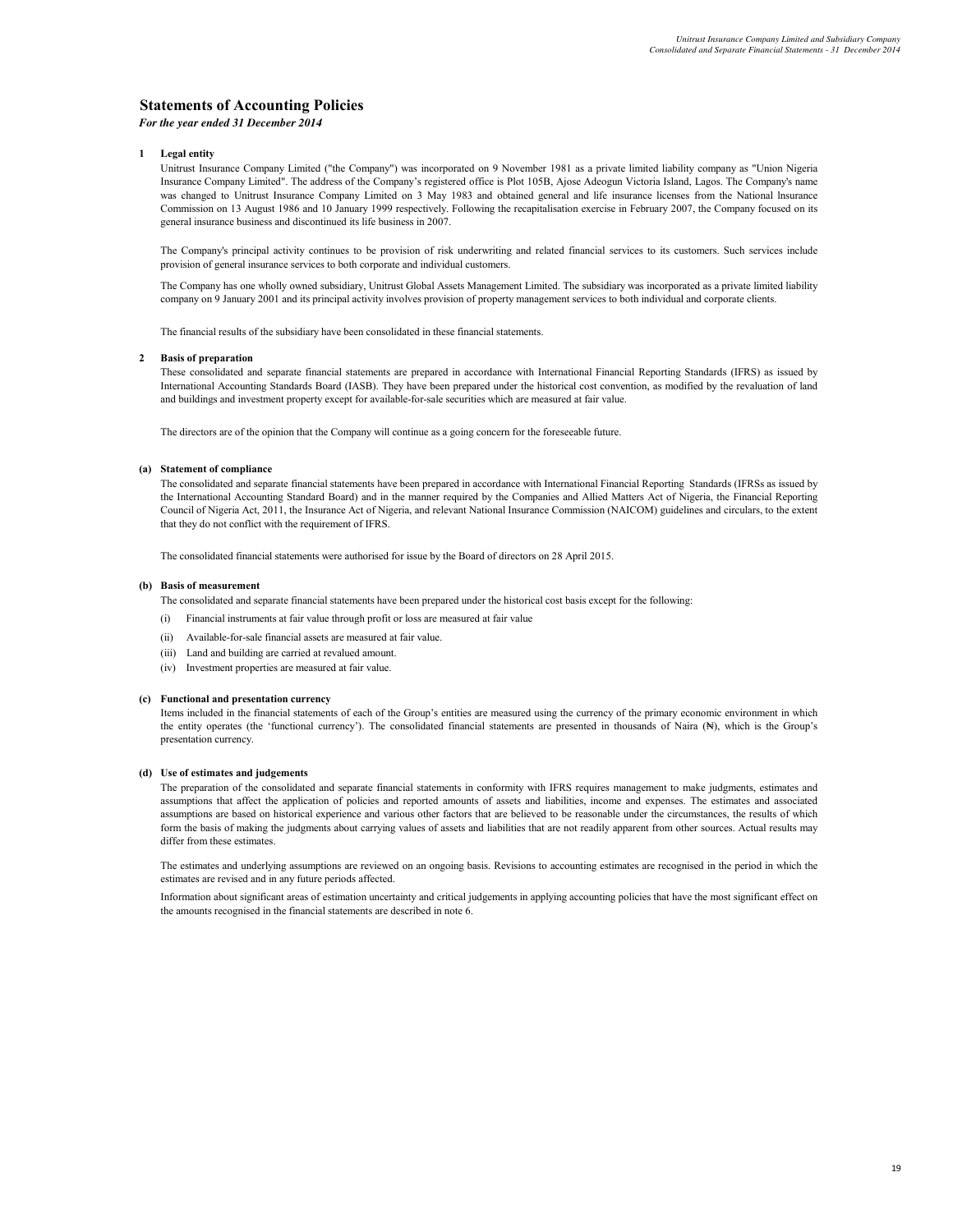*For the year ended 31 December 2014*

#### **(e) Regulatory authority and financial reporting**

The Company is regulated by the National Insurance Commission of Nigeria (NAICOM) under the National Insurance Act of Nigeria. The Act specifies certain provisions which have impact on financial reporting as follows:

i) Section 20(1a) provides that provisions for unexpired risks shall be calculated on a time apportionment basis of the risks accepted in the year;

ii) Section 20(1b) requires provision for outstanding claims to be credited with an amount equal to the total estimated amount of all outstanding claims with a further amount representing 10 percent of the estimated figure for outstanding claims in respect of claims incurred but not reported at the end of the year under review;

iii) Sections 21(1a) and 22(1b) require maintenance of contingency reserves for general and life businesses respectively at specified rates as set out under note 5(w) to cover fluctuations in securities and variation in statistical estimates;

iv) Section 24 requires the maintainenance of a margin of solvency to be calculated in accordance with the Act.

(v) Section 10(3) requires insurance companies in Nigeria to deposit 10 percent of the minimum paid up share capital with the Central Bank of Nigeria.

(vi) Section 25(1) requires an insurance company operating in Nigeria to invest and hold invested in Nigeria assets equivalent to not less than the amount of policy holders' funds in such accounts of the insurer. See note 7 for assets allocation that covers policy holders' funds.

However, section 59 of the Financial Reporting Council Act, 2011 (FRC Act) provides that in matters of financial reporting, if there is any inconsistency between the FRC Act and the provision of other Acts, the FRC Act shall prevail. The Financial Reporting Council of Nigeria acting under the provisions of the FRC Act has promulgated IFRS as the national financial reporting framework for Nigeria. Consequently, the following provision of the National Insurance Act, 2003 which conflict with the provisions of IFRS have not been adopted:

i) Section 20(1b) which requires the provision of 10 percent for outstanding claims in respect of claims incurred but not reported at the end of the year under review. See note  $4(r)$  on accounting policy for outstanding claims.

#### **3 Changes in accounting policies and disclosures**

Except for the changes below, the Group has consistently applied the accounting policies as set out in Note 4 to all periods presented in the financial

The Group has adopted the following new standards and amendments to standards, including any consequential amendments to other standards with a date of initial application of 1 January 2014.

#### **(a)** *Offsetting Financial Assets and Financial Liabilities (Amendments to IAS 32)*

Offsetting, otherwise known as netting, takes place when entities present their rights and obligations to each other as a net amount in their statement of financial position.

IAS 32 amended prescribes reviewed rules for the offsetting of financial assets and financial liabilities. It specifies that a financial asset and a financial liability should be offset and the net amount reported when, and only when, an entity:

- has a legally enforceable right to set off the amounts; and

- intends either to settle on a net basis, or to realise the asset and settle the liability simultaneously.

In accordance with the amendment requirements of IAS 32, the Group reassessed its conclusions on the amendments as of 1 January 2014 and this did not result in any change from the conclusion reached in prior years. The change in accounting policy did not have a material impact on the Group's financial

#### **(b) Recoverable Amount Disclosures for Non-Financial Assets (Amendments to IAS 36)**

The amendments clarify the disclosure requirements in respect of fair value less costs of disposal. In accordance with the amendment, the Group reassessed its conclusions on the amendments as of 1 January 2014 and this did not result in any change from the conclusion reached in prior years. The change in accounting policy did not have a material impact on the Group's financial statements.

#### **(c) Levis - IFRIC 21**

IFRIC 21 provides guidance on when to recognize a liability for a levy imposed by a government, both for levies that are accounted for in accordance with IAS 37 Provisions, Contingent Liabilities and Contingent Assets and those where the timing and amount of the levy is certain.

The Interpretation identifies the obligating event for the recognition of a liability as the activity that triggers the payment of the levy in accordance with the relevant legislation.

The change had no significant impact on the measurements of the Group's assets and liabilities.

#### *New standards, interpretations and amendments to existing standards that are not yet effective*

The following new or revised standards and amendments which have a potential impact on the Group are not yet effective for the year ended 31 December 2014 and have not been applied in preparing these financial statements.The Group is currently assessing the impact of the new or revised standards and amendments.

#### **IFRS 9** *Financial Instruments*

On 24 July 2014, the IASB issued the final IFRS 9 Financial Instruments Standard, which replaces earlier versions of IFRS 9 and completes the IASB's project to replace IAS 39 *Financial Instruments: Recognition and Measurement* .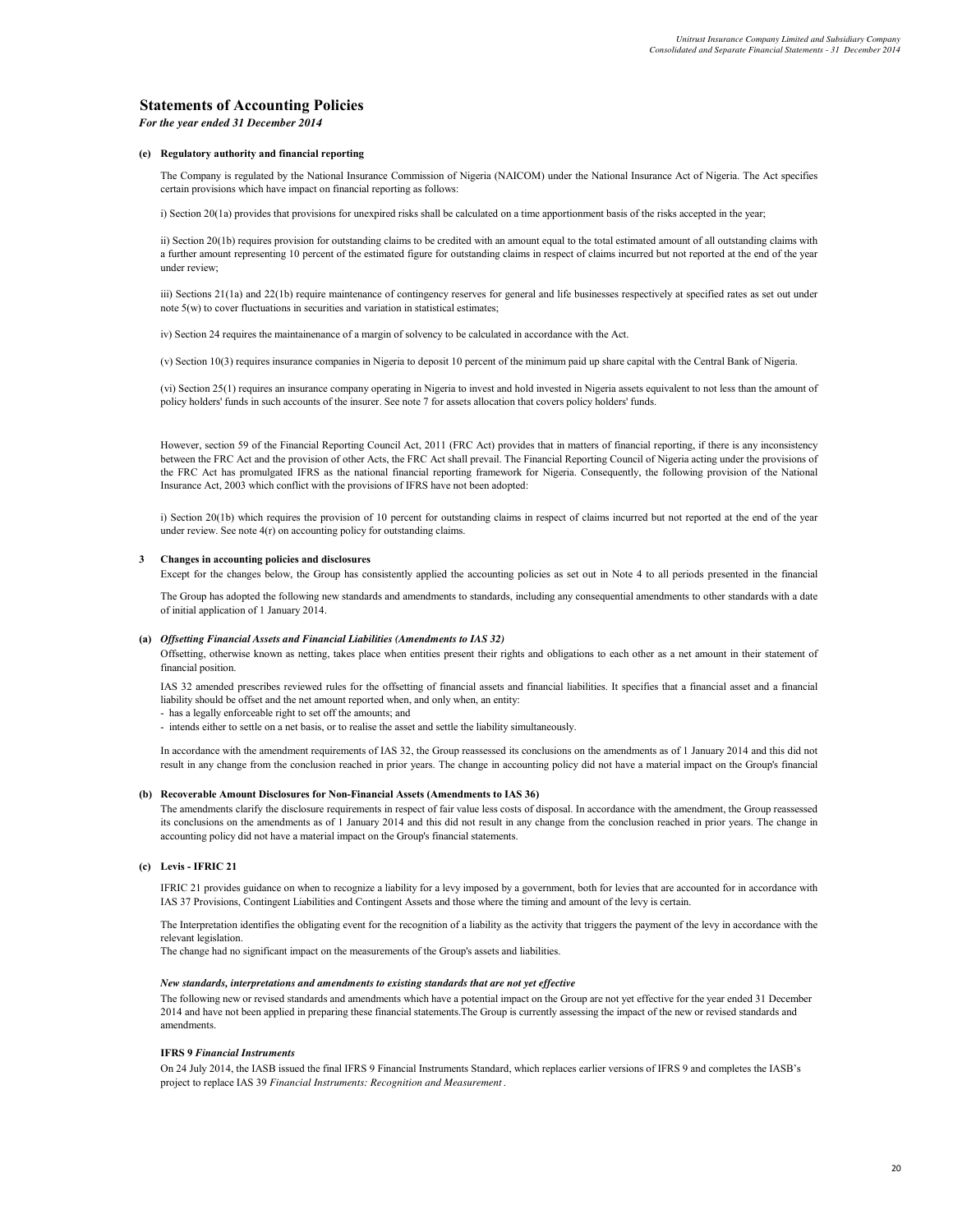#### *For the year ended 31 December 2014*

This standard will have a significant impact on the Group, which will include changes in the measurement bases of the Group's financial assets to amortised cost, fair value through other comprehensive income or fair value through profit or loss. Even though these measurement categories are similar to IAS 39, the criteria for classification into these categories are significantly different. In addition, the IFRS 9 impairment model has been changed from an "incurred loss" model from IAS 39 to an "expected credit loss" model, which is expected to increase the provision for bad debts recognised in the Group.

The standard is effective for annual periods beginning on or after 1 January 2018 with retrospective application; early adoption is permitted. The Group is assessing the potential impact on its consolidated financial statements resulting from the application of IFRS 9

#### **IFRS 15** *Revenue from contracts with customers*

This standard replaces IAS 11 *Construction Contracts*, IAS 18 *Revenue* , IFRIC 13 *Customer Loyalty Programmes*, IFRIC 15 *Agreements for the Construction of Real Estate* , IFRIC 18 T*ransfer of Assets from Customers* and SIC-31 *Revenue – Barter of Transactions Involving Advertising Services*.

The standard contains a single model that applies to contracts with customers and two approaches to recognising revenue: at a point in time or over time. The model features a contract-based five-step analysis of transactions to determine whether, how much and when revenue is recognised.

The standard is effective for annual periods beginning on or after 1 January 2017, with early adoption permitted.

This new standard will most likely have a significant impact on the Group, which will include a possible change in the timing of when revenue is recognised and the amount of revenue recognised. The Group is currently in the process of performing a more detailed assessment of the impact of this standard on the Group.

#### **The following new or amended standards are not expected to have a significant impact on the Group's consolidated financial statements:**

- ï Defined Benefit Plans: Employee Contributions (Amendments to IAS 19) Effective application date: 1 July 2014
- ï Annual Improvements to IFRSs 2010–2012 Cycle Effective application date: 1 July 2014
- ï Annual Improvements to IFRSs 2011–2013 Cycle Effective application date: 1 July 2014
- ï IFRS 14 Regulatory Deferral Accounts Effective application date: 1 January 2016.
- ï Accounting for Acquisitions of Interests in Joint Operations (Amendments to IFRS 11) Effective application date: 1 January 2016.
- ï Clarification of Acceptable Methods of Depreciation and Amortisation (Amendments to IAS 16 and IAS 38) Effective application date: 1 January 2016.
- ï Agriculture: Bearer Plants (Amendments to IAS 16 and IAS 41) Effective application date: 1 January 2016.
- ï Equity Method in Separate Financial Statements (Amendments to IAS 27) Effective application date: 1 January 2016.
- ï Sale or Contribution of Assets between an Investor and its Associate or Joint Venture (Amendments to IFRS 10 and IAS 28) Effective application date: 1 January 2016.
- Annual Improvements to IFRSs 2012–2014 Cycle various standards Effective application date: 1 January 2016.

The Group does not plan to adopt these standards early.

#### **4 Significant accounting policies**

These pricipal accounting policies set out below have been consistently applied for all years presented, except for the changes explained in Note 3 above.

#### **(a) Basis of Consolidation**

#### **(i) Subsidiaries**

Subsidiaries are investees controlled by the Group. The Group 'controls' an investee if it is exposed to, or has rights to, variable returns from its involvement with the investee and has the ability to affect those returns through its power over the investee. The financial statements of subsidiaries are included in the consolidated financial statements from the date on which control commences until the date when control ceases.

#### **(ii) Transactions eliminated on consolidation**

Intra-group balances and transactions and any unrealized income and expenses arising from intra-group transactions are eliminated in preparing the consolidated financial statements. Unrealized gains arising from transactions with equity-accounted investees are eliminated against the investment to the extent of the Group's interest in the investee. Unrealised losses are eliminated in the same way as unrealised gains, but only to the extent that there is no evidence of impairment.

#### **(b) Foreign currency translation**

*Transactions and balances*

Foreign currency transactions are translated into the functional currency using the exchange rates prevailing at the dates of the transactions. Foreign exchange gains and losses resulting from the settlement of such transactions and from the translation at year-end exchange rates of monetary assets and liabilities denominated in foreign currencies are recognised in the income statement.

Foreign exchange gains and losses that relate to borrowings and cash and cash equivalents are presented in the income statement within 'finance income or cost'. All other foreign exchange gains and losses are presented in the income statement within 'Other operating income' or 'Other operating expenses'.

Changes in the fair value of monetary securities denominated in foreign currency classified as available for sale are analysed between translation differences resulting from changes in the fair value of the security, and other changes in the carrying amount of the security. Translation differences related to changes in amortised cost are recognised in profit or loss; other changes in carrying amount are recognised in 'other comprehensive income'. Translation differences on non-monetary financial assets such as equities classified as available-for-sale financial assets are included in 'other comprehensive income'.

#### **(c) Cash and cash equivalents**

Cash and cash equivalents include cash in hand and at bank, call deposits and short term highly liquid financial assets with original maturities of three months or less from the acquisition date, which are subject to insignificant risk of changes in their fair value, and are used by the Group in the management of its short-term commitments.

Cash and cash equivalents are carried at amortised cost in the statement of financial position.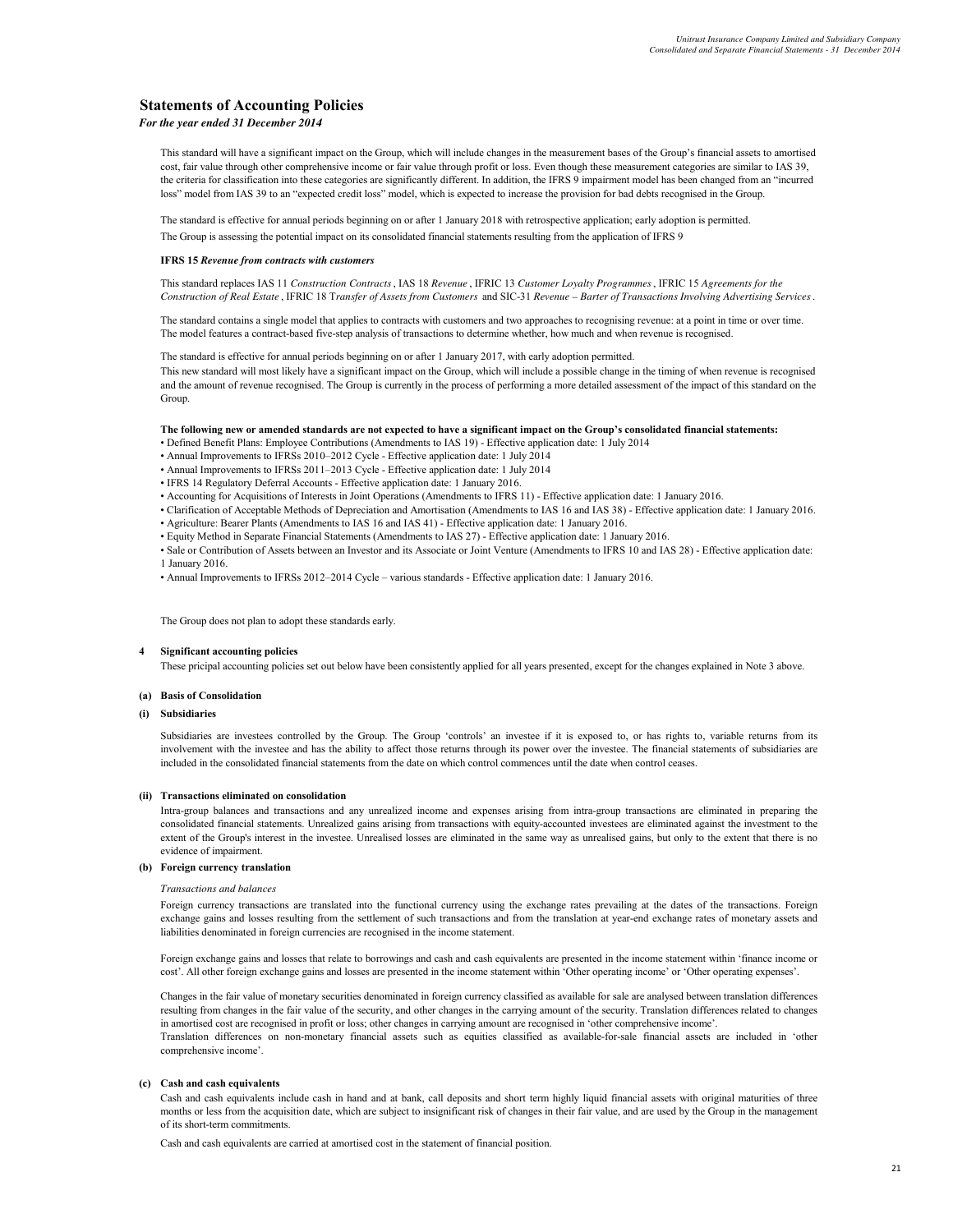*For the year ended 31 December 2014*

#### **(d) Financial assets and liabilities**

#### *(i) Classification*

The classification of financial assets depends on the purpose for which the investments were acquired or originated. The Group classifies its financial assets into the following categories:

- Financial assets at fair value through profit or loss:
- Held-to-maturity investments;
- Loans and receivables, and
- Available-for-sale financial assets

The Group's financial assets include cash and short term deposits, trade and other receivables, commercial loans, quoted and unquoted equity instruments.

The Group's financial liabilities are classified as other financial liabilities. They include: insurance contract liabilities, trade payables and other payables.

#### *(ii) Initial recognition*

The Group initially recognises loans and advances, fixed deposits, treasury bills and securities on the date that they are originated. All other financial assets and liabilities (including assets and liabilities designated at fair value through profit or loss) are initially recognised on the trade date at which the Group becomes a party to the contractual provisions of the instrument.

All financial assets or financial liabilities are measured initially at their fair value plus transaction costs, except in the case of financial assets and financial liabilities recorded at fair value through profit or loss. Subsequent recognition of financial assets and liabilities is at amortised cost or fair value.

#### *(iii) Subsequent measurement*

#### $F$ *inancial assets held at fair value through profit or loss*

Financial assets at fair value through profit or loss include financial assets held for trading. Financial assets classified as trading are acquired principally for the purpose of selling in the short term.

These investments are initially recorded at fair value. Subsequent to initial recognition, they are re-measured at fair value, with gains and losses arising from changes in this value recognized in the income statement in the period in which they arise. The fair values of quoted investments in active markets are based on current bid prices. The fair values of unquoted equities, and quoted equities for which there is no active market, are established using valuation techniques corroborated by independent third parties. These may include reference to the current fair value of other instruments that are substantially the same and discounted cash flow analysis.

Interest earned and dividends received while holding trading assets at fair value through profit or loss are included in investment income.

#### *- Held-to-maturity*

Held-to-maturity investments are non-derivative financial assets with fixed determinable payments and fixed maturities that management has both the positive intention and ability to hold to maturity other than:

- Those that the Group designates as available for sale.
- Those that meet the definition of loans and receivables.

Such instruments include fixed deposits, placements and government bonds and are carried at amortised cost, using the effective interest rate method less any allowance for impairment.

#### *- Available-for-sale*

Available-for-sale investments are non-derivative instruments that are not designated as another category of financial assets.

Available-for-sale financial assets are carried at fair value, with the exception of investments in equity instruments where fair value cannot be reliably determined, which are carried at cost. Fair values are determined in the same manner as for investments at fair value through profit or loss. Unrealised gains and losses arising from changes in the fair value of available-for-sale financial assets are recognised in other comprehensive income while the investment is held, and are subsequently transferred to the income statement upon sale or de-recognition of the investment.

Interest income is recognised in profit or loss using the effective interest method. Dividends received on available-for-sale instruments are recognised in income statement when the Company's right to receive payment has been established.

#### *- Loans and receivables*

Loans and receivables are non-derivative financial assets with fixed or determinable payments that are not quoted in an active market, other than those classified by the Group as fair value through profit or loss or available-for-sale.

Loans and receivables consist primarily of trade receivables, commercial loans, staff loans, and other debtors.

Loans and receivables are measured at amortised cost using the effective interest method, less any impairment losses. Loans granted at below market rates are fair valued by reference to expected future cash flows and current market interest rates for instruments in a comparable or similar risk class and the difference between the historical cost and fair value is accounted for as employee benefits under staff costs.

Trade receivables arising from insurance contracts are stated after deducting specific impairment on premium outstanding from brokers for over 30 days. Trade receivables are reviewed at every reporting period for impairment (See 4(e)iii for the accounting policy on impairment of trade receivables).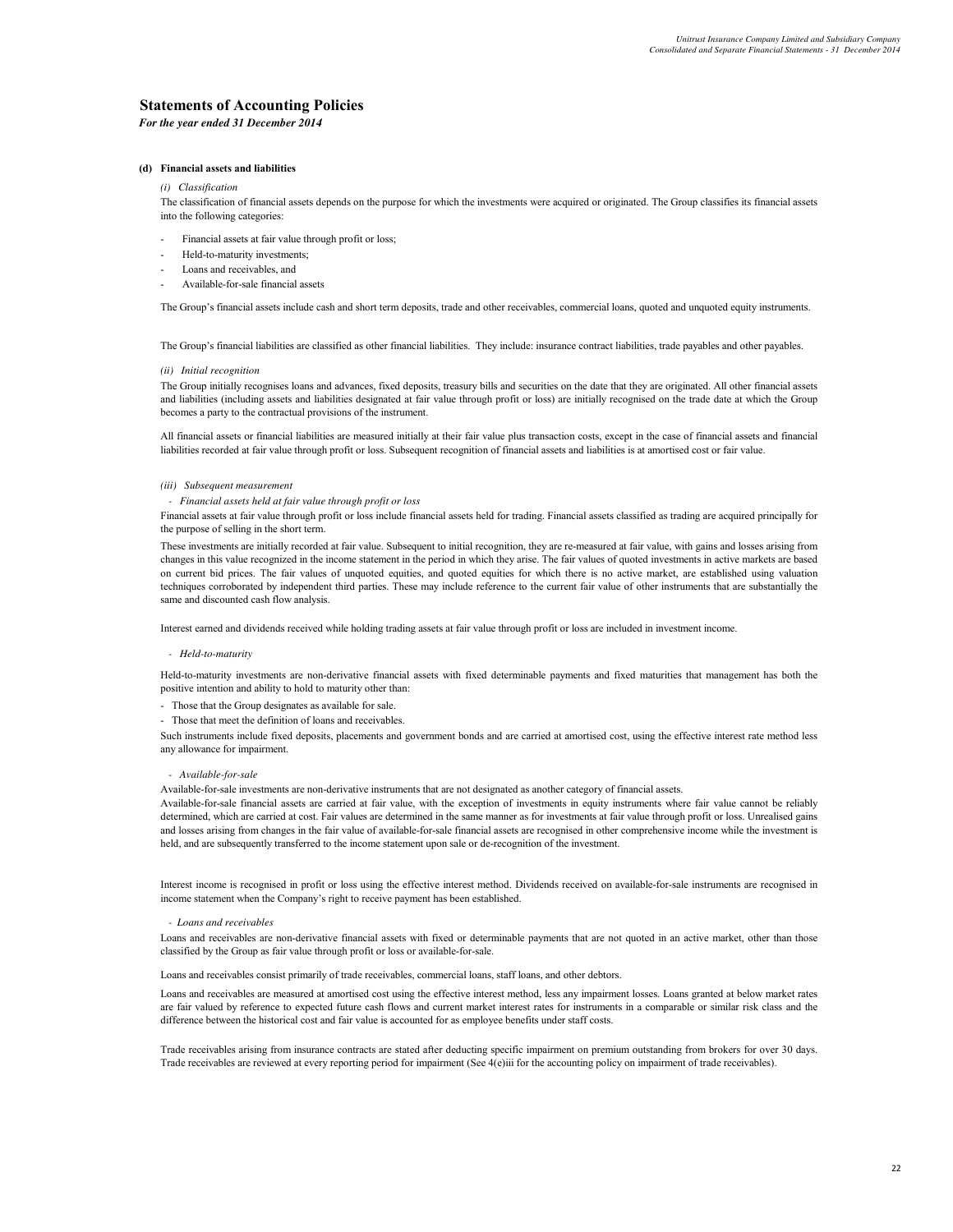#### *For the year ended 31 December 2014*

#### *- Fair value measurement*

Fair value is the price that would be received to sell an asset or paid to transfer a liability in an orderly transaction between market participants at the measurement date in the principal or, in its absence, the most advantageous market to which the Group has access at that date. The fair value of a liability reflects its non-performance risk.

When available, the Group measures the fair value of an instrument using the quoted price in an active market for that instrument. A market is regarded as active if transactions for the asset or liability take place with sufficient frequency and volume to provide pricing information on an ongoing basis. If there is no quoted price in an active market, then the Group uses valuation techniques that maximise the use of relevant observable inputs and minimise the use of unobservable inputs. The chosen valuation technique incorporates all of the factors that market participants would take into account in pricing a transaction.

The best evidence of the fair value of a financial instrument at initial recognition is normally the transaction price – i.e. the fair value of the consideration given or received. If the Group determines that the fair value at initial recognition differs from the transaction price and the fair value is evidenced neither by a quoted price in an active market for an identical asset or liability nor based on a valuation technique that uses only data from observable markets, then the financial instrument is initially measured at fair value, adjusted to defer the difference between the fair value at initial recognition and the transaction price. Subsequently, that difference is recognised in profit or loss on an appropriate basis over the life of the instrument but no later than when the valuation is wholly supported by observable market data or the transaction is closed out.

If an asset or a liability measured at fair value has a bid price and an ask price, then the Group measures assets and long positions at a bid price and liabilities and short positions at an ask price.

Portfolios of financial assets and financial liabilities that are exposed to market risk and credit risk that are managed by the Group on the basis of the net exposure to either market or credit risk are measured on the basis of a price that would be received to sell a net long position (or paid to transfer a net short position) for a particular risk exposure. Those portfolio-level adjustments are allocated to the individual assets and liabilities on the basis of the relative risk adjustment of each of the individual instruments in the portfolio.

The Group recognises transfers between levels of the fair value hierarchy as of the end of the reporting period during which the change has occurred. The Group discloses fair value of all its financial instruments.

#### *- De-recognition of financial instruments*

The Group derecognises a financial asset when the contractual rights to the cash flows from the asset expire, or when its rights to receive the contractual cash flows on the financial asset in a transaction that transfers substantially all the risks and rewards of ownership of the financial asset are transferred, or when it assumes an obligation to pay those cash flows to one or more recipients, subject to certain criteria.

Any interest in transferred financial assets that is created or retained by the Group is recognized as a separate asset or liability.

On derecognition of financial asset, the difference between the carrying amount of the asset (or the carrying amount allocated to the portion of the asset transferred), and the sum of (i) the consideration received (including any new asset obtained less any new liability assumed) and (ii) any cumulative gain or loss that had been recognised in other comprehensive income is recognised in profit or loss.

The Group enters into transactions whereby it transfers assets recognised on its statement of financial position, but retains either all or substantially all of the risks and rewards of the transferred assets or a portion of them. If all or substantially all risks and rewards are retained, then the transferred assets are not derecognised. Transfers of assets with retention of all or substantially all risks and rewards include, for example, securities lending and repurchase transactions.

In transactions in which the Group neither retains nor transfers substantially all the risks and rewards of ownership of a financial asset and it retains control over the asset, the Group continues to recognise the asset to the extent of its continuing involvement, determined by extent to which it is exposed to changes in the value of the transferred asset.

The rights and obligations retained in the transfer are recognised separately as assets and liabilities as appropriate. In transfers where control over the asset is retained, the Group continues to recognise the asset to the extent of its continuing involvement, determined by the extent to which it is exposed to changes in the value of the transferred asset.

The Group derecognises a financial liability when its contractual obligations are discharged, cancelled or expire.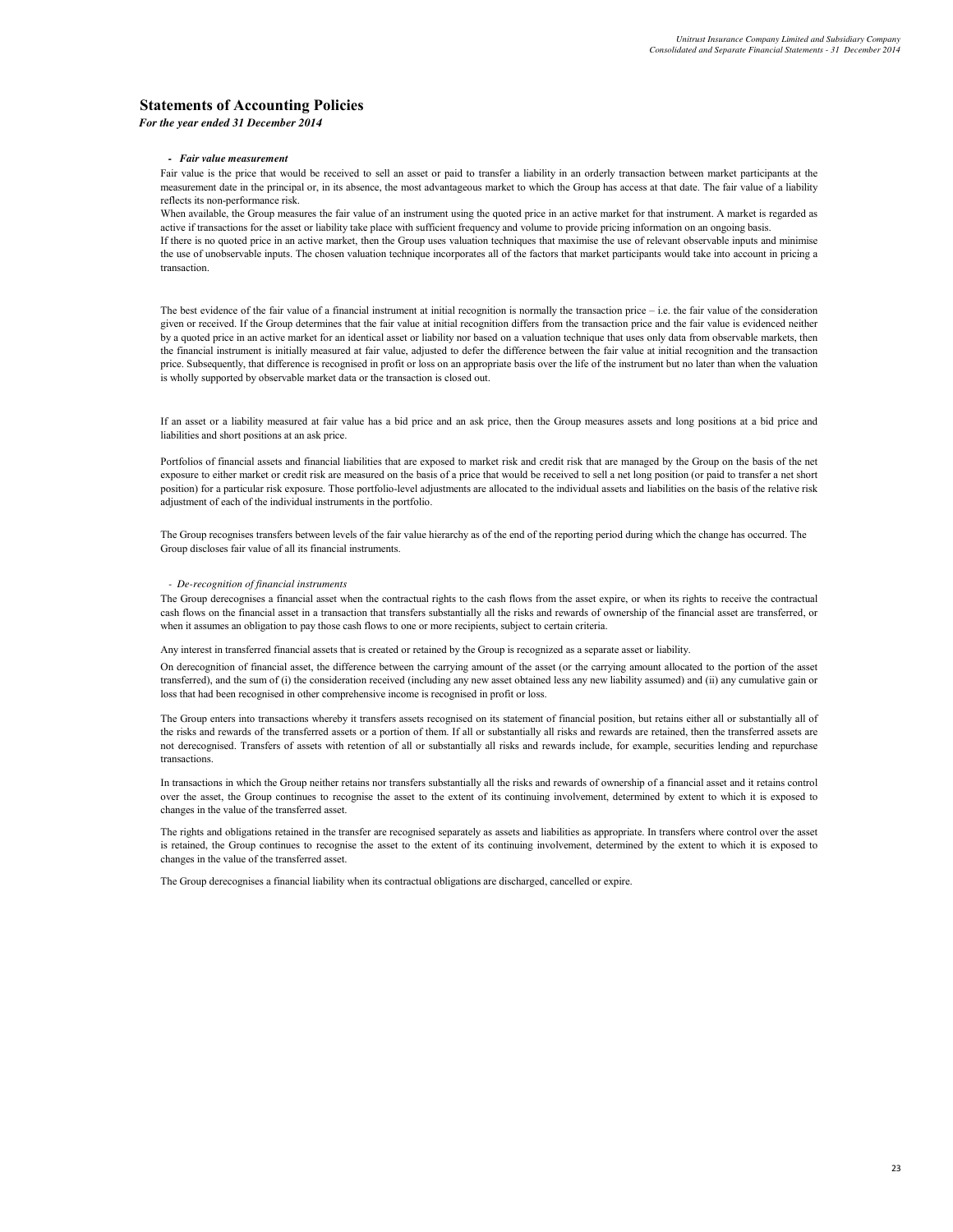*For the year ended 31 December 2014*

#### **(e) Impairment of assets**

*(i) Financial assets measured at amortised cost*

The carrying amounts of these assets are reviewed at each reporting date to determine whether there is any objective evidence of impairment. A financial asset is considered to be impaired if objective evidence indicates that one or more events that have occurred since the initial recognition of the asset have had a negative effect on the estimated future cash flows of that asset and can be reliably estimated. Objective evidence that a financial asset or group of assets is impaired includes observable data that comes to the attention of the Group about the following events:

- Significant financial difficulty of the issuer or debtor;
- A breach of contract, such as a default or delinquency in payments;
- It becomes probable that the issuer or debtor will enter bankruptcy or other financial reorganisation;
- The disappearance of an active market for that financial asset because of financial difficulties; or
- Observable data indicating that there is a measurable decrease in the estimated future cashflow from a group of financial assets since the initial recognition of those assets, although the decrease cannot yet be identified with the individual financial assets in the Group.

For financial assets measured at amortised cost, the Group first assesses whether objective evidence of impairment exists individually for financial assets that are individually significant and individually or collectively for financial assets that are not individually significant. Individually significant financial assets are tested for impairment on an individual basis. The remaining financial assets are assessed collectively in groups that share similar credit risk characteristics. An impairment loss in respect of a financial asset measured at amortised cost is calculated as the difference between its carrying value and the present value of the estimated future cash flows discounted at the original effective interest rate. The carrying amount of the asset is reduced through the use of an allowance account, and the amount of the loss is recognised in profit or loss. If the financial asset has a variable interest rate, the discount rate for measuring any impairment loss is the current effective interest rate determined under contract. The Group may measure impairment on the basis of an instrument's fair value using an observable market price.

For the purpose of a collective evaluation of impairment, financial assets are grouped on the basis of similar credit risk characteristics. Those characteristics are relevant to the estimation of future cashflows for groups of such assets by being indicative of the issuer's ability to pay all amounts due under the contractual terms of the debt instrument being evaluated. If in a subsequent period, the amount of the impairment loss decreases and the decrease can be related objectively to an event occurring after the impairment was recognised (such as improved credit rating), the previously recognised impairment loss is reversed by adjusting the allowance account. The amount of the reversal is recognised in the statement of profit or loss.

#### *(ii) Assets classified as available-for-sale*

Available-for-sale financial assets are impaired if there is objective evidence of impairment, resulting from one or more loss events that occurred after initial recognition but before the reporting date, that have an impact on the future cash flows of the asset. In the case of equity investments classified as available-for-sale, a significant or prolonged decline in the fair value of the security below its cost is an objective evidence of impairment resulting in the recognition of an impairment loss. In this respect, a decline of 20% or more is regarded as significant, and a period of 9 months or longer is considered to be prolonged. If any such quantitative evidence exists for available-for-sale financial assets, the asset is considered for impairment, taking qualitative evidence into account.

All impairment losses are recognized through profit or loss. If any loss on the financial asset was previously recognized directly in equity as a reduction in fair value, the cumulative net loss that had been recognized in equity is transferred to the income statement and is recognized as part of the impairment loss. The amount of the loss recognized in profit or loss is the difference between the acquisition cost and the current fair value, less any previously recognized impairment loss.

Subsequent decreases in the amount relating to an impairment loss, that can be linked objectively to an event occurring after the impairment loss was recognized in the income statement, is reversed through the income statement. An impairment loss in respect of an equity instrument classified as availablefor-sale is not reversed through the income statement but accounted for directly in equity.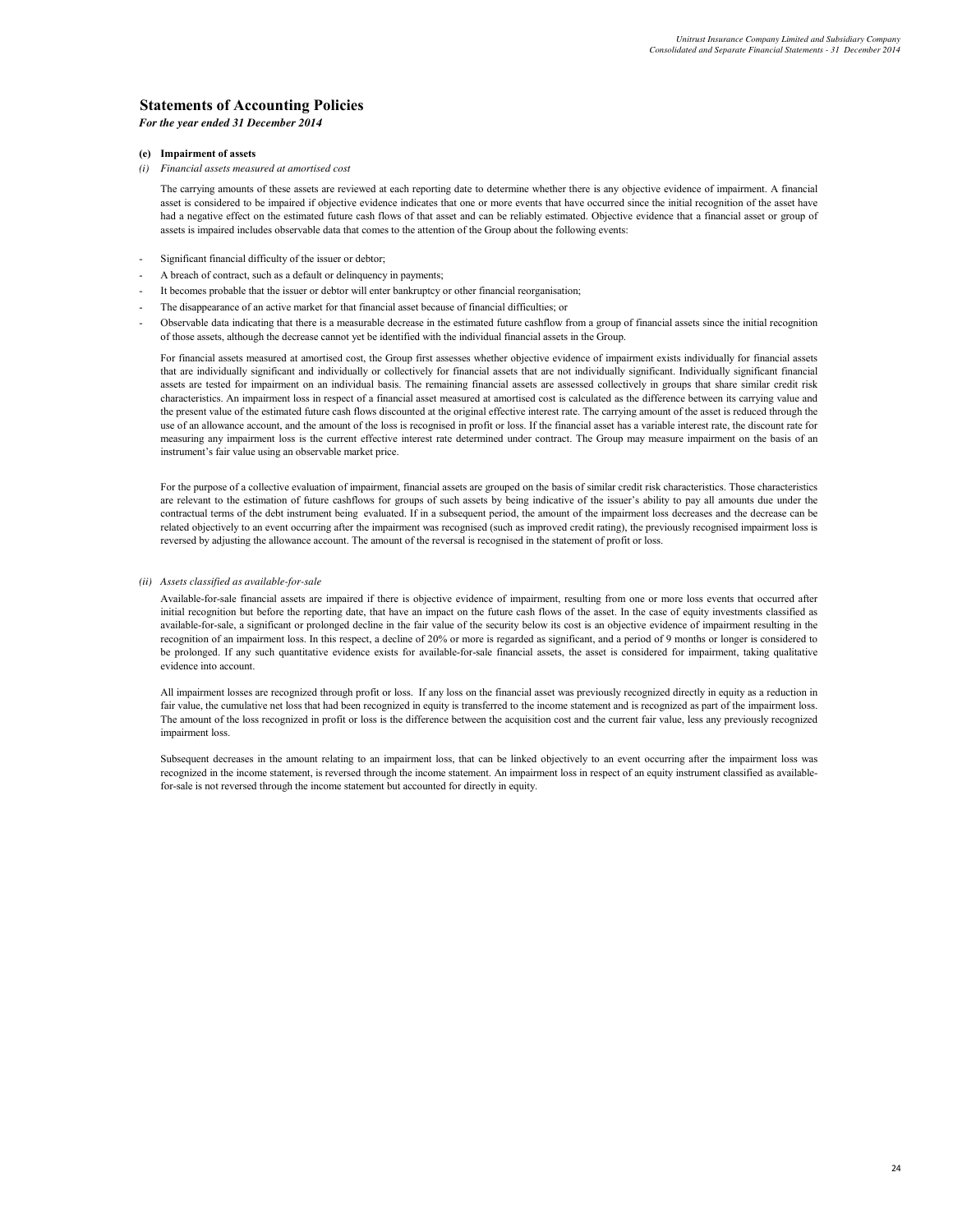#### *For the year ended 31 December 2014*

#### *(iii) Trade receivables*

Trade receivables are initially recognised at fair value and subsequently measured at amortised cost less provision for impairment. An allowance for impairment is made when there is objective evidence of impairment. One of the impairment triggers for trade receivables from brokers is the age of the debt - when the amount receivable is outstanding for more than 30 days after the reporting date. If in a subsequent period the amount of the impairment loss decreases and the decrease can be related objectively to an event occurring after the impairment was recognised, the previously recognised impairment loss is reversed to the extent that the carrying value of the asset does not exceed its amortised cost at the reverse date. Any subsequent reversal of an impairment loss is recognised in the profit and loss.

#### *(iv) Non*‐*financial assets*

The Group's non-financial assets with carrying amounts other than investment property are reviewed at each reporting date to determine whether there is any indication of impairment. If any such indication exists then the asset's recoverable amount is estimated. For intangible assets that have indefinite useful lives or that are available for use, the recoverable amount is estimated each year at the same time.

An impairment loss is recognised if the carrying amount of an asset or its cash‐generating unit exceeds its recoverable amount. A cash‐generating unit is the smallest identifiable asset group that generates cash flows that largely are independent from other assets and groups. Impairment losses are recognised in profit or loss.

The recoverable amount of an asset or cash-generating unit is the greater of its value in use and its fair value less costs to sell. In assessing value in use, the estimated future cash flows are discounted to their present value using a pre-tax discount rate that reflects current market assessments of the time value of money and the risks specific to the asset.

In respect of other assets, impairment losses recognised in prior periods are assessed at each reporting date for any indications that the loss has decreased or no longer exists. An impairment loss is reversed if there has been a change in the estimates used to determine the recoverable amount. An impairment loss is reversed only to the extent that the asset's carrying amount does not exceed the carrying amount that would have been determined, net of depreciation or amortisation, if no impairment loss had been recognised.

#### **(f) Offsetting financial instruments**

Financial assets and liabilities are set off and the net amount presented in the statement of financial position when, and only when, the Group has a legally enforceable right to set off the recognized amounts and intends either to settle on a net basis or to realise the asset and settle the liability simultaneously. Income and expenses are presented on a net basis only when permitted under IFRS, or for gains and losses arising from the group of similar transactions.

#### **(g) Pledged assets**

Financial assets transferred to external parties that do not qualify for de-recognition are reclassified in the statement of financial position from financial assets (held-for-trading, held-to-maturity or available-for-sale) to pledged assets, if the transferee has received the right to sell or re-pledge them in the event of default from agreed terms.Initial recognition of pledged assets is at fair value, whilst subsequent measurement depends on the classification and measurement of the financial asset in accordance with IAS 39.

#### **(h) Reinsurance assets**

These are receivables that arise from reinsurance contracts.The details of recognition and measurement of reinsurance contracts have been set out under note q(iii).

#### **(i) Deferred acquisition costs**

Acquisition costs comprise all direct and indirect costs arising from the origination of insurance contracts.

Deferred acquisition costs represent a portion of commission which are incurred during a financial year and are deferred to the extent that they are recoverable out of future revenue margins. It is calculated by applying the ratio of unearned premiun to written premium.

#### **(j) Other receivables and prepayments**

Other receivables are stated after deductions of amounts considered bad or doubtful of recovery. These are receivables other than investment securities, insurance trade receivables and reinsurance assets. When a debt is deemed not collectible, it is written off against the related provision or directly to profit or loss account to the extent not previously provided for. Any subsequent recovery of written-off debts is credited to profit or loss. Prepayments represent prepaid expenses and are carried at cost less amortisation expensed in profit or loss.

#### **(k) Leases**

#### *(i) Operating leases*

Leases where the lessor retains the risks and rewards of ownership of the underlying asset are classified as operating leases. Payments made under operating leases are charged against income on a straight-line basis over the period of the lease.

#### *(ii) Finance leases*

Leases of equipment where the group has substantially all the risks and rewards of ownership are classified as finance leases. Finance leases are capitalised at the inception of the lease at the lower of the fair value of the leased asset or the present value of the minimum lease payments. Each lease payment is allocated between the liability and finance charges so as to achieve a constant interest rate on the outstanding balance of the liability.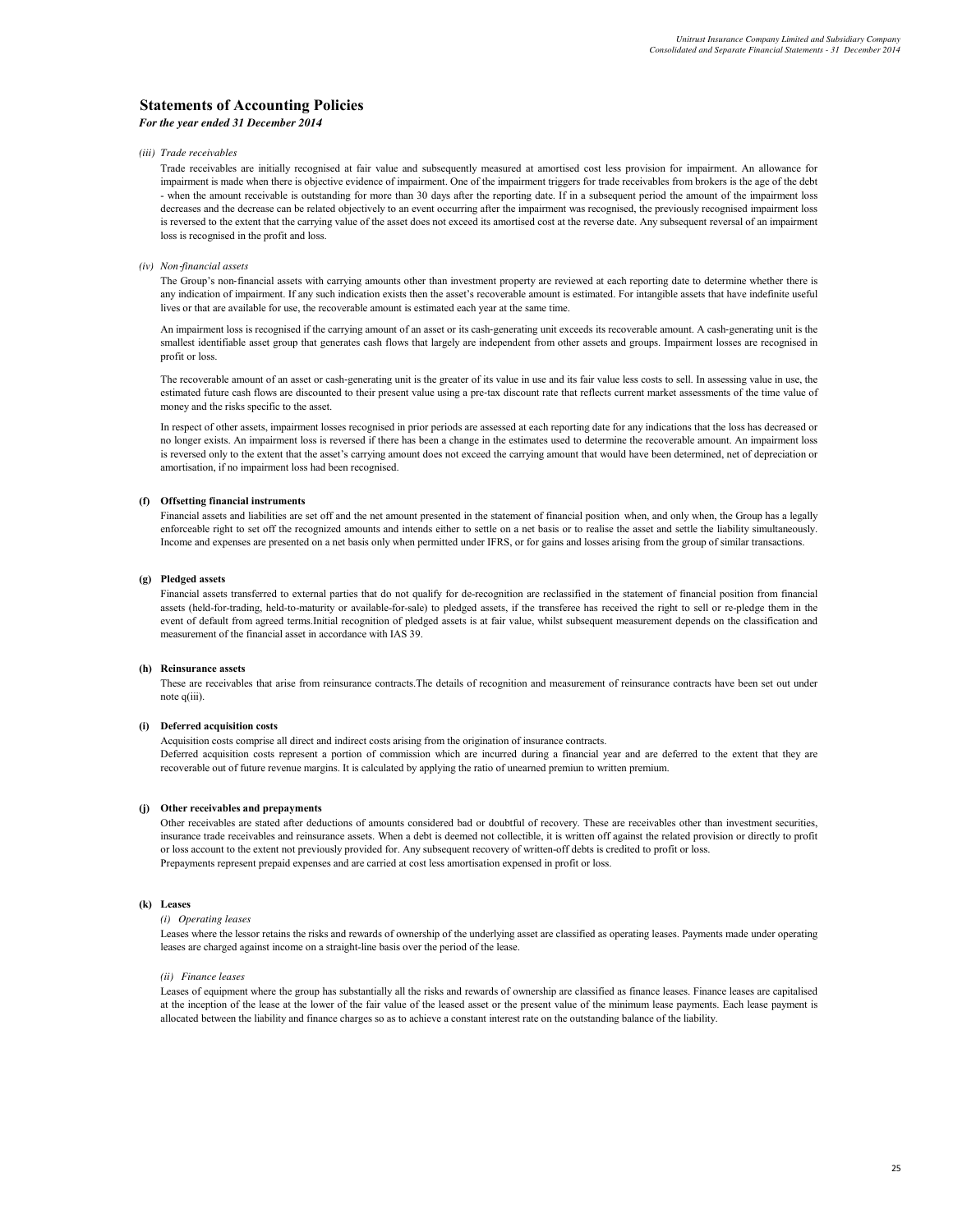*For the year ended 31 December 2014*

The corresponding lease obligations, net of finance charges, are included in liabilities. The finance cost is charged to the income statement over the lease period according to the effective interest method. The equipment acquired under the finance lease is depreciated over the shorter of the useful life of the asset and the lease term, if ownership does not pass at the end of the lease term. Leased assets under finance leases are treated in the same manner as property and equipment.

#### **(l) Investment properties**

Investment property comprises investment in land or buildings held primarily to earn rentals or capital appreciation or both.

Investment property is initially recognized at cost including transaction costs The carrying amount includes the cost of replacing part of an existing investment property at the time that cost is incurred if the recognition criteria are met; and excludes cost of day to day servicing of an investment property. An investment property is subsequently measured at fair value with any change therein recognised in profit or loss. Fair values are determined individually, on a basis appropriate to the purpose for which the property is intended and with regard to recent market transactions for similar properties in the same **location** 

Fair values are reviewed annually by independent valuer, holding a recognized and relevant professional qualification and with relevant experience in the location and category of investment property being valued. Any gain and loss arising from a change in the fair value is recognized in the income statement.

Subsequent expenditure on investment property is capitalized only if future economic benefit will flow to the Group; otherwise they are expensed as incurred.

Any gain or loss on disposal of an investment property (calculated as the difference between the net proceeds from disposal and the carrying amount of the item) is recognized in profit or loss. When an investment property that was previously classified as property and equipment is sold, any related amount included in the valuation reserve is transferred to retained earnings.

Investment properties are disclosed separate from the property and equipment used for the purposes of the business.

The Group separately accounts for a dual purpose property as investment property if it occupies only an insignificant portion. Otherwise, the portion occupied by the Group is treated as property plant and equipment.

#### **(m) Intangible assets**

#### *Software*

Recognition of software acquired is only allowed if it is probable that future economic benefits to this intangible asset are attributable and will flow to the Group.

Software acquired is initially measured at cost. The cost of acquired software comprises its purchase price, including any import duties and non-refundable purchase taxes, and any directly attributable expenditure on preparing the asset for its intended use. After initial recognition, software acquired is carried at its cost less any accumulated amortisation and any accumulated impairment losses. Maintenance costs should not be included.

Subsequent expenditure on software assets is capitalised only when it increases the future economic benefits embodied in the specific asset to which it relates. All other expenditure is expensed as incurred. Amortisation is recognised in profit or loss on a straight-line basis over the estimated useful life of the software, from the date that it is available for use. The estimated useful life of software is three years subject to annual reassessment.

Amortisation methods, useful lives and residual values are reviewed at each reporting date and adjusted if appropriate.

#### **(n) Property and equipment**

#### *(i) Initial recognition*

Property and equipment comprise land, buildings and other properties owned by the Group.

Items of property and equipment are initially recognized at cost. Cost includes expenditure that is directly attributable to the acquisition of the assets.

#### *(ii) Subsequent costs*

Subsequent costs on replacement parts on an item of property are recognized in the carrying amount of the asset and the carrying amount of the replaced or renewed component is derecognized.

#### *(iii) Subsequent measurement*

All items of property and equipment except land and buildings are subsequently measured at cost less accumulated depreciation and impairment losses.

Land and buildings are subsequently carried at revalued amounts, being fair value at the date of revaluation less subsequent accumulated depreciation and accumulated impairment losses, if any. They are valued on an open market basis by qualified property valuers at each reporting date.

When an individual property is revalued, any increase in its carrying amount (as a result of revaluation) is transferred to a revaluation reserve, except to the extent that it reverses a revaluation decrease of the same property previously recognised as an expense in the statement of profit or loss.

When the value of an individual property is decreased as a result of a revaluation, the decrease is charged against any related credit balance in the revaluation reserve in respect of that property. However, to the extent that it exceeds any surplus, it is recognised as an expense in the statement of profit and loss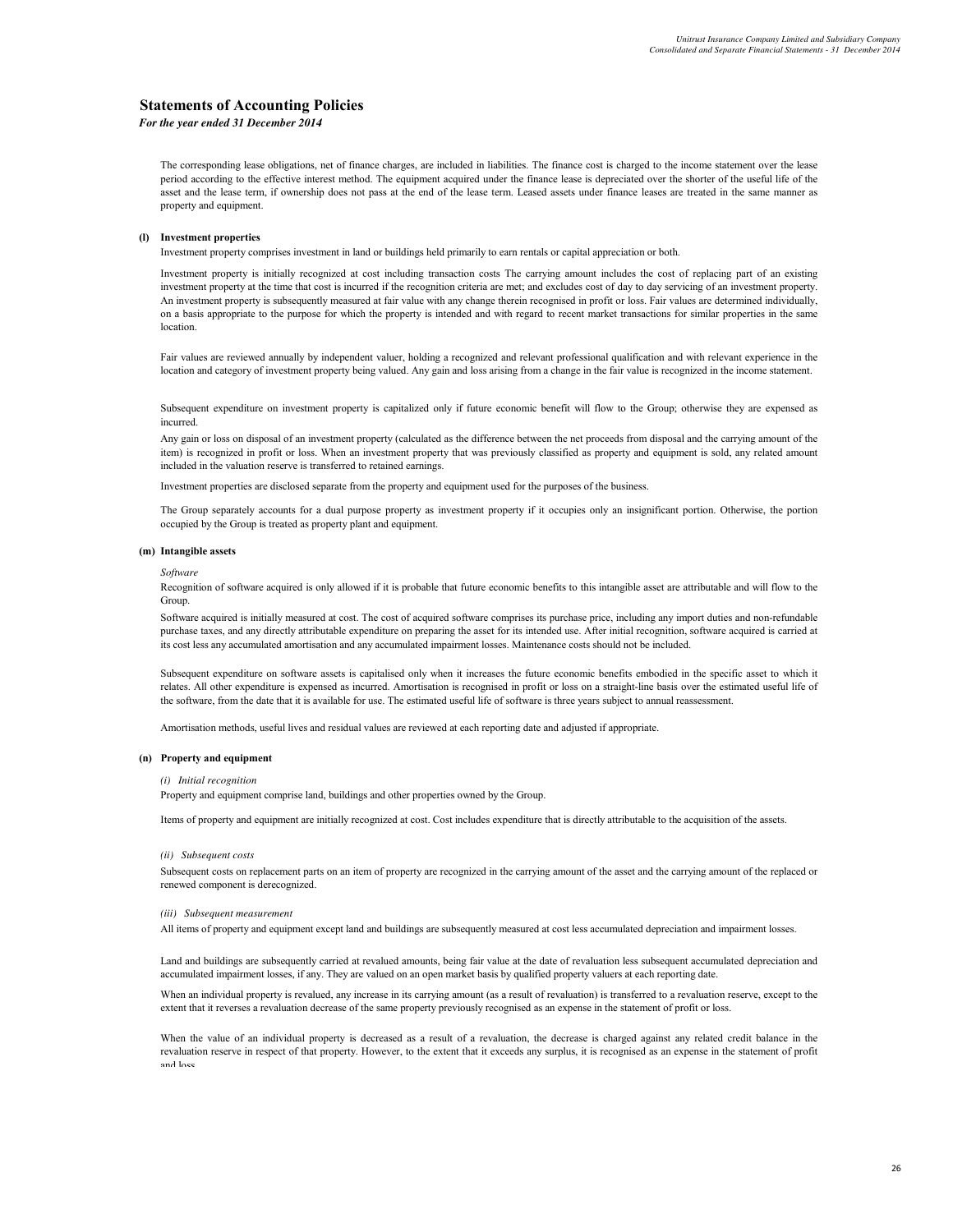*For the year ended 31 December 2014*

and loss.

#### *(iv) Depreciation*

Depreciation is calculated on property and equipment on the straight line basis to write down the cost of each asset to its residual value over its estimated useful life. Depreciation methods, useful lives and residual values are reassessed at each reporting date. No depreciation is charged on property and equipments until they are brought into use.

Depreciation reduces an asset's carrying value to its residual value at the end of its useful life, and is allocated on a straight line basis over the estimated useful lives, as follows:

| Leasehold land         | ۰ | Over the shorter of the useful life or lease term |
|------------------------|---|---------------------------------------------------|
| <b>Buildings</b>       |   | 2%                                                |
| Office equipment       | ٠ | 20%                                               |
| Computer hardware      | ۰ | 33.33%                                            |
| Furniture and fittings |   | 20%                                               |
| Motor vehicles         | ۰ | 25%                                               |
|                        |   | $\cdots$ $\cdots$                                 |

Depreciation methods, useful lives and residual values are reassessed at each reporting date and adjusted if appropriate.

#### *(v) De-recognition*

Upon disposal of any item of property and equipment or when no future economic benefits are expected to flow from its use, such items are derecognized from the books. Gains and losses on disposal of assets are determined by comparing the net proceeds with their carrying amounts and are recognized in profit or loss in the year of de-recognition.

#### **(o) Statutory deposit**

These deposits represent bank balances required by the insurance regulators of the Group to be placed with relevant central banks of Group's operating jurisdictions. These deposits are stated at cost. Interest on statutory deposits is recognized as earned in other income.

#### **(p) Insurance contract - classification**

The Group enters into insurance contracts as its primary business activities. Insurance contracts are those that the Group accepts significant insurance risk from another party (the policy holder) by agreeing to compensate the policy holder or other beneficiary, if a specified uncertain future event (the insured event) adversely affects the policy holder or the other beneficiary. The Group as a guide defines significant insurance risk as the possibility of having to pay benefit on the occurrence of an insured event that are at least 10% more than the benefit payable if the insured event did not occur.

#### **(q) Insurance contract - Recognition and measurement**

#### *(i) Premiums*

Gross premium written comprise the premiums received on insurance contracts entered into during the year, irrespective of whether they relate in whole or in part to a later accounting period. This is in compliance with Section 50 of the Insurance Act, 2003 and the National Insurance Commission Guidelines on Insurance Premium Collection and Remittance (effective 1 January 2013) on "No Premium, No Cover". Gross premium earned represents premium as earned from the date of attachment of risk, over the insurance period on a time apportionment basis.

Premiums on reinsurance inward are included in gross written premiums and accounted for as if the reinsurance was direct business, taking into account the product classification of the reinsured business.

Outward reinsurance premiums are accounted for in the same accounting period as the premiums for the related direct insurance or reinsurance business assumed. Outward reinsurance premiums are recognized as an expense in accordance with the pattern of premium earned.

#### *(ii) Unearned premiums*

Unearned premiums are proportion of premiums written in the year that relate to periods of risks after the reporting date. It is computed separately for each insurance contract using a time proportionate basis, or another suitable basis for uneven risk contracts. Provision for unexpired risk is made for unexpired risks arising where the expected value of claims and expenses attributable to the unexpired period of policies in force at the reporting date exceeds the unearned premium in relation to such policies after deduction of any deferred acquisition costs.

#### *(iii) Reinsurance*

The Group cedes reinsurance in the normal course of business for the purpose of limiting its net potential losses on policies written. Premium ceded comprise written premiums ceded to reinsurers, adjusted for the reinsurers' share of the movement in the provision for the unearned premiums. Reinsurance arrangements do not relieve the Group from its direct obligations to its policyholders.

#### *(a) Reinsurance assets and liabilities*

The benefits to which the Group is entitled under its reinsurance contracts held are recognised as reinsurance assets. These assets consist of short-term balances due from reinsurers, as well as longer term receivables that are dependent on the expected claims and benefits arising under the related reinsured insurance contracts. Amounts recoverable from or due to reinsurers are measured in accordance with the terms of each reinsurance contract. Reinsurance liabilities are primarily premiums payable for reinsurance contracts and are recognised as an expense when incurred.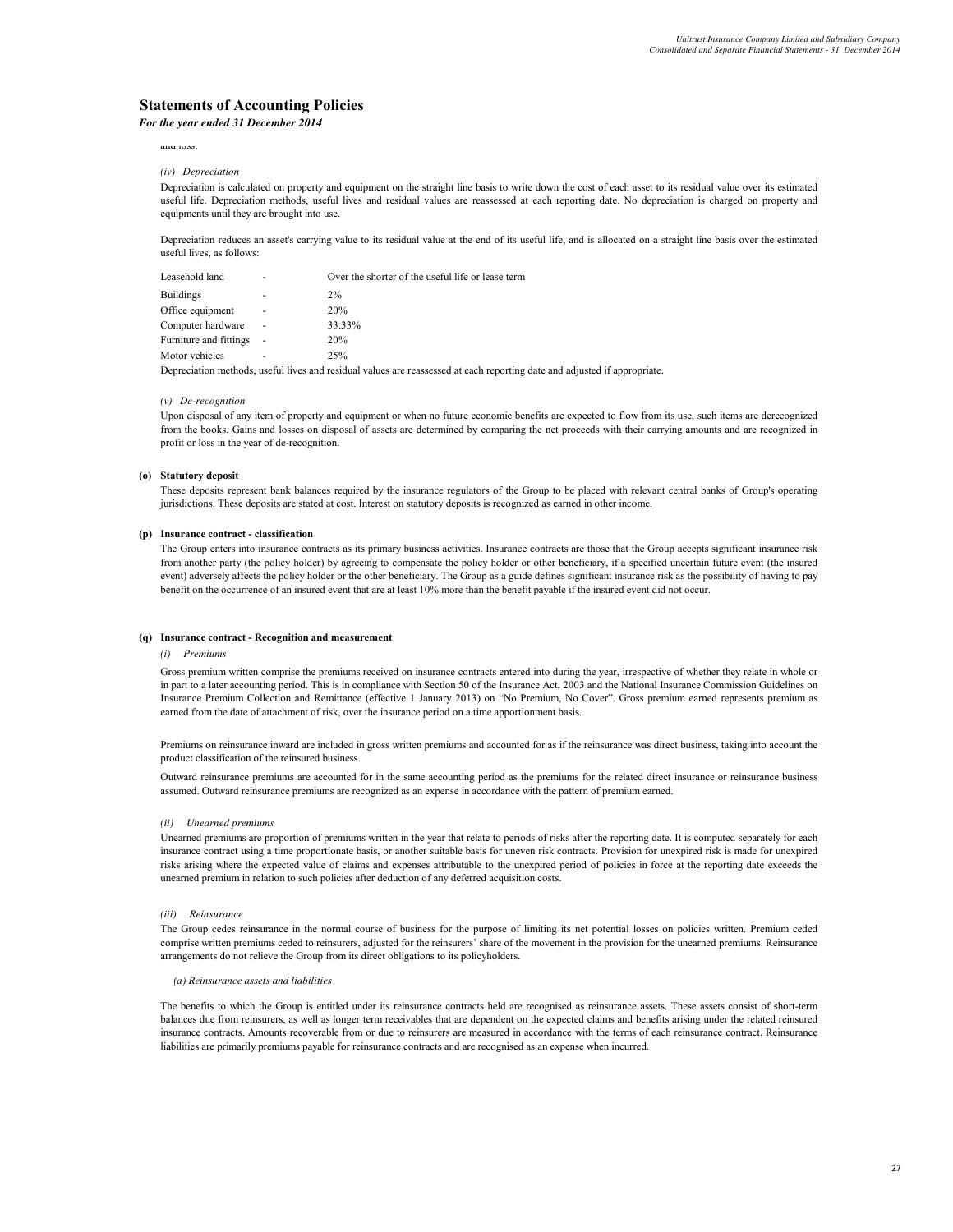*For the year ended 31 December 2014*

The Group had the right to set-off re-insurance payables against the amount due from re-insurance and brokers in line with the agreed arrangement between both parties.

Reinsurance recoverables are estimated in a manner consistent with the outstanding claims provision and claims incurred associated with the reinsurer's polices and in accordance with the related insurance contract. They are measured at their carrying amount less impairment charges. Amounts recoverable under reinsurance contracts are assessed for impairment at each reporting date. If there is objective evidence of impairment, the Group reduces the carrying amount of its insurance assets to its recoverable amount and recognizes the impairment loss in the income statement.

#### *(b) Reinsurance Expense*

Reinsurance expense represents outward premium paid to reinsurance companies less the unexpired portion as at the end of the accounting year.

#### *(iv) Commission income*

Commission income is recognized on ceding business to the reinsurer, and are credited to the profit and loss account.

#### *(v) Underwriting expenses*

Underwriting expenses comprise acquisition and maintenance expenses comprising commission and policy expenses, other direct costs and insurance supervision levy.

Underwriting expenses for insurance contracts are recognized as expense when incurred, with the exception of acquisition costs which are recognized on a time apportionment basis in respect of risk.

#### *(vi) Claims*

Claims and loss adjustment expenses are recognized in profit or loss and other comprehensive income as incurred based on the estimated liability for compensation owed to the contract holders or beneficiaries. They include direct and indirect claims settlement cost and arise from events that have occurred up to the reporting period, whether they have been reported or not. The Group does not discount its liabilities for unpaid claims.

The provision for outstanding claims, is estimated based on historic information on reported cases and the ultimate liability may vary as a result of subsequent information and events and may result in significant adjustments to the amounts provided. Adjustments to the amounts of claims provision for prior years are reflected in profit or loss in the financial period in which adjustments are made, and disclosed separately if material. The measurement of outstanding claims have been detailed out under note 4(r) (Insurance contract liabilities).

Reinsurance recoverables are recognized when the Group records the liability for the claims and are not netted off claims expense but are presented separately in profit or loss.

#### *(vii) Salvages*

Some non-life insurance contracts permit the Group to sell (usually damaged) property acquired in the process of settling a claim. The Group may also have the right to pursue third parties for payment of some or all costs of damages to its client's property (i.e. subrogation right). Salvage recoveries are used to reduce the claim expense.

#### *(vi) Subrogation*

Subrogation is the right for an insurer to pursue a third party that caused an insurance loss to the insured. This is done as a means of recovering the amount of the claim paid to the insured for the loss. A receivable for subrogation is recognized in other assets when the liability is settled and the Group has the right to receive future cash flow from the third party.

#### *(vii) Receivables and payables related to insurance contracts*

Insurance receivables and payables are recognised when due. These include amounts due to and from agents, brokers and insurance contract holders. If there is objective evidence that the insurance receivable is impaired, the Group reduces the carrying amount of the insurance receivable accordingly and recognises the impairment loss in profit or loss. The Group determines the objective evidence that an insurance receivable is impaired using the same methodology adopted for financial assets held at amotised cost. The impairment loss is calculated using the same method used for these financial assets. See 4(e)(i)

#### **(r) Insurance contract liabilities**

The recognition and measurement of insurance contracts have been set out under note 4q. Insurance contract liabilities are determined as follows:

#### *Reserves for unearned premium and unexpired risk*

The reserve for unearned premium is calculated on a time apportionment basis in respect of risk accepted during the year. A provision for additional unexpired risk reserve is recognised for an underwriting year where it is determined that the estimated cost of claims and expenses would exceed the unearned premium reserve.

#### *Reserves for outstanding claims*

The reserve for outstanding claims is maintained at the total amount of outstanding claims incurred plus claims incurred but not reported ("IBNR") as at the reporting date.The IBNR is based on the liability adequacy test.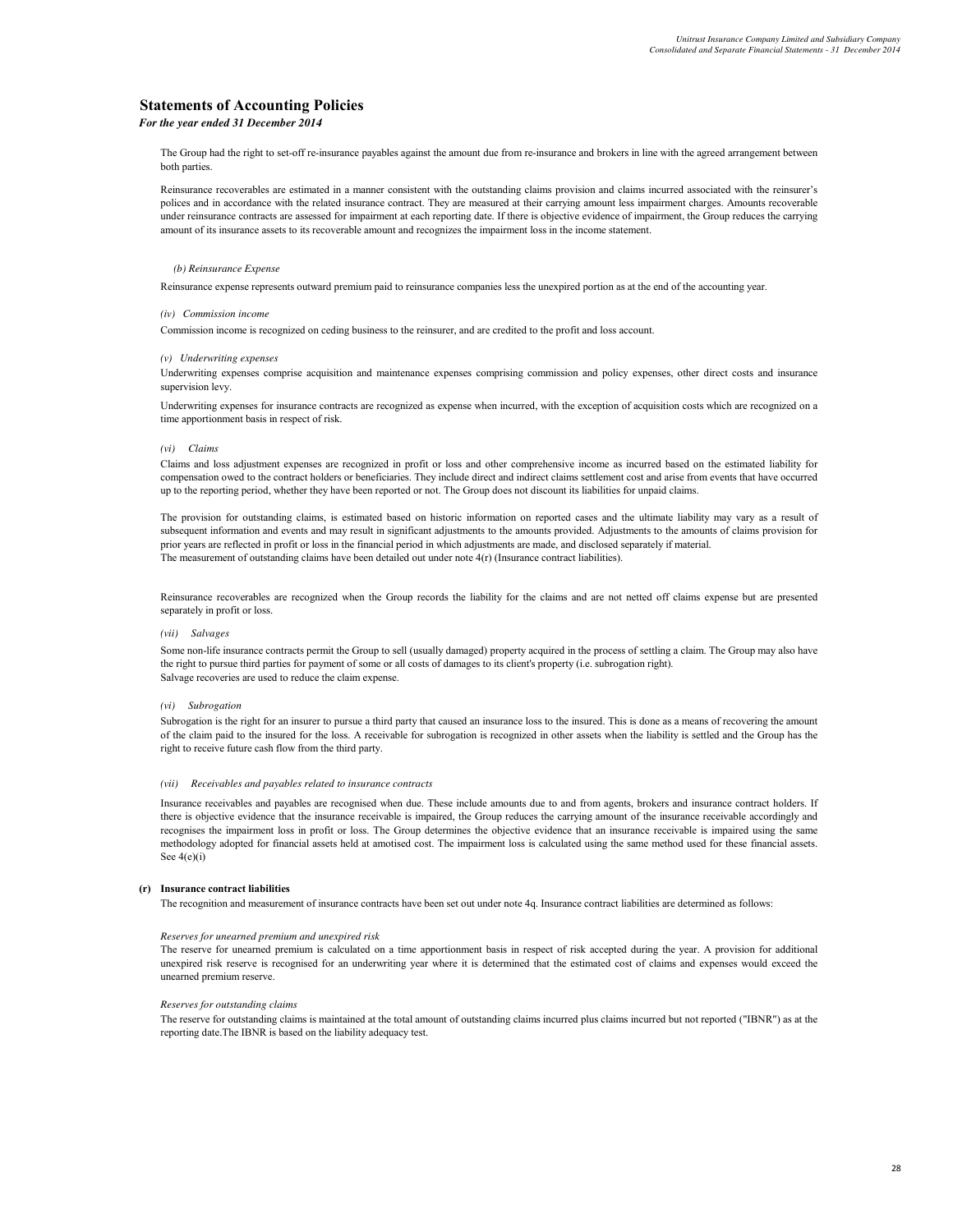#### *For the year ended 31 December 2014*

#### *Liability adequacy test*

The net liability for insurance contracts is tested for adequacy by discounting current estimates of all future contractual cash flows and comparing this amount to the carrying value of the liability net of deferred acquisition costs. Where a shortfall is identified, an additional provision is made and the Group recognizes the deficiency in the statement of profit or loss. Insurance contract liabilities are subject to liability adequacy testing on an annual basis. The method of valuation and assumptions used, the cashflows considered and the discounting and aggregation practices adopted have been set out in the following notes.

#### *Reserving Methodology and Assumptions*

For non-life insurance risks, the Company uses different methods to incorporate the various assumptions made in order to estimate the ultimate cost of claims. The two methods more commonly used are the Discounted Inflation-adjusted Basic Chain Ladder and the Expected Loss Ratio methods adjusted for assumed experience to date.

Claims data was grouped into triangles by accident year or quarter and payment year or quarter. The choice between quarters or years was based on the volume of data in each segment. The claims paid data was sub – divided into large and attritional claims. Large claims were projected separately as they can significantly distort patterns. Where there was insufficient claim data, large and attritional claims were projected together as removing large claims would reduce the volume of data in the triangles and compromise the credibility.

#### *Discounted Inflation-adjusted Basic Chain Ladder method*

Historical claims paid were grouped into 8-year cohorts – representing when they were paid after their underwriting year. These cohorts are called claim development years and the pattern for 8 years was studied. The historical paid losses are projected to their ultimate values for each underwriting year by calculating the loss development factors for each development year. The ultimate claims are then derived using the loss development factors and the latest paid historical claims.

The historical paid losses are inflated using the corresponding inflation index in each of the accident years to the year of valuation and then accumulated to their ultimate values for each accident year to obtain the projected outstanding claims. These projected outstanding claims are then further multiplied by the future inflation index from the year of valuation to the future year of payment of the outstanding claims.

The resulting claims estimated is discounted to the valuation date using a discount rate of 14.5% to allow for a margin of prudence.

The future claims (the ultimate claim amount less paid claims to date) are allocated to future payment periods in line with the development patterns. The outstanding claims reported to date are then subtracted from the total future claims to give the resulting IBNR figure per accident year or quarter. i.e. IBNR = Ultimate claim amount minus paid claims till date minus claims outstanding.

#### *Assumptions underlying the Discounted Inflation-adjusted Basic Chain Ladder method*

#### This method assumes the following:

- The future claims follows a trend pattern from the historical data
- Payment patterns will be broadly similar in each accident year. Thus the proportionate increases in the known cumulative payments from one development year to the next used to calculate the expected cumulative payments for the future development periods.
- The run off period is eight (8) years and hence the method assumes no more claims will be paid subsequently.
- That weighted past average inflation will remain unchanged into the future.

#### *Expected Loss Ratio method*

This method is simple and gives an approximate estimate. This method was adopted as a check on the ultimate projections and also where the volume of data available is too small to be credible when using a statistical approach. Under this method, the Ultimate claims was obtained by studying the historical loss ratios, investigating any differences and using judgements to derive a loss ratio. Paid claims already emerged was then deducted for from the estimated Ultimate claims to obtain the reserves.

#### *Discounting*

No allowance has been made for discounting as these reserves are for short term contracts, the effect of discounting is not expected to have a significant impact on the reserves.

#### **(s) Trade payables**

Trade payables are recognised initially at fair value and subsequently measured at amortised cost using the effective interest method. The fair value of a noninterest bearing liability is its discounted repayment amount. If the due date of the liability is less than one year, discounting is omitted as the impact is not expected to be significant.

#### **(t) Provisions and other payables**

A provision is recognized if, as a result of a past event, the Company has a present legal or constructive obligation that can be estimated reliably, and it is probable that an outflow of economic benefits will be required to settle the obligation.

Provisions are determined by discounting the expected future cash flows at the rate that reflects current market assessments of the time value of money and the risks specific to the obligation.

Other payables are recognized at carrying amounts as and when due.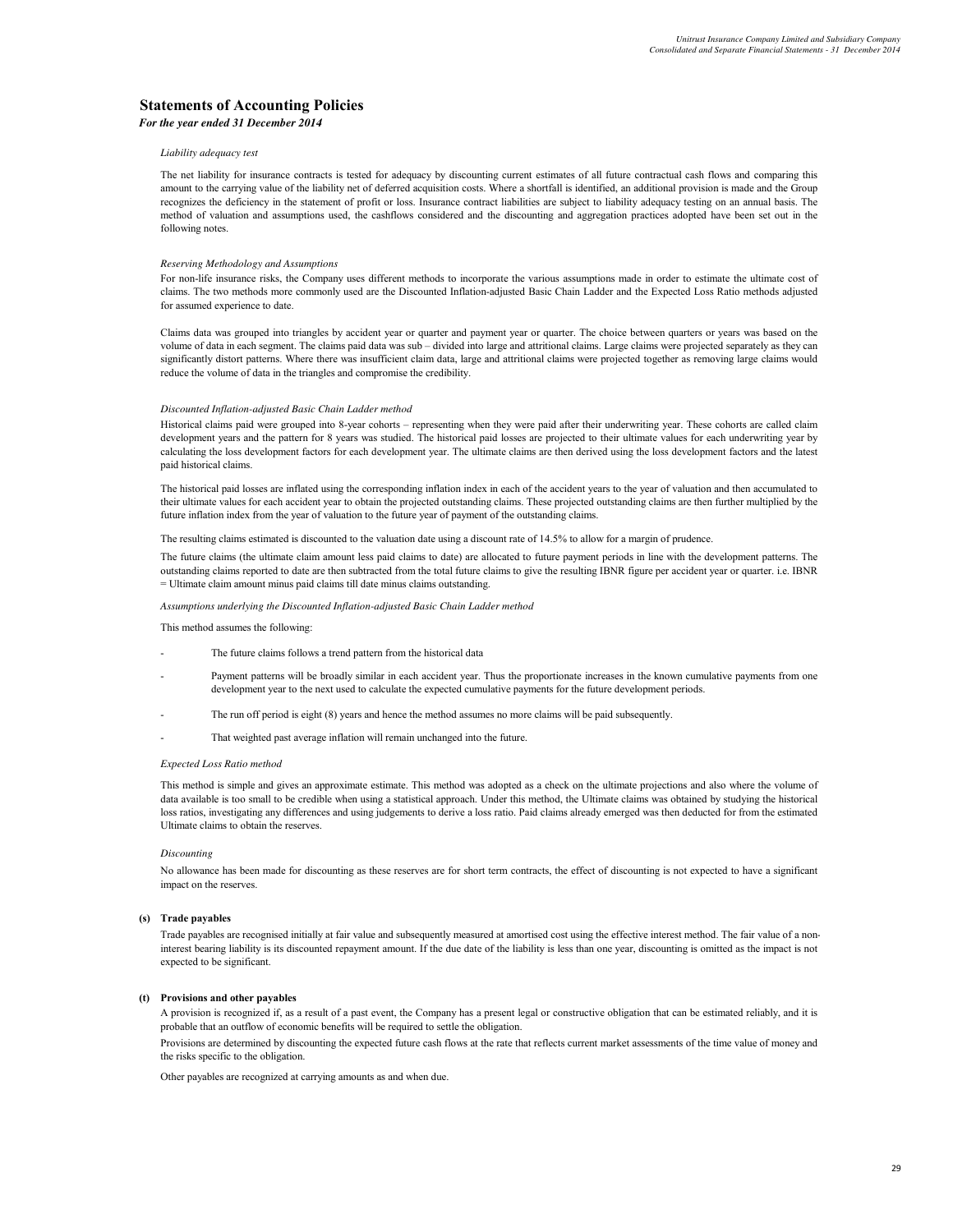#### *For the year ended 31 December 2014*

#### **(u) Current and deferred tax**

Income tax comprises current and deferred tax. Income tax expense is recognised in profit or loss except to the extent that it relates to items recognised directly in other comprehensive income (OCI) or equity, in which case it is recognised in OCI or equity respectively.

Current tax is the expected tax payable on taxable income for the year, using tax rates enacted or substantively enacted at the reporting date, and any adjustment to tax payable in respect of previous years.

Additional income taxes that arise from the distribution of dividends are recognised at the same time as the liability to pay the related dividend is recognised.

Deferred tax is recognised, using the liability method, on temporary differences arising between the tax bases of assets and liabilities and their carrying amounts in the consolidated and separate financial statements. However, if the deferred income tax arises from initial recognition of the asset or liability in a transaction other than a business combination that at the time of the transaction affects neither accounting nor taxable profit or loss, it is not accounted for. Deferred income tax is determined using the tax rates (and laws) that have been enacted or substantively enacted by the end of the reporting period and are expected to apply when the related deferred income tax is realisable or the deferred income tax liability is payable.

Deferred tax assets are recognised to the extent that it is possible that future profit will be available against which the temporary differences can be utilised.

Deferred tax is provided on temporary differences arising on investments in subsidiaries and associates, except where the Group controls the timing of the reversal of the temporary difference and it is probable that the temporary difference will not reverse in the foreseeable future.

Current and deferred tax assets and liabilities are offset when there is legally enforceable right to offset current tax assets against current tax liabilities and when deferred income tax assets and liabilities relate to income taxes levied by the same taxation authority on either the taxable entity or different entities where there is an intention to settle the balances on a net basis or their tax assets and liabilities will be realized simultaneously.

The tax effects of carry-forwards of unused losses or unused tax credits are recognised as an asset when it is probable that future taxable profits will be available against which these losses can be utilised.

Deferred tax related to fair value re-measurement of available-for-sale investments, which are recognized directly in other comprehensive income, is also recognized in other comprehensive income and subsequently recognised in profit or loss together with the deferred gain or loss.

Deferred tax is not recognised for the following temporary differences: the initial recognition of assets or liabilities in a transaction that is not a business combination and that affects neither accounting nor taxable profit, differences relating to investments in subsidiaries to the extent that they probably will not reverse in the foreseeable future and differences arising from investment property measured at fair value whose carrying amount will be recovered through use.

#### **(v) Share capital & reserves**

#### *(i) Share capital*

The Group classifies ordinary shares and share premium as equity when there is no obligation to transfer cash or other assets.

Incremental costs directly attributable to issue of shares are recognized as deductions from equity net of any tax effects.

#### *(ii) Dividend on ordinary shares*

Dividends on the Company's ordinary shares are recognised in equity in the period in which they are paid or, if earlier, approved by the Company's shareholders.

Dividend distribution to the Company's shareholders is recognized as a liability in the financial statements in the period in which the dividends are approved by the Company's shareholders. Dividends that are proposed but not yet declared are disclosed in the notes to the financial statements.

#### **(w) Contingency reserves**

In compliance with Section 21 (2) of Insurance Act 2003, the contingency reserve is credited with the greater of 3% of total premiums, or 20% of the net profits. This shall accumulate until it reaches an amount equal to the greater of minimum paid-up capital or 50 percent of net premium.

#### **(x) Retained earnings**

The net profits or losses from operations in current and prior periods are accumulated in retained earnings less distributions to equity holders.

#### **(y) Asset revaluation reserve**

Asset revaluation reserve represents revaluation surplus on revalued property in use by the Company. When an individual property is revalued, any increase in its carrying amount is transferred to an asset revaluation reserve.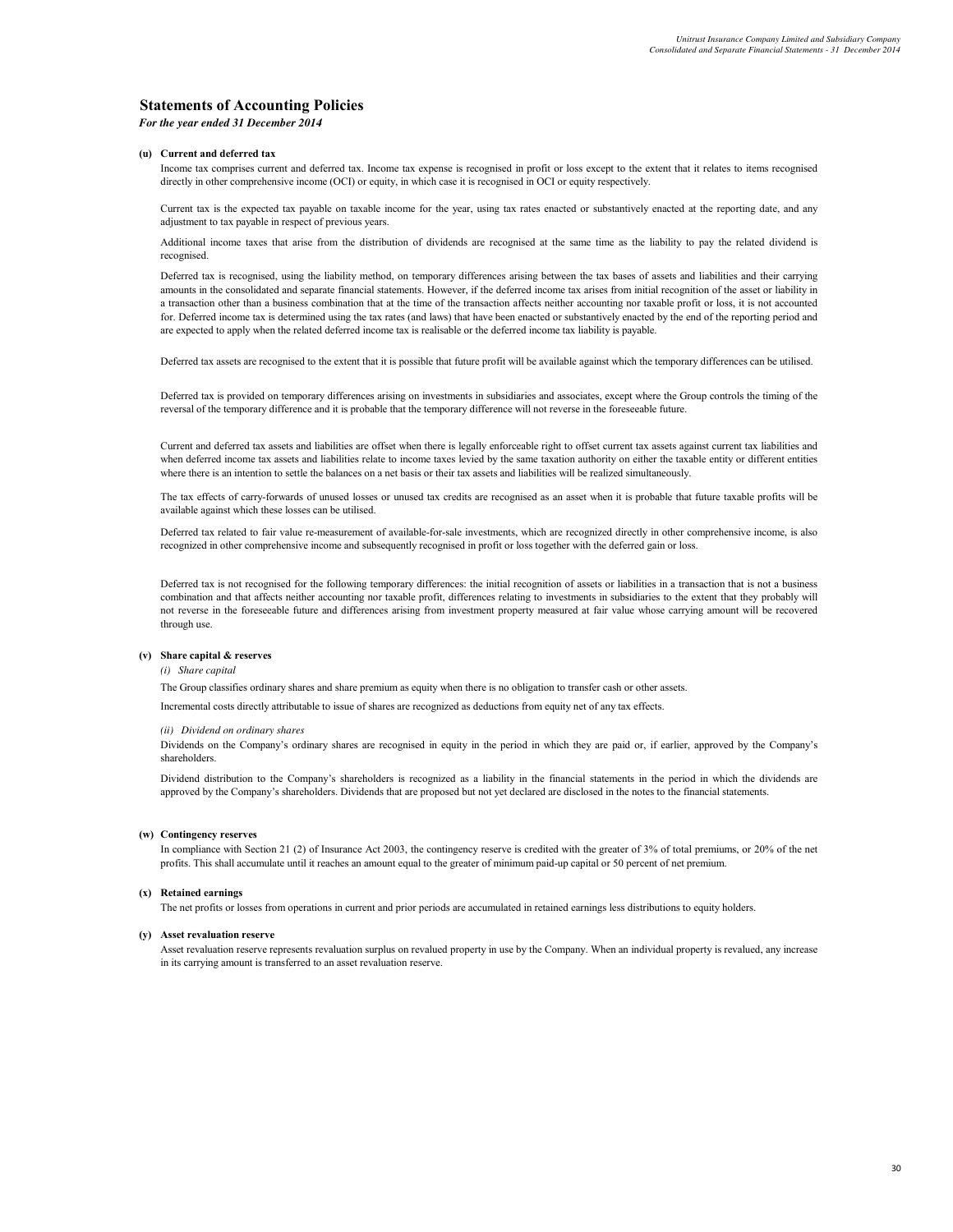#### *For the year ended 31 December 2014*

#### **(z) Fair value reserve**

Fair value reserve represents valuation surplus on available-for-sale assets. It incorporates the cummulative net change in the fair value of available-for-sale financial assets until assets are derecognised or impaired.

#### **(aa) Earnings per share**

The Group presents basic earnings per share (EPS) data for its ordinary shares. Basic EPS is calculated by dividing the profit or loss attributable to ordinary shareholders of the Company by the weighted average number of ordinary shares outstanding during the period excluding treasury shares held by the Group.

Diluted EPS is determined by adjusting the profit or loss attributable to ordinary shareholders and the weighted average number of ordinary shares outstanding for the effects of all dilutive potential ordinary shares.

#### **(ab) Contingent liabilities**

A contingent liability is a possible obligation that arises from past events and whose existence will be confirmed only by the occurrence or non-occurrence of one or more uncertain future events not wholly within the control of the Group or the Group has a present obligation as a result of past event which is not recognised because it is not probable that an outflow of resources will be required to settle the obligation; or the amount cannot be reliably estimated. Contingent liabilities normally comprise legal claims or court process in respect of which a liability is not likely to crystallise.

#### **(ac) Other income**

#### *(i) Investment and other operating income*

Investment income comprises interest income earned on short-term deposits, rental income and income earned on trading of securities including all realised and unrealised fair value changes, interest, dividends and foreign exchange differences. Investment income is accounted for on an accrual basis.

Interest income and expenses for all interest-bearing financial instruments are recognised within 'investment income' and 'finance costs' in the income statement using the effective interest rate method respectively. Fees and commissions that form part of an integral part of the effective yield of a financial instrument are recognised as an adjustment to the effective interest rate of the instrument. When a receivable is impaired, the Company reduces the carrying amount to its recoverable amount, being the estimated future cash flow discounted at the original effective interest rate of the instrument.

#### *(ii) Dividend income*

Dividend is recognized as earned when the Company's right to receive payment has been established and is stated net of withholding tax. The right to receive dividend is established when the dividend has been duly declared.

#### **(ad) Management expenses**

Management expenses are expenses other than claims and underwriting expenses.They are accounted for on an accrual basis and comprise the following:

#### **(i) Employee benefits**

#### *- Short-term benefits*

Short-term employee benefit obligations include wages, salaries and other benefits which the Group has a present obligation to pay, as a result of employees' services provided up to the reporting date. Short-term benefits are not discounted.

A provision is recognised for the amount expected to be paid under short-term cash bonus or profit-sharing plans if the Group has a present legal or constructive obligation to pay this amount as a result of past service provided by the employee and the obligation can be estimated reliably.

#### *- Post-employment benefits*

The Group operates a defined contributory retirement scheme as stipulated in the Pension Reform Act 2004. Under the defined contribution scheme, the Company pays fixed contributions of 10% to a separate entity – Pension Fund Administrators; employees also pay (through deduction from payroll) the same fixed percentage to the same entity. Once the contributions have been paid, the Group retains no legal or constructive obligation to pay further contributions if the Fund does not hold enough assets to finance benefits accruing under the retirement benefit plan. The Group's obligations are recognized in the profit and loss account.

#### **(ii) Operating expenses**

Operating expenses are expenses other than claims and underwriting expenses. They include depreciation expenses and other operating expenses. They are recognised on an accrual basis.

#### **(ae) Segment reporting**

A segment is a distinguishable component of the Group that is engaged in providing products or services (business segment), or in providing products or services within a particular economic environment (geographical segment), which is subject to risks and rewards that are different from those of other segments. The Group's primary format for segment reporting is based on business segments. The responsibility for defining the business segment lies with the Managing Director, who is the Chief Operating Decision Maker (CODM) for the Company.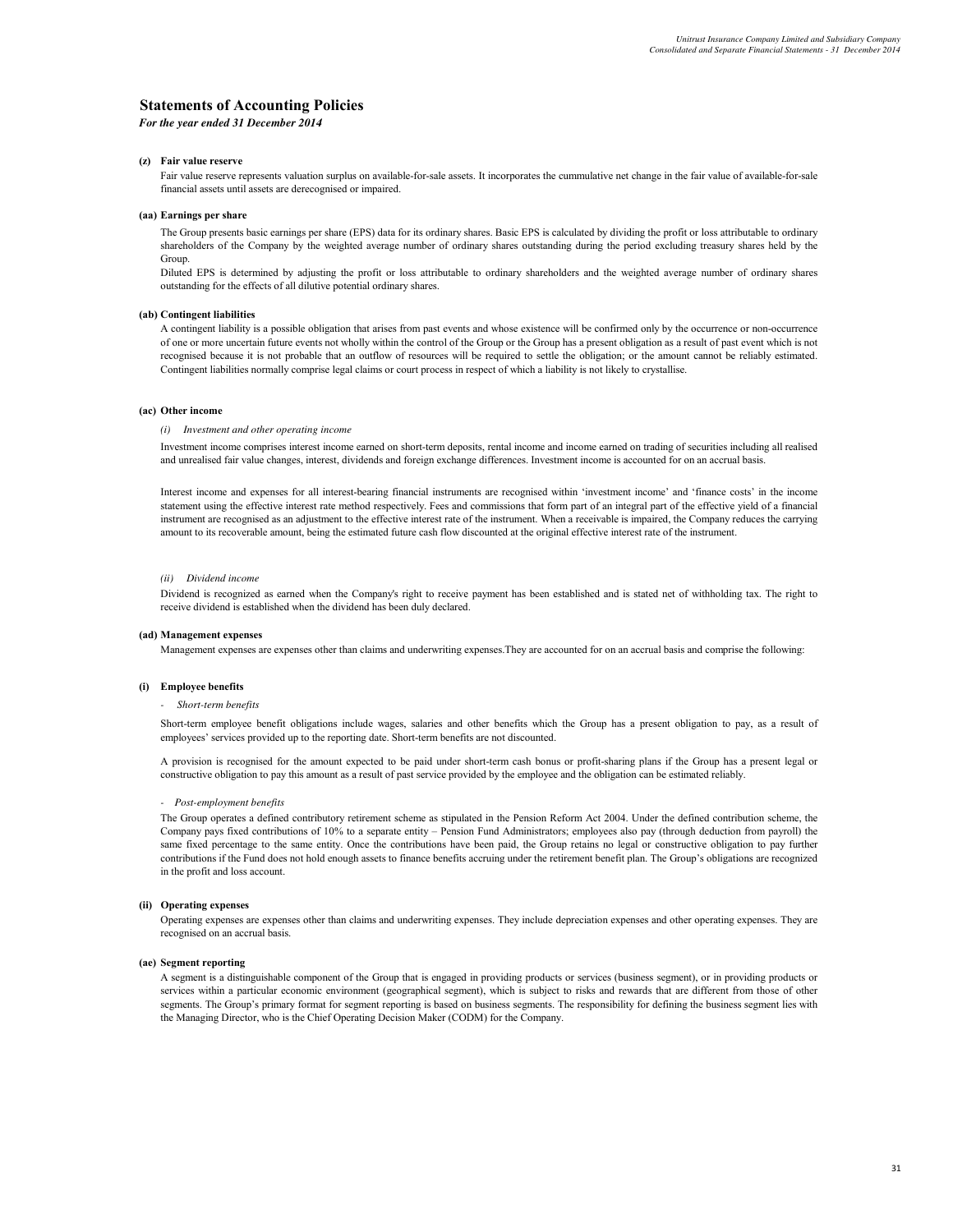## **Notes to the Financial Statements**

#### *For the year ended 31 December 2014*

#### **6 Critical Accounting Estimates and Judgements**

The Company makes estimates and assumptions that affect the reported amounts of assets and liabilities. Estimates and judgements are continually evaluated and based on historical experience and other factors, including expectations of future events that are believed to be reasonable under the circumstances. Critical accounting estimates and judgements have been applied as follows:

#### **(a) The ultimate liability arising from claims made under insurance contracts**

The estimation of the ultimate liability arising from claims made under insurance contracts is one of the Company's most critical accounting estimate. There are sources of uncertainty that need to be considered in the estimation of the liability that the Company will ultimately pay for such claims.

The ultimate cost of outstanding claims is estimated by using a standard actuarial claims projection techniques called the Basic Chain Ladder (BCL).

The main assumption underlying this technique is that the Company's past claims development experience can be used to project future claims development and hence ultimate claims costs. As such, this method extrapolates the development of paid and incurred losses, average costs per claim and claim numbers based on the observed development of earlier years and expected loss ratios. Historical claims development is mainly analysed by accident years and the assumptions used are those implicit in the historical claims development data on which the projections are based. Additional qualitative judgment is used to assess the extent to which past trends may not apply in future, (for example to reflect one-off occurrences, changes in external or market factors such as public attitudes to claiming, economic conditions, levels of claims, inflation, judicial decisions and legislation, as well as internal factors such as portfolio mix, policy features and claims handling procedures) in order to arrive at the estimated ultimate cost of claims that present the likely outcome from the range of possible outcomes, taking account of all the uncertainties involved.

The carrying value at the reporting date of general insurance contract liabilities is #2.56 billion (2013: #3.31 billion). See note 39 for more details.

#### **(b) Fair value of financial instruments**

The determination of fair value for financial assets and financial liabilities for which there is no observable market price requires the use of valuation techniques as described in Note 4(d)iii of the accounting policy. For financial instruments that trade infrequently and have little price transparency, fair value is less objective, and requires varying degrees of judgment depending on liquidity, concentration, uncertainty of market factors, pricing assumptions and other risks affecting the specific instrument.

The Company measures fair values using the following fair value hierarchy that reflects the significance of the inputs used in making the requirements.

- Level 1: Quoted market price in an active market for an identical instrument.

- Level 2: Valuation techniques based on observable inputs. This category includes instruments valued using: quoted market prices in active markets for similar instruments; quoted prices for similar instruments in markets that are considered less than active; or other valuation techniques where all significant inputs are directly or indirectly observable from market data.

- Level 3: Valuation techniques using significant unobservable inputs. This category includes all instruments where the valuation technique includes inputs not based on observable data and the unobservable inputs have a significant effect on the instruments valuation. This category includes instruments that are valued based on quoted prices for similar instruments where significant unobservable adjustments or assumptions are required to reflect differences between the instruments.

Fair values of financial assets and financial liabilities that are traded in active markets are based on quoted market prices or dealer price quotations.

The fair value of financial instruments where no active market exists or where quoted prices are not otherwise available are determined by using valuation techniques. In these cases the fair values are estimated from observable data in respect of similar financial instruments or using models. Where market observable inputs are not available, they are estimated based on appropriate assumptions.

Models are calibrated to ensure that outputs reflect actual data and comparative market prices. To the extent practicable, models use only observable data; however, areas such as credit risk (both own credit risk and counterparty risk), volatilities and correlations require management to make estimates.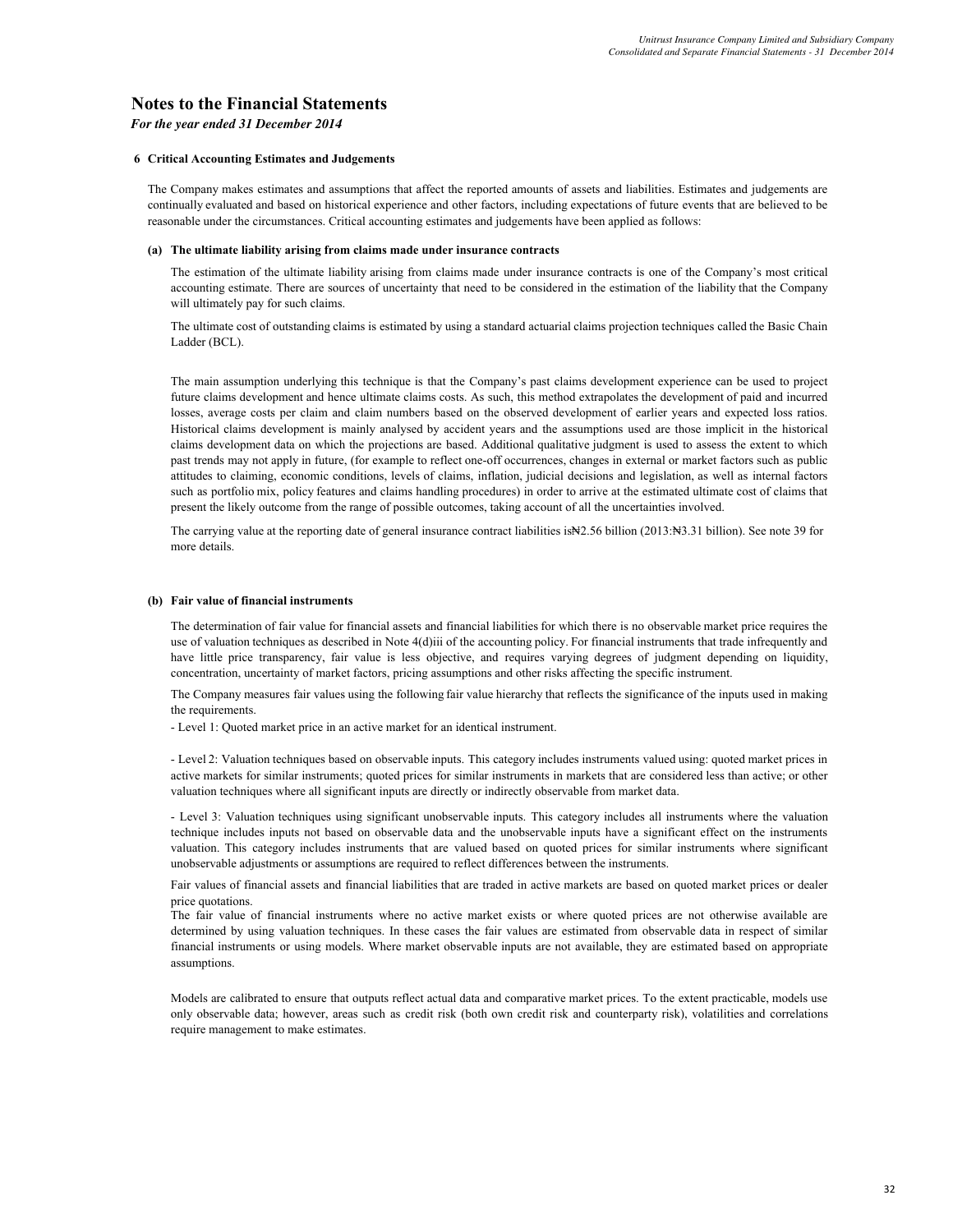## **Notes to the Financial Statements**

#### *For the year ended 31 December 2014*

Below is the analysis of financial instruments measured at fair value at the end of the reporting period, by the level in the fair value hierarchy into which the fair value measurement is categorised:

| In thousands of Nigerian Naira          | <b>Note</b> | <b>Level 1</b> | <b>Level 2</b>           | Level 3 | Total   |
|-----------------------------------------|-------------|----------------|--------------------------|---------|---------|
| 31 December 2014                        |             |                |                          |         |         |
| Available-for-sale securities           |             |                |                          |         |         |
| (Quoted equities)                       | 25          | 305,401        | $\overline{\phantom{a}}$ |         | 305,401 |
|                                         |             |                |                          |         |         |
| 31 December 2013                        |             |                |                          |         |         |
| Available-for-sale financial securities |             |                |                          |         |         |
| (Quoted equities)                       | 25          | 421,301        | $\overline{\phantom{a}}$ | ۰       | 421,301 |

There were no investment securities fair- valued using either level 2 or level 3 hierarchy during the year.

#### **(c) Fair value of unquoted equity financial instruments**

Investments in unquoted equity financial instrument is measured at fair value, however, where the fair value cannot be reliably estimated, it is carried at cost less impairment loss.

The Company's investment in unquoted equity financial instrument could not be fair valued as there were no observable data for which the entity could be fair valued. The carrying amount was therefore based on cost. The investment is tested for impairment using the net assets basis. Other factors such as profits from operations and returns on the investment in form of dividend received are also considered.

#### **(d) Impairment of available-for-sale equity financial assets**

The Group determines that available-for-sale equity financial assets are impaired when there has been a significant or prolonged decline in the fair value below its cost. This determination of what is significant or prolonged requires judgment. In making this judgment, the Group evaluates among other factors, the normal volatility in share price, the financial health of the investee, industry and sector performance, changes in technology, and operational and financing cashflow. In this respect, a decline of 20% or more is regarded as significant, and a period of 9 months or longer is considered to be prolonged. If any such quantitative evidence exists for available-for-sale financial assets, the asset is considered for impairment, taking qualitative evidence into account.

#### **(e) Impairment of trade receivables (premium debtors)**

The Company assesses at the end of each reporting period whether there is objective evidence that trade receivables are impaired.

The Company determines whether impairment losses are incurred if and only if there is objective evidence of impairment as a result of one or more events that occurred after the initial recognition of the receivable (a 'loss event') and that loss event (or events) has an impact on the estimated future cash flows of the receivable that can be reliably estimated, or a trigger event is identified.

#### **(f) Liabilities arising from insurance contracts**

Liabilities for unpaid claims are estimated on case by case basis. The reserves made for claims fluctuate based on the nature and severity of the claim reported. Claims incurred but not reported are dertermined using statistical analyses and the Group deems the reserves as adequate.

sensitivity analyses are performed to test the variability around the reserves that are calculated at the best estimate level. The sensitivity analysis is done to determine how the IBNR reserve amount would change if a 75th percentile is considered as opposed to the best estimate figures included in reserve reviews as at 31 December 2014. The 75th percentile is a generally accepted level of prudency.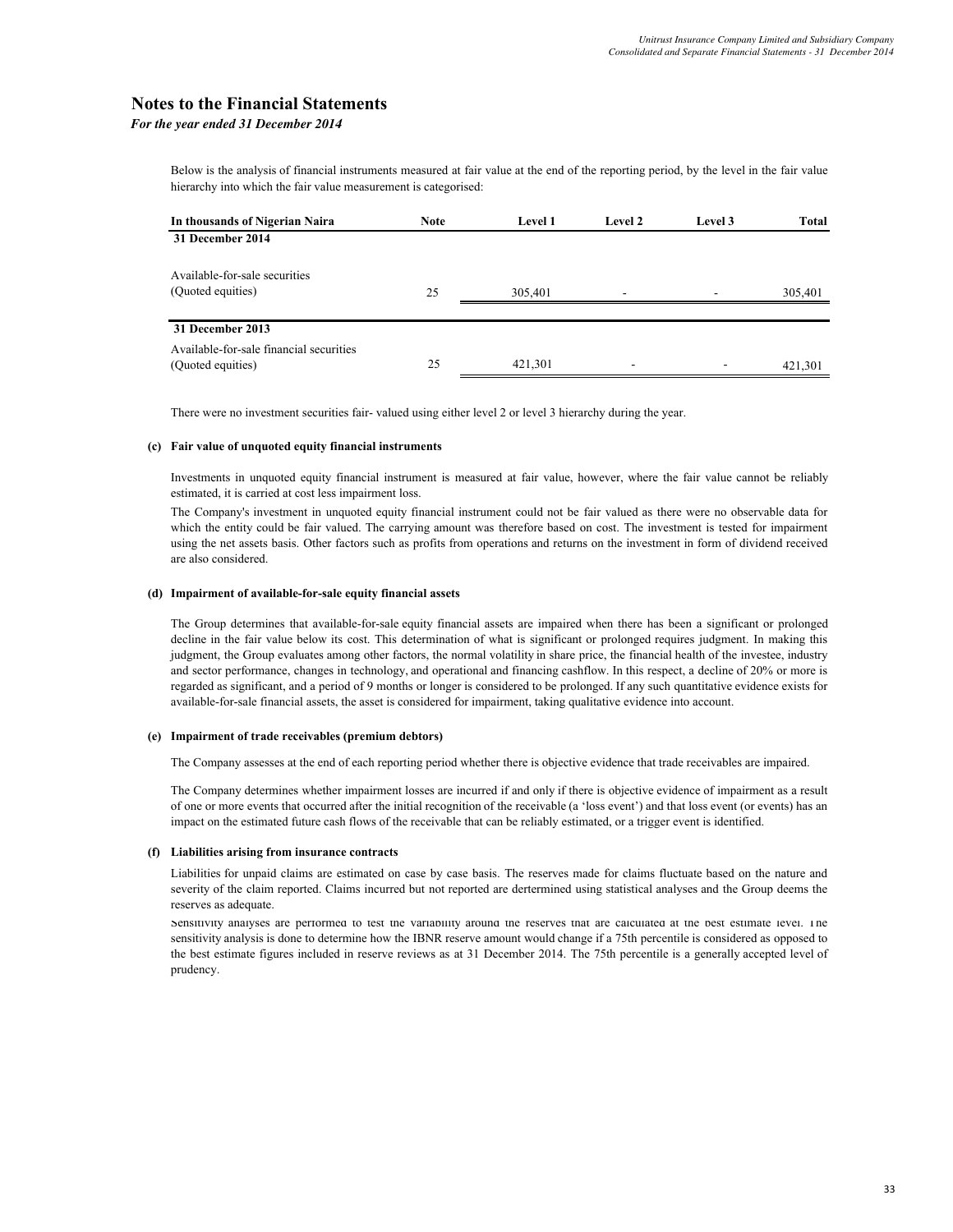## **Notes to the Financial Statements**

### *For the year ended 31 December 2014*

### **(g) Depreciation and carrying value of property and equipment**

The estimation of the useful lives of assets is based on management's judgement. Any material adjustment to the estimated useful lives of items of property and equipment will have an impact on the carrying value of these items.

### **(h) Determination of impairment of property and equipment, and intangible assets**

Management is required to make judgements concerning the cause, timing and amount of impairment. In the identification of impairment indicators, management considers the impact of changes in current competitive conditions, cost of capital, availability of funding, technological obsolescence, discontinuance of services and other circumstances that could indicate that impairment exists. This requires management to make significant judgements and estimates concerning the existence of impairment indicators, separate cash generating units, remaining useful lives of assets, projected cash flows and net realisable values. Management's judgement is also required when assessing whether a previously recognised impairment loss should be reversed.

### **(i) Income taxes**

The Company is subject to income taxes in the local jurisdiction. Significant judgement is required in determining the provision for income taxes. There are many transactions for which the ultimate tax determination is uncertain during the ordinary course of business. The Company recognises liabilities for anticipated tax audit issues based on estimates of whether additional taxes will be due. Where the final tax outcome of these matters is different from the amounts that were initially recorded, such differences will impact the current and deferred income tax assets and liabilities in the period in which such determination is made.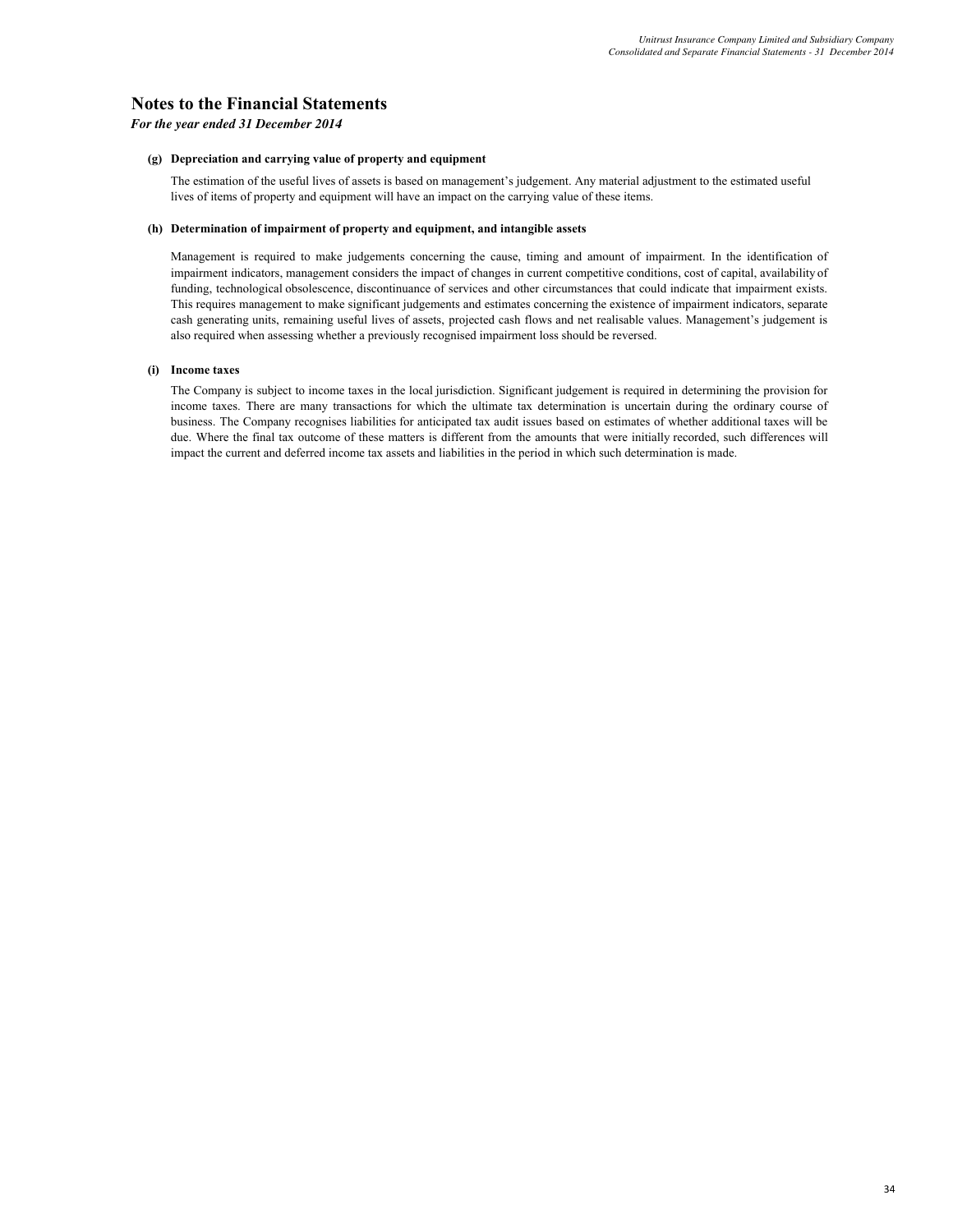# **Consolidated and Separate Statements of Profit or Loss and Other Comprehensive Income**

*For the year ended 31 December 2014*

*(All amounts are in thousands of naira)*

|                                                                     | Group       |             |               | Company     |             |
|---------------------------------------------------------------------|-------------|-------------|---------------|-------------|-------------|
|                                                                     | <b>Note</b> | 31-Dec-2014 | 31-Dec-2013   | 31-Dec-2014 | 31-Dec-2013 |
| Gross premium written                                               | 10          | 2,845,108   | 3,023,935     | 2,845,108   | 3,023,935   |
| Gross premium income                                                | 11          | 3,132,288   | 3,080,094     | 3,132,288   | 3,080,094   |
| Reinsurance expenses                                                | 12          | (1,398,591) | (1, 397, 294) | (1,398,591) | (1,397,294) |
| Net premium income                                                  |             | 1,733,697   | 1,682,800     | 1,733,697   | 1,682,800   |
| Commission income                                                   | 13          | 338,909     | 315,525       | 338,909     | 315,525     |
| Net underwriting income                                             |             | 2,072,606   | 1,998,325     | 2,072,606   | 1,998,325   |
| Claims expenses (Gross)                                             | 17          | 587,125     | 1,151,962     | 587,125     | 1,151,962   |
| Claims expenses recovered from reinsurers                           | 17          | (250, 392)  | (583,706)     | (250, 392)  | (583, 706)  |
| Claims expenses (Net)                                               |             | 336,733     | 568,256       | 336,733     | 568,256     |
| Underwriting expenses                                               | 18          | 416,569     | 477,716       | 416,569     | 477,716     |
| <b>Total underwriting expenses</b>                                  |             | 753,302     | 1,045,972     | 753,302     | 1,045,972   |
| <b>Underwriting profit</b>                                          |             | 1,319,304   | 952,353       | 1,319,304   | 952,353     |
| Investment income                                                   | 14          | 908,197     | 844,133       | 904,274     | 840,275     |
| Net gains/(losses) on foreign exchange translation                  | 15(a)       | 50,115      | (8,346)       | 50,115      | (8,346)     |
| Net fair value gains on assets at fair value through profit or loss | 15(b)       |             | 12,000        |             | 12,000      |
| Other operating income                                              | 16          | 192,183     | 408,509       | 184,214     | 400,038     |
| <b>Total investment income</b>                                      |             | 1,150,495   | 1,256,296     | 1,138,603   | 1,243,967   |
| Net operating income                                                |             | 2,469,799   | 2,208,649     | 2,457,907   | 2,196,320   |
| Employee benefit expense                                            | 19          | (426, 266)  | (413, 801)    | (425, 747)  | (413,801)   |
| Depreciation and amortization                                       | 36 & 37     | (39,990)    | (39, 855)     | (39, 826)   | (39, 855)   |
| Other operating expenses                                            | 20          | (382, 032)  | (311, 017)    | (389, 343)  | (300, 452)  |
|                                                                     |             | (848, 288)  | (764, 673)    | (854, 916)  | (754, 108)  |
| Net write-back of impairment on financial and other assets          | 21          | 294,695     | 450,526       | 294,695     | 450,526     |
|                                                                     |             | (553, 593)  | (314, 147)    | (560, 221)  | (303, 582)  |
| Profit before tax                                                   |             | 1,916,206   | 1,894,502     | 1,897,686   | 1,892,738   |
| Income tax expense                                                  | 22          | (506, 845)  | (515, 461)    | (504, 777)  | (511,780)   |
| Profit after tax for the year                                       |             | 1,409,361   | 1,379,041     | 1,392,909   | 1,380,958   |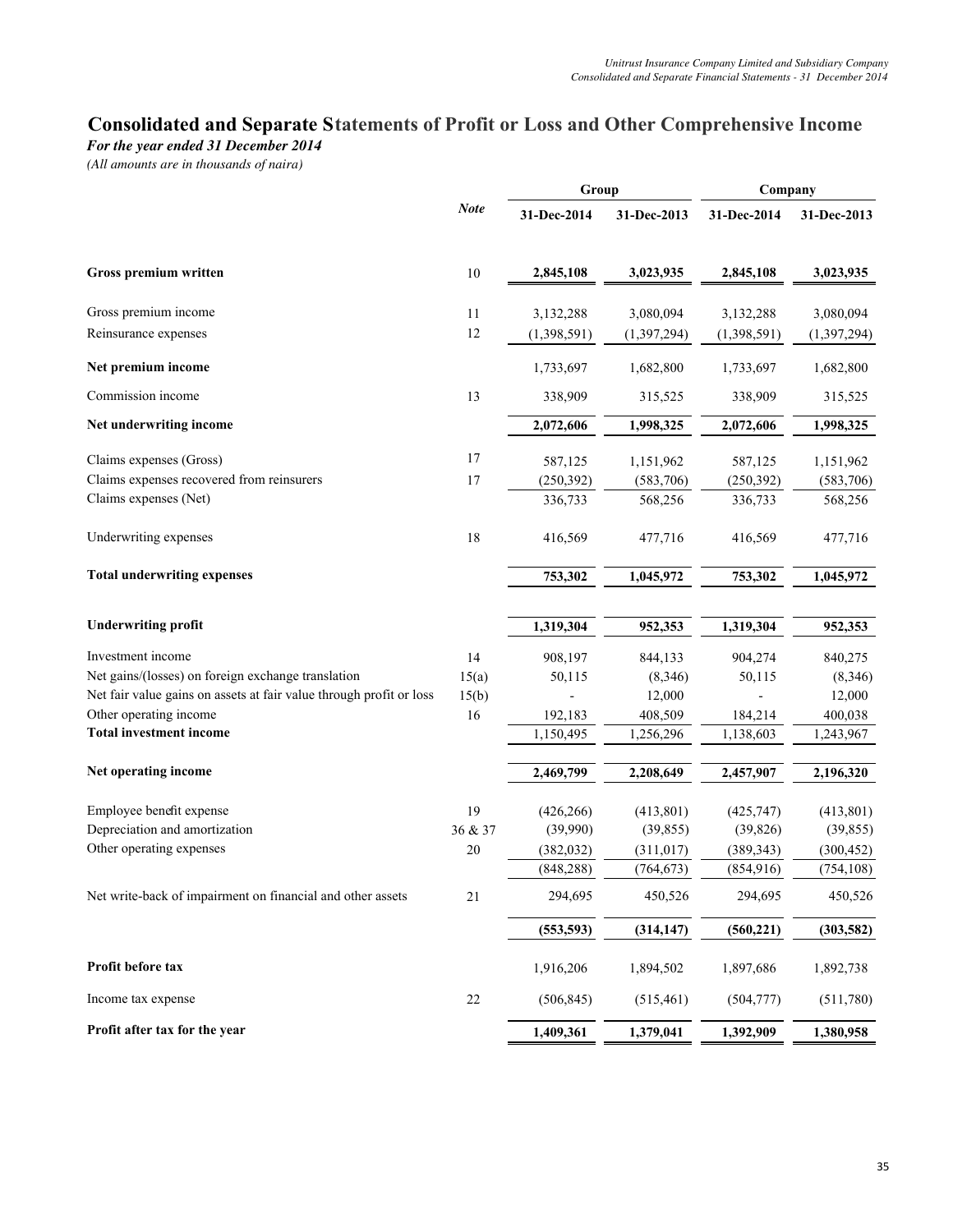## **Other comprehensive income**

*Items that will never be reclassified to profit or loss*  $\overline{\phantom{a}}$  -  $\overline{\phantom{a}}$  -  $\overline{\phantom{a}}$  -  $\overline{\phantom{a}}$  -

| Items that are or may be reclassified to profit or loss       |       |            |           |            |           |
|---------------------------------------------------------------|-------|------------|-----------|------------|-----------|
| Fair value gain on revaluation of land and building           | 37    | 124,675    | 157.222   | 124.675    | 157,222   |
| Fair value (loss)/gain on available-for-sale financial assets | 48    | (115, 974) | 120,478   | (115, 974) | 120,478   |
| Related tax                                                   | 43(b) | (37, 402)  | (66, 536) | (37, 402)  | (66, 536) |
| Other comprehensive income for the year, net of tax           |       | (28,701)   | 211,164   | (28,701)   | 211,164   |
| Total comprehensive income for the year                       |       | 1.380.660  | 1.590.205 | 1.364.208  | 1,592,122 |
| Total comprehensive income attributable to the Shareholders   |       | 1,380,660  | 1,590,205 | 1,364,208  | 1,592,122 |
| Earning per share - Basic and Diluted (kobo)                  | 23    | 43         | 42        | 42         | 42        |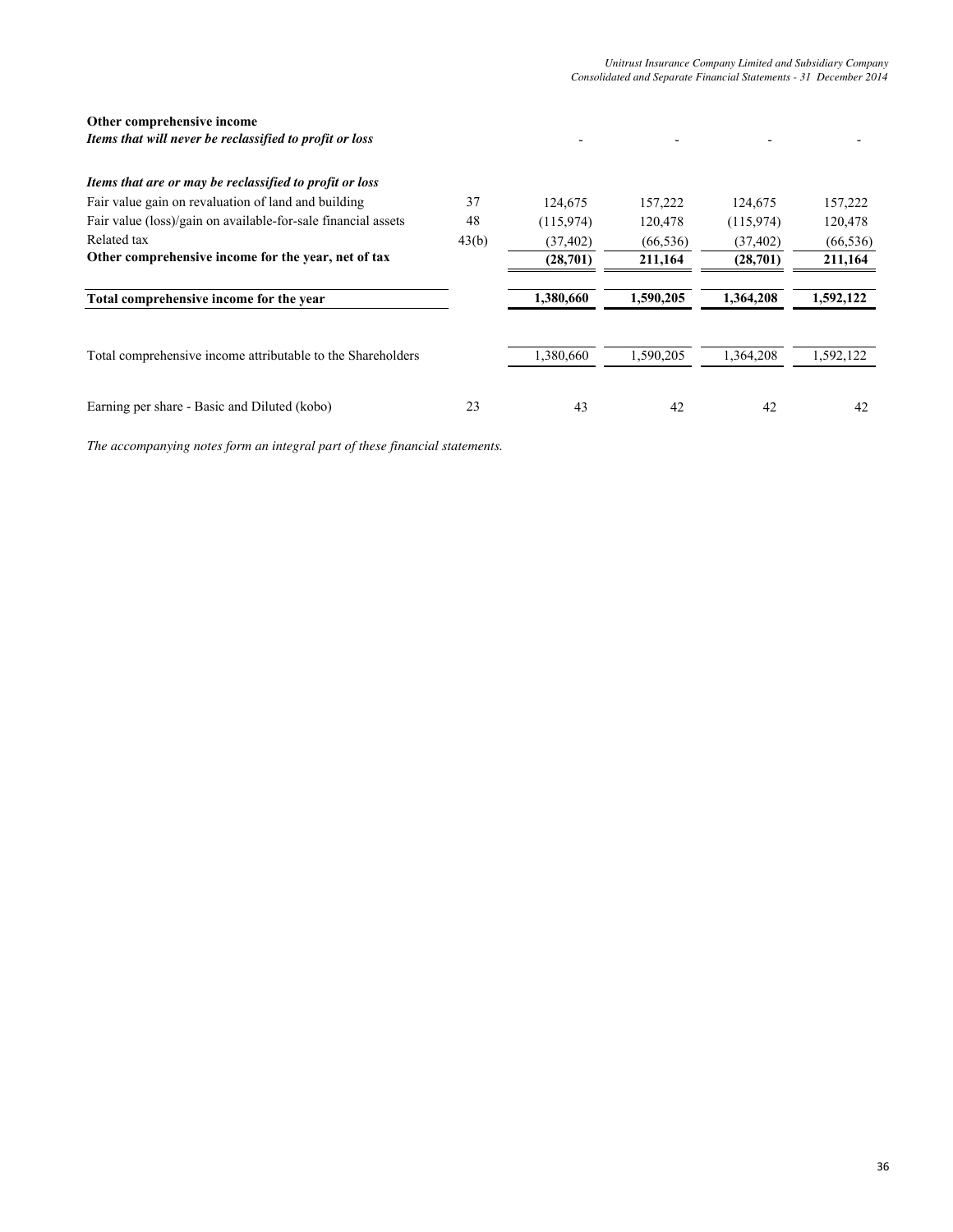## Consolidated and Separate Statements of Financial Position

As at 31 December 2014

(cill amounts are in thesearch of name).

| 31-Dec 2014<br>31-Drc-2014<br>31-Dec-2013<br>Note<br>Assets.<br>1.615.429<br>1,970,779<br>24<br>.976.040<br>Cast: and cash equivalents.<br>423,376<br>307, 101<br>407.401<br>25<br>Available-for-sale securities<br>57.155<br>6.103.945<br>2.527.155<br>26<br>Held-to-martinty securities.<br>7.913<br>27<br>18.114<br>8,766<br>Leans and receivables.<br>137.057<br>28<br>223,465<br>117,057<br>Pledgol assets.<br>26<br>53.658<br>51.678<br>13.073<br>Traducecciosbles<br>1.120.900<br>90<br>1,129,900<br>1.563,363<br>Reinsurance assets<br>41.<br>1.3.016<br>49,131<br>49,151<br>Deferred acquisition cost<br>433.299<br>631,504<br>37.<br>535,355<br>Other receivables and propayments<br>.38.480<br>33<br>(2.4.12)<br>138,480<br>Investments in finance lease.<br>1,000<br>$2-1$<br>lovestment in subsidiary.<br>395,900<br>305,000<br>35<br>535,300<br>Imvestment proporty<br>654<br>1,870<br>16<br>2.156<br>finangible assets<br>1.249.541<br>1,262,612<br>17<br>1.349.542 |             |
|------------------------------------------------------------------------------------------------------------------------------------------------------------------------------------------------------------------------------------------------------------------------------------------------------------------------------------------------------------------------------------------------------------------------------------------------------------------------------------------------------------------------------------------------------------------------------------------------------------------------------------------------------------------------------------------------------------------------------------------------------------------------------------------------------------------------------------------------------------------------------------------------------------------------------------------------------------------------------------|-------------|
|                                                                                                                                                                                                                                                                                                                                                                                                                                                                                                                                                                                                                                                                                                                                                                                                                                                                                                                                                                                    | 31-Drc-2013 |
|                                                                                                                                                                                                                                                                                                                                                                                                                                                                                                                                                                                                                                                                                                                                                                                                                                                                                                                                                                                    |             |
|                                                                                                                                                                                                                                                                                                                                                                                                                                                                                                                                                                                                                                                                                                                                                                                                                                                                                                                                                                                    | 1,602,954   |
|                                                                                                                                                                                                                                                                                                                                                                                                                                                                                                                                                                                                                                                                                                                                                                                                                                                                                                                                                                                    | 423,376     |
|                                                                                                                                                                                                                                                                                                                                                                                                                                                                                                                                                                                                                                                                                                                                                                                                                                                                                                                                                                                    | 5,103,945   |
|                                                                                                                                                                                                                                                                                                                                                                                                                                                                                                                                                                                                                                                                                                                                                                                                                                                                                                                                                                                    | 17,512      |
|                                                                                                                                                                                                                                                                                                                                                                                                                                                                                                                                                                                                                                                                                                                                                                                                                                                                                                                                                                                    | 223,465     |
|                                                                                                                                                                                                                                                                                                                                                                                                                                                                                                                                                                                                                                                                                                                                                                                                                                                                                                                                                                                    | 18,371      |
|                                                                                                                                                                                                                                                                                                                                                                                                                                                                                                                                                                                                                                                                                                                                                                                                                                                                                                                                                                                    | 1.533,932   |
|                                                                                                                                                                                                                                                                                                                                                                                                                                                                                                                                                                                                                                                                                                                                                                                                                                                                                                                                                                                    | 115.035     |
|                                                                                                                                                                                                                                                                                                                                                                                                                                                                                                                                                                                                                                                                                                                                                                                                                                                                                                                                                                                    | 436,460     |
|                                                                                                                                                                                                                                                                                                                                                                                                                                                                                                                                                                                                                                                                                                                                                                                                                                                                                                                                                                                    | 62,432      |
|                                                                                                                                                                                                                                                                                                                                                                                                                                                                                                                                                                                                                                                                                                                                                                                                                                                                                                                                                                                    | 1,000       |
|                                                                                                                                                                                                                                                                                                                                                                                                                                                                                                                                                                                                                                                                                                                                                                                                                                                                                                                                                                                    | 305.000     |
|                                                                                                                                                                                                                                                                                                                                                                                                                                                                                                                                                                                                                                                                                                                                                                                                                                                                                                                                                                                    |             |
| Property and equipment.                                                                                                                                                                                                                                                                                                                                                                                                                                                                                                                                                                                                                                                                                                                                                                                                                                                                                                                                                            | 1,262,355   |
| 315,000<br>315,000<br>\$15,000<br>-38<br>Statutory deposits                                                                                                                                                                                                                                                                                                                                                                                                                                                                                                                                                                                                                                                                                                                                                                                                                                                                                                                        | 315,000     |
| 12.045.374<br>12,399,937<br>12.065.162<br>Fotal assets                                                                                                                                                                                                                                                                                                                                                                                                                                                                                                                                                                                                                                                                                                                                                                                                                                                                                                                             | 12,389.940  |
| Liabilities                                                                                                                                                                                                                                                                                                                                                                                                                                                                                                                                                                                                                                                                                                                                                                                                                                                                                                                                                                        |             |
| 5.311.015<br>2,563,525<br>34<br>2,563,525<br>Insurance contract babilities                                                                                                                                                                                                                                                                                                                                                                                                                                                                                                                                                                                                                                                                                                                                                                                                                                                                                                         | 1,111,015   |
| 455,659<br>577,912<br>455,659<br>49.<br>Trade payables                                                                                                                                                                                                                                                                                                                                                                                                                                                                                                                                                                                                                                                                                                                                                                                                                                                                                                                             | 575,912     |
| 772,445<br>976.555<br>934.475<br>41<br>Accruals and other payables.                                                                                                                                                                                                                                                                                                                                                                                                                                                                                                                                                                                                                                                                                                                                                                                                                                                                                                                | 原6,541      |
| 536.535<br>543,326<br>507,463<br>42<br>Cun ent income un Eabilities.                                                                                                                                                                                                                                                                                                                                                                                                                                                                                                                                                                                                                                                                                                                                                                                                                                                                                                               | 500,020.    |
| 405.962<br>360,550<br>405,909<br>45.<br>Deferred tax liabilities.                                                                                                                                                                                                                                                                                                                                                                                                                                                                                                                                                                                                                                                                                                                                                                                                                                                                                                                  | 360,477     |
| 5.529.387<br>4,938,181<br>4,902,947<br><b>Tatal liabilities</b>                                                                                                                                                                                                                                                                                                                                                                                                                                                                                                                                                                                                                                                                                                                                                                                                                                                                                                                    | 5,557,960   |
| Equity                                                                                                                                                                                                                                                                                                                                                                                                                                                                                                                                                                                                                                                                                                                                                                                                                                                                                                                                                                             |             |
| 3.380.000<br>1,300,000<br>J, 300, 000<br>44<br>Issued and paid up share capital                                                                                                                                                                                                                                                                                                                                                                                                                                                                                                                                                                                                                                                                                                                                                                                                                                                                                                    | 5.300,000   |
| 1.361.912<br>1,640,494<br>1,640,454<br>45<br>Statutory accrimentey reserve                                                                                                                                                                                                                                                                                                                                                                                                                                                                                                                                                                                                                                                                                                                                                                                                                                                                                                         | 1.351,912   |
| 1.351.324<br>1,338,586<br>1,891,608<br>4e<br>Refaired earnings                                                                                                                                                                                                                                                                                                                                                                                                                                                                                                                                                                                                                                                                                                                                                                                                                                                                                                                     | 1.313,254   |
| 930.023<br>1,017,296<br>47.<br>101728-<br>Asset revaluation macrye                                                                                                                                                                                                                                                                                                                                                                                                                                                                                                                                                                                                                                                                                                                                                                                                                                                                                                                 | 950,024     |
| (73.209)<br>(185.183)<br>$-13$<br>(182.182)<br>Fair value reserve                                                                                                                                                                                                                                                                                                                                                                                                                                                                                                                                                                                                                                                                                                                                                                                                                                                                                                                  | (73,202)    |
| 7.107.193<br>6,870,550<br>7,162,215<br><b>Total</b> equily                                                                                                                                                                                                                                                                                                                                                                                                                                                                                                                                                                                                                                                                                                                                                                                                                                                                                                                         | 6.831.980   |
| 12,399,937<br>12,045,374<br>12,065,162<br>Total liabilities and equity-                                                                                                                                                                                                                                                                                                                                                                                                                                                                                                                                                                                                                                                                                                                                                                                                                                                                                                            | 12.389.940  |

The huancial statements and accompanying collis were approval by the Hoard of Directors on 28 April 2015 and pigred an its behalf by:

تتماز ÷

General T.Y. Daujumn (Rtd.) G.C.O.N. Charman FRC32013;TODIN:000000003130

Additionally certified by:

محت J. El-Maini -Managing DirectoryChief Fiscontive Officer FREEZOL3/IODN/00000003131

Nkechi P. Ago Ag. Cinancial Controller FROZELMCANOCCCCC04606

The net omponition now r form on integral part of these financial statements.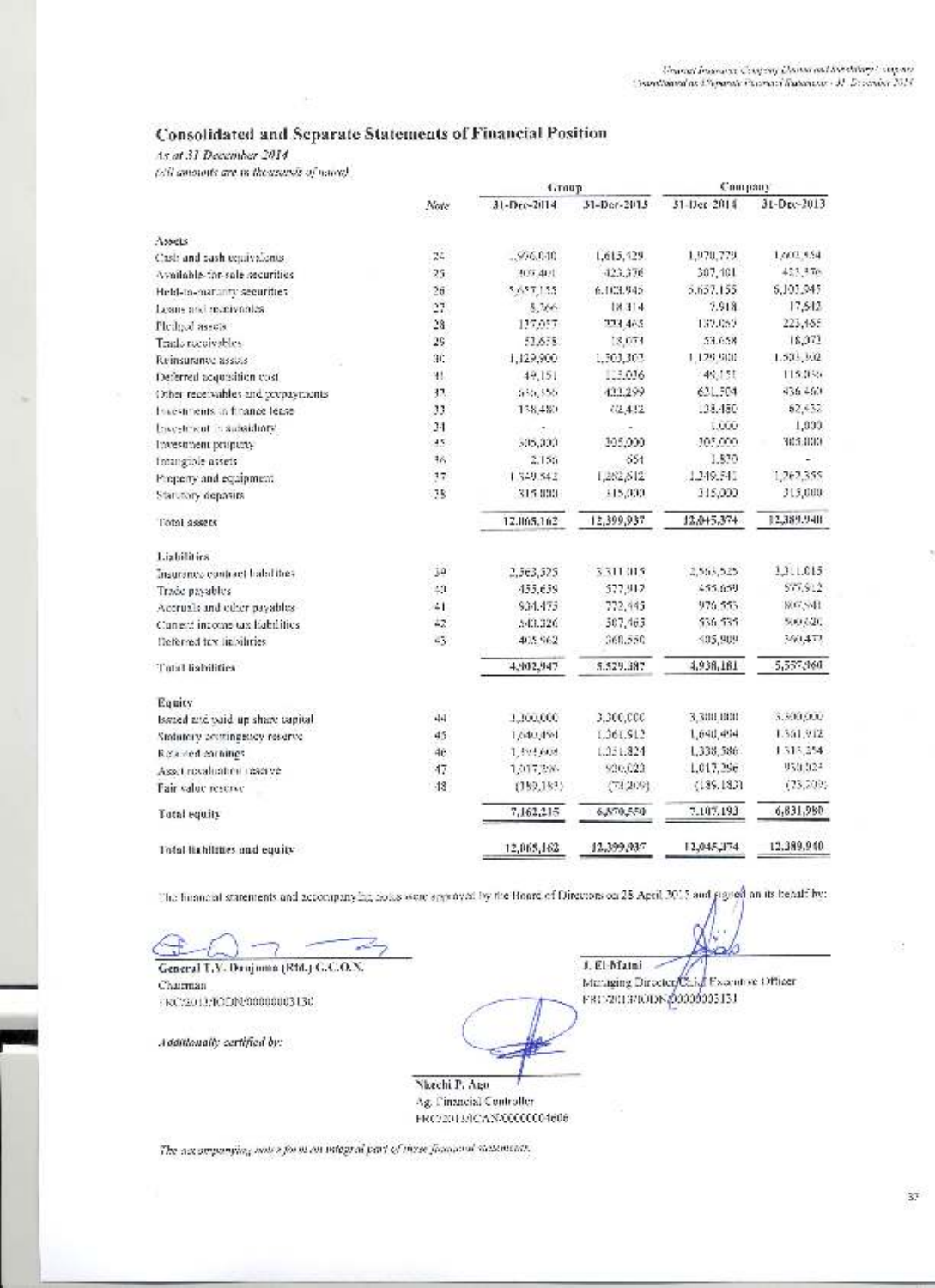# **Consolidated and Separate Statements of Changes in Equity**

*For the year ended 31 December 2014*

*(All amounts are in thousands of naira)*

| <b>GROUP</b>                             |                                                 |                        |                                 |                              |                      |                     |  |  |
|------------------------------------------|-------------------------------------------------|------------------------|---------------------------------|------------------------------|----------------------|---------------------|--|--|
|                                          | Attributable to the equity holders of the Group |                        |                                 |                              |                      |                     |  |  |
|                                          | <b>Share</b><br>capital                         | Contingency<br>reserve | Asset<br>revaluation<br>reserve | <b>Fair value</b><br>reserve | Retained<br>earnings | <b>Total equity</b> |  |  |
| At 1 January 2014                        | 3,300,000                                       | 1,361,912              | 930,023                         | (73,209)                     | 1,351,824            | 6,870,550           |  |  |
| Total comprehensive income for the year: |                                                 |                        |                                 |                              |                      |                     |  |  |
| Profit for the year                      |                                                 | 278,582                |                                 |                              | 1,130,779            | 1,409,361           |  |  |
| Other comprehensive income for the year  |                                                 |                        | 124,675                         | (115, 974)                   |                      | 8,701               |  |  |
| Tax on other comprehensive income        |                                                 |                        | (37, 402)                       |                              |                      | (37, 402)           |  |  |
| Total comprehensive income for the year  |                                                 | 278,582                | 87,273                          | (115, 974)                   | 1,130,779            | 1,380,660           |  |  |
| Transactions with owners:                |                                                 |                        |                                 |                              |                      |                     |  |  |
| Dividend to equity holders               |                                                 |                        |                                 |                              | (1,088,995)          | (1,088,995)         |  |  |
| <b>Total transactions with owners</b>    |                                                 |                        |                                 | $\overline{\phantom{a}}$     | (1,088,995)          | (1,088,995)         |  |  |
| At 31 December 2014                      | 3,300,000                                       | 1,640,494              | 1,017,296                       | (189, 183)                   | 1,393,608            | 7,162,215           |  |  |

|                                          | Attributable to the equity holders of the Group |                        |                                 |                              |                      |                     |  |
|------------------------------------------|-------------------------------------------------|------------------------|---------------------------------|------------------------------|----------------------|---------------------|--|
|                                          | <b>Share</b><br>capital                         | Contingency<br>reserve | Asset<br>revaluation<br>reserve | <b>Fair value</b><br>reserve | Retained<br>earnings | <b>Total equity</b> |  |
| At 1 January 2013                        | 3,300,000                                       | 1,085,720              | 819,968                         | (174,318)                    | 908,975              | 5,940,345           |  |
| Total comprehensive income for the year: |                                                 |                        |                                 |                              |                      |                     |  |
| Profit for the year                      |                                                 | 276,192                |                                 |                              | 1,102,849            | 1,379,041           |  |
| Other comprehensive income for the year  |                                                 |                        | 157,222                         | 120,478                      |                      | 277,700             |  |
| Tax on other comprehensive income        |                                                 | ۰                      | (47,167)                        | (19,369)                     |                      | (66, 536)           |  |
| Total comprehensive income for the year  |                                                 | 276,192                | 110,055                         | 101,109                      | 1,102,849            | 1,590,205           |  |
| <i>Transactions with owners:</i>         |                                                 |                        |                                 |                              |                      |                     |  |
| Dividend to equity holders               |                                                 |                        |                                 |                              | (660,000)            | (660,000)           |  |
| <b>Total transactions with owners</b>    |                                                 |                        |                                 | -                            | (660,000)            | (660,000)           |  |
| At 31 December 2013                      | 3,300,000                                       | 1,361,912              | 930,023                         | (73,209)                     | 1,351,824            | 6,870,550           |  |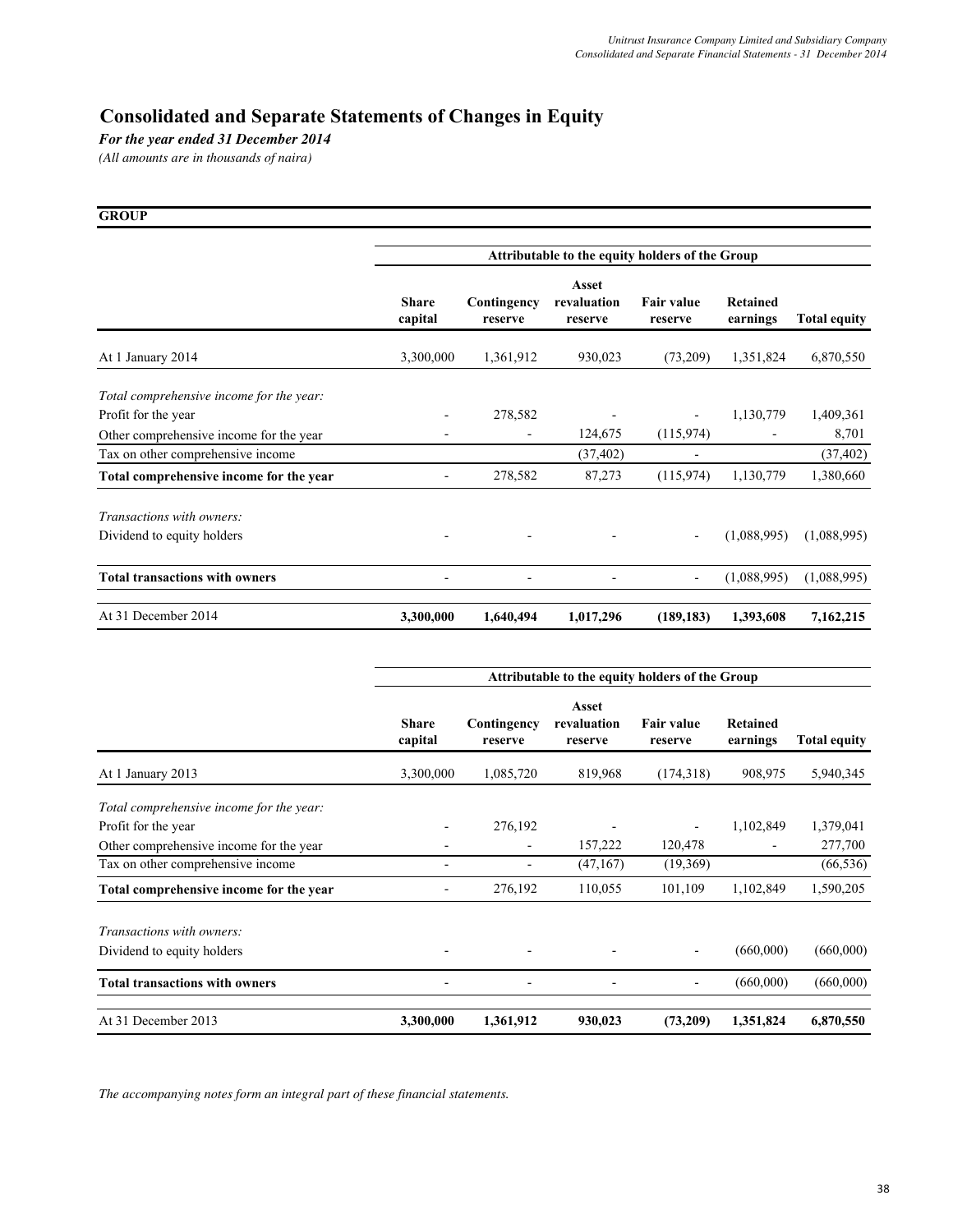# **COMPANY**

|                                          | Attributable to the equity holders of the Company |                          |                                 |                              |                          |                     |  |
|------------------------------------------|---------------------------------------------------|--------------------------|---------------------------------|------------------------------|--------------------------|---------------------|--|
|                                          | <b>Share</b><br>capital                           | Contingency<br>reserve   | Asset<br>revaluation<br>reserve | <b>Fair value</b><br>reserve | Retained<br>earnings     | <b>Total equity</b> |  |
| At 1 January 2014                        | 3,300,000                                         | 1,361,912                | 930,023                         | (73,209)                     | 1,313,254                | 6,831,980           |  |
| Total comprehensive income for the year: |                                                   |                          |                                 |                              |                          |                     |  |
| Profit for the year                      |                                                   | 278,582                  |                                 |                              | 1,114,327                | 1,392,909           |  |
| Other comprehensive income for the year  |                                                   |                          | 124,675                         | (115,974)                    |                          | 8,701               |  |
| Tax on other comprehensive income        |                                                   | $\overline{\phantom{a}}$ | (37, 402)                       | $\overline{\phantom{a}}$     | $\overline{\phantom{a}}$ | (37, 402)           |  |
| Total comprehensive income for the year  |                                                   | 278,582                  | 87,273                          | (115, 974)                   | 1,114,327                | 1,364,208           |  |
| Transactions with owners:                |                                                   |                          |                                 |                              |                          |                     |  |
| Dividend to equity holders               |                                                   |                          |                                 |                              | (1,088,995)              | (1,088,995)         |  |
| <b>Total transactions with owners</b>    |                                                   |                          |                                 |                              | (1,088,995)              | (1,088,995)         |  |
| At 31 December 2014                      | 3,300,000                                         | 1,640,494                | 1,017,296                       | (189, 183)                   | 1,338,586                | 7,107,193           |  |

|                                          | Attributable to the equity holders of the Company |                        |                                 |                              |                          |                     |  |
|------------------------------------------|---------------------------------------------------|------------------------|---------------------------------|------------------------------|--------------------------|---------------------|--|
|                                          | <b>Share</b><br>capital                           | Contingency<br>reserve | Asset<br>revaluation<br>reserve | <b>Fair value</b><br>reserve | Retained<br>earnings     | <b>Total equity</b> |  |
| At 1 January 2013                        | 3,300,000                                         | 1,085,720              | 819,968                         | (174,318)                    | 868,488                  | 5,899,858           |  |
| Total comprehensive income for the year: |                                                   |                        |                                 |                              |                          |                     |  |
| Profit for the year                      |                                                   | 276,192                |                                 |                              | 1,104,766                | 1,380,958           |  |
| Other comprehensive income for the year  |                                                   |                        | 157,222                         | 120,478                      |                          | 277,700             |  |
| Tax on other comprehensive income        |                                                   |                        | (47,167)                        | (19,369)                     | $\overline{\phantom{a}}$ | (66, 536)           |  |
| Total comprehensive income for the year  |                                                   | 276,192                | 110,055                         | 101,109                      | 1,104,766                | 1,592,122           |  |
| Transactions with owners:                |                                                   |                        |                                 |                              |                          |                     |  |
| Dividend to equity holders               |                                                   |                        |                                 |                              | (660,000)                | (660,000)           |  |
| <b>Total transactions with owners</b>    |                                                   |                        |                                 | -                            | (660,000)                | (660,000)           |  |
| At 31 December 2013                      | 3,300,000                                         | 1,361,912              | 930,023                         | (73,209)                     | 1,313,254                | 6,831,980           |  |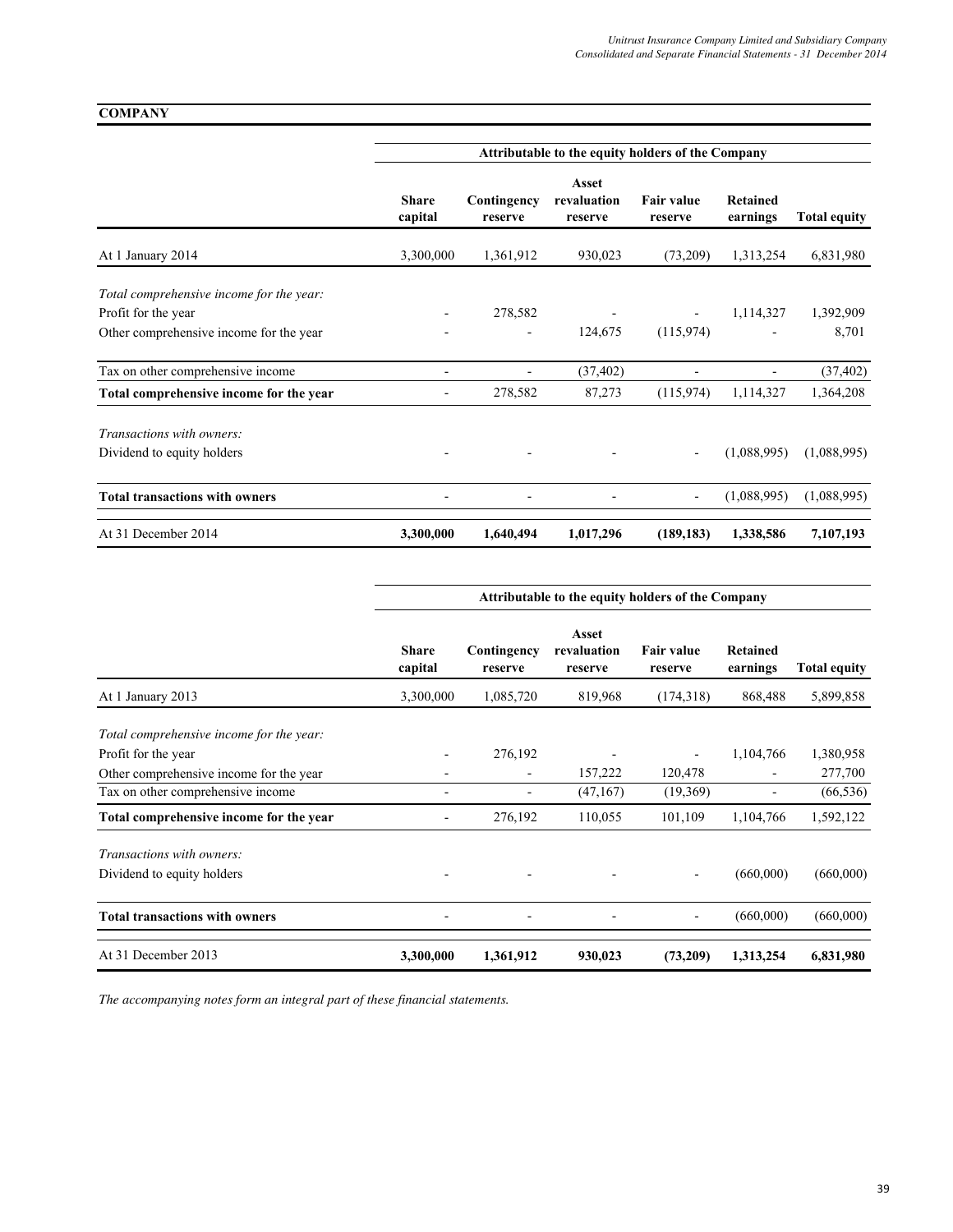# **Consolidated and Separate Statements of Cash Flows**

# *For the year ended 31 December 2014*

*(All amounts are in thousands of naira)*

|                                                                                               |             | Group       |             | Company     |               |  |
|-----------------------------------------------------------------------------------------------|-------------|-------------|-------------|-------------|---------------|--|
|                                                                                               | <b>Note</b> | 31-Dec-2014 | 31-Dec-2013 | 31-Dec-2014 | 31-Dec-2013   |  |
| Net cash flow from operating activities before changes<br>in operating assets and liabilities | 50          | 1,505,314   | 1,413,053   | 1,494,479   | 1,411,289     |  |
| Changes in operating assets and liabilities                                                   | 51          | (519,008)   | 888,384     | (494, 615)  | 879,797       |  |
| Interest income                                                                               |             | (870, 709)  | (787, 102)  | (866, 786)  | (783, 244)    |  |
| VAT paid                                                                                      |             | (1,918)     | (1,187)     | (1,918)     | (1, 187)      |  |
|                                                                                               |             | 113,679     | 1,513,148   | 131,160     | 1,506,655     |  |
| Income tax paid                                                                               | 42          | (462, 853)  | (88, 638)   | (460, 828)  | (88, 638)     |  |
| Net cash generated from operating activities                                                  |             | (349, 174)  | 1,424,510   | (329, 668)  | 1,418,017     |  |
| Cash flows from investing activities                                                          |             |             |             |             |               |  |
| Purchase of investment securities                                                             |             | 973,742     | (2,969,833) | 965,472     | (2,969,833)   |  |
| Dividends received                                                                            | 14          | 22,405      | 21,925      | 22,405      | 21,925        |  |
| Interest received                                                                             | 14          | 870,708     | 787,102     | 866,786     | 783,244       |  |
| Rent received                                                                                 | 16          | 65,868      | 83,160      | 65,868      | 83,160        |  |
| Purchase of intangible assets                                                                 | 36          | (1,988)     | (654)       | (1,988)     |               |  |
| Purchase of property and equipment                                                            | 37          | (2,180)     | (4,912)     | (2,180)     | (4,912)       |  |
| Deposit for purchase of property                                                              | 32(a)       | (180,000)   | (100,000)   | (180,000)   | (100,000)     |  |
| Proceeds from the sale of property and equipment                                              |             | 110         | 1,055       | 110         | 1,055         |  |
| Net cash (used in)/generated from investing activities                                        |             | 1,748,665   | (2,182,157) | 1,736,473   | (2, 185, 361) |  |
| Cash flows from financing activities                                                          |             |             |             |             |               |  |
| Dividends paid to owners                                                                      | 46          | (1,088,995) | (660,000)   | (1,088,995) | (660,000)     |  |
| Net cash used in financing activities                                                         |             | (1,088,995) | (660,000)   | (1,088,995) | (660,000)     |  |
| Net (decrease) /increase in cash and cash equivalents                                         |             | 310,496     | (1,417,647) | 317,810     | (1,427,344)   |  |
| Cash and cash equivalents at beginning of year                                                |             | 1,615,429   | 3,041,133   | 1,602,854   | 3,038,255     |  |
| Effect of exchange difference on cash and cash equivalents                                    |             | 50,115      | (8,057)     | 50,115      | (8,057)       |  |
| Cash and cash equivalents at end of year                                                      | 24          | 1,976,040   | 1,615,429   | 1,970,779   | 1,602,854     |  |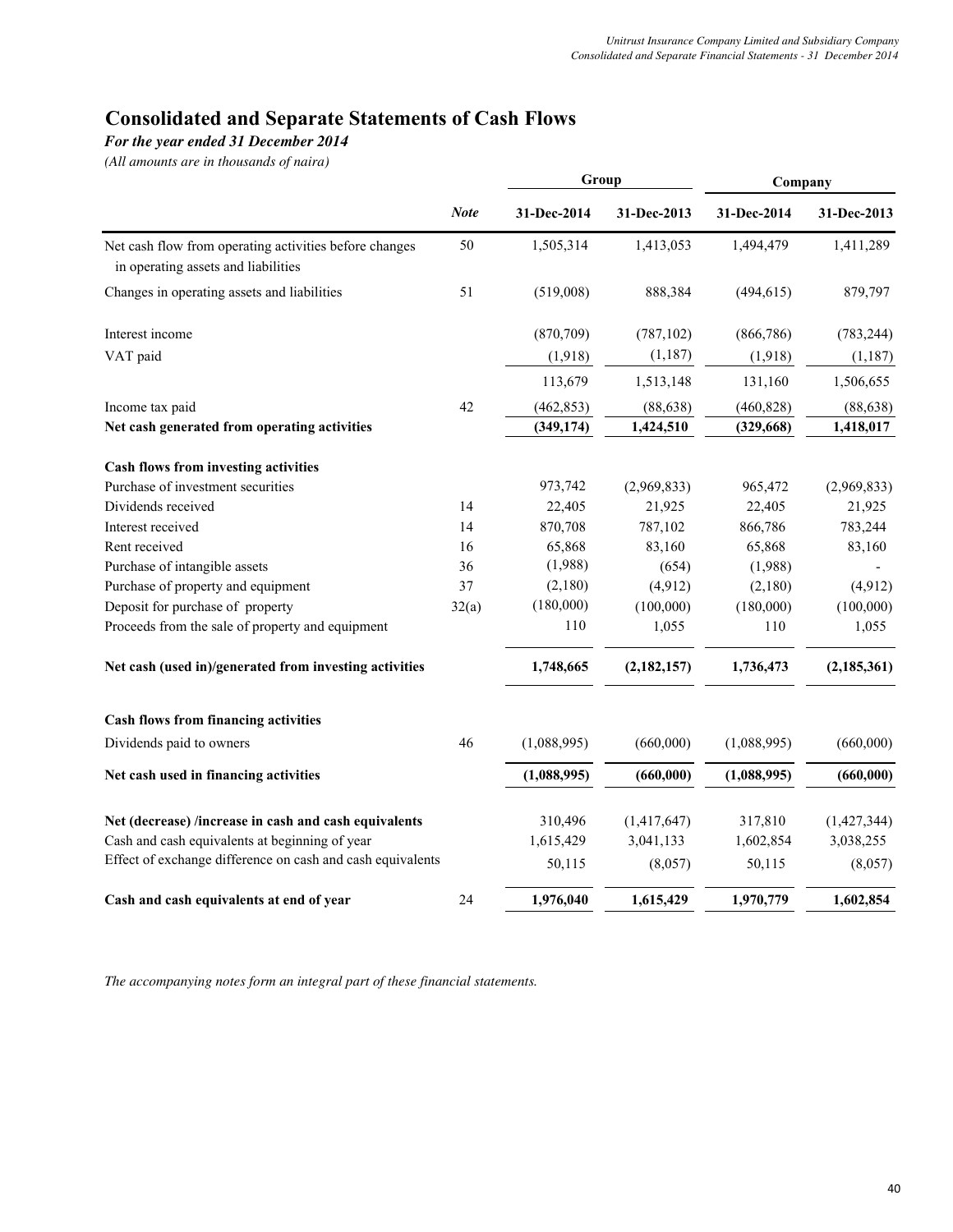### **Notes to the Consolidated and Separate Financial Statements** *For the year ended 31 December 2014*

#### **7 Unitrust's Risk Management Framework**

The primary objective of Unitrust's enterprise risk management framework is to protect the Company's stakeholders from events that hinder the sustainable achievement of financial performance objectives, including failing to exploit opportunities. Key management recognises the critical importance of having efficient and effective risk management systems in place.

The Company has established a risk management function with clear terms of reference from the Board of Directors and the Executive Management Committees.

This is supplemented with a clear organizational structure with documented delegated authorities and responsibilities from the Board of Directors to Executive Management Committees and Senior Managers. The Internal Audit unit provides independent and objective assurance on the robustness of the risk management framework, and the appropriateness and effectiveness of internal controls.

The Board of Directors approves the Company's risk management policies and meets regularly to approve any commercial, regulatory and organizational requirements of such policies. These policies define the Company's identification of risk and its interpretation, limit structure to ensure the appropriate quality and diversification of assets, align underwriting and reinsurance strategy to the corporate goals, and specify reporting requirements.

#### *Internal Audit and Risk Management Systems*

As an insurance company, the management of risk is at the core of the operating structure of Unitrust Insurance Company Limited. As a result, the Company employs the best risk management practices to identify, measure, monitor, control and report every material risk prevalent in its business operation.

The Company's ERM framework is in line with Committee of Sponsoring Organizations of the Treadway Commission (COSO) as approved by the insurance industry regulator, National Insurance Commission (NAICOM), to identify, assess, manage and monitor the risks inherent in our operations.

The risk structure includes the Company's approach to management of risks inherent in the business and its appetite for these risk exposures. Under this approach, the Company's top risks are continuously assessed and the risk profile monitored against approved limits. The main strategies for managing and mitigating risk include policies and tools that target specific broad risk categories.

The Internal Audit function is an independent appraisal activity, established by management to conduct reviews and investigations into manual and computer operations and management systems and report findings and recommendations to management for guidance and decision-making.

The mission of Internal Audit is to provide independent appraisal of all activities of the Company with the aim of adding value, improve operational efficiency, business effectiveness, risk management and ensure that effective controls are in place. The Internal Control Unit provides management with assurance that the controls which govern the Company's activities, computer systems and operations are properly conceived and are being effectively administered.

The major objective of the Internal Audit Unit is to examine and evaluate whether the Company's framework for risk management, control, and corporate governance processes are adequate and functional while also advising the Executive Management and the Audit Committee on areas of improvement in internal control and risk management systems.

The Board has adopted a holistic and integrated approach to internal control, governance, risk management and compliance framework. This allows for a mutual and well coordinated approach to managing underwriting, operational, investments, credit, liquidity, and legal/regulatory risks.

In carrying out its duties, the Internal Control Unit has full and unrestricted access to all of the Company's activities, records, and computer systems necessary for the execution of the agreed audit plans. It regularly reviews internal control measures and builds necessary checks and balances through the development of procedures or policies in line with the dictates of events within and outside the Company.

The Internal Control function of the Company is currently conducted on a risk-based approach which focuses on risk as its objectives. This is aimed at providing, on a continuous basis, an independent assurance to the Board that:

- the risk management processes which management has put in place within the Company are sound and operating as intended.
- the responses which management has made to risks which they wish to address are both adequate and effective in reducing those risks to a level acceptable to the Board.
- there is a process in place of reducing potential loss due to risks to an acceptable level while maximising returns from opportunities.
- there is a process in place to help management direct resources to the best opportunities that can create maximum returns with minimum risk while promoting continuous improvement.

#### *Enterprise-wide Risk Management Principles*

To ensure effective integration over time into organization processes so that risk management not only protects value but creates value, the Company is guided by the following principles:

- the Company will not take any action that will compromise its integrity. It shall identify, measure, manage, control and report as practical as possible all risks.
- the Company will at all times comply with all government regulations and uphold international best practice.
- the Company will build and entrench an enduring risk culture, which shall pervade the entire organization.
- the Company will only accept risks that fall within its risk acceptance criteria and have commensurate returns and continually review its activities to determine inherent risks level and adopt appropriate risk response at all times.
- the Company will make decisions based on careful analysis of the implications of such risk to its strategic goals and operating environment.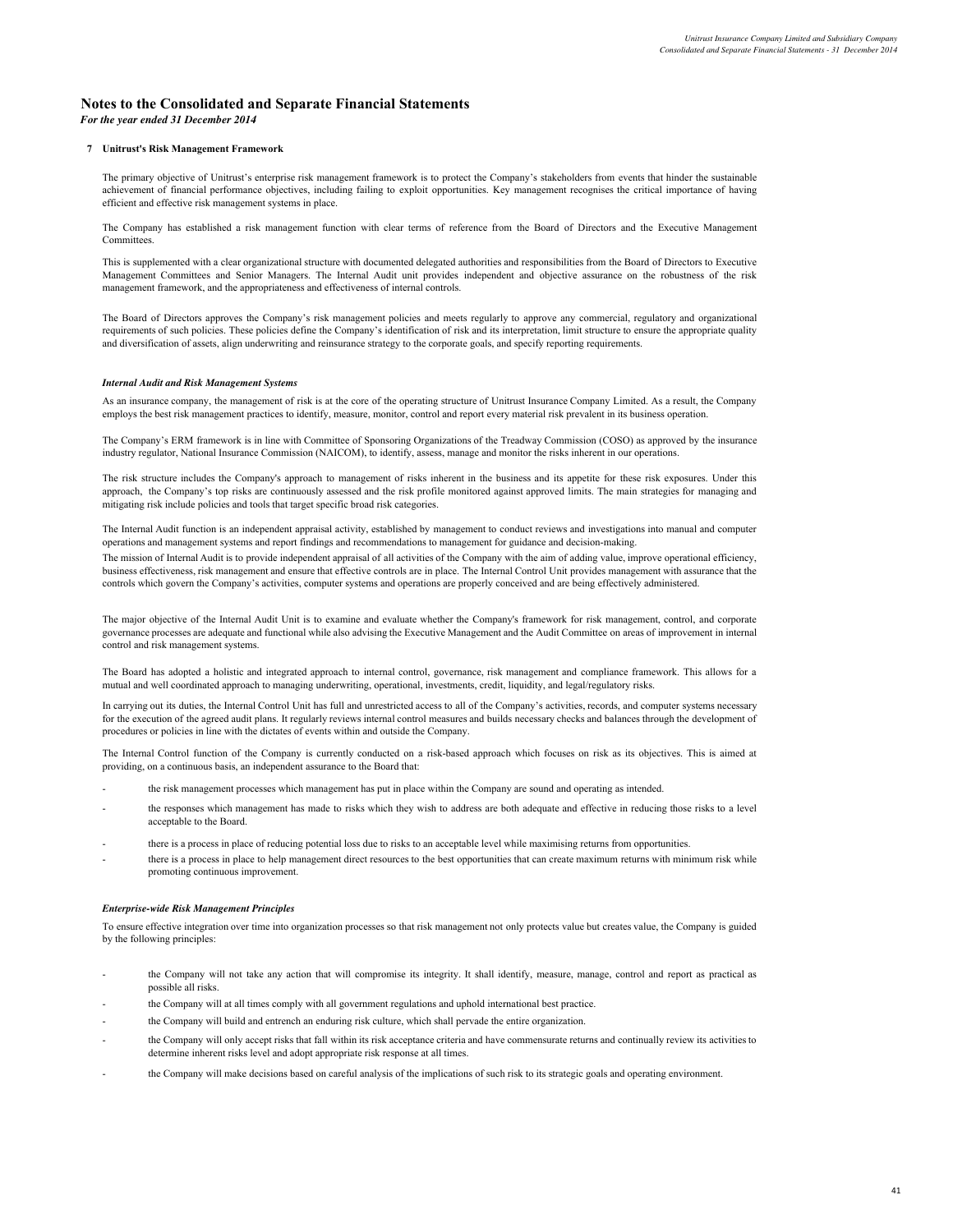#### *Enterprise-wide Risk Management Framework*

This framework is developed to promote a strong risk management culture and integrate risk considerations into management and decision-making processes through a robust risk governance structure. It ensures that top risks are properly identified, analyzed and assessed, in a consistent manner across the organization.

*ERM Governance Structure*



The Board sets the organization's risk appetite, approves the strategy for managing risk and is ultimately responsible for the organization's system of internal control. This function is carried out via its Board Risk Management Committee as follows:

- Assist in the oversight of the review and approval of the companies risk management policy including risk appetite and risk strategy;
- Review the adequacy and effectiveness of risk management and controls;
- Oversee management's process for the identification of significant risks across the company and the adequacy of prevention, detection and reporting mechanisms;
- Review of the company's compliance level with applicable laws and regulatory requirements that may impact the company's risk profile;
- Review changes in the economic and business environment, including emerging trends and other factors relevant to the Company's risk profile;
- Review large underwritten risks for adequacy of reinsurance and other risk management techniques including environmental & social management system; and
- Oversight of enterprise risk management

The Management Risk Committee (MRC) of the Company recommends to the Board Risk Management Committee of the Board an amount at risk that it is prudent for the risk committee to approve in line with the company's business strategies. The Board Risk Management Committee approve the Company's risk appetite each year, based on a well-defined and broad set of risk measures.

MRC is also responsible for establishing, documenting, and enforcing all policies that involve risk. It has the oversight role of ensuring that the business units adhere to the Board's risk directive. The Committee review risk reports from the Risk Management department bi-monthly.

The Chief Risk Officer (CRO) plays a pivotal role in informing the Board, as well as MRC about the risk profile of the Company and also communicates the views of the Board and Senior Management down the Company. The CRO is also responsible for the following:

- Risk identification - locate and properly describe the risks that the business faces.
- Risk analysis - determine the likelihood of identified risks crystallising and the impact on the Company's finances or operation should they crystallise.
- Risk evaluation - determine risk significance (high, medium, low) of analysed risks by ranking them with Board approved risk likelihood and impact benchmark standards.
- Design control measures that will terminate evaluated risk or tame it to a tolerance level in a cost beneficial manner.
- Conduct risk assessment (by way of workshops or other methods) in order to identify, analyse, evaluate risks and design risk control measures.
- Maintenance of the risk registers and compliance register for all applicable laws and regulations.
- Analyse and investigate control failures, incidents and near misses and report to the Management Risk Committee whether remedial/mitigating controls need to be implemented.
- Design, document, and review, from time-to-time, Board approved policy and the standard operating procedures for every unit of the business.
- Document and implement a business continuity plan.

The Enterprise-wide risk management function which reports to the CRO, is in charge of identifying, evaluating, monitoring and recommending risk management solutions for the broad risk categories.

The internal audit functions evaluate the design and conceptual soundness of risk measures, accuracy of risk models, soundness of elements of the risk management information systems, adequacy and effectiveness of the procedures for monitoring risk, the progress of plans to upgrade risk management systems, the adequacy and effectiveness of application controls within the risk management information system, and the reliability of the vetting processes.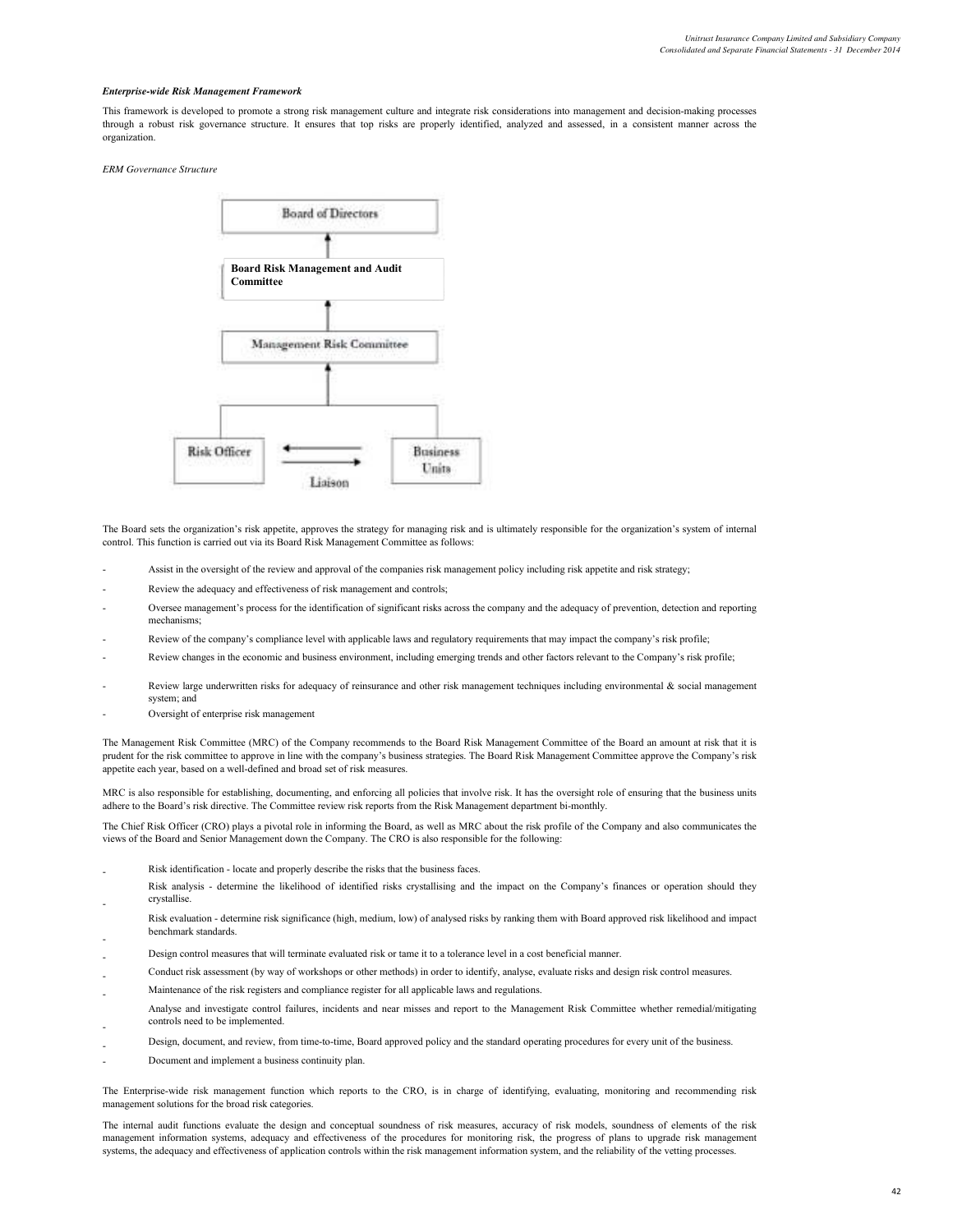#### *Risk Ownership*

The primary responsibility for the management of all risks is that of the executive management of the Company. Accordingly, management and staff shall take ownership of all risks, at appropriate levels, and shall have the responsibility to implement the risk control measures that are approved by the Board.

#### *Risk Appetite*

The Company recognizes that its long-term sustainability is dependent upon the protection of its reputation, preservation of value and relationship with customers. To this end, the Company will not accept risks that materially impair reputation and value and requires that customers are always treated with integrity. The Company's risk appetite is defined by a clear risk strategy and limit structure. Close risk monitoring and reporting allows for detection of potential deviations from the risk tolerance limit at an early stage at both the Group and operating entity levels.

The risk appetite states how much of the Company's shareholder's funds, embedded value and, forecast earnings the Company is prepared to risk in the process of adding value and attaining its objectives.

It is stated both in quantitative and qualitative terms in order to fully protect its numbers, reputation, values and culture. It aims to ensure that the Company has adequate capital in the event of extreme claim events. It also aims to have good management that can steer the affairs of the enterprise – underwriting, expense levels and good investment returns.

The Company adopts the following three (3) risk appetite matrices in establishing its minimum risk capital need:

- Capital at Risk (CaR) - No more than 15% of shareholders funds will be at risk in extremely stressful circumstances represented by a 99% confidence level over a one year time horizon.
- Embedded Value at Risk (EVaR) - No more than 15% the company's EV will be at risk over a 12 month time horizon with a 99% CI.
- Earnings at Risk (EaR) - Earnings at risk will be no more than 20% the forecast over the next 12 months period with a 90% confidence limit.

#### *Risk Tolerance Limits (RTL)*

The Risk Tolerance Limit is a limit set by the Board. It represents a threshold above which the Board believes the strategic objectives of the company can be jeopardized. It is qualitatively and quantitavely determined. The Company has a low Risk Tolerance Limit and the qualitative limits are defined as risks that have high financial impacts if they occur together with a medium likelihood of occurrence. Special attention is paid to the control of risks that fall into this category and the quarterly risk report highlights these high level risks.

#### *Risks Assessment*

The consequences of risks actually occurring and current control measures in place to mitigate them are discussed at the risk assessment workshop and documented in the risk register.

The likelihood and impact of each identified potential risk is ranked according to the benchmarks tabulated below – these are reviewable and will typically be outcomes of employee workshops – this participation helps develop risk awareness throughout the Company.

|                |               | Likelihood                                |   |  |  |  |
|----------------|---------------|-------------------------------------------|---|--|--|--|
| Likelihood     | Criteria      | <b>Timescale Criteria</b> Allocated Score |   |  |  |  |
| Unlikely       | $< 25\%$      | 4 years or more                           |   |  |  |  |
| Likely         | $25\% - 50\%$ | $2 - 4$ years                             |   |  |  |  |
| May Occur      | $50\% - 80\%$ | years                                     |   |  |  |  |
| Almost Certain | $80%+$        | Almost annual                             | 4 |  |  |  |

|                        |                | <b>Impact/Severity</b>                                                                      |                        |
|------------------------|----------------|---------------------------------------------------------------------------------------------|------------------------|
| <b>Impact/Severity</b> | $(\mathbb{N})$ | Impact                                                                                      | <b>Allocated Score</b> |
| Very Low               | Up to $2.5m$   | Regulator<br>unconcerned                                                                    | 1                      |
| Low                    | $2.5m - 7.5m$  | Advise regulator as<br>courtesy.                                                            | 2                      |
| Medium                 | $7.5m - 1.5m$  | Notify regulator.<br>Possible sanction.                                                     | 3                      |
| High                   | $15m - 30m$    | Likely sanction,<br>censure or fine by<br>regulator.<br>Suspension or<br>removal of trading | 4                      |
| Very High              | Over 30m       | authorization by<br>regulator possible.                                                     | 5                      |

#### *Independent Review Process*

In order to avoid the cost and risk of regulatory findings, independent review of the ERM framework shall be done by an external consultant/firm every three years or more frequently as and when required. The consultant/firm that the Company shall engage will conduct a systemic, detail oriented test of the framework. The independent review shall make recommendations that will bridge any existing gaps in compliance and technology.

#### *Risk Control Process*

Risk control processes are identified and discussed in the quarterly risk report and Management Risk Committee meetings. Control processes are also regularly reviewed at Business Unit level and changes agreed with the Risk Officer.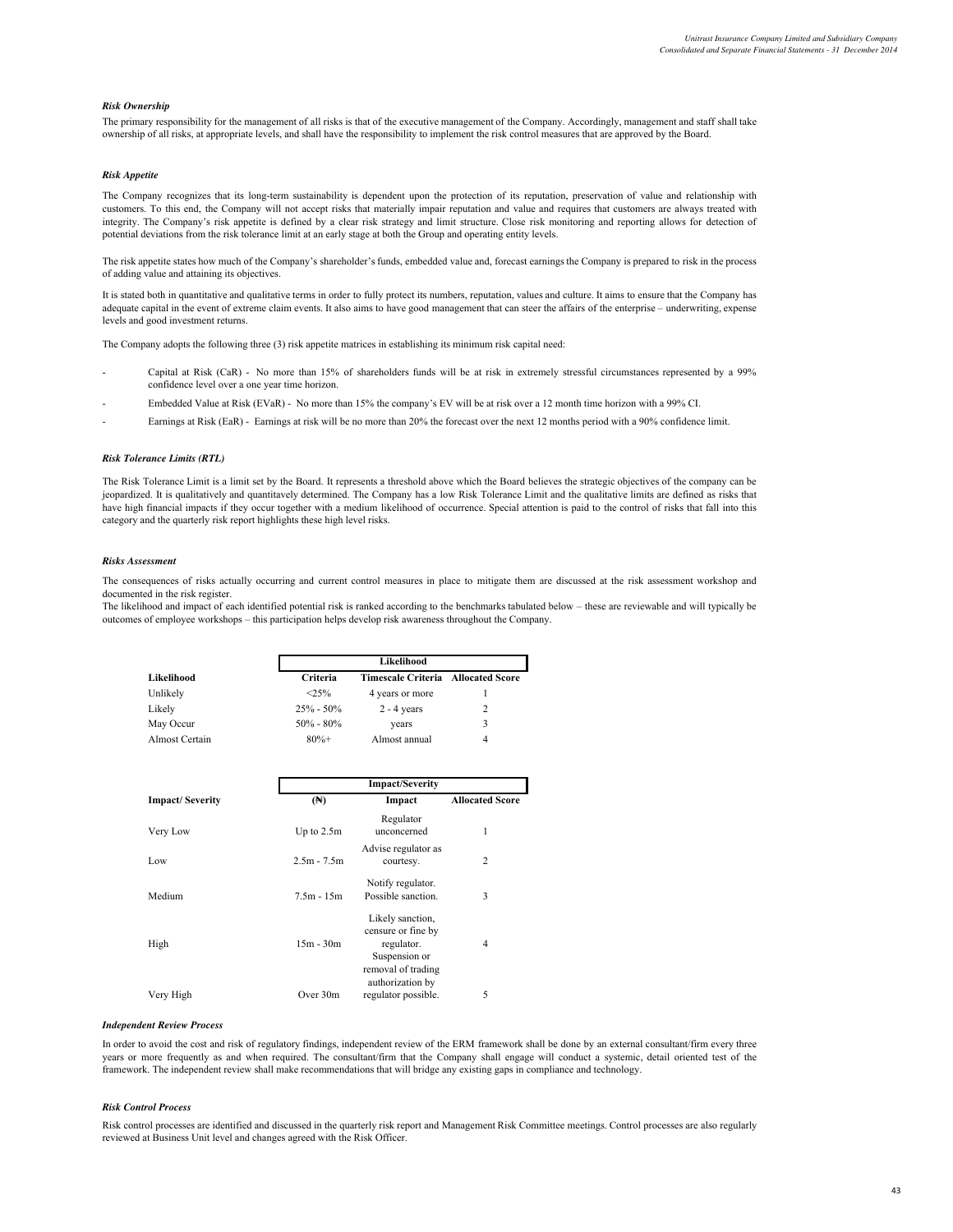#### **Risk Categorization**

The Company is exposed to an array of risks through its operations. The Company has identified, assessed and categorized its exposure to these risks under four broad headings:

(i) Strategic risks – This specifically focuses on the economic environment, the products offered and the market.

The strategic risks arises from the Company's inability to make appropriate decisions or implement appropriate business plans, strategies, decision making, resource allocation and to adapt to changes in its business environment.

- (ii) Insurance risks These are risks associated with providing insurance products and services.
- (iii) Financial risks These are risks associated with the financial operation of the company, including capital management, investments, liquidity and credit.
- (iv) Operational risks These are risks associated with inadequate or failed internal processes, people and systems, or from external events.

#### **(A) Strategic risks**

#### **Capital management policies, objectives and approach**

The Company has established the following capital management objectives, policies and approach to managing the risks that affect its capital position:

- To maintain the required level of financial stability thereby providing a degree of security to policyholders
- To allocate capital efficiently and support the development of business by ensuring that returns on capital employed meet the requirements of its capital providers and of its shareholders
- To retain financial flexibility by maintaining strong liquidity and access to a range of capital markets
- To align the profile of assets and liabilities taking account of risks inherent in the business
- To maintain financial strength to support new business growth and to satisfy the requirements of the policyholders, regulators and stakeholders
- To maintain strong credit ratings and healthy capital ratios in order to support its business objectives and maximise shareholders value.

The Company's operations are also subject to regulatory requirements within the jurisdictions in which it operates. The minimum paid up capital requirement as specified by National Insurance Commission (NAICOM) for non-life insurance business is ₦3 billion. Insurers are also mandated to maintain 10% of this paid up capital with the Central Bank as Statutory Deposit. In addition, quarterly and annual returns must be submitted to NAICOM on a regular basis.

The regulations prescribed by NAICOM prescribe approval and monitoring of activities, and impose certain restrictive provisions (e.g. solvency margin) to minimise the risk of default and insolvency on the part of the insurance companies to meet unforeseen liabilities as these arise.

The Company has met all of these requirements throughout the financial year.

In reporting the Company's solvency status, solvency margin is computed using the rules prescribed by the National Insurance Commission (NAICOM). The margin of solvency, according to NAICOM is defined as total admissible assets less total liabilities. This shall not be less than either 15% of net premium or the minimum paid up share capital, whichever is higher.

The solvency margin test compares insurers' capital against the risk profile and NAICOM expect non-life insurers to comply with this capital adequacy requirement. The regulator has the authority to request more extensive reporting and can place restrictions on the Company's operations as deemed necessary if the Company falls below this requirement.

The Company's capital management policy for its insurance and non–insurance business is to hold sufficient capital to cover the statutory requirements based on the NAICOM regulations, including any additional amounts required by the regulators.

The solvency margin for the Company is as follows:

|                                     |                    | 2014              |                    | 2013                     |
|-------------------------------------|--------------------|-------------------|--------------------|--------------------------|
|                                     | $\mathbb{N}^{000}$ | $\mathbb{H}^1000$ | $\mathbb{N}^{000}$ | $\mathbf{N}^{\prime}000$ |
| <b>Admissible Assets</b>            |                    |                   |                    |                          |
| Cash and cash equivalents           | 1,969,008          |                   | 1,553,532          |                          |
| <b>Financial assets:</b>            |                    |                   |                    |                          |
| Available for sale                  | 307,401            |                   | 423,376            |                          |
| Held to Maturity                    | 5,217,787          |                   | 5,806,126          |                          |
| Loans and receivables               | 7,918              |                   | 17,642             |                          |
| Trade receivables                   | 53,658             |                   | 18,073             |                          |
| Reinsurance assets                  | 1,129,900          |                   | 1,503,302          |                          |
| Deferred acquisition costs          | 49,151             |                   | 115,036            |                          |
| Investments in finance lease        | 138,480            |                   | 62,432             |                          |
| Investment in subsidiary            | 1,000              |                   | 1,000              |                          |
| Investment property                 | 305,000            |                   | 305,000            |                          |
| Land and building                   | 1,300,000          |                   | 695,000            |                          |
| Other property, plant and equipment | 49,540             |                   | 63,960             |                          |
| <b>Statutory Deposits</b>           | 315,000            |                   | 315,000            |                          |
| <b>Total admissible assets</b>      |                    | 10,843,843        |                    | 10,879,479               |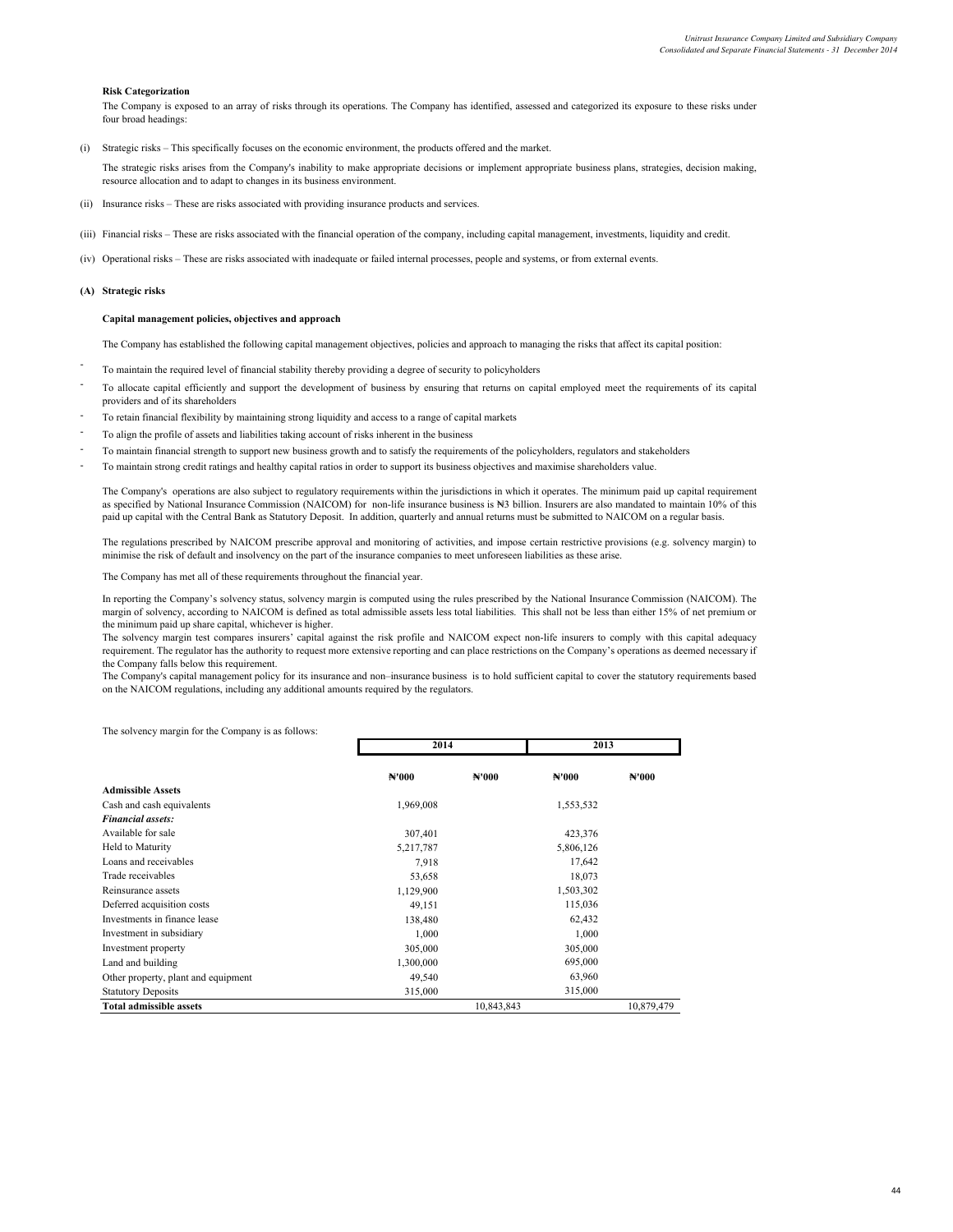| <b>Less: Admissible liabilities</b>                     |             |           |               |           |
|---------------------------------------------------------|-------------|-----------|---------------|-----------|
| Insurance contract liabilities                          | 2,563,525   |           | 3,311,015     |           |
| Trade payables                                          | 455,659     |           | 577,912       |           |
| Accruals and other payables                             | 976,553     |           | 807,941       |           |
| Taxation                                                | 536,535     |           | 500,620       |           |
| <b>Total admissible liabilities</b>                     |             | 4,532,272 |               | 5,197,488 |
| Excess of Assets (Admissible assets) over Liabilities - |             |           |               |           |
| Solvency Margin                                         |             | 6,311,571 |               | 5,681,991 |
| Higher of:                                              |             |           |               |           |
| i) Gross premium written                                | 2,845,108   |           | 3,023,935     |           |
| Less: Reinsurance paid during the year                  | (1,398,591) |           | (1, 397, 294) |           |
| Net premium                                             | 1,446,517   |           | 1,626,641     |           |
| 15% of Net premium                                      | 216,978     |           | 243,996       |           |
| ii) Minimum paid-up capital                             | 3,000,000   |           | 3,000,000     |           |
| The higher thereof:                                     |             | 3,000,000 |               | 3,000,000 |
| Surplus of Solvency Margin over statutory minimum       |             | 3,311,571 |               | 2,681,991 |
| Solvency ratio                                          |             | 210%      |               | 189%      |

The company's solvency margin of N3,311,571,000 (2013: N2,681,991,000) is above the minimum capital of N3,000,000,000 (2013: N3,000,000,000) prescribed by Section 24 of the Insurance Act 2003.

#### **Approach to capital management**

Unitrust Company Limited seeks to optimise the structure and sources of capital to ensure that it consistently maximises returns to the shareholders and policyholders.

The Company's approach to managing capital involves managing assets, liabilities and risks in a coordinated way, assessing shortfalls between reported and required capital level on a regular basis and taking appropriate actions to influence the capital position of the Company in the light of changes in economic conditions and risk characteristics. An important aspect of the Company's overall capital management process is the setting of target risk adjusted rates of return, which are aligned to performance objectives and ensure that the Company is focused on the creation of value for shareholders.

The Company's primary source of capital used is equity shareholders' funds. The Company also utilises, where efficient to do so, sources of capital such as reinsurance in addition to more traditional sources of funding.

The capital requirements are routinely forecast on a periodic basis and assessed against both the forecast available capital and the expected internal rate of return, including risk and sensitivity analyses. The process is ultimately subject to approval by the Board.

The Company has developed a framework to identify the risks and quantify their impact on the economic capital. The framework estimates how much capital is required to reduce the risk of insolvency to a remote degree of probability. The framework has also been considered in assessing the capital requirement.

There has been no significant changes in its policies and processes to its capital structure.

#### **(B) Insurance risks**

The risk under insurance contract is the possibility that the insured event occurs and the uncertainty of the amount of the resulting claim. By the very nature of an insurance contract, this risk is random and therefore unpredictable.

The principal risk the Company faces under insurance contracts is that the actual claims and benefit payments or the timing thereof, differ from expectations. This is influenced by the frequency of claims, severity of claims, actual benefits paid and subsequent development of long–term claims. Therefore, the objective of the Company is to ensure that sufficient reserves are available to cover these liabilities.

The risk exposure is mitigated by diversification across a large portfolio of insurance contracts. The variability of risks is also improved by careful selection and implementation of underwriting strategy guidelines, as well as the use of reinsurance arrangements.

The Company cedes out its risk to reinsurers as part of its risk mitigation programme. Business ceded for reinsurance is placed on a proportional and non–proportional basis. The majority of proportional reinsurance is quota–share reinsurance which is taken out, on original terms basis, to reduce the overall exposure of the Company to certain classes of business. Non–proportional reinsurance is primarily excess–of–loss reinsurance designed to mitigate the company's net exposure to large losses. Retention limits for the excess–of–loss reinsurance vary by product line.

Amounts recoverable from reinsurers are estimated in a manner consistent with the outstanding claims provision and are in accordance with the reinsurance contracts. Although the Company has reinsurance arrangements, it is not relieved of its direct credit obligations to its policyholders and thus a credit exposure exists with respect to ceded insurance, to the extent that any reinsurer is unable to meet its obligations assumed under such reinsurance agreements.

The Company's placement of reinsurance is diversified such that it is neither dependent on a single reinsurer nor are the operations of the Company substantially dependent upon any single reinsurance contract.

#### *Non-life insurance contracts*

The Company principally issues the following types of general insurance contracts: fire, motor, general accidents, marine, bond, engineering, workmen compensation and special risks. Risks under non–life insurance policies usually cover twelve months duration.

For general insurance contracts, the most significant risks arise from accidents. These risks do not vary significantly in relation to the location of the risk insured by the Company, type of risk insured and by industry. The risk exposure is mitigated by diversification across a large portfolio of insurance contracts.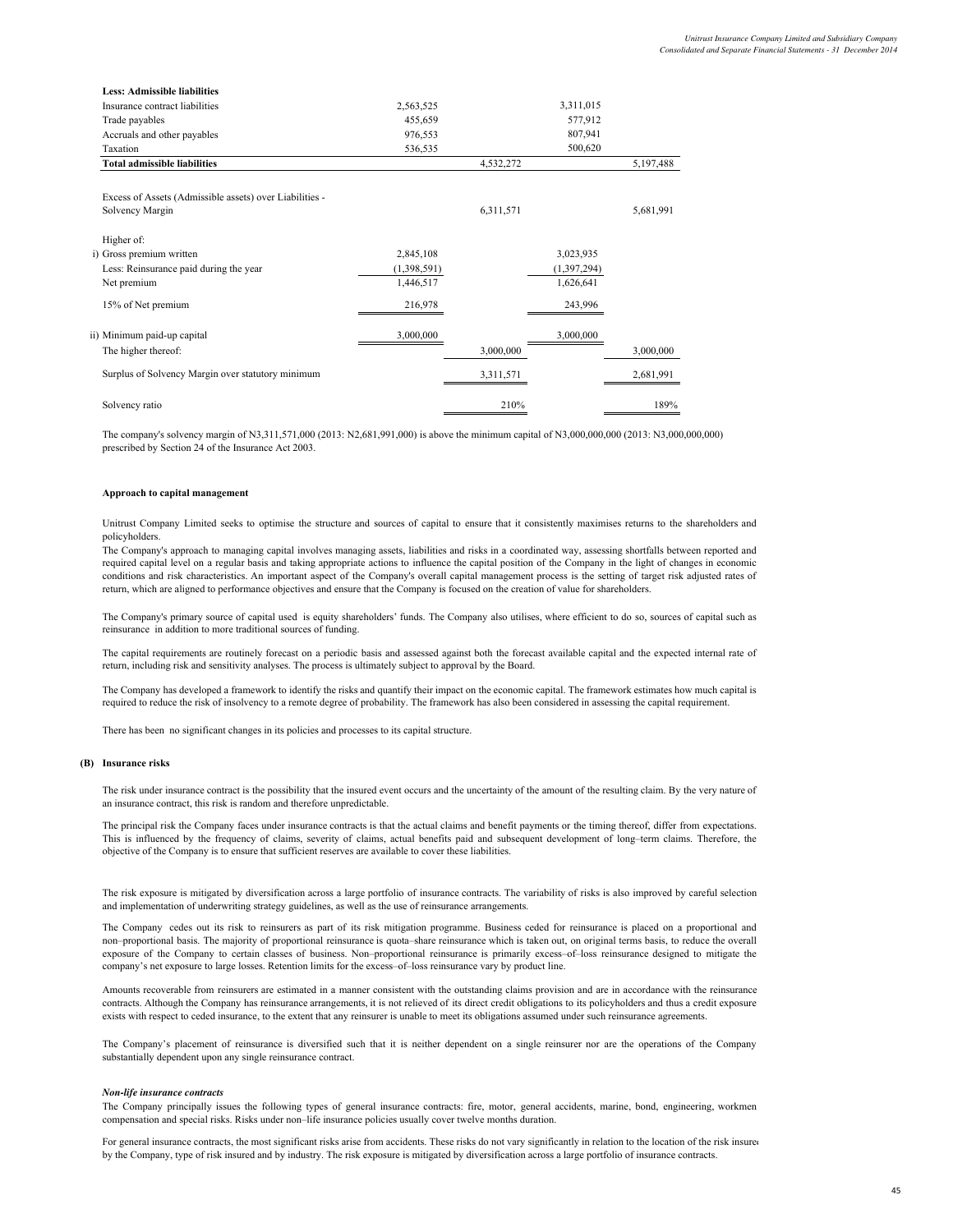#### *(a) Frequency and severity of claims*

The frequency and severity of claims can be affected by several factors. The most significant are the increasing level of awards for the damages suffered as a result of accidents. The Company manages these risks through its underwriting strategy, adequate reinsurance arrangements and proactive claims handling.

Underwriting limits are in place to enforce appropriate risk selection criteria. For example, the Company has the right not to renew individual policies, it can impose excess or deductibles and it has the right to reject the payment of a fraudulent claim. Insurance contracts also entitle the Company to pursue third parties for payment of some or all costs.

The reinsurance arrangements include excess and proportional coverage. The effect of such reinsurance arrangements is that the Company should not suffer total net insurance losses in any one year.

The Company has a specialized claims unit that ensures mitigation of the risks surrounding all known claims. This unit investigates and adjusts all claims in conjunction with appointed loss adjusters. The Company actively manages and pursues early settlements of claims to reduce its exposure to unpredictable developments.

Management assesses risk concentration per class of business. The concentration of insurance risk before and after reinsurance by class in relation to the type of insurance risk accepted is summarized below, with reference to the carrying amount of the insurance liabilities (gross and net of reinsurance) arising from nonlife insurance.

### *Year ended 31 December 2014 (in thousands of naira)*

|                  | Gross sum          | Reinsurance sum    |                 |
|------------------|--------------------|--------------------|-----------------|
| Product          | insured            | insured            | Net sum insured |
| Fire             | 328,434,237,389    | 297,793,706,938    | 30,640,530,451  |
| General Accident | 67,685,258,004     | 49,459,422,433     | 18,225,835,571  |
| Marine           | 54,069,476,559     | 34,235,940,505     | 19,833,536,054  |
| Enginnering      | 208, 763, 440, 794 | 146, 177, 993, 975 | 62,585,446,819  |
| <b>B</b> ond     | 2,251,908,750      | 965,168,809        | 1,286,739,941   |
| Special risk     | 78,437,483,069     | 57, 161, 145, 033  | 21,276,338,036  |
| Total            | 739.641.804.565    | 585,793,377,693    | 153,848,426,872 |

#### *Year ended 31 December 2013 (in thousands of naira)*

|                  | Gross sum          | <b>Reinsurance sum</b> |                 |
|------------------|--------------------|------------------------|-----------------|
| Product          | insured            | insured                | Net sum insured |
| Fire             | 328,434,237,389    | 297,793,706,938        | 30,640,530,451  |
| General Accident | 67,685,258,004     | 49,459,422,433         | 18,225,835,571  |
| Marine           | 54.069.476.559     | 34.235.940.505         | 19,833,536,054  |
| Enginnering      | 208, 763, 440, 794 | 146, 177, 993, 975     | 62,585,446,819  |
| Bond             | 2,251,908,750      | 965,168,809            | 1,286,739,941   |
| Special risk     | 78,437,483,069     | 57, 161, 145, 033      | 21,276,338,036  |
| <b>Total</b>     | 739.641.804.565    | 585,793,377,693        | 153,848,426,872 |

Motor and miscellaneous classes of business operate under the 'excess of loss' treaty agreement. The details of the retention are as shown below:

| <b>Excess of loss treaty</b><br>agreement: | 2014                    | 2013                               |
|--------------------------------------------|-------------------------|------------------------------------|
| Unitrust priority                          | 10,000,000              | 10,000,000                         |
| 1st Layer                                  | Excess of<br>10,000,000 | 15,000,000 Excess<br>of 10,000,000 |
| 2nd Layer                                  | Excess of<br>25,000,000 | 25,000,000 Excess<br>of 25,000,000 |
| 3rd Layer                                  | Excess of<br>50.000.000 | Excess of<br>50,000,000            |
| 4th Layer (Third party liability<br>only)  | Nil                     | Nil                                |

#### *(b) Sources of uncertainty in the estimation of future claim payments*

Claims on non-life insurance contracts are payable on a claims-occurrence basis. The Company is liable for all insured events that occurred during the term of the contract. There are several variables that affect the amount and timing of cash flows from these contracts. These mainly relate to the inherent risks of the business activities carried out by individual contract holders and the risk management procedures they adopted.

The estimated cost of claims includes direct expenses to be incurred in settling claims, net of the expected subrogation value and other recoveries. The Company takes all reasonable steps to ensure that it has appropriate information regarding its claims exposures. However, given the uncertainty in establishing claims provisions, it is likely that the final outcome will prove to be different from the original liability established.

The reserves held for these contracts comprises a provision for IBNR, a provision for reported claims not yet paid and a provision for unearned premiums and unexpired risks at the end of the reporting period.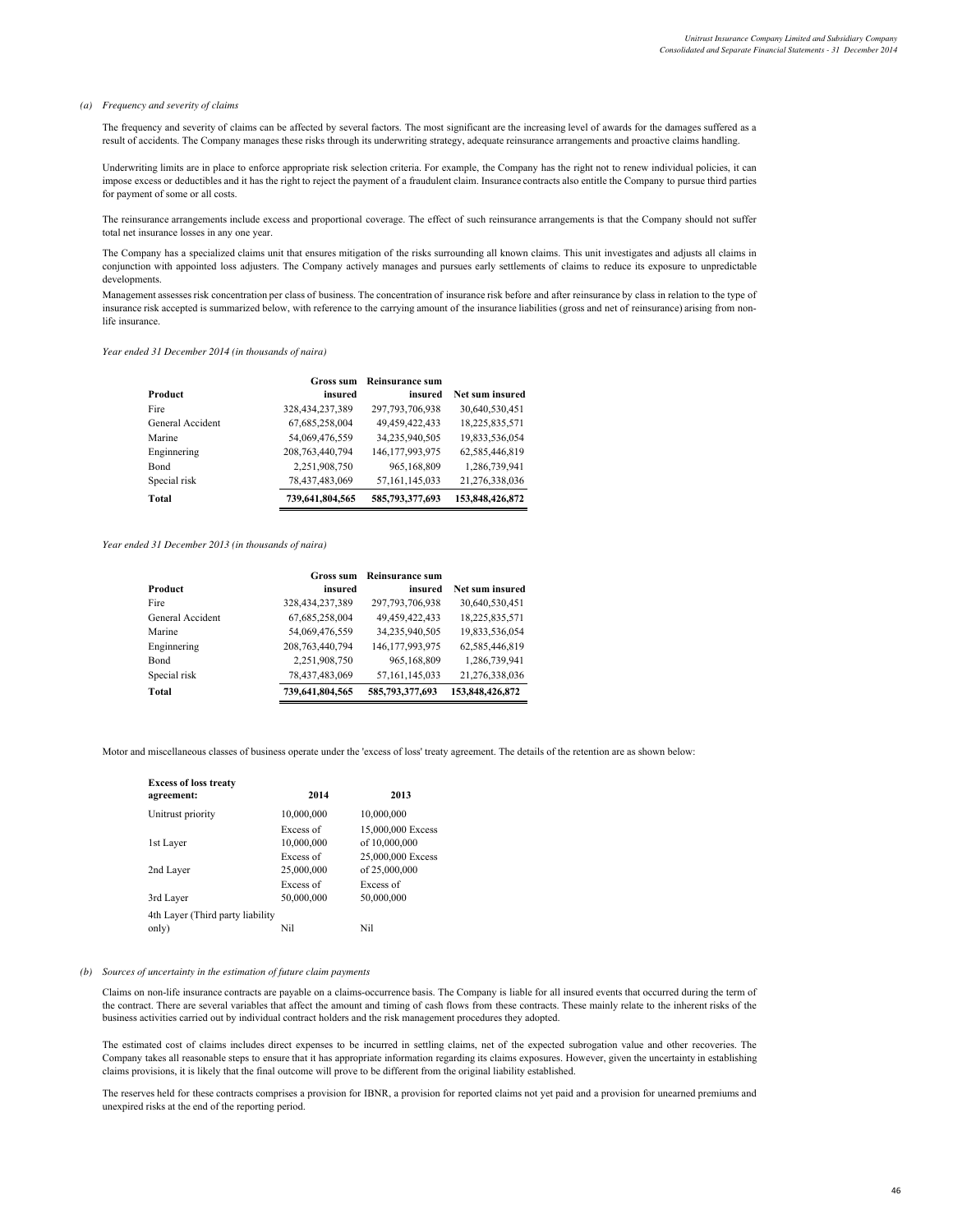#### *(c) Process used to decide on assumptions*

For non-life insurance risks, the Company uses different methods to incorporate the various assumptions made in order to estimate the ultimate cost of claims. The two methods more commonly used are the Discounted Inflation-adjusted Basic Chain Ladder and the Expected Loss Ratio methods adjusted for assumed experience to date.

Claims data was grouped into triangles by accident year or quarter and payment year or quarter. The choice between quarters or years was based on the volume of data in each segment. The claims paid data was sub – divided into large and attritional claims. Large claims were projected separately as they can significantly distort patterns. Where there was insufficient claim data, large and attritional claims were projected together as removing large claims would reduce the volume of data in the triangles and compromise the credibility.

#### Discounted Inflation-adjusted Basic Chain Ladder method

Historical claims paid were grouped into 8 years cohorts – representing when they were paid after their underwriting year. These cohorts are called claim development years and the patterns for 8 years was studied. The historical paid claims are projected to their ultimate values for each underwriting year by calculating the loss development factors for each development year. The ultimate claims are then derived using the loss development factors and the latest paid historical claims.

The historical paid claims are inflated using the corresponding inflation index in each of the accident years to the year of valuation and then accumulated to their ultimate values for each accident year to obtain the projected outstanding claims. These projected outstanding claims are then further multiplied by the future inflation index from the year of valuation to the future year of payment of the outstanding claims.

The resulting claims estimated is discounted to the valuation date using a discount rate of 14.5% to allow for a margin of prudence.

The future claims (the ultimate claim amount less paid claims to date) are allocated to future payment periods in line with the development patterns. The outstanding claims reported to date are then subtracted from the total future claims to give the resulting IBNR figure per accident year or quarter. i.e. IBNR = Ultimate claim amount minus paid claims till date minus claims outstanding.

Assumptions underlying the Discounted Inflation-adjusted Basic Chain Ladder method This method assumes the following:

- 
- The future claims follows a trend pattern from the historical data
- Payment patterns will be broadly similar in each accident year. Thus the proportionate increases in the known cumulative payments from one development year to the next used to calculate the expected cumulative payments for the future development periods.
- The run off period is eight (8) years and hence the method assumes no more claims will be paid after this.
- That weighted past average inflation will remain unchanged into the future

#### Expected Loss Ratio method

This model assumes that the average delay in the payment of claims will continue into the future. Additionally, an estimate of the average ultimate loss ratio was assumed. The estimated average loss ratio was based on claims experience at the reporting date for accident years 2010, 2011, 2012, 2013 and 2014. For 3 of the classes of business namely Miscellaneous, Bond and Oil & gas, there was limited data. A Discounted Inflation-adjusted Basic Chain Ladder method was therefore inappropriate. The reserve was calculated as the expected average ultimate loss ratio for the assumed average delay period multiplied by earned premium for the assumed delay period minus current experience to the reporting date relating to the accident months that the delay affects.

Unearned premium provision was calculated using a time – apportionment basis. The same approach was taken for deferred acquisition cost for the calculation of the UPR balance.

#### *Reinsurance agreements*

For IFRS compliance purposes, all reserves are reported gross of reinsurance, with the value of the reinsurance asset calculated and reported separately.

#### *Claims development tables*

The development of insurance liabilities provides a measure of the Company's ability to estimate the ultimate value of claims. The summary of claims development history of the Company at the reporting date was as follows:

|          |        |                                                            | Fire - Incremental Development Pattern - Annual Projections |                |         |         |                          |         |
|----------|--------|------------------------------------------------------------|-------------------------------------------------------------|----------------|---------|---------|--------------------------|---------|
| Accident |        |                                                            |                                                             |                |         |         |                          |         |
| years    |        | $\overline{c}$                                             | 3                                                           | 4              | 5       | 6       | 7                        | 8       |
| 2007     | 62,797 | 46,473                                                     | 1,319                                                       | 74             | 94      | ٠       | ٠                        |         |
| 2008     | 37,939 | 51,951                                                     | 733                                                         | 33             | ٠       | ٠       | ٠                        | ۰       |
| 2009     | 18,787 | 24,488                                                     | 881                                                         | 4,361          | ٠       | 1,000   |                          | ٠       |
| 2010     | 41,434 | 21,255                                                     | 13                                                          | 84             | ٠       | ٠       |                          |         |
| 2011     | 82,103 | 70,772                                                     | 6,260                                                       | 1,638          | ٠       | ٠       | ٠                        | ٠       |
| 2012     | 89,255 | 37,272                                                     | 3,761                                                       | ٠              | ٠       | ۰       | $\overline{\phantom{a}}$ | ٠       |
| 2013     | 61,298 | 37,760                                                     | ٠                                                           |                |         | ٠       | ٠                        | ÷.      |
| 2014     | 23,418 | ٠                                                          | $\blacksquare$                                              |                | ٠       | ۰       | ٠                        | ٠       |
|          |        | Fire- Cummulative Development Pattern - Annual Projections |                                                             |                |         |         |                          |         |
| Accident |        |                                                            |                                                             |                |         |         |                          |         |
| vears    |        | 2                                                          | 3                                                           | $\overline{4}$ | 5       | 6       | 7                        | 8       |
| 2007     | 62,797 | 109,270                                                    | 110,589                                                     | 110,663        | 110,756 | 110,756 | 110,756                  | 110,756 |
| 2008     | 37,939 | 89,889                                                     | 90,263                                                      | 90,655         | 90,655  | 90,655  | 90,655                   | 90,655  |
| 2009     | 18,787 | 43,275                                                     | 44,156                                                      | 48,517         | 48,517  | 49,517  | 49,517                   | 49,517  |
| 2010     | 41,434 | 62,689                                                     | 62,702                                                      | 62,786         | 62,786  | 63,037  | 63,037                   | 63,037  |
| 2011     | 82,103 | 152,879                                                    | 159,136                                                     | 160,774        | 162,160 | 162,809 | 162,809                  | 162,809 |
| 2012     | 89,255 | 126,526                                                    | 130,288                                                     | 132,014        | 133,152 | 133,685 | 133,685                  | 133,685 |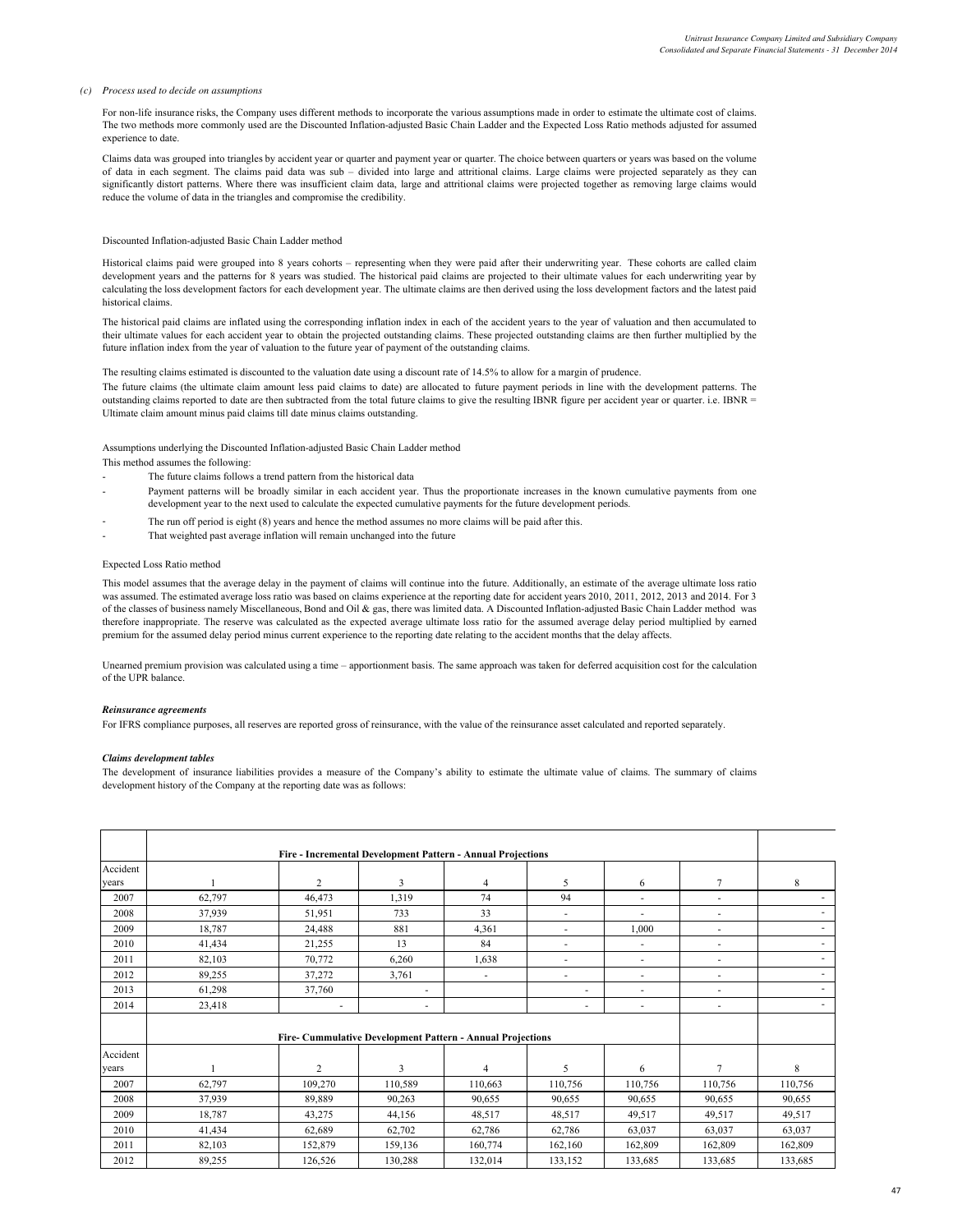| 2013     | 61,298 | 99,058         | 101,255                                                                        | 102,597        | 103,482 | 103,896                 | 103,896                  | 103,896 |
|----------|--------|----------------|--------------------------------------------------------------------------------|----------------|---------|-------------------------|--------------------------|---------|
| 2014     | 23,418 | 141,879        | 145,027                                                                        | 146,948        | 148,215 | 148,809                 | 148,809                  | 148,809 |
|          |        |                |                                                                                |                |         |                         |                          |         |
|          |        |                |                                                                                |                |         |                         |                          |         |
|          |        |                | <b>General Accident - Incremental Development Pattern - Annual Projections</b> |                |         |                         |                          |         |
| Accident |        |                |                                                                                |                |         |                         |                          |         |
| vears    |        | $\overline{c}$ | 3                                                                              | $\overline{4}$ | 5       | 6                       | $\tau$                   | 8       |
| 2007     | 32,662 | 17,808         | 17,590                                                                         | 12,998         | 5,552   | 1,364                   | 1,168                    |         |
| 2008     | 12,819 | 64,931         | 31,547                                                                         | 5,563          | 3,539   | 5,799                   | $\overline{\phantom{a}}$ |         |
| 2009     | 70,006 | 85,476         | 27,579                                                                         | 6,008          | 6,166   | $\overline{\mathbf{3}}$ | $\overline{\phantom{a}}$ |         |
| 2010     | 81,458 | 59,185         | 16,494                                                                         | 17,707         | 1,551   | ÷,                      | $\blacksquare$           |         |
| 2011     | 62,863 | 68,876         | 34,213                                                                         | 3,079          | ٠       | ÷,                      | $\overline{\phantom{a}}$ |         |
| 2012     | 71,130 | 84,363         | 2,046                                                                          |                |         |                         |                          |         |
| 2013     | 58,445 | 25,839         |                                                                                |                |         |                         |                          |         |
| 2014     | 34,846 | ٠              | $\overline{\phantom{a}}$                                                       | ٠              |         |                         |                          |         |
|          |        |                |                                                                                |                |         |                         |                          |         |
|          |        |                | <b>General Accident - Cummulative Development Pattern - Annual Projections</b> |                |         |                         |                          |         |
| Accident |        |                |                                                                                |                |         |                         |                          |         |
| vears    |        | $\overline{c}$ | 3                                                                              | 4              | 5       | 6                       | $\tau$                   | 8       |
| 2007     | 32,662 | 50,470         | 68,061                                                                         | 81,059         | 86,611  | 87,975                  | 89,143                   | 89,143  |
| 2008     | 12,819 | 77,750         | 109,298                                                                        | 114,860        | 118,399 | 124,198                 | 124,198                  | 124,198 |
| 2009     | 70,006 | 155,482        | 183,061                                                                        | 189,070        | 195,235 | 195,238                 | 196,313                  | 196,313 |
| 2010     | 81,454 | 140,639        | 157,133                                                                        | 174,840        | 176,391 | 179,549                 | 180,537                  | 180,537 |
| 2011     | 62,863 | 131,738        | 165,952                                                                        | 169,031        | 174,980 | 178,113                 | 179,094                  | 179,094 |
| 2012     | 71,130 | 155,493        | 157,538                                                                        | 170,328        | 176,323 | 179,480                 | 180,468                  | 180,468 |
| 2013     | 58,445 | 84,283         | 102,851                                                                        | 111,201        | 115,115 | 117,176                 | 117,821                  | 117,821 |
| 2014     | 34,846 | 71,222         | 86,912                                                                         | 93,969         | 97,276  | 99,018                  | 99,563                   | 99,563  |
|          |        |                |                                                                                |                |         |                         |                          |         |

|          |        |                | Marine - Incremental Development Pattern - Annual Projections |          |         |         |         |         |
|----------|--------|----------------|---------------------------------------------------------------|----------|---------|---------|---------|---------|
| Accident |        |                |                                                               |          |         |         |         |         |
| years    |        | $\overline{c}$ | 3                                                             | 4        | 5       | 6       | 7       | 8       |
| 2007     | 10,571 | 25,047         | 5,113                                                         | $\Omega$ | 69      | ٠       |         |         |
| 2008     | 12,972 | 16,890         | 4,437                                                         | 1,255    | ٠       | ٠       |         |         |
| 2009     | 46,872 | 34,727         | 259                                                           | 1,929    |         | ٠       |         |         |
| 2010     | 28,528 | 14,866         | 1,219                                                         | 118      | 6       | ٠       |         |         |
| 2011     | 53,979 | 58,238         | 157                                                           | 1,615    | ٠       | ٠       |         |         |
| 2012     | 48,346 | 12,789         | 6613                                                          |          | ٠       | ٠       |         |         |
| 2013     | 23,330 | 6040           |                                                               |          |         |         |         |         |
| 2014     | 12,303 |                |                                                               |          |         |         |         |         |
| Accident |        |                |                                                               |          |         |         |         |         |
| years    |        | $\overline{c}$ | 3                                                             | 4        | 5       | 6       | 7       | 8       |
|          |        |                |                                                               |          |         |         |         |         |
| 2007     | 10,571 | 35,618         | 40,731                                                        | 40,731   | 40,800  | 40,800  | 40,800  | 40,800  |
| 2008     | 12,972 | 29,861         | 34,298                                                        | 35,553   | 35,553  | 35,553  | 35,553  | 35,553  |
| 2009     | 46,872 | 81,599         | 81,858                                                        | 83,787   | 83,788  | 83,788  | 83,788  | 83,788  |
| 2010     | 28,528 | 43,394         | 44,613                                                        | 44,731   | 44,736  | 44,736  | 44,736  | 44,736  |
| 2011     | 53,979 | 112,217        | 112,374                                                       | 113,989  | 114,041 | 114,041 | 114,041 | 114,041 |
| 2012     | 48,346 | 61,135         | 67,747                                                        | 68,808   | 68,840  | 68,840  | 68,840  | 68,840  |
| 2013     | 23,330 | 29,371         | 30,808                                                        | 31,290   | 31,305  | 31,305  | 31,305  | 31,305  |
| 2014     | 12,303 | 39,244         | 41,164                                                        | 41,809   | 41,828  | 41,828  | 41,828  | 41,828  |

|          |         |         | Motor - Incremental Development Pattern - Annual Projections |                          |                          |                          |                          |  |
|----------|---------|---------|--------------------------------------------------------------|--------------------------|--------------------------|--------------------------|--------------------------|--|
| Accident |         |         |                                                              |                          |                          |                          |                          |  |
| years    |         |         | J.                                                           | 4                        |                          | 6                        |                          |  |
| 2007     | 74,735  | 43,409  | 1,196                                                        |                          | 611                      |                          | 25                       |  |
| 2008     | 121,257 | 66.461  | 15,358                                                       | 2,375                    | 418                      | 1,415                    | 160                      |  |
| 2009     | 197,815 | 126,274 | 9,945                                                        | 20,695                   | 4,500                    | 1230                     |                          |  |
| 2010     | 200,426 | 85,311  | 22,761                                                       | 8,255                    | 6166                     |                          |                          |  |
| 2011     | 151,587 | 107,236 | 10,377                                                       | 4316                     |                          |                          |                          |  |
| 2012     | 178,671 | 56,082  | 19911                                                        | $\overline{\phantom{a}}$ | $\overline{\phantom{a}}$ | $\overline{\phantom{a}}$ | $\overline{\phantom{a}}$ |  |
| 2013     | 185,039 | 44823   | $\overline{\phantom{a}}$                                     | $\overline{\phantom{a}}$ | $\overline{\phantom{a}}$ | $\overline{\phantom{a}}$ | ۰                        |  |
| 2014     | 234,537 |         |                                                              |                          |                          |                          |                          |  |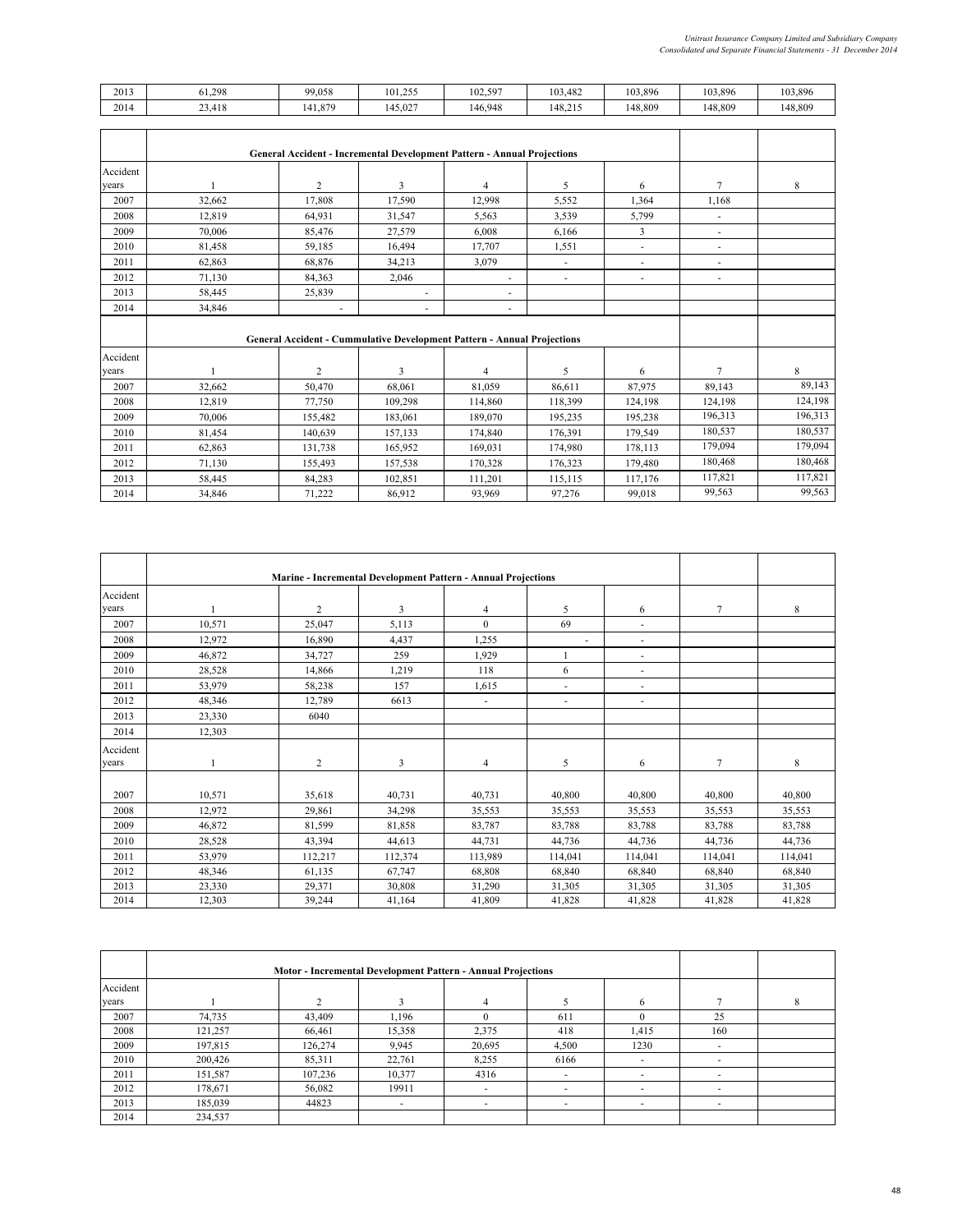|          |         |         | Motor - Cummulative Development Pattern - Annual Projections |         |         |         |         |         |
|----------|---------|---------|--------------------------------------------------------------|---------|---------|---------|---------|---------|
| Accident |         |         |                                                              |         |         |         |         |         |
| vears    |         |         |                                                              | 4       |         | 6       |         |         |
| 2007     | 74,735  | 118.144 | 119,341                                                      | 119,341 | 119,952 | 119,952 | 119,976 | 119,976 |
| 2008     | 121.257 | 187.919 | 203,075                                                      | 205,450 | 205.868 | 207,281 | 207,441 | 207,441 |
| 2009     | 197.815 | 324.089 | 334,034                                                      | 354,728 | 359,228 | 360,458 | 360,661 | 360,661 |
| 2010     | 200.426 | 285,736 | 308,497                                                      | 316,752 | 322,918 | 324.164 | 324,347 | 324,347 |
| 2011     | 151,587 | 258,822 | 269,200                                                      | 273,216 | 276,727 | 277,795 | 277,951 | 277,951 |
| 2012     | 178.671 | 234,754 | 254.664                                                      | 262,019 | 265,094 | 266,117 | 266,267 | 266,267 |
| 2013     | 185.039 | 229,862 | 242,837                                                      | 249,850 | 252,783 | 253,759 | 253,902 | 253,902 |
| 2014     | 234,537 | 350,348 | 370,123                                                      | 380,812 | 385,282 | 386,769 | 386,987 | 386,987 |

|          |        |                          | <b>Engineering - Incremental Development Pattern - Annual Projections</b> |                          |                          |                          |                          |  |
|----------|--------|--------------------------|---------------------------------------------------------------------------|--------------------------|--------------------------|--------------------------|--------------------------|--|
| Accident |        |                          |                                                                           |                          |                          |                          |                          |  |
| years    |        |                          |                                                                           | 4                        |                          | 6                        |                          |  |
| 2007     | 2,736  | 9,348                    |                                                                           |                          |                          |                          |                          |  |
| 2008     | 21,472 | 10,034                   | 4,226                                                                     | 1,469                    | 1,484                    |                          |                          |  |
| 2009     | 5,013  | 36,948                   | 1,447                                                                     | 7,744                    | $\overline{\phantom{a}}$ | $\overline{\phantom{a}}$ | $\overline{\phantom{a}}$ |  |
| 2010     | 28,189 | 26,169                   | 20,155                                                                    | 3,221                    | 3881                     |                          | $\overline{\phantom{a}}$ |  |
| 2011     | 8,722  | 37,313                   | 7,356                                                                     |                          |                          |                          |                          |  |
| 2012     | 54,308 | 37,454                   | 3241                                                                      | $\overline{\phantom{a}}$ | ۰                        |                          |                          |  |
| 2013     | 30,600 | 5233                     |                                                                           | $\overline{\phantom{a}}$ | -                        | $\overline{\phantom{a}}$ |                          |  |
| 2014     | 8,276  | $\overline{\phantom{a}}$ |                                                                           |                          |                          |                          |                          |  |

|          |        |        | <b>Engineering - Cummulative Development Pattern - Annual Projections</b> |         |         |         |         |         |
|----------|--------|--------|---------------------------------------------------------------------------|---------|---------|---------|---------|---------|
| Accident |        |        |                                                                           |         |         |         |         |         |
| years    |        |        |                                                                           | 4       |         | 6       |         | 8       |
| 2007     | 2.736  | 12.084 | 12.084                                                                    | 12.084  | 12.084  | 12.084  | 12.084  | 12.084  |
| 2008     | 21.472 | 31.506 | 35,732                                                                    | 37,201  | 38,686  | 38,686  | 38,686  | 38,686  |
| 2009     | 5,013  | 41.962 | 43.409                                                                    | 51,153  | 51,153  | 51,153  | 51,153  | 51,153  |
| 2010     | 28,189 | 54,358 | 74,513                                                                    | 77,734  | 81,615  | 81,615  | 81,615  | 81,615  |
| 2011     | 8.722  | 46.035 | 53,391                                                                    | 53.391  | 54.998  | 54,998  | 54,998  | 54,998  |
| 2012     | 54,308 | 91,762 | 95,003                                                                    | 100,394 | 103,417 | 103,417 | 103,417 | 103,417 |
| 2013     | 30.600 | 35,833 | 72.876                                                                    | 77.011  | 79.330  | 79.330  | 79,330  | 79,330  |
| 2014     | 8.276  | 73,683 | 83,348                                                                    | 88.077  | 90.729  | 90.729  | 90.729  | 90.729  |

|          |                          | <b>Bond - Cummulative Development Pattern - Annual Projections</b> |        |                          |                          |                          |                          |  |
|----------|--------------------------|--------------------------------------------------------------------|--------|--------------------------|--------------------------|--------------------------|--------------------------|--|
| Accident |                          |                                                                    |        |                          |                          |                          |                          |  |
| years    |                          |                                                                    |        | 4                        |                          | 6                        |                          |  |
| 2007     | 26,949                   | ۰                                                                  | ٠      |                          | ۰                        | ۰                        |                          |  |
| 2008     |                          |                                                                    |        |                          |                          |                          |                          |  |
| 2009     |                          | 12                                                                 |        |                          | -                        |                          |                          |  |
| 2010     | 261                      | 1,327                                                              | $\sim$ | $\overline{\phantom{a}}$ | $\overline{\phantom{a}}$ | $\overline{\phantom{a}}$ | $\overline{\phantom{a}}$ |  |
| 2011     | 1,898                    | 10,551                                                             |        | $\overline{\phantom{a}}$ | $\overline{\phantom{a}}$ | $\overline{\phantom{a}}$ | $\overline{\phantom{a}}$ |  |
| 2012     |                          | 50,000                                                             |        | $\overline{\phantom{a}}$ | ۰                        | -                        | -                        |  |
| 2013     | $\overline{\phantom{a}}$ | $\overline{\phantom{a}}$                                           | -      | $\overline{\phantom{a}}$ | ۰                        | -                        | $\overline{\phantom{a}}$ |  |
| 2014     |                          | ۰                                                                  | ۰      | $\sim$                   | ۰                        |                          |                          |  |

|          |        |                          | Miscellaneous - Cummulative Development Pattern - Annual Projections |                          |                          |                          |       |  |
|----------|--------|--------------------------|----------------------------------------------------------------------|--------------------------|--------------------------|--------------------------|-------|--|
| Accident |        |                          |                                                                      |                          |                          |                          |       |  |
| years    |        |                          | 3                                                                    |                          |                          | 6                        |       |  |
| 2007     | 27,749 | 17,367                   |                                                                      | $\overline{\phantom{a}}$ | $\overline{a}$           | $\overline{\phantom{a}}$ |       |  |
| 2008     | 42,901 | $\overline{a}$           |                                                                      | $\overline{\phantom{a}}$ | $\overline{\phantom{a}}$ | 41                       | 3,437 |  |
| 2009     |        |                          |                                                                      |                          |                          | 644                      |       |  |
| 2010     |        |                          |                                                                      | 920                      | 4,562                    |                          |       |  |
| 2011     |        |                          | 1,616                                                                | 9,629                    |                          |                          |       |  |
| 2012     |        | 474                      | 12,624                                                               |                          |                          |                          |       |  |
| 2013     | ,109   | 38,817                   |                                                                      | $\overline{\phantom{a}}$ | $\overline{\phantom{a}}$ | $\overline{\phantom{a}}$ |       |  |
| 2014     | 47,382 | $\overline{\phantom{a}}$ |                                                                      |                          | $\overline{a}$           |                          |       |  |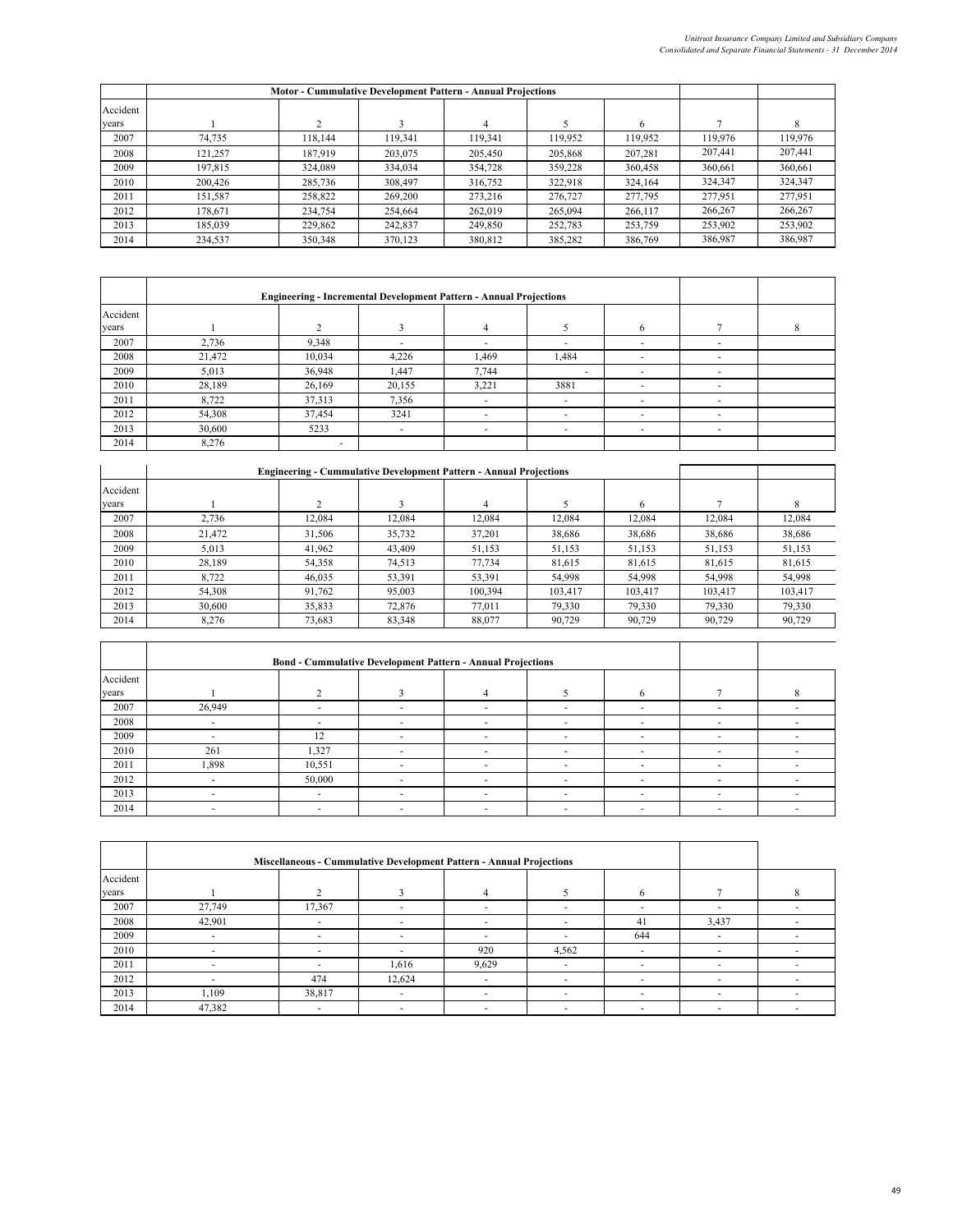|          | Oil and Gas - Incremental Development Pattern - Annual Projections |        |         |                          |       |     |                          |          |
|----------|--------------------------------------------------------------------|--------|---------|--------------------------|-------|-----|--------------------------|----------|
| Accident |                                                                    |        |         |                          |       |     |                          |          |
| years    |                                                                    |        |         |                          |       | 6   |                          | $\Delta$ |
| 2007     |                                                                    |        |         | 444                      |       |     |                          |          |
| 2008     |                                                                    | 39     | 821     |                          |       | 339 |                          |          |
| 2009     | ۰                                                                  | 70,125 | 15,617  |                          | 2,551 |     |                          |          |
| 2010     | 619                                                                | 2,975  | 92,587  |                          | 2,772 |     |                          |          |
| 2011     |                                                                    | 2,685  | 205,125 | 2,279                    | ۰     |     |                          |          |
| 2012     | 14                                                                 | 31,267 | 99,247  | $\overline{\phantom{a}}$ | ۰     |     | $\overline{\phantom{a}}$ |          |
| 2013     |                                                                    | 8,649  |         |                          | ۰     |     |                          |          |
| 2014     | 94,578                                                             |        |         |                          | ۰     |     |                          |          |

# **Claims Paid Triangulations as at December 2013**

|          |             |                | Fire - Incremental Development Pattern - Annual Projections |             |              |             |                |
|----------|-------------|----------------|-------------------------------------------------------------|-------------|--------------|-------------|----------------|
| Accident |             |                |                                                             |             |              |             |                |
| vears    |             | 2              | 3                                                           | 4           | 5            | 6           | 7              |
| 2007     | 62,797,066  | 46,473,130     | 1,318,610                                                   | 74,000      | 93,618       |             |                |
| 2008     | 37,938,599  | 58,700,702     | 733,355                                                     | 32,636      |              | ٠           |                |
| 2009     | 42,966,114  | 49,138,368     | 29,072,241                                                  | 4,361,011   | ٠            |             |                |
| 2010     | 41,634,181  | 47,615,097     | 13,063                                                      | 84,375      | ٠            | ۰           | ٠              |
| 2011     | 57,103,477  | 95,772,437     | 6,260,307                                                   |             |              |             |                |
| 2012     | 89,254,964  | 37,271,520     |                                                             | ٠           | ٠            | ۰           |                |
| 2013     | 266,214,843 |                |                                                             |             |              |             |                |
|          |             |                |                                                             |             |              |             |                |
|          |             |                | Fire - Cummulative Development Pattern - Annual Projections |             |              |             |                |
| Accident |             |                |                                                             |             |              |             |                |
| years    |             | $\overline{2}$ | 3                                                           | 4           | 5            | 6           | $\overline{7}$ |
| 2007     | 62,797,066  | 109,270,196    | 110,588,806                                                 | 110,662,806 | 110,756,424  | 110,756,424 | 110,756,424    |
| 2008     | 37,938,599  | 96,639,302     | 97,372,657                                                  | 97,405,293  | 97,405,293   | 97,405,293  | 97,405,293     |
| 2009     | 42,966,114  | 92,104,482     | 121,176,724                                                 | 125,537,735 | 125,537,735  | 125,537,735 | 125,537,735    |
| 2010     | 41,634,181  | 89,249,279     | 89,262,341                                                  | 89,346,716  | 89, 371, 789 | 89,371,789  | 89, 371, 789   |
| 2011     | 57,103,477  | 152,875,914    | 159, 136, 221                                               | 160,867,556 | 160,912,700  | 160,912,700 | 160,912,700    |
| 2012     | 89,254,964  | 126,526,485    | 135,286,789                                                 | 136,758,653 | 136,797,031  | 136,797,031 | 136,797,031    |
| 2013     | 266,214,843 | 377,382,126    | 403,510,904                                                 | 407,900,934 | 408,015,401  | 408,015,401 | 408,015,401    |

|                   |            | <b>General Accident - Incremental Development Pattern - Annual Projections</b> |             |                |                          |             |              |
|-------------------|------------|--------------------------------------------------------------------------------|-------------|----------------|--------------------------|-------------|--------------|
| Accident          |            |                                                                                |             |                |                          |             |              |
| vears             |            | $\overline{2}$                                                                 | 3           | $\overline{4}$ | 5                        | 6           | 7            |
| 2007              | 32,662,080 | 24,180,786                                                                     | 17,590,148  | 12,998,047     | 5,552,319                | 1,363,945   | ٠            |
| 2008              | 19,581,868 | 78,351,904                                                                     | 37,566,203  | 5,562,661      | 3,538,589                |             |              |
| 2009              | 70,006,075 | 91,933,290                                                                     | 27,579,342  | 6,008,157      |                          |             |              |
| 2010              | 81,454,384 | 134,319,165                                                                    | 16,493,617  | 3,215,870      |                          |             |              |
| 2011              | 62,862,534 | 103,661,002                                                                    | 23,382,460  |                | $\overline{\phantom{a}}$ | ٠           |              |
| 2012              | 89,961,135 | 54,525,645                                                                     |             |                |                          | ۰           |              |
|                   |            |                                                                                |             |                |                          |             |              |
| 2013              | 33,571,303 |                                                                                |             |                |                          |             |              |
|                   |            |                                                                                |             |                |                          |             |              |
|                   |            |                                                                                |             |                |                          |             |              |
|                   |            | <b>General Accident - Cummulative Development Pattern - Annual Projections</b> |             |                |                          |             |              |
|                   |            |                                                                                |             |                |                          |             |              |
| Accident<br>years |            | $\overline{2}$                                                                 | 3           | $\overline{4}$ | 5                        | 6           |              |
| 2007              | 32,662,080 | 56,842,865                                                                     | 74,433,014  | 87,431,061     | 92,983,380               | 94,347,324  | 94, 347, 324 |
| 2008              | 19,581,868 | 97,933,772                                                                     | 135,499,975 | 141,062,636    | 144,601,225              | 144,601,225 | 144,601,225  |
| 2009              | 70,006,075 | 161,939,365                                                                    | 189,518,707 | 195,526,864    | 195,526,864              | 196,960,926 | 196,960,926  |
| 2010              | 81,454,384 | 215,773,549                                                                    | 232,267,166 | 235,483,036    | 242,436,877              | 244,214,993 | 244,214,993  |
| 2011              | 62,862,534 | 166,523,536                                                                    | 189,905,995 | 202,308,18     | 208, 282, 373            | 209,809,988 | 209,809,988  |
| 2012              | 89,961,135 | 144,486,780                                                                    | 175,701,745 | 187,176,301    | 192,703,639              | 194.116.994 | 194,116,994  |
|                   |            |                                                                                |             |                |                          |             | 142,214,678  |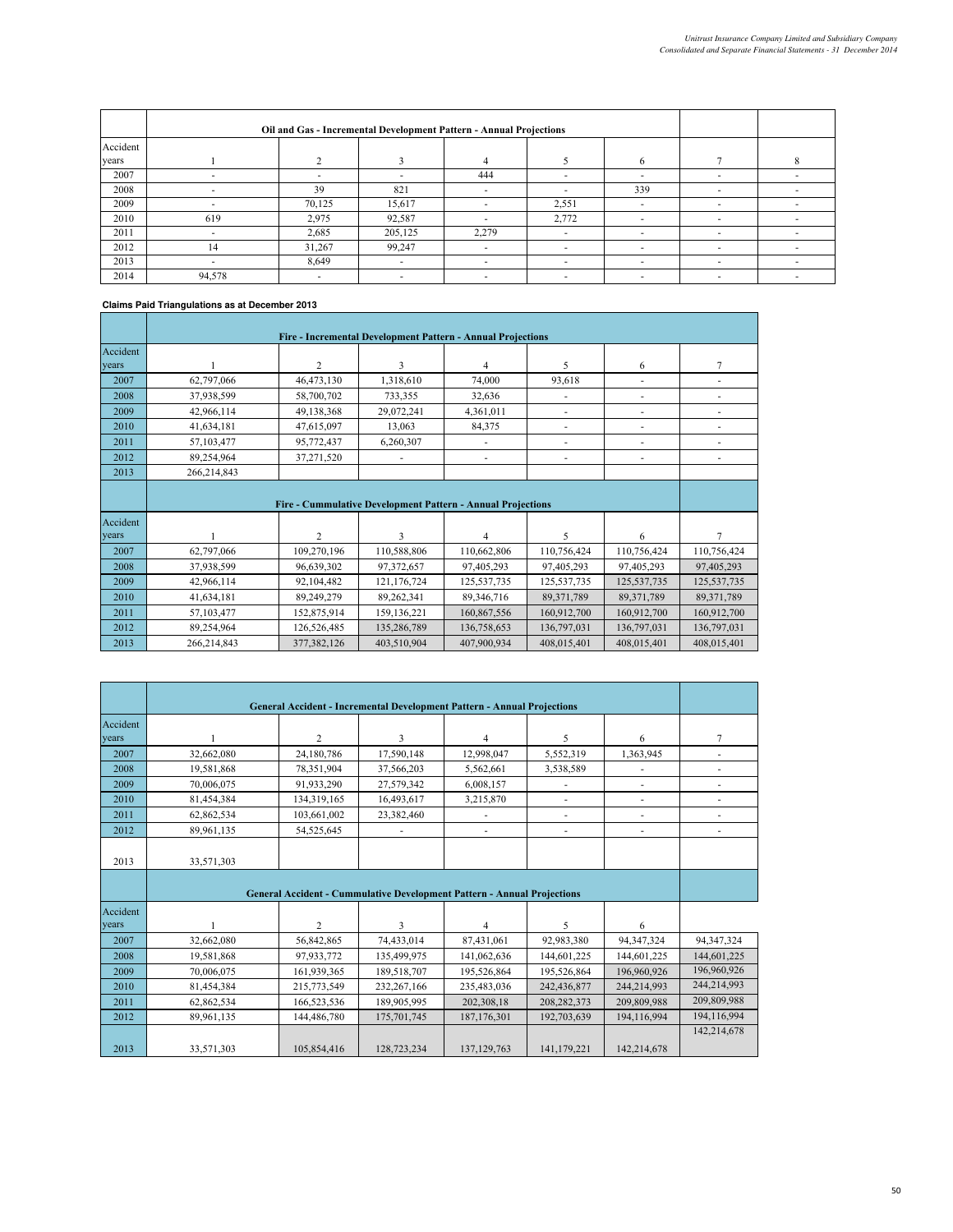|          |             |                | <b>Marine - Incremental Development Pattern - Annual Projections</b> |                |                          |             |                |
|----------|-------------|----------------|----------------------------------------------------------------------|----------------|--------------------------|-------------|----------------|
| Accident |             |                |                                                                      |                |                          |             |                |
| vears    |             | $\overline{c}$ | 3                                                                    | $\overline{4}$ | 5                        | 6           | $\overline{7}$ |
| 2007     | 35,609,760  | 25,046,899     | 5,112,972                                                            | 19,772,376     | 68,892                   |             | ٠              |
| 2008     | 12,971,655  | 16,889,511     | 4,437,296                                                            | 1,254,696      |                          |             |                |
| 2009     | 46,871,710  | 34,727,182     | 258,899                                                              | 1,929,166      | 1,031                    |             |                |
| 2010     | 28,528,489  | 14,865,880     | 1,218,913                                                            | 117,544        | $\overline{\phantom{0}}$ | ٠           | ٠              |
| 2011     | 53,979,153  | 87,118,188     | 157,314                                                              |                |                          |             |                |
| 2012     | 130,468,482 | 12,788,660     |                                                                      |                | ۰                        |             |                |
| 2013     | 23,330,463  |                | ۰                                                                    |                | ۰                        |             | ٠              |
|          |             |                |                                                                      |                |                          |             |                |
|          |             |                | Marine - Cummulative Development Pattern - Annual Projections        |                |                          |             |                |
| Accident |             |                |                                                                      |                |                          |             |                |
| years    |             | $\overline{c}$ | 3                                                                    | 4              | 5                        | 6           |                |
| 2007     | 35,609,760  | 60,656,658     | 65,769,631                                                           | 85,542,007     | 85,610,899               | 85,610,899  | 85,610,899     |
| 2008     | 12,971,655  | 29,861,166     | 34,298,462                                                           | 35,553,157     | 35,553,157               | 35,553,157  | 35,553,157     |
| 2009     | 46,871,710  | 81,598,891     | 81,857,790                                                           | 83,786,956     | 83,787,987               | 83,787,987  | 83,787,987     |
| 2010     | 28,528,489  | 43,394,369     | 44, 613, 282                                                         | 44,730,825     | 44,746,091               | 44,746,091  | 44,746,091     |
| 2011     | 53,979,153  | 141,097,340    | 141,254,654                                                          | 155,641,920    | 155,695,038              | 155,695,038 | 155,695,038    |
| 2012     | 130,468,482 | 143,257,142    | 164,544,801                                                          | 181,304,247    | 181,366,123              | 181,366,123 | 181,366,123    |
| 2013     | 23,330,463  | 60,984,031     | 70,046,108                                                           | 77,180,542     | 77,206,882               | 77,206,882  | 77,206,882     |

|          | Motor - Incremental Development Pattern - Annual Projections |                        |                                                                     |             |             |             |             |
|----------|--------------------------------------------------------------|------------------------|---------------------------------------------------------------------|-------------|-------------|-------------|-------------|
| Accident |                                                              |                        |                                                                     |             |             |             |             |
| years    |                                                              | $\mathcal{D}_{\alpha}$ | 3                                                                   | 4           | 5           | 6           | 7           |
| 2007     | 89,855,429                                                   | 43,409,004             | 1,196,081                                                           | 1,336,986   | 611,450     | 999,875     | 24,513      |
| 2008     | 132,109,897                                                  | 66,460,540             | 15,358,148                                                          | 2,374,509   | 418,050     | 1,413,550   |             |
| 2009     | 197,815,430                                                  | 152,054,269            | 9,944,525                                                           | 20,694,589  | 4,500,000   |             |             |
| 2010     | 219,462,225                                                  | 99,867,879             | 22,760,778                                                          | 8,255,033   |             |             |             |
| 2011     | 151,586,580                                                  | 126,432,934            | 10,377,153                                                          |             |             |             |             |
| 2012     | 190,197,940                                                  | 56,082,408             |                                                                     |             |             |             |             |
| 2013     | 185,039,108                                                  |                        |                                                                     |             |             |             |             |
|          |                                                              |                        | <b>Motor - Cummulative Development Pattern - Annual Projections</b> |             |             |             |             |
| Accident |                                                              |                        |                                                                     |             |             |             |             |
| years    |                                                              | $\mathfrak{D}$         | $\mathbf{3}$                                                        | 4           | 5           | 6           | 7           |
| 2007     | 89,855,429                                                   | 133,264,434            | 134,460,514                                                         | 135,797,501 | 136,408,951 | 137,408,826 | 137,433,339 |
| 2008     | 132,109,897                                                  | 198,570,437            | 213,928,585                                                         | 216,303,095 | 216,721,145 | 218,309,706 | 218,173,609 |
| 2009     | 197,815,430                                                  | 349,869,699            | 359,814,224                                                         | 380,508,813 | 385,008,813 | 387,640,109 | 387,709,262 |
| 2010     | 219,462,225                                                  | 319,330,103            | 342,090,882                                                         | 361,766,118 | 352,990,213 | 355,402,682 | 355,466,084 |
| 2011     | 151,586,580                                                  | 278,019,514            | 288,396,667                                                         | 297,364,971 | 299,609,386 | 301,657,030 | 301,710,844 |
| 2012     | 190,197,940                                                  | 246,280,348            | 257, 763, 320                                                       | 265,779,015 | 267,785,030 | 269,615,174 | 269,663,272 |
| 2013     | 185,039,108                                                  | 339, 373, 597          | 355,197,099                                                         | 366,242,703 | 369,006,985 | 371,528,919 | 371,595,198 |

|          |            | <b>Engineering - Incremental Development Pattern - Annual Projections</b> |                                                                           |             |               |               |                |  |
|----------|------------|---------------------------------------------------------------------------|---------------------------------------------------------------------------|-------------|---------------|---------------|----------------|--|
| Accident |            |                                                                           |                                                                           |             |               |               |                |  |
| years    |            | $\mathfrak{D}$                                                            | 3                                                                         | 4           | 5             | 6             | 7              |  |
| 2007     | 2,736,207  | 9,348,105                                                                 |                                                                           |             |               | ٠             |                |  |
| 2008     | 44,087,732 | 10,033,691                                                                | 4,226,214                                                                 | 1,469,081   | 1,484,448     | ٠             | ٠              |  |
| 2009     | 5,013,258  | 36,948,401                                                                | 1,446,884                                                                 | 7,744,395   |               |               |                |  |
| 2010     | 63,232,935 | 26,169,106                                                                | 20,155,084                                                                | 3,220,942   | ٠             | ٠             |                |  |
| 2011     | 8,722,233  | 37, 312, 559                                                              | 7,355,988                                                                 |             | ٠             | ٠             |                |  |
| 2012     | 54,308,316 | 179,139,931                                                               |                                                                           |             |               | ۰             |                |  |
| 2013     | 30,599,921 |                                                                           |                                                                           |             |               | ٠             |                |  |
|          |            |                                                                           | <b>Engineering - Cummulative Development Pattern - Annual Projections</b> |             |               |               |                |  |
| Accident |            |                                                                           |                                                                           |             |               |               |                |  |
| years    |            | $\overline{2}$                                                            | 3                                                                         | 4           | 5.            | 6             | $\overline{7}$ |  |
| 2007     | 2,736,207  | 12,084,312                                                                | 12,084,312                                                                | 12,084,312  | 12,084,312    | 12,084,312    | 12,084,312     |  |
| 2008     | 44,087,732 | 54,121,423                                                                | 58,347,637                                                                | 59,816,718  | 61,301,167    | 61,301,167    | 61,301,167     |  |
| 2009     | 5,013,258  | 41,961,659                                                                | 43,408,543                                                                | 51,152,938  | 51,152,938    | 51,152,938    | 51,152,938     |  |
| 2010     | 63,232,935 | 89,402,041                                                                | 109,557,125                                                               | 112,778,067 | 114, 177, 452 | 114, 177, 452 | 114, 177, 452  |  |
| 2011     | 8,722,233  | 46,034,792                                                                | 53,390,780                                                                | 57,537,195  | 58,251,134    | 58,251,134    | 58,251,134     |  |
| 2012     | 54,308,316 | 233,448,246                                                               | 262,501,107                                                               | 282,887,372 | 286, 397, 525 | 286, 397, 525 | 286, 397, 525  |  |
| 2013     | 30,599,921 | 127,522,420                                                               | 143,392,709                                                               | 154,528,821 | 156,446,262   | 156,446,262   | 156,446,262    |  |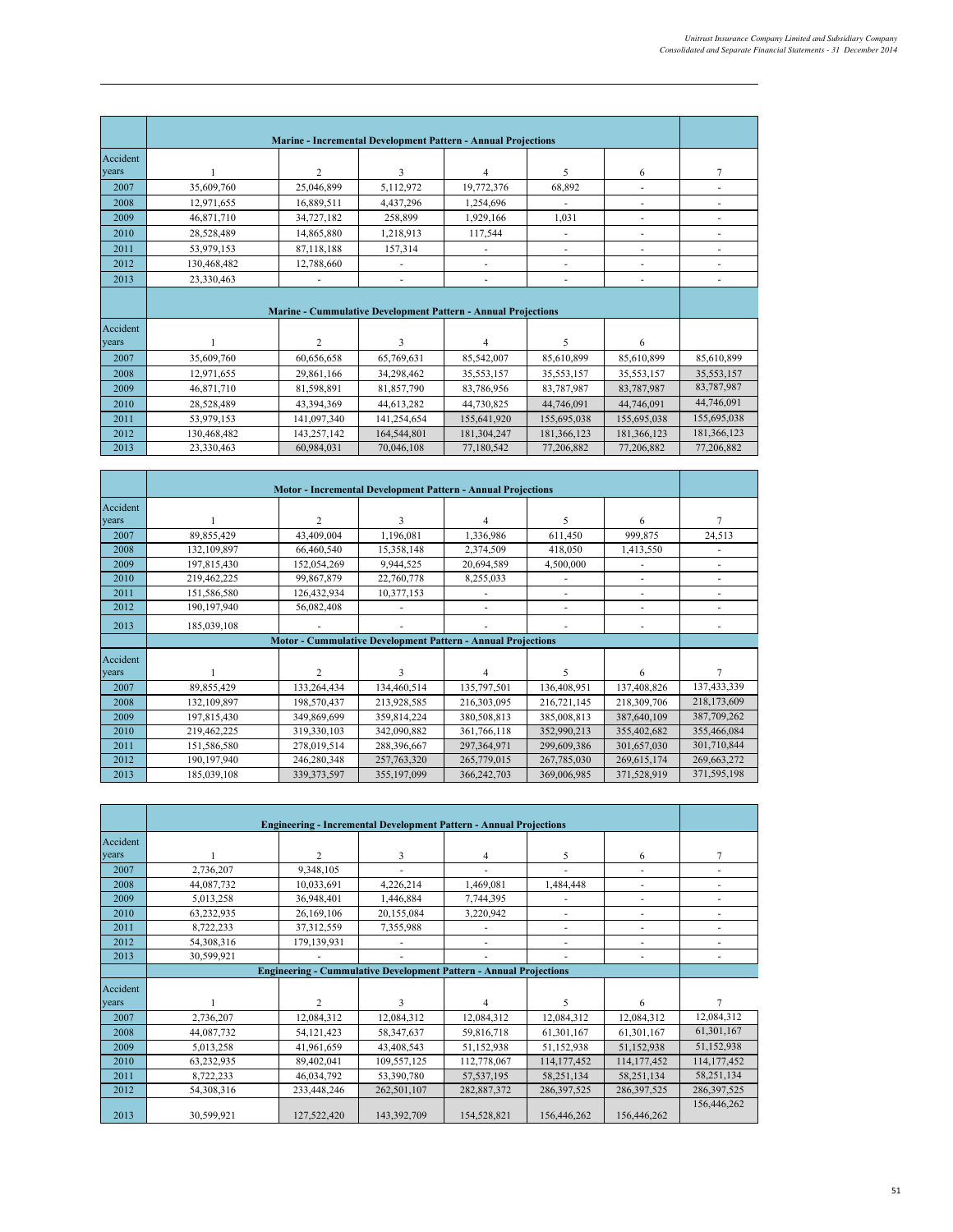|          |            | <b>Bond - Incremental Development Pattern - Annual Projections</b> |  |                          |    |   |
|----------|------------|--------------------------------------------------------------------|--|--------------------------|----|---|
| Accident |            |                                                                    |  |                          |    |   |
| years    |            |                                                                    |  |                          | h. |   |
| 2007     | 26,948,548 |                                                                    |  |                          |    |   |
| 2008     |            |                                                                    |  | $\overline{\phantom{a}}$ |    |   |
| 2009     |            | 11,547                                                             |  |                          |    |   |
| 2010     | 261,499    | 1,327,376                                                          |  |                          | -  |   |
| 2011     | 1,898,398  | 10,550,576                                                         |  | $\overline{\phantom{a}}$ |    |   |
| 2012     |            | 50,000,000                                                         |  | $\overline{\phantom{a}}$ | ۰  | ۰ |
| 2013     |            |                                                                    |  |                          |    |   |

|          |            | Miscellaneous - Incremental Development Pattern - Annual Projections |            |            |           |           |           |  |
|----------|------------|----------------------------------------------------------------------|------------|------------|-----------|-----------|-----------|--|
| Accident |            |                                                                      |            |            |           |           |           |  |
| vears    |            | ◠                                                                    |            |            |           | 6         |           |  |
| 2007     | 27,748,678 | 17,366,567                                                           |            |            |           | -         | 1,167,938 |  |
| 2008     | 42,900,698 |                                                                      |            |            |           | 5,840,850 |           |  |
| 2009     |            | $\overline{a}$                                                       |            |            | 6,165,729 | ۰         |           |  |
| 2010     |            |                                                                      |            | 15,411,575 |           |           |           |  |
| 2011     |            |                                                                      | 12,446,850 |            |           | ۰         |           |  |
| 2012     |            | 30, 311, 247                                                         |            |            |           | ۰         |           |  |
|          |            |                                                                      |            |            |           |           |           |  |
| 2013     | 35,147,588 |                                                                      |            |            |           | ۰         |           |  |

|          |         | Oil and Gas - Incremental Development Pattern - Annual Projections |             |         |           |         |  |  |
|----------|---------|--------------------------------------------------------------------|-------------|---------|-----------|---------|--|--|
| Accident |         |                                                                    |             |         |           |         |  |  |
| years    |         |                                                                    |             |         |           | 6       |  |  |
| 2007     |         |                                                                    |             | 443,804 |           |         |  |  |
| 2008     |         | 38,905                                                             | 820,763     |         |           | 338,785 |  |  |
| 2009     |         | 70,125,000                                                         | 15,616,590  |         | 2,551,134 |         |  |  |
| 2010     | 618,750 | 2,975,099                                                          | 92,586,564  |         |           |         |  |  |
| 2011     |         | 2,684,786                                                          | 205,125,109 |         | ۰         |         |  |  |
| 2012     | 13,795  | 31,266,636                                                         |             |         |           |         |  |  |
| 2013     |         |                                                                    |             |         |           |         |  |  |

#### **(C) Financial risk**

#### **(a) Introduction and overview**

The Company has a robust and functional Enterprise-wide Risk Management (ERM) Framework that is responsible for identifying and managing the inherent and residual risks facing the Group.

The risk of a possible future change in one or more of a specified interest rate, financial instrument price, commodity price, foreign exchange rate, index of prices or rates, credit rating or credit index or other variable, provided in the case of a non–financial variable constitutes financial risk. The Company is exposed to a range of financial risks through its financial assets, financial liabilities, reinsurance assets and insurance liabilities.

The Group has exposure to the following risks from its use of financial instruments:

- Credit risk
- Liquidity risk
- Market risk

**Credit risks**

Credit risk is the risk that one party to a financial instrument will cause a financial loss to the other party by failing to discharge an obligation. The credit risk in respect of customer balances incurred on non–payment of premiums or contributions will only persist during the grace period specified in the policy document or trust deed until expiry, when the policy is either paid up or terminated.

Exposure to this risk results from financial transactions with a counter party including issuer, debtor, investee, borrower, broker, policy holder, reinsurer or guarantor.

The Company is exposed to credit risk in terms of premium payment and investments in counterparties, considerable risks exist that brokers and large corporates who are allowed extended payment period may default and this is closely allied to cash flow risks. The three sources of credit risk identified are:

- *Direct Default Risk:* risk that the company will not receive the cash flows or assets to which it is entitled because a party with which the firm has a bilateral contract defaults on one or more obligations.
- *Downgrade Risk:* risk that changes in the possibility of a future default by an obligor due to a downgrade in its credit ratings will adversely affect the present value of the contract with the obligor today.
- *Settlement Risk:* risk arising at the settlement of a transaction which relates to the lag between the value and settlement dates of securities

Unitrust Insurance is exposed to risk relating to its debt holdings in its investment portfolio, outstanding premiums from customers and the reliance i on reinsurers to make payment when certain loss conditions are met.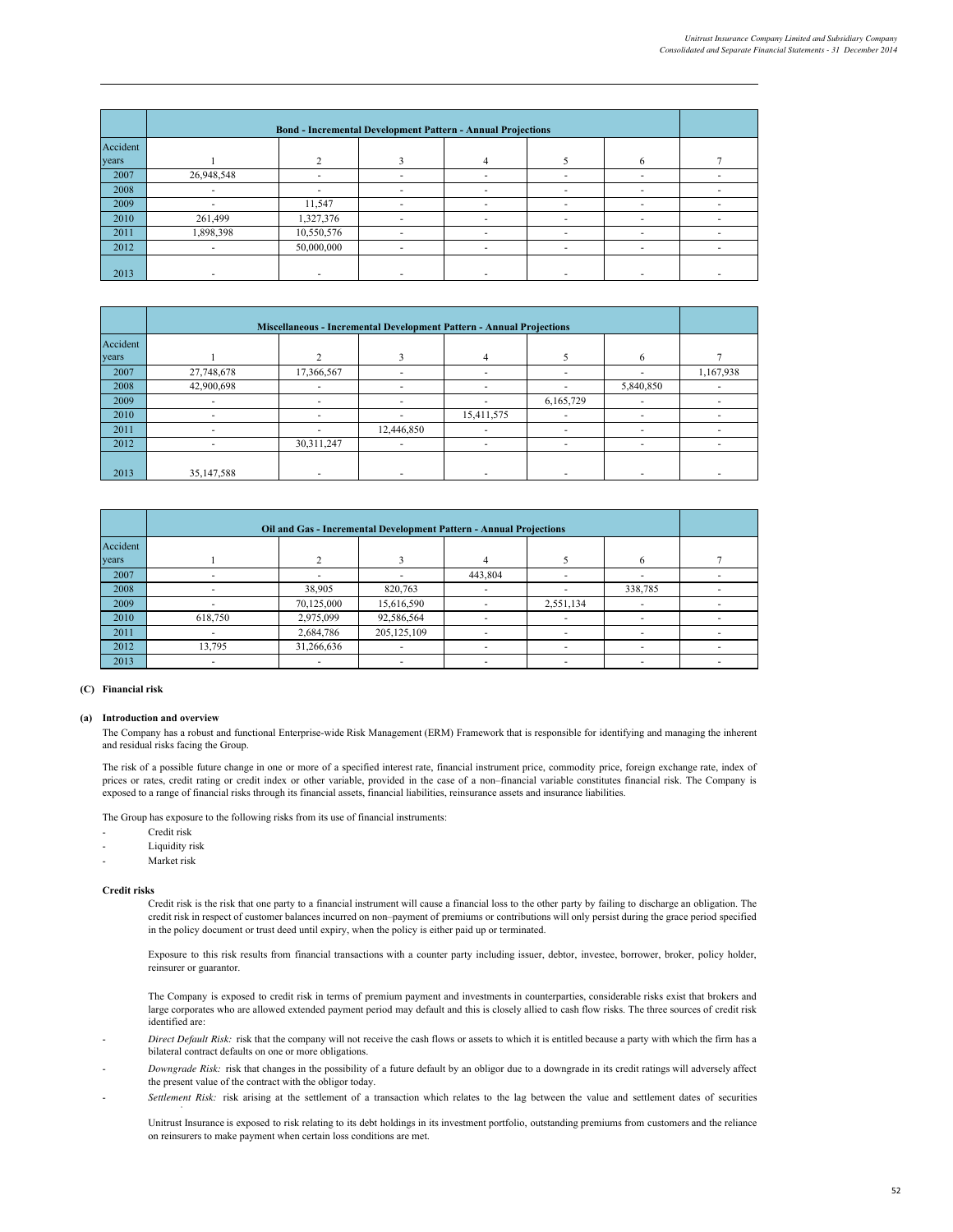#### *Investment portfolio*

The Company's investment policy puts limits on the fixed income and money market instruments including portfolio composition limits, issuer type limits, aggregate issuer limits and corporate sector limits. The Group's investment portfolio is exposed to credit risk through its Fixed Income and Money Market instruments. Fixed Income & Money Market instruments contributes about 85% (2013: 90%) of the Company's investments.

The Company's exposure to credit risk is low as the Government sector (Government Treasury bills) accounted for the largest part - 60% (2013: 81%) of the investments as at 31 December 2014.

The Company further manages its exposure to credit risk through counterparty risk using established limits as approved by the Board. These limits are determined based on credit ratings of the counterparty amongst other factors. All fixed income investments are measured for performance on a quarterly basis and monitored by management on a monthly basis.

#### *Outstanding premium*

The Company categorizes its exposure to this risk based on business types (direct and brokered business).

As a result of the growing challenges arising from huge levels of outstanding premium reported in the financial statements of insurance Companies, a revised guideline dated 1 January 2013 was issued by NAICOM on Insurance premium collection and remittance in which it was specified that there shall be no outstanding premium in the books of any insurer related to direct business as covers granted on credit are not recognised by the law. Outstanding premium from Brokers can be recorded in the books and if uncollected 30 days after initial recognition, is to be fully written off.

The Company focuses on effective management of its exposure to credit risk especially premium related debts. Credit risk arises from insurance cover granted to parties with payment instruments or payments plan issued by stating or implying the terms of contractual agreement.

The following policies and procedures are in place to mitigate the Company's exposure to credit risk:

- **-** The Company's enterprise risk management policy sets out the assessment and determination of what constitutes credit risk for the Company. Compliance with the policy is monitored, exposures and breaches are reported to the Company's risk committee. The policy is regularly reviewed for pertinence and for changes in the risk environment.
- **-** Net exposure limits are set for each counterparty or group of counterparties and industry segment (i.e. limits are set for investments and cash deposits, foreign exchange trade exposures and minimum credit ratings for investments that may be held).
- **-** The Company further restricts its credit risk exposure by entering into master netting arrangements with counterparties with which it enters into significant volumes of transactions. However, such arrangements do not generally result in an offset of balance sheet assets and liabilities, as transactions are usually settled on a gross basis. However, the credit risk associated with such balances is reduced in the event of a default, when such balances are settled on a net basis. The Company's reinsurance treaty contracts involve netting arrangements.
- **-** Reinsurance is placed with counterparties that have a good credit rating and concentration of risk is avoided by following policy guidelines in respect of counterparties' limits that are set each year by the management and are subject to regular reviews. At each reporting date, management performs an assessment of creditworthiness of reinsurers and updates the reinsurance purchase strategy, ascertaining suitable allowance for impairment.
- **-** The Company sets the maximum amounts and limits that may be advanced to corporate counterparties by reference to their long–term credit ratings and worthiness.
- **-** The credit risk in respect of customer balances incurred on non–payment of premiums or contributions will only persist during the grace period specified in the policy document or trust deed until expiry, when the policy is either paid up or terminated. Commission paid to intermediaries is netted off against amounts receivable from them to reduce the risk of doubtful debts.

### *Reinsurance*

The Company's credit risk originates from reinsurance recoverable transactions, retail clients, corporate clients, brokers and agents. Reinsurance is placed with only reinsurers with good credit rating. Management monitors the creditworthiness of all reinsurers by reviewing their annual financial statements and through ongoing communications. Reinsurance treaties are reviewed annually by management prior to renewal of the reinsurance contract.

The table below shows the maximum exposure to credit risk for the Group's financial assets. The maximum exposure is shown gross, before the effect of mitigation.

`

|                               | Group     | Group     | Company   | Company   |
|-------------------------------|-----------|-----------|-----------|-----------|
|                               | 31-Dec-14 | 31-Dec-13 | 31-Dec-14 | 31-Dec-13 |
| <b>Financial Instruments</b>  | N'000     | N'000     | N'000     | N'000     |
| Financial assets:             |           |           |           |           |
| Cash and cash equivalents     | 1,976,040 | 1,615,429 | 1,970,779 | 1,602,854 |
| Available-for-sale securities | 307,401   | 423,376   | 307,401   | 423,376   |
| Held-to-maturity securities   | 5,657,155 | 6,103,945 | 5,657,155 | 6,103,945 |
| Loans and receivables         | 8,266     | 18,314    | 7.918     | 17,642    |
| Pledged assets                | 137,057   | 223,465   | 137,057   | 223,465   |
| Trade receivable              | 53,658    | 18,073    | 53,658    | 18,073    |
| Reinsurance assets            | 800.409   | 996,852   | 800.409   | 996,852   |
| Other receivables             | 578,360   | 376,717   | 563,508   | 379,878   |
| Investments in finance lease  | 138,480   | 62,432    | 138,480   | 62,432    |
| <b>TOTAL CREDIT RISK</b>      | 9,656,826 | 9,838,603 | 9,636,365 | 9,828,517 |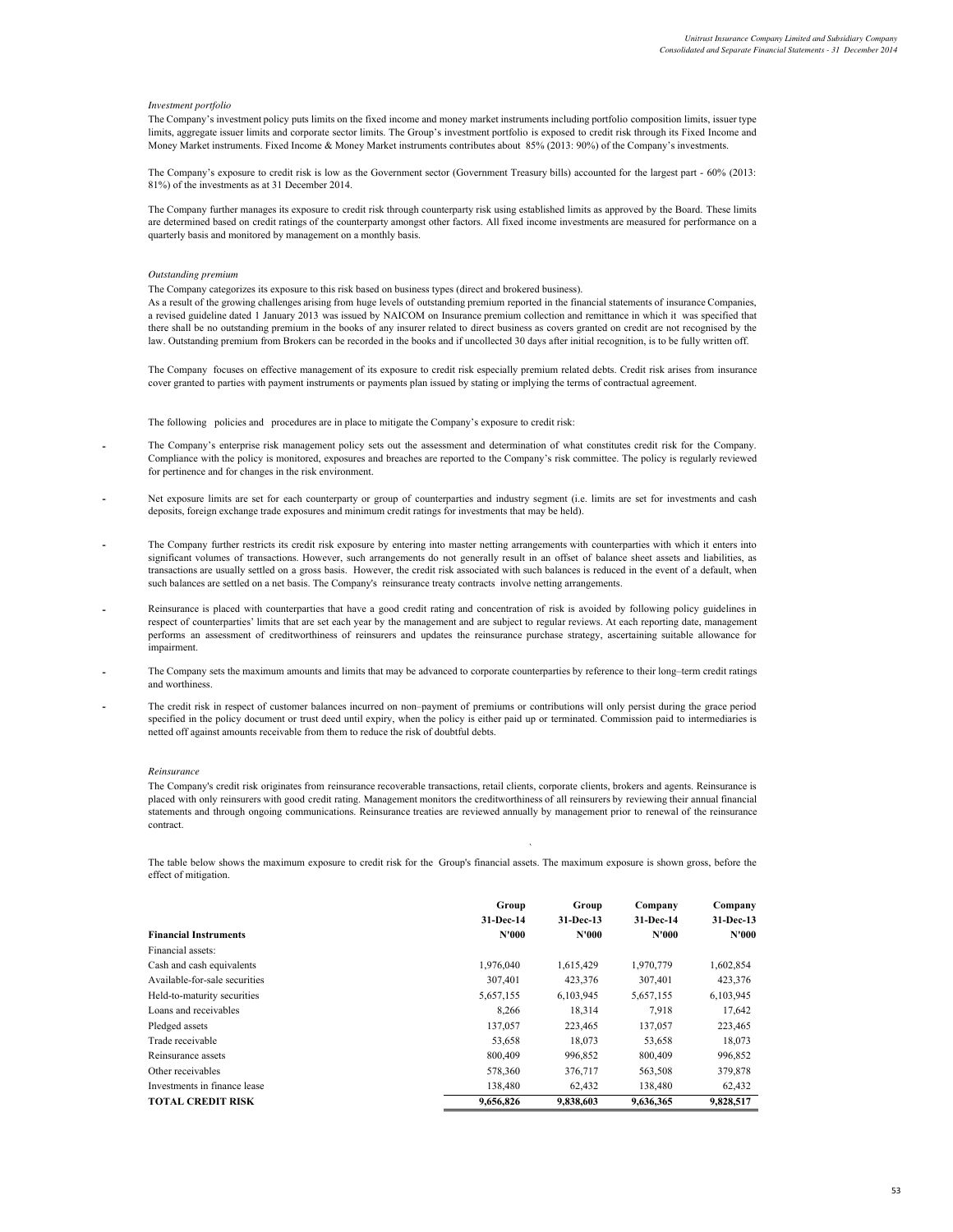#### **Age analysis of premium debtors**

For premium debtors to be classified as 'past–due and impaired' contractual payments from brokers must be in arrears for more than 30 days.

**Group and Company**

| 31-Dec-14       |             |                |                       |         |
|-----------------|-------------|----------------|-----------------------|---------|
|                 | $0-30$ days | 31 to 180 days | 181 days and<br>above | Total   |
|                 | N'000       | N'000          | N'000                 | N'000   |
| Premium debtors | 53,658      | ۰              | 388,772               | 442,430 |
|                 |             |                |                       |         |
| 31-Dec-13       |             |                |                       |         |
|                 | $0-90$ days | 91 to 180 days | 181 days and<br>above | Total   |
|                 | N'000       | N'000          | N'000                 | N'000   |
| Premium debtors | 18,073      |                | 661,721               | 679,794 |
|                 |             |                |                       |         |

The following table breaks down the Group's main credit exposure at their gross amounts for the reported periods.

|                                             | 2014       | 2013      |
|---------------------------------------------|------------|-----------|
|                                             | N'000      | N'000     |
| Not past due                                | 53,658     | 18,073    |
| Past due but not impaired                   |            |           |
| Impaired                                    | 388,772    | 661,721   |
| Gross                                       | 442,430    | 679,794   |
| Impairment allowance<br>Specific impairment | (388, 772) | (661,721) |
| Collective impairment                       |            |           |
|                                             | 53,658     | 18,0      |

#### *Impairment Model*

Premium debtors are receivables which are recognized at a fair value and subsequently measured at amortized cost, less provision for impaired receivables. Premium debt from brokers business are impaired once they are outstanding for more than 30 days while premium from direct business is not recognized in the books if payment is yet to be received.

The impairment of the premium debtors is assessed individually. The premium debt of the Company is assessed for individual or specific impairment once it is outstanding for over 30 days.

#### *Impaired financial assets*

There are impaired premium debtors of ₦389 million (31 December 2013: ₦662 billion), impaired loans and receivables of ₦171 million (31 December 2013: ₦222 million) and impaired unquoted equity of ₦25 million (31 December 2013: ₦25 million) . No collateral is held as security for any past due or impaired assets. The Company records impairment allowances for loans and receivables in a separate impairment allowance account.

#### *Other receivables*

Other receivables balances constitute other debtors, dividend and intercompany receivables. The Company has an internal system of assessing the credit quality of other receivables through established policies and approval systems. The Company constantly monitors its exposure to these receivables via periodic performance review. The Company further manages its exposure to credit risk through deduction of transactions at source and investment in blue-chip companies quoted on Nigerian Stock Exchange. The exposure to credit risk associated with other receivables is considered low.

### **Liquidity risks**

Liquidity risk is the risk of loss due to insufficient liquid assets to meet cash flow requirements or to fulfill its financial obligation once claims crystallize. In respect of catastrophe events there is also a liquidity risk associated with the timing differences between gross cash outflows and expected reinsurance recoveries.

The Company mitigates this risk by monitoring cash activities and expected outflows. The Company has no material commitments for capital expenditures. Claims payments are funded by current operating cash flow including investment income. The Company has no tolerance for liquidity risk and is committed to meeting all liabilities as they fall due.

The following policies and procedures are in place to mitigate the Company's exposure to liquidity risk:

- **-** The liquidity risk policy sets out the assessment and determination of what constitutes liquidity risk for the Company. Compliance with the policy is monitored, exposures and breaches are reported to the Company's Board Risk Committee. The policy is regularly reviewed for pertinence and for changes in the risk environment.
- **-** Guidelines are set for asset allocations, portfolio limit structures and maturity profiles of assets, in order to ensure sufficient funding is available to meet insurance and investment contracts obligations.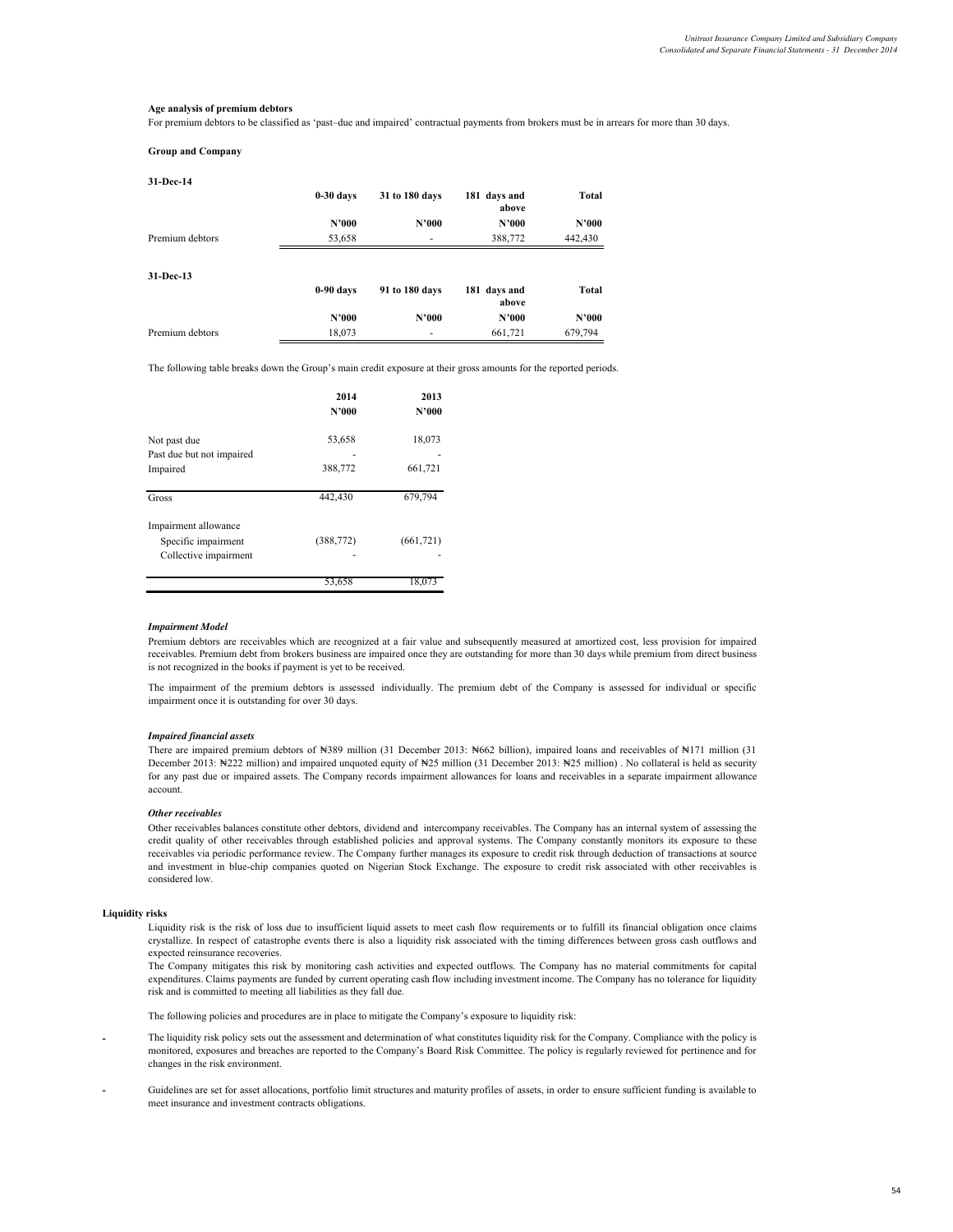#### Contingency funding plans are in place, which specify minimum proportions of funds to meet emergency calls as well as specifying events that would trigger such plans.

Unitrust maintains a portfolio of highly marketable assets that can be easily liquidated in the event of an unforeseen interruption of cash flow. The Company also has committed lines of credit that it can access to meet liquidity needs to assist users in understanding how assets and liabilities have been matched.

The following table summarizes the maturity profile of the non–derivative financial assets and financial liabilities of the Company based on remaining undiscounted contractual obligations.

For insurance contracts liabilities and reinsurance assets, maturity profiles are determined based on estimated timing of net cash outflows from the recognised insurance liabilities. Unearned premiums and the reinsurers' share of unearned premiums have been excluded from the analysis as they are not contractual obligations.

Repayments which are subject to notice are treated as if notice were to be given immediately.

Reinsurance assets have been presented on the same basis as insurance liabilities. The gross nominal inflow/(outflow) disclosed in the table is the contractual, undiscounted cash flow on the financial assets, financial liabilities or commitments.

### **Maturity analysis (contractual undiscounted cash flow basis for non–derivatives)**

### **Group (31 December 2014)**

**-**

|                                | <b>Note</b> | Carrying amount | <b>Gross nominal</b><br>Inflow/(outflow) | $0 - 3$ months | $3 - 6$ months | $6 - 12$ months | $1 - 5$ years |
|--------------------------------|-------------|-----------------|------------------------------------------|----------------|----------------|-----------------|---------------|
| <b>Financial Assets:</b>       |             |                 |                                          |                |                |                 |               |
| Cash and cash equivalents      | 24          | 1,976,040       | 2,306,765                                | 2,306,765      |                |                 |               |
| Available-for-sale securities  | 25          | 307,401         | 307,401                                  |                |                |                 | 307,401       |
| Held-to-maturity securities    | 26          | 5,657,155       | 5,712,197                                | 5,633,420.0    |                | 78,777          |               |
| Loans and receivables          | 27          | 8,266           | 8,266                                    | 1,719          | 716            | 4,581           | 1,250         |
| Pledged assets                 | 28          | 137,057         | 138,837                                  | 138,837        |                |                 |               |
| Trade receivable               | 29          | 53,658          | 53,658                                   | 53,658         |                |                 |               |
| Reinsurance assets             | 30          | 800,409         | 800,409                                  | 800,409        |                |                 |               |
| Other receivables              | 32          | 578,360         | 578,360                                  | 48,350         |                |                 | 530,010       |
| Investments in finance lease   | 33          | 138,480         | 138,480                                  | 19,923.0       |                | 19,410          | 99,147        |
| <b>Total assets</b>            |             | 9,656,826       | 10,044,373                               | 9,003,081      | 716            | 102,768         | 937,808       |
| <b>Financial Liabilities:</b>  |             |                 |                                          |                |                |                 |               |
| Insurance contract liabilities | 39          | 2,563,525       | 2,563,525                                | 382,843.0      | 281,548.0      | 638,250.0       | 1,260,884.0   |
| Trade payables                 | 40          | 455,659         | 455,659                                  | 455,659        |                |                 |               |
| Other payables                 | 41          | 665,747         | 665,747                                  | 93,650         | 213,859        | 98,328          | 316,923       |
| <b>Total liabilities</b>       |             | 3,684,931       | 3,684,931                                | 932,152        | 495,407        | 736,578         | 1,577,807     |
| Gap (assets - liabilities)     |             | 5,971,895       | 6,359,442                                | 8,070,929      | (494, 691)     | (633, 810)      | (639,999)     |
| Cumulative liquidity gap       |             | 5,971,895       | 6,359,442                                | 14,430,371     | 13,935,680     | 13,301,870      | 12,661,871    |

#### **Group (31 December 2013)**

|                               | <b>Note</b> | Carrying amount | <b>Gross nominal</b><br>Inflow/(outflow) | $0 - 3$ months | $3 - 6$ months | $6 - 12$ months | $1 - 5$ years |
|-------------------------------|-------------|-----------------|------------------------------------------|----------------|----------------|-----------------|---------------|
| <b>Financial Assets:</b>      |             |                 |                                          |                |                |                 |               |
| Cash and cash equivalents     | 24          | 1.615.429       | 1,615,429                                | 1.615.429      |                |                 |               |
| Available-for-sale securities | 25          | 423,376         | 423,376                                  |                |                |                 | 423,376       |
| Held-to-maturity securities   | 26          | 6,103,945       | 6.200.944                                | 3,488,728      | 2.556.205      | 156.011         |               |
| Loans and receivables         | 27          | 18,314          | 18,314                                   | 1,790          | 1,925          | 5,177           | 9,422         |
| Pledged assets                | 28          | 223,465         | 224,803                                  | 220,096        |                | 4,707           |               |
| Trade receivable              | 29          | 18,073          | 18,073                                   | 18.073         |                |                 |               |
| Reinsurance assets            | 30          | 996,852         | 996,852                                  | 996,852        |                |                 | ۰             |
| Other receivables             | 32          | 376,717         | 376,717                                  | 26,707         |                |                 | 350,010       |
| Investments in finance lease  | 33          | 62,432          | 62,432                                   | 5,141          | 7,936          | 40,712          | 8,643         |
| <b>Total assets</b>           |             | 9,838,603       | 9,936,940                                | 6,372,816      | 2,566,066      | 206,607         | 791,451       |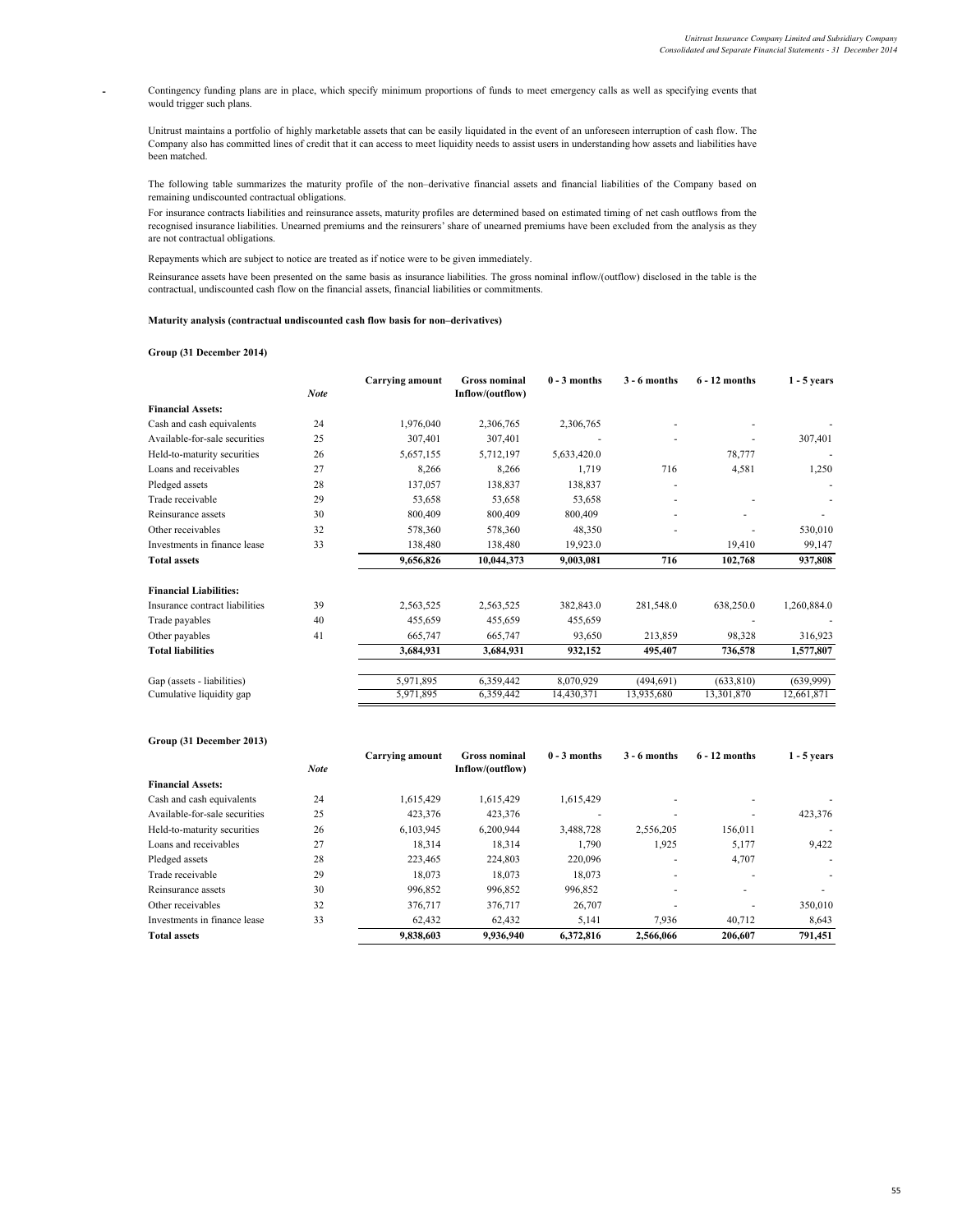### **Financial Liabilities:**

| Insurance contract liabilities | 39 | 3,311,015 | 3,311,015 | 2,409,792 | 279.471    | 417.221    | 204,531    |
|--------------------------------|----|-----------|-----------|-----------|------------|------------|------------|
| Trade payables                 | 40 | 577.912   | 577.912   | 577.912   |            |            |            |
| Other payables                 | 41 | 520.390   | 520.390   | 382.329   |            | 75.377     | 62,684     |
| <b>Total liabilities</b>       |    | 4.409.317 | 4.409.317 | 3.370.033 | 279,471    | 492,598    | 267,215    |
| Gap (assets - liabilities)     |    | 5.429.286 | 5.527.623 | 3.002.783 | 2.286.595  | (285.991)  | 524.236    |
| Cumulative liquidity gap       |    | 5.429.286 | 5,527,623 | 8,530,406 | 10,817,001 | 10,531,010 | 11,055,246 |

**Company (31 December 2014)**

|                                | <b>Note</b> | <b>Carrying amount</b> | <b>Gross nominal</b><br>Inflow/(outflow) | $0 - 3$ months | 3 - 6 months | $6 - 12$ months | $1 - 5$ years |
|--------------------------------|-------------|------------------------|------------------------------------------|----------------|--------------|-----------------|---------------|
| <b>Financial Assets:</b>       |             |                        |                                          |                |              |                 |               |
| Cash and cash equivalents      | 24          | 1,970,779              | 2,297,581                                | 2,297,581      |              |                 |               |
| Available-for-sale securities  | 25          | 307,401                | 307,401                                  |                |              |                 | 307,401       |
| Held-to-maturity securities    | 26          | 5,657,155              | 5,712,197                                | 5,633,420.0    |              | 78,777          |               |
| Loans and receivables          | 27          | 7,918                  | 7,918                                    | 1,371          | 716          | 4,581           | 1,250         |
| Pledged assets                 | 28          | 137,057                | 138,837                                  | 138,837        |              |                 |               |
| Trade receivable               | 29          | 53,658                 | 53,638                                   | 53,638         |              |                 |               |
| Reinsurance assets             | 30          | 800,409                | 800,409                                  | 800,409        |              |                 |               |
| Other receivables              | 32          | 563,508                | 563,508                                  | 33,498         |              |                 | 530,010       |
| Investments in finance lease   | 33          | 138,480                | 138,480                                  | 19,923.0       |              | 19.410          | 99,147        |
| <b>Total assets</b>            |             | 9,636,365              | 9,881,489                                | 8,958,754      | 716          | 83,358          | 838,661       |
| <b>Financial Liabilities:</b>  |             |                        |                                          |                |              |                 |               |
| Insurance contract liabilities | 39          | 2,563,525              | 2,563,525                                | 382,843.0      | 281,548      | 638,250.00      | 1,260,884.00  |
| Trade payables                 | 40          | 455,659                | 455,659                                  | 455,659        |              |                 |               |
| Other payables                 | 41          | 713,940                | 713,940                                  | 88,617         | 209,651      | 98,328          | 368,242       |
| <b>Total liabilities</b>       |             | 3,733,124              | 3,733,124                                | 927,119        | 491,199      | 736,578         | 1,629,126     |
| Gap (assets - liabilities)     |             | 5,903,241              | 6,148,365                                | 8,031,635      | (490, 483)   | (653, 220)      | (790, 465)    |
| Cumulative liquidity gap       |             | 5,903,241              | 6,148,365                                | 14,180,000     | 13,689,517   | 13,036,297      | 12,245,832    |

### **Company (31 December 2013)**

|                                | <b>Note</b> | <b>Carrying amount</b> | <b>Gross nominal</b><br>Inflow/(outflow) | $0 - 3$ months | $3 - 6$ months | $6 - 12$ months | $1 - 5$ years |
|--------------------------------|-------------|------------------------|------------------------------------------|----------------|----------------|-----------------|---------------|
| <b>Financial Assets:</b>       |             |                        |                                          |                |                |                 |               |
| Cash and cash equivalents      | 24          | 1,602,854              | 1,602,854                                | 1,602,854      |                |                 |               |
| Available-for-sale securities  | 25          | 423,376                | 423,376                                  |                |                |                 | 423,376       |
| Held-to-maturity securities    | 26          | 6,103,945              | 6,200,944                                | 3,488,728      | 2,556,205      | 156,011         |               |
| Loans and receivables          | 27          | 17,642                 | 17,642                                   | 1,118          | 1,925          | 5,177           | 9,422         |
| Pledged assets                 | 28          | 8                      | 224,803                                  | 220,096        |                | 4,707           |               |
| Trade receivable               | 29          | 18,073                 |                                          | 18,073         |                |                 |               |
| Reinsurance assets             | 30          | 996,852                | 996,852                                  | 996,852        |                |                 |               |
| Other receivables              | 32          | 379,878                | 379,878                                  | 29,868         |                |                 | 350,010       |
| Investments in finance lease   | 33          | 62,432                 | 62,432                                   | 5,141          | 7,936          | 40,712          | 8,643         |
| <b>Total assets</b>            |             | 9,828,517              | 9,846,349                                | 6,357,589      | 2,558,130      | 165,895         | 782,808       |
| <b>Financial Liabilities:</b>  |             |                        |                                          |                |                |                 |               |
| Insurance contract liabilities | 39          | 3,311,015              | 3,311,015                                | 2,409,792      | 279,471        | 417,221         | 204,531       |
| Trade payables                 | 40          | 577,912                | 577,912                                  | 577,912        |                |                 |               |
| Other payables                 | 41          | 555,886                | 555,886                                  | 417,825        |                | 75,377          | 62,684        |
| <b>Total liabilities</b>       |             | 4,444,813              | 4,444,813                                | 3,405,529      | 279,471        | 492,598         | 267,215       |
| Gap (assets - liabilities)     |             | 5,383,704              | 5,401,536                                | 2,952,060      | 2,278,659      | (326, 703)      | 515,593       |
| Cumulative liquidity gap       |             | 5,383,704              | 5,401,536                                | 8,353,596      | 10,632,255     | 10,305,552      | 10,821,145    |
|                                |             |                        |                                          |                |                |                 |               |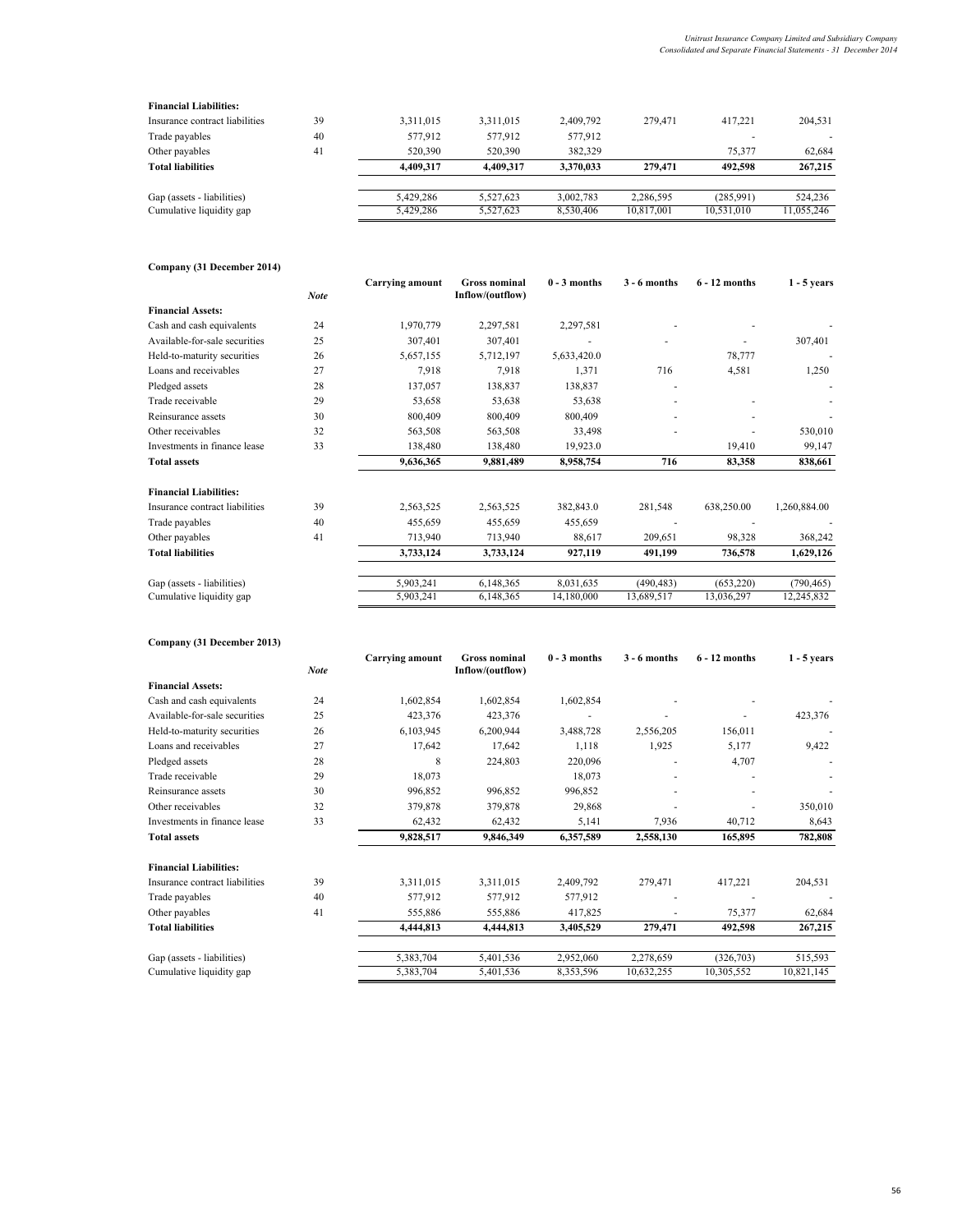# **Notes to the Consolidated and Separate Financial Statements**

*For the year ended 31 December 2014*

### **7 Unitrust's Risk Management Framework (cont'd)**

The following table shows amount expected to be recovered or settled after more than twelve months (non-current) for each asset and liability line item that combines amounts expected to be recovered or settled no more than twelve months after the reporting period (current) and more than twelve months after the reporting period (non-current).

## **Group**

|                                  | 31 December 2014 |             |              | 31 December 2013         |                          |              |
|----------------------------------|------------------|-------------|--------------|--------------------------|--------------------------|--------------|
|                                  | Current          | Non-current | <b>Total</b> | Current                  | Non-current              | <b>Total</b> |
| In thousands of naira            |                  |             |              |                          |                          |              |
| Asset                            |                  |             |              |                          |                          |              |
| Cash and cash equivalents        | 1,976,040        |             | 1,976,040    | 1,615,429                |                          | 1,615,429    |
| Available-for-sale securities    |                  | 307,401     | 307,401      |                          | 423,376                  | 423,376      |
| Held-to-maturity securities      | 5,657,155        |             | 5,657,155    | 6,103,945                | $\blacksquare$           | 6,103,945    |
| Loans and receivables            | 8,266            |             | 8,266        | 8,892                    | 9,422                    | 18,314       |
| Pledged assets                   | 137,057          |             | 137,057      | 223,465                  |                          | 223,465      |
| Trade receivables                | 53,658           |             | 53,658       | 18,073                   | $\overline{\phantom{a}}$ | 18,073       |
| Reinsurance assets               | 1,108,818        | 21,082      | 1,129,900    | 1,363,505                | 139,797                  | 1,503,302    |
| Deferred acquisition cost        | 49,151           |             | 49,151       | 115,036                  | $\blacksquare$           | 115,036      |
| Other receivables and prepayment | 106,346          | 530,010     | 636,356      | 83,289                   | 350,010                  | 433,299      |
| Investments in finance lease     | 39,333           | 99,147      | 138,480      | 53,789                   | 8,643                    | 62,432       |
| Investment in subsidiary         |                  |             |              | ÷,                       | $\blacksquare$           |              |
| Investment property              |                  | 305,000     | 305,000      | $\overline{\phantom{a}}$ | 305,000                  | 305,000      |
| Intangible assets                |                  | 2,156       | 2,156        |                          | 654                      | 654          |
| Property, plant and equipment    |                  | 1,349,542   | 1,349,542    |                          | 1,262,612                | 1,262,612    |
| Statutory deposits               |                  | 315,000     | 315,000      |                          | 315,000                  | 315,000      |
| <b>Total assets</b>              | 9,135,824        | 2,929,338   | 12,065,162   | 9,585,423                | 2,814,514                | 12,399,937   |
| <b>Liabilities</b>               |                  |             |              |                          |                          |              |
| Insurance contract liabilities   | 1,302,641        | 1,260,884   | 2,563,525    | 3,106,484                | 204,531                  | 3,311,015    |
| Trade payables                   | 455,659          |             | 455,659      | 577,912                  | $\overline{\phantom{a}}$ | 577,912      |
| Provision and other payables     | 863,544          | 70,931      | 934,475      | 681,917                  | 90,528                   | 772,445      |
| Current income tax liabilities   | 543,326          |             | 543,326      | 507,465                  |                          | 507,465      |
| Deferred tax liability           |                  | 405,962     | 405,962      |                          | 360,550                  | 360,550      |
| <b>Total liabilities</b>         | 3,165,170        | 1,737,777   | 4,902,947    | 4,873,778                | 655,609                  | 5,529,387    |
| Gap                              | 5,970,654        | 1,191,561   | 7,162,215    | 4,711,645                | 2,158,905                | 6,870,550    |

### **Company**

|                               |           | 31 December 2014         |              |           | 31 December 2013             |              |  |
|-------------------------------|-----------|--------------------------|--------------|-----------|------------------------------|--------------|--|
|                               | Current   | Non-current              | <b>Total</b> | Current   | Non-current                  | <b>Total</b> |  |
| In thousands of naira         |           |                          |              |           |                              |              |  |
| Asset                         |           |                          |              |           |                              |              |  |
| Cash and cash equivalents     | 1,970,779 | $\overline{\phantom{a}}$ | 1,970,779    | 1,602,854 | $\qquad \qquad \blacksquare$ | .602,854     |  |
| Available-for-sale securities |           | 307,401                  | 307,401      | -         | 423,376                      | 423,376      |  |
| Held-to-maturity securities   | 5,657,155 | $\overline{\phantom{a}}$ | 5,657,155    | 6,103,945 | $\overline{\phantom{a}}$     | 6,103,945    |  |
| Loans and receivables         | 7,918     | -                        | 7,918        | 8,220     | 9,422                        | 17,642       |  |
| Pledged assets                | 137,057   | $\overline{\phantom{a}}$ | 137,057      | 223,465   | $\qquad \qquad \blacksquare$ | 223,465      |  |
| Trade receivables             | 53,658    | ۰                        | 53,658       | 18,073    | -                            | 18,073       |  |
| Reinsurance assets            | 1,108,818 | 21,082                   | 1,129,900    | 1,363,505 | 139,797                      | 1,503,302    |  |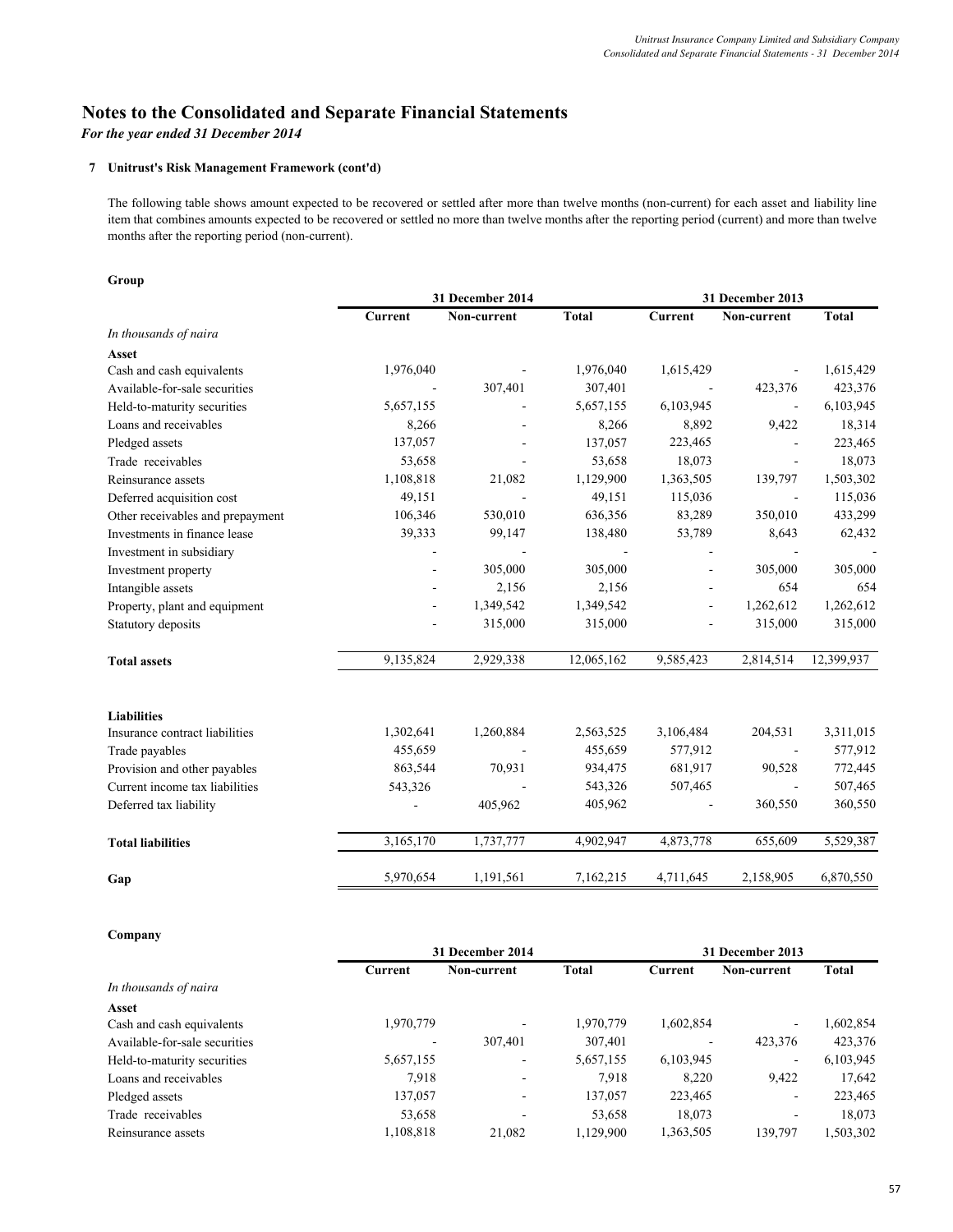*Unitrust Insurance Company Limited and Subsidiary Company Consolidated and Separate Financial Statements - 31 December 2014*

| Deferred acquisition cost        | 49,151    |           | 49,151     | 115,036                      |           | 115,036    |
|----------------------------------|-----------|-----------|------------|------------------------------|-----------|------------|
| Other receivables and prepayment | 91,494    | 530,010   | 621,504    | 86,450                       | 350,010   | 436,460    |
| Investments in finance lease     | 39,333    | 99,147    | 138,480    | 53,789                       | 8,643     | 62,432     |
| Investment in subsidiary         |           | 1,000     | 1,000      | $\qquad \qquad \blacksquare$ | 1,000     | 1,000      |
| Investment property              |           | 305,000   | 305,000    | ٠                            | 293,000   | 305,000    |
| Intangible assets                |           | 1,830     | 1,830      |                              |           |            |
| Property, plant and equipment    |           | 1,349,541 | 1,349,541  | $\overline{\phantom{0}}$     | 1,140,076 | 1,262,355  |
| Statutory deposits               |           | 315,000   | 315,000    |                              | 315,000   | 315,000    |
| <b>Total assets</b>              | 9,115,363 | 2,930,011 | 12,045,374 | 9,575,337                    | 2,680,324 | 12,389,940 |
|                                  |           |           |            |                              |           |            |
| <b>Liabilities</b>               |           |           |            |                              |           |            |
| Insurance contract liabilities   | 1,302,641 | 1,260,884 | 2,563,525  | 3,106,484                    | 204,531   | 3,311,015  |
| Trade payables                   | 455,659   |           | 455,659    | 577,912                      |           | 577,912    |
| Provision and other payables     | 905,622   | 70,931    | 976,553    | 717,413                      | 90,528    | 807,941    |
| Current income tax liabilities   | 536,535   |           | 536,535    | 500,620                      |           | 500,620    |
| Deferred tax liability           |           | 405,909   | 405,909    |                              | 360,472   | 360,472    |
| <b>Total liabilities</b>         | 3,200,457 | 1,737,724 | 4,938,181  | 4,902,429                    | 655,531   | 5,557,960  |
| Gap                              | 5,914,906 | 1,192,287 | 7,107,193  | 4,672,908                    | 2,024,793 | 6,831,980  |

### **Market risks**

Market risk is the risk that the fair value or future cash flows of a financial instrument will fluctuate because of changes in market prices. Market risk comprises three types of risk: foreign exchange rates (foreign currency risk), market interest rates (interest rate risk) and market prices (price risk).

The Company's enterprise risk management policy sets out the assessment and determination of what constitutes market risk . Compliance with the policy is monitored and exposures and breaches are reported to the Board Risk Committee. The policy is reviewed regularly for pertinence and for changes in the risk environment.

Guidelines are set for asset allocation and portfolio limit structure, to ensure that assets back specific policyholder's liabilities and that assets are held to deliver income and gains for policyholders which are in line with expectations of the policyholders.

### *Foreign currency risk*

Foreign Exchange risk is the exposure of the Group's financial condition to adverse movements in exchange rates. The Group is exposed to foreign exchange currency risk primarily through undertaking certain transactions denominated in foreign currency.

The Group's principal transactions are carried out in Naira and its exposure to foreign exchange risk arise primarily with respect to transactions done in other foreign currencies: UK pound sterling, Euro and US dollar.

The Group's financial assets are primarily denominated in the same currencies as its insurance contract liabilities. Thus, the main foreign exchange risk arises from recognised assets and liabilities denominated in currencies other than those in which insurance contract liabilities are expected to be settled.

The Group's foreign exchange risk is considered at a group level since an effective overview of such risk is a critical element of the group's asset/liability risk management. The Board of Directors defines its risk tolerance levels and expectations for foreign exchange risk management and ensures that the risk is maintained at prudent levels. Foreign exchange risk is quantified using the net balance of assets and liabilities in each currency, and their total sum.

The table below summarises the Group's financial instruments categorised by currency:

### **Group (31 December 2014)**

|                               | <b>Total</b> | Naira     | <b>US Dollar</b>         | <b>UK Pound</b>          | Euro   |
|-------------------------------|--------------|-----------|--------------------------|--------------------------|--------|
| Cash and cash equivalents     | 1,976,040    | 1,738,485 | 223.617                  | 12.893                   | 1,045  |
| Available-for-sale securities | 307,401      | 307.401   | $\overline{\phantom{a}}$ |                          | $\sim$ |
| Held-to-maturity securities   | 5,657,155    | 5.216.910 | 417.559                  | 10.473                   | 12,213 |
| Loans and receivables         | 8.266        | 8.266     | $\overline{\phantom{a}}$ | -                        | ۰.     |
| Pledged assets                | 137,057      | 132.025   | 5,032                    | $\overline{\phantom{a}}$ | ۰.     |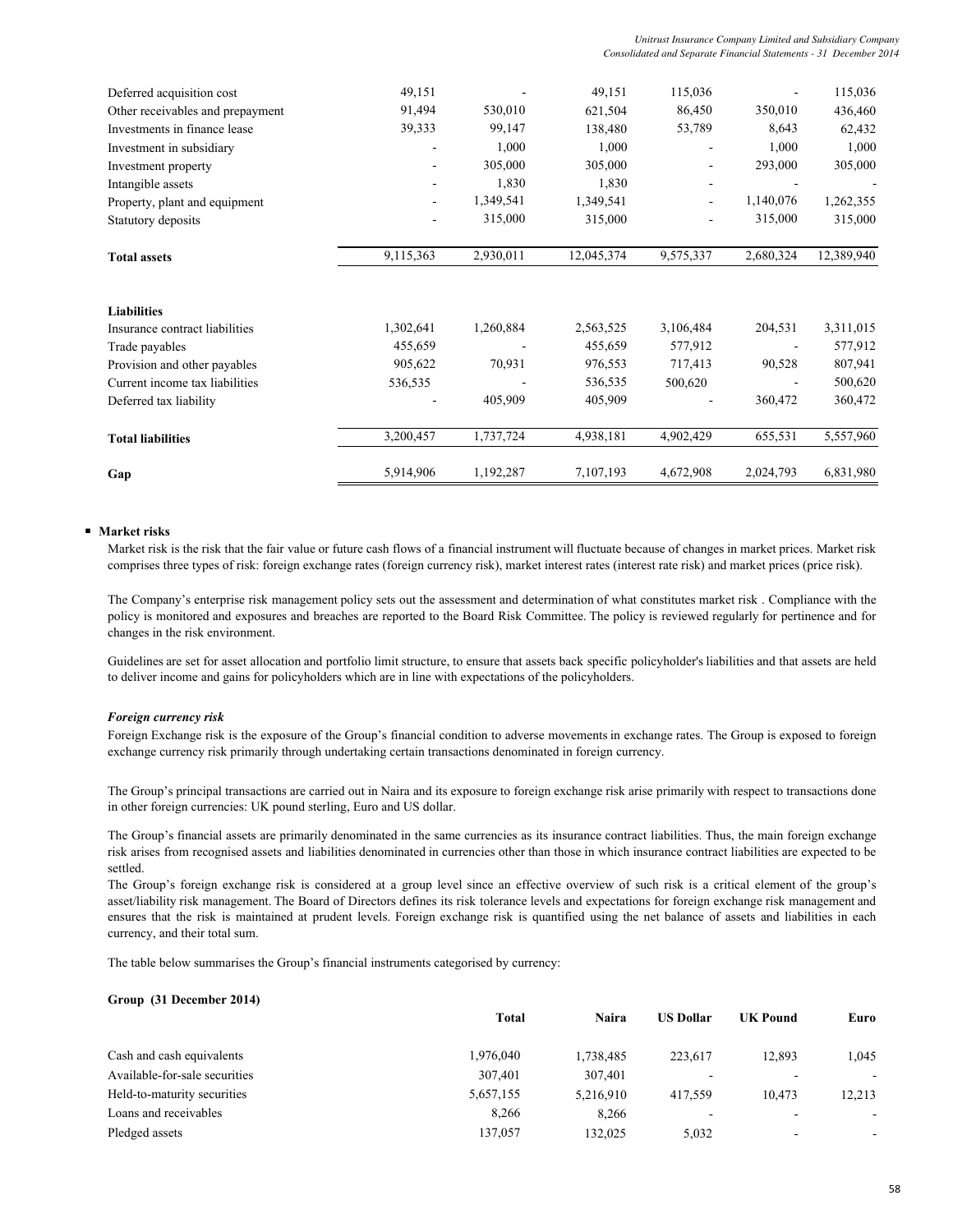### *Unitrust Insurance Company Limited and Subsidiary Company Consolidated and Separate Financial Statements - 31 December 2014*

| 3,684,931 | 3,055,471 | 628,137                  | 1,282  | 44                       |
|-----------|-----------|--------------------------|--------|--------------------------|
| 665,747   | 663,793   | 1,954                    |        |                          |
| 455,659   | 455,659   |                          |        | $\overline{\phantom{0}}$ |
| 2,563,525 | 1,936,019 | 626,183                  | 1,282  | 44                       |
| 9,656,826 | 8,794,218 | 825,984                  | 23,366 | 13,258                   |
| 138,480   | 138,480   | $\overline{\phantom{0}}$ |        |                          |
| 578,360   | 578,360   |                          |        | -                        |
| 800,409   | 620,633   | 179,776                  |        |                          |
| 53,658    | 53,658    | ۰                        |        |                          |
|           |           |                          |        |                          |

## **Group (31 December 2013)**

|                                | <b>Total</b> | Naira     | <b>US Dollar</b> | <b>UK Pound</b> | Euro   |
|--------------------------------|--------------|-----------|------------------|-----------------|--------|
| Cash and cash equivalents      | 1,615,429    | 1,332,847 | 246,588          | 21,785          | 14,209 |
| Available-for-sale securities  | 423,376      | 423,376   |                  |                 |        |
| Held-to-maturity securities    | 6,103,945    | 5,734,439 | 369,506          |                 |        |
| Loans and receivables          | 18,314       | 18,314    |                  |                 |        |
| Pledged assets                 | 223,465      | 218,777   | 4,688            |                 |        |
| Trade receivables              | 18,073       | 18,073    |                  |                 |        |
| Reinsurance assets             | 996,852      | 656,158   | 340,160          | 494             | 40     |
| Other receivables              | 376,717      | 376,717   |                  |                 |        |
| Investments in finance lease   | 62,432       | 62,432    |                  |                 |        |
| <b>Total assets</b>            | 9,838,603    | 8,841,133 | 960,942          | 22,279          | 14,249 |
| Insurance contract liabilities | 3,311,015    | 2,278,075 | 1,031,600        | 1,256           | 84     |
| Trade payables                 | 577,912      | 577,912   |                  |                 |        |
| Other payables                 | 520,390      | 518,436   | 1,954            |                 |        |
| <b>Total Liabilities</b>       | 4,409,317    | 3,374,423 | 1,033,554        | 1,256           | 84     |

## **Company (31 December 2014)**

|                                | Total     | Naira     | <b>US Dollar</b> | <b>UK Pound</b> | Euro   |
|--------------------------------|-----------|-----------|------------------|-----------------|--------|
| Cash and cash equivalents      | 1,970,779 | 1,733,224 | 223,617          | 12,893          | 1,045  |
| Available-for-sale securities  | 307,401   | 307,401   |                  |                 |        |
| Held-to-maturity securities    | 5,657,155 | 5,216,910 | 417,559          | 10,473          | 12,213 |
| Loans and receivables          | 7,918     | 7,918     |                  |                 |        |
| Pledged assets                 | 137,057   | 132,025   | 5,032            |                 |        |
| Trade receivables              | 53,658    | 53,658    |                  |                 |        |
| Reinsurance assets             | 800,409   | 620,633   | 179,776          |                 |        |
| Other receivables              | 563,508   | 563,508   |                  |                 |        |
| Investments in finance lease   | 138,480   | 138,480   |                  |                 |        |
| <b>Total assets</b>            | 9,636,365 | 8,773,757 | 825,984          | 23,366          | 13,258 |
| Insurance contract liabilities | 2,563,525 | 1,936,019 | 626,183          | 1,282           | 44     |
| Trade payables                 | 455,659   | 455,659   |                  |                 |        |
| Other payables                 | 713,940   | 711,986   | 1,954            |                 |        |
| <b>Total Liabilities</b>       | 3,733,124 | 3,103,664 | 628,137          | 1,282           | 44     |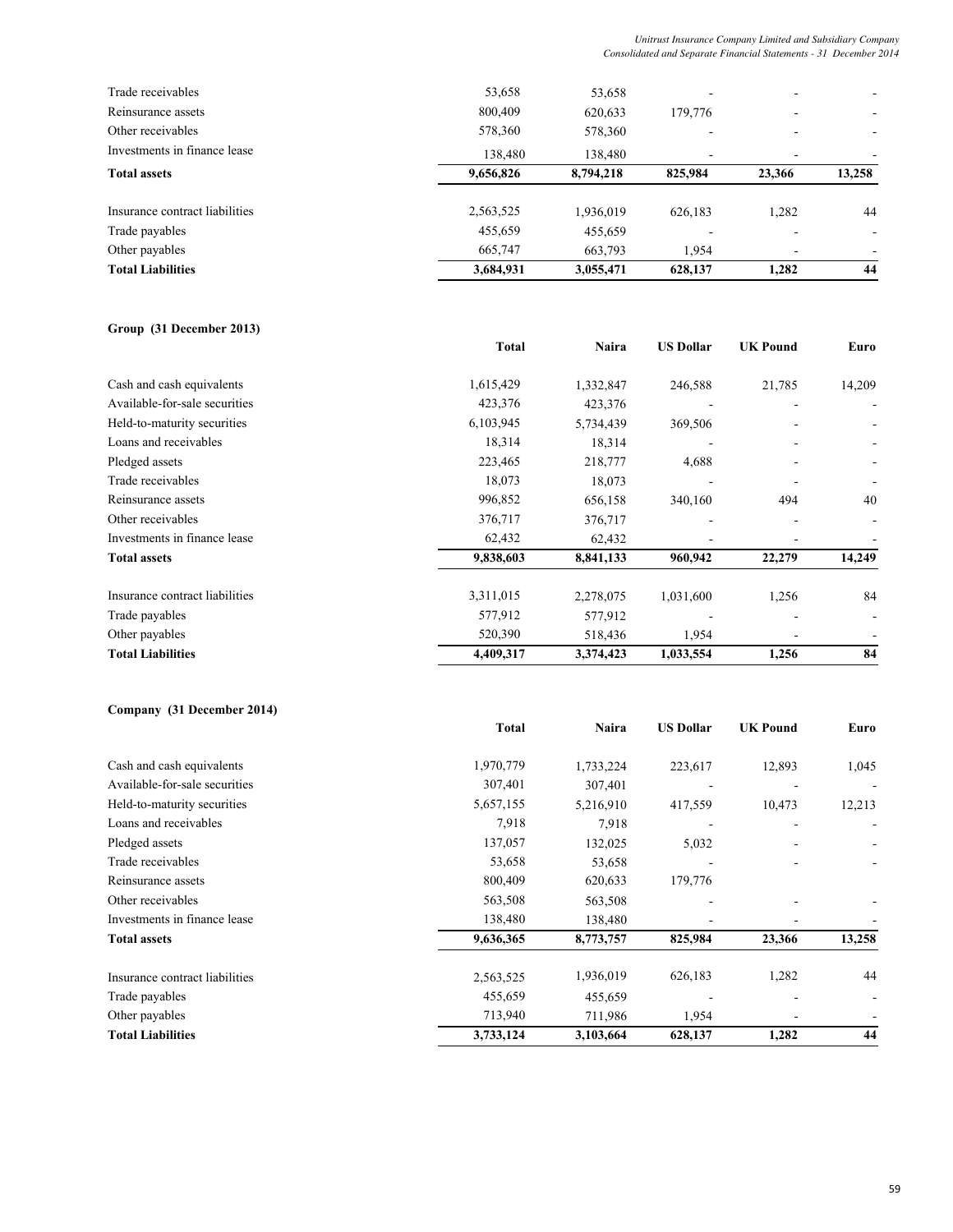### **Company (31 December 2013)**

|                                | <b>Total</b> | Naira     | <b>US Dollar</b>         | <b>UK Pound</b> | Euro   |
|--------------------------------|--------------|-----------|--------------------------|-----------------|--------|
| Cash and cash equivalents      | 1,602,854    | 1,320,272 | 246,588                  | 21,785          | 14,209 |
| Available-for-sale securities  | 423,376      | 423,376   |                          |                 |        |
| Held-to-maturity securities    | 6,103,945    | 5,734,439 | 369,506                  |                 | ۰.     |
| Loans and receivables          | 17,642       | 17,642    |                          |                 |        |
| Pledged assets                 | 223,465      | 218,777   | 4,688                    |                 |        |
| Trade receivables              | 18,073       | 18,073    |                          |                 |        |
| Reinsurance assets             | 996,852      | 656,158   | 340,160                  | 494             | 40     |
| Other receivables              | 379,878      | 379,878   |                          |                 |        |
| Investments in finance lease   | 62,432       | 62,432    | $\overline{\phantom{0}}$ |                 |        |
| <b>Total assets</b>            | 9,828,517    | 8,831,047 | 960,942                  | 22,279          | 14,249 |
| Insurance contract liabilities | 3,311,015    | 2,278,074 | 1,031,600                | 1,256           | 84     |
| Trade payables                 | 577,912      | 577,912   |                          |                 |        |
| Other payables                 | 555,886      | 577,323   | 1,954                    |                 |        |
| <b>Total Liabilities</b>       | 4,444,813    | 3,433,309 | 1,033,554                | 1,256           | 84     |

The information below shows the impact on the Company's results if the exchange rates between the US Dollar, UK pound, Euro and Nigerian Naira had increased or decreased by 100 basis points, when all other variables are held constant.

|                                                                    | 31-Dec-14 | $31 - Dec-13$ |
|--------------------------------------------------------------------|-----------|---------------|
| US Dollar effect of 100 basis points movement on profit before tax | 1.978     | 726           |
| UK pound effect of 100 basis points movement on profit before tax  | 221       |               |
| Euro effect of 100 basis points movement on profit before tax      |           | 142.          |

### *Interest rate risk*

Interest rate risk is the risk that the value or future cash flows of a financial instrument will fluctuate because of changes in market interest rates, yield curves and credit spreads.

Exposure to interest risk primarily results from timing differences in the repricing of assets and liabilities as they mature (fixed rate instruments) or contractually repriced (floating rate instruments).

The Company monitors this exposure through periodic reviews of the assets and liability position. Estimates of cash flows, as well as the impact of interest rate fluctuations relating to the investment portfolio and insurance provisions are modeled and reviewed. Interest rate risk is also managed through monitoring of interest rate gaps and sensitivity analysis across all investment portfolios.

The overall objective of these strategies is to limit the net change in value of assets and liabilities arising from interest rate movements.

While it is more difficult to measure the interest sensitivity of insurance liabilities than that of the related assets, to the extent that such sensitivities are measurable, then the interest rate movements will generate asset value changes that substantially offset changes in the value of the liabilities relating to the underlying products. The Company is also exposed to the risk of changes in future cash flows from fixed income securities arising from the changes in interest rates. The Company, however, has no significant concentration of interest rate risk.

A summary of the Group's interest rate gap position on non-trading portfolios is as follows:

### **Interest rate gap position**

| Group (31 December 2014)     |                |                          |                                |                          |                    |
|------------------------------|----------------|--------------------------|--------------------------------|--------------------------|--------------------|
|                              | $1 - 3$ months |                          | $3 - 6$ months $6 - 12$ months | $1 - 5$ vears            | Carrying<br>amount |
| Cash and cash equivalents    | 1,955,904      | ۰                        | $\overline{\phantom{0}}$       | $\overline{\phantom{0}}$ | 1,955,904          |
| Held-to-maturity securities  | 5,579,222      | $\overline{\phantom{a}}$ | 77,933                         | ۰.                       | 5,657,155          |
| Loans and receivables        | 1,719          | 716                      | 4,581                          | 1,250                    | 8,266              |
| Pledged assets               | 137,057        | $\overline{\phantom{a}}$ | $\overline{\phantom{0}}$       | $\overline{\phantom{a}}$ | 137,057            |
| Investments in finance lease | 19.923         | ۰                        | 19.410                         | 99.147                   | 138,480            |
|                              | 7,693,825      | 716                      | 101,924                        | 100.397                  | 7,896,862          |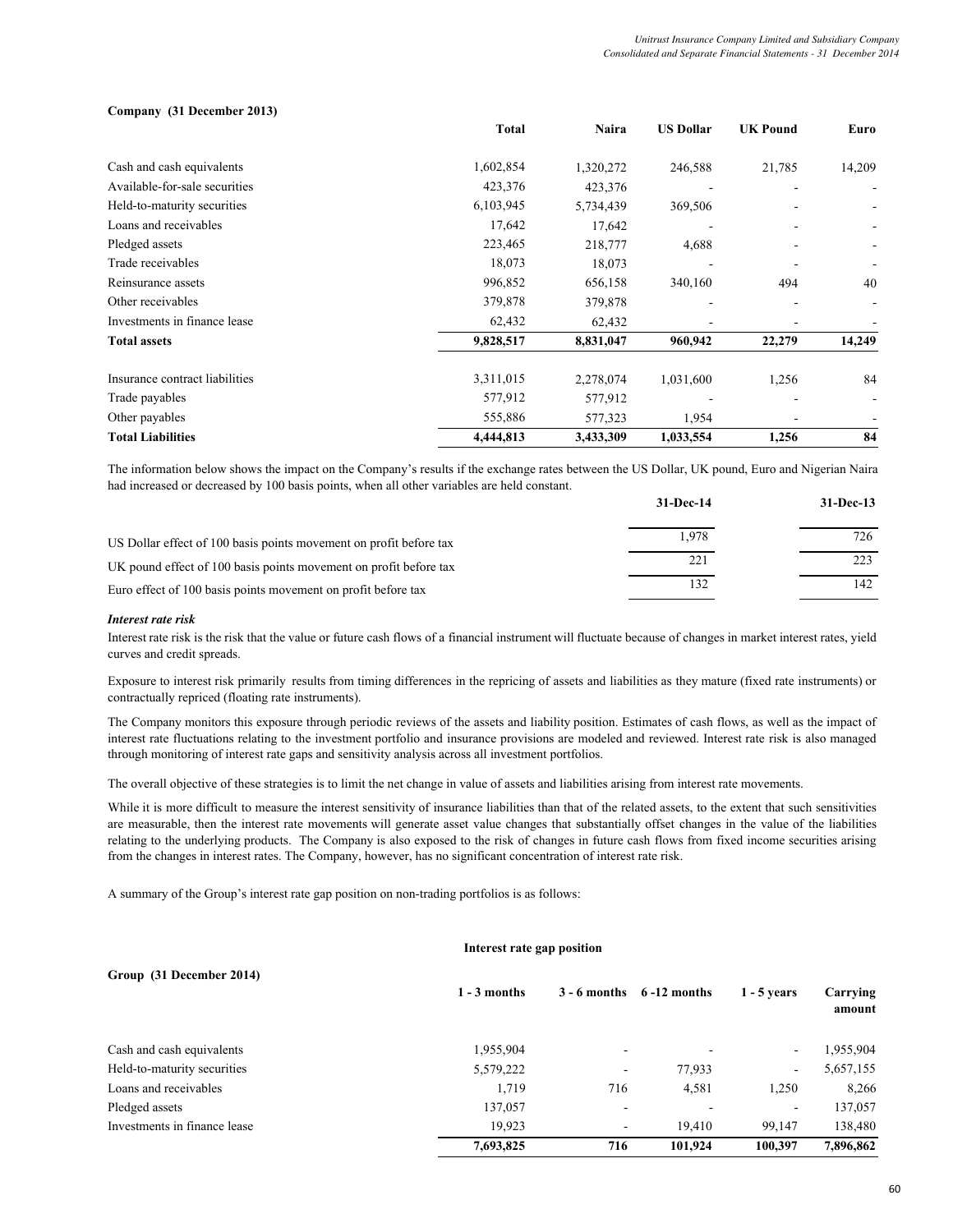| Insurance contract liabilities | 382.843   | 281.548   | 638.250    | .260.884    | 2,563,525 |
|--------------------------------|-----------|-----------|------------|-------------|-----------|
|                                | 382,843   | 281,548   | 638,250    | 1.260.884   | 2,563,525 |
|                                |           |           |            |             |           |
| Total interest rate gap        | 7,310,982 | (280.832) | (536, 326) | (1.160.487) | 5,333,337 |

### **Interest rate gap position**

| Group (31 December 2013)       |                |                |                 |                          |                    |
|--------------------------------|----------------|----------------|-----------------|--------------------------|--------------------|
|                                | $1 - 3$ months | $3 - 6$ months | $6 - 12$ months | $1 - 5$ years            | Carrying<br>amount |
| Cash and cash equivalents      | 1,595,864      |                |                 | $\overline{\phantom{a}}$ | 1,595,864          |
| Held-to-maturity securities    | 3,429,155      | 2,518,926      | 155,864         | $\overline{\phantom{a}}$ | 6,103,945          |
| Loans and receivables          | 1,790          | 1,925          | 5,177           | 9,422                    | 18,314             |
| Pledged assets                 | 220,096        |                | 4,707           |                          | 224,803            |
| Investments in finance lease   | 5,141          | 7,936          | 40,712          | 8,643                    | 62,432             |
|                                | 5,252,046      | 2,528,787      | 206,460         | 18,065                   | 8,005,358          |
| Insurance contract liabilities | 2,409,792      | 279,471        | 417,221         | 204,531                  | 3,311,015          |
|                                | 2,409,792      | 279,471        | 417,221         | 204,531                  | 3,311,015          |
| Total interest rate gap        | 2,842,254      | 2,249,316      | (210,761)       | (186, 466)               | 4,694,343          |

The table below shows the impact on the Group's profit before tax if interest rate increases or decreases by 100 basis points, with all other variables held constant.

| Group:                                                   |             |               |
|----------------------------------------------------------|-------------|---------------|
|                                                          | $31-Dec-14$ | $31 - Dec-13$ |
| Effect of 100 basis points movement on profit before tax | 78.969      | 30.622        |

|                                | Interest rate gap position |            |                                |                              |                    |
|--------------------------------|----------------------------|------------|--------------------------------|------------------------------|--------------------|
| Company (31 December 2014)     | $1 - 3$ months             |            | $3 - 6$ months $6 - 12$ months | $1 - 5$ years                | Carrying<br>amount |
| Cash and cash equivalents      | 1,951,677                  |            |                                | $\overline{\phantom{a}}$     | 1,951,677          |
| Held-to-maturity securities    | 5,579,222                  |            | 77,933                         | $\blacksquare$               | 5,657,155          |
| Loans and receivables          | 1,371                      | 716        | 4,581                          | 1,250                        | 7,918              |
| Pledged assets                 | 137,057                    |            |                                | $\qquad \qquad \blacksquare$ | 137,057            |
| Investments in finance lease   | 19,923                     |            | 19,410                         | 99,147                       | 138,480            |
|                                | 7,689,250                  | 716        | 101,924                        | 100.397                      | 7,892,287          |
| Insurance contract liabilities | 382,843                    | 281,548    | 638,250                        | 1,260,884                    | 2,563,525          |
|                                | 382,843                    | 281,548    | 638,250                        | 1,260,884                    | 2,563,525          |
| Total interest rate gap        | 7,306,407                  | (280, 832) | (536,326)                      | (1,160,487)                  | 5,328,762          |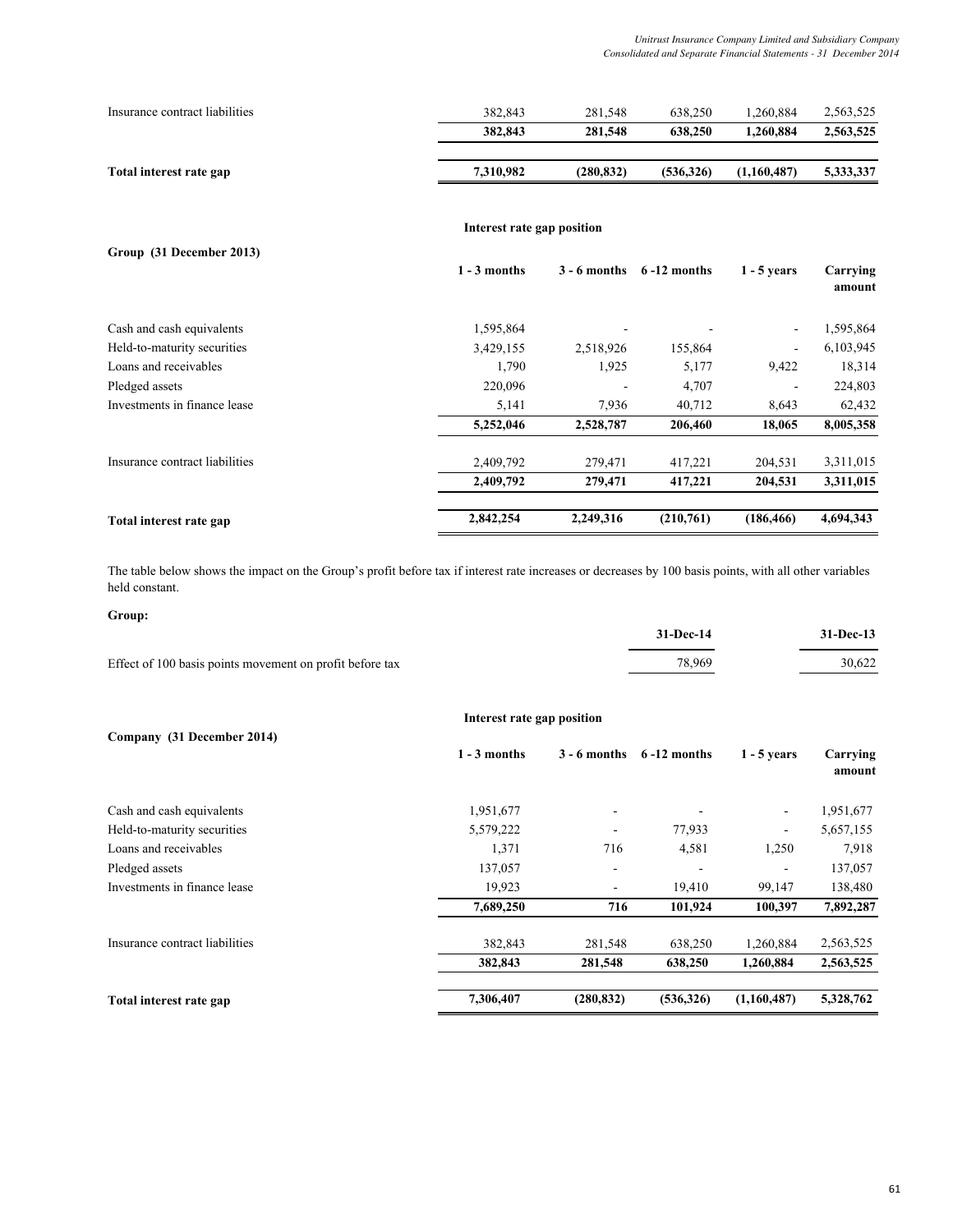### **Company (31 December 2013) Interest rate gap position**

|                                | $1 - 3$ months |                          | $3 - 6$ months $6 - 12$ months | $1 - 5$ vears            | Carrying<br>amount |
|--------------------------------|----------------|--------------------------|--------------------------------|--------------------------|--------------------|
| Cash and cash equivalents      | 1,583,353      |                          |                                | $\blacksquare$           | 1,583,353          |
| Held-to-maturity securities    | 3,429,155      | 2,518,926                | 155,864                        | $\overline{\phantom{a}}$ | 6,103,945          |
| Loans and receivables          | 1,118          | 1,925                    | 5,177                          | 9,422                    | 17,642             |
| Pledged assets                 | 220,096        | $\overline{\phantom{a}}$ | 4,707                          | $\overline{\phantom{a}}$ | 224,803            |
| Investments in finance lease   | 5,141          | 7,936                    | 40,712                         | 8,643                    | 62,432             |
|                                | 5,238,863      | 2,528,787                | 206,460                        | 18,065                   | 7,992,175          |
| Insurance contract liabilities | 2,409,792      | 279,471                  | 417,221                        | 204,531                  | 3,311,015          |
|                                | 2,409,792      | 279,471                  | 417,221                        | 204,531                  | 3,311,015          |
| Total interest rate gap        | 2,829,071      | 2,249,316                | (210,761)                      | (186, 466)               | 4,681,160          |

The table below shows the impact on the Company's profit before tax if interest rate increases or decreases by 100 basis points, with all other variables held constant.

### **Company:**

|                                                          | 31-Dec-14 | $31 - Dec-13$ |
|----------------------------------------------------------|-----------|---------------|
| Effect of 100 basis points movement on profit before tax | 78.923    | 30,521        |

### *Price risk*

Equity price risk is the risk that the fair value of future cash flows of a financial instrument will fluctuate because of changes in market prices (other than those arising from interest rate risk or foreign currency risk), whether those changes are caused by factors specific to the individual financial instrument or its issuer, or factors affecting all similar financial instruments traded in the market.

The Company's equity price risk exposure relates to financial assets and financial liabilities whose values will fluctuate as a result of changes in market prices, principally investment securities not held for the account of unit–linked business.

The Company's price risk policy requires it to manage such risks by setting and monitoring objectives and constraints on investments, diversification plans, and limits on investments in each sector and market.

The Company has no significant concentration of price risk.

### *Operational Risks*

Operational risk is the risk of direct or indirect loss arising from a wide variety of causes associated with the Company's processes, personnel, technology and infrastructure, and from external factors other than credit, market and liquidity risks such as those arising from legal and regulatory requirements and generally accepted standards of corporate behaviour. Operational risks arise from all of the Company's operations.

The Company's objective is to manage operational risk so as to balance the avoidance of financial losses and damage to the Company's reputation with overall cost effectiveness and to avoid control procedures that restrict initiative and creativity.

The Company cannot expect to eliminate all operational risks, but by initiating a rigorous control framework and by monitoring and responding to potential risks, the Company is able to manage the risks. Controls include effective segregation of duties, access controls, authorisation and reconciliation procedures, staff education and assessment processes, including the use of internal audit. Business risks such as changes in environment, technology and the industry are monitored through the strategic planning and budgeting process.

The primary responsibility for the development and implementation of controls to address operational risk is assigned to senior management within each unit. This responsibility is supported by the development of operational standards for the management of operational risk in the following areas: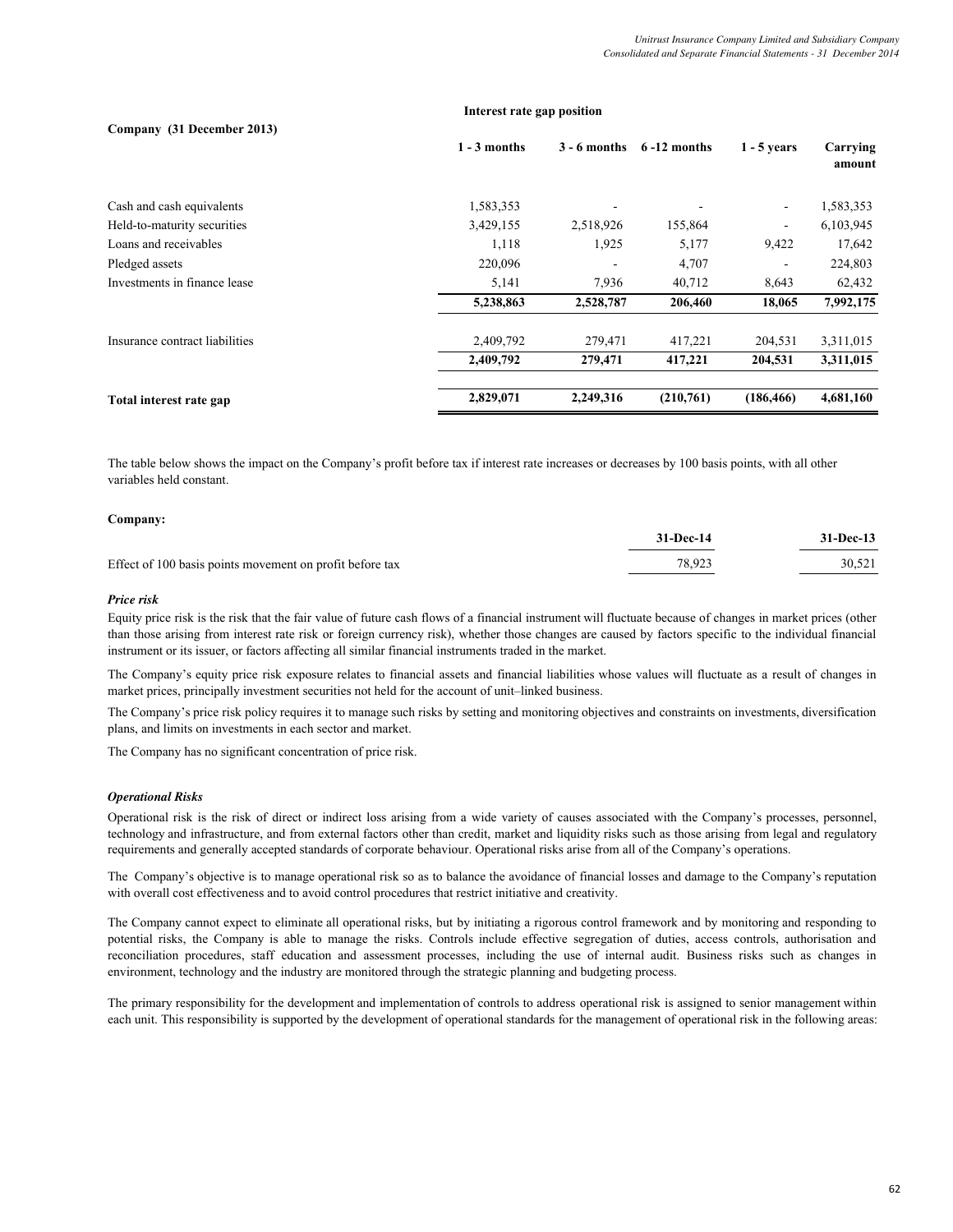- requirements for appropriate segregation of duties, including the independent authorisation of transactions

- requirements for the reconciliation and monitoring of transactions

- compliance with regulatory and other legal requirements
- documentation of controls and procedures
- requirements for the periodic assessment of operational risks and the adequacy of controls and procedures to address the risks
- requirements for the reporting of operational losses and proposed remedial action
- training and professional development
- ethical and business standards
- risk mitigation, including insurance where this is effective.

- Compliance with the Company's standards is supported by a programme of periodic reviews undertaken by internal audit. The results of internal audit reviews are discussed with the management of the business unit to which they relate, with summaries submitted to the audit committee and senior management of the Company.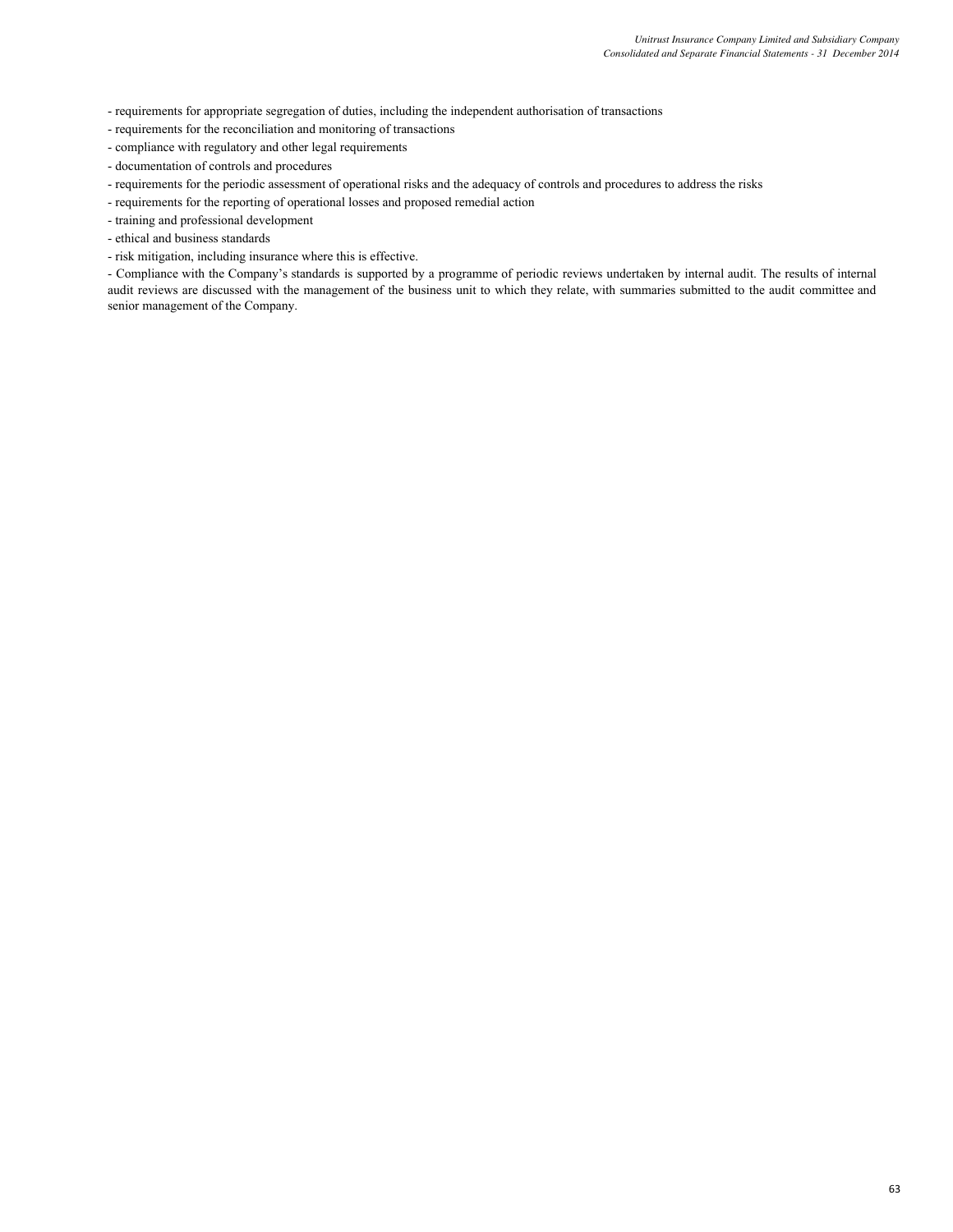## **Notes to the Consolidated and Separate Financial Statements**

*For the year ended 31 December 2014*

### **7 Unitrust's Risk Management Framework (cont'd)**

### **Asset - liability management (ALM)**

The Group is exposed to a range of financial risks through its financial assets, financial liabilities, reinsurance assets and insurance liabilities. In particular, the key financial risk is that the long- term its investment proceeds are not sufficient to fund the obligations arising from its insurance contracts.

The most important components of this financial risk are interest rate risk, equity price risk, foreign currency risk and credit risk.

These risks arise from open positions in interest rate, currency and equity products, all of which are exposed to general and specific market movements. The risks that the Group primarily faces due to the nature of its investments and liabilities are interest rate risk and equity price risk.

The Group manages these positions within an ALM framework that has been developed to achieve long-term investment returns in excess of its obligations under insurance contracts. Within the ALM framework, the Group periodically produces reports at portfolio, legal entity and asset and liability class level that are circulated to the Group's key management personnel. The principal technique of the Group's ALM is to match assets to the liabilities arising from insurance contracts by reference to the type of benefits payable to contract holders and for each distinct class of liabilities, a separate portfolio of assets is maintained.

The Group's ALM is integrated with the management of the financial risks associated with the Group's other classes of financial assets and liabilities not directly associated with insurance liabilities. In particular, the ALM Framework requires the management of interest rate risk, equity price risk and liquidity risk at the portfolio level. Foreign currency and credit risk are managed on a group-wide basis.

In response to the risk, the Group's assets and liabilities are allocated as follows:

|                                   | 31-Dec-14      |                                               |                | 31-Dec-13     |        |                                 |              |
|-----------------------------------|----------------|-----------------------------------------------|----------------|---------------|--------|---------------------------------|--------------|
|                                   | funds          | <b>Shareholders' Policy holders'</b><br>funds | <b>Total</b>   | Shareholders' | funds  | <b>Policy holders'</b><br>funds | <b>Total</b> |
|                                   | Non life       | Non life                                      |                |               |        |                                 |              |
| In thousands of naira             |                |                                               |                |               |        |                                 |              |
| <b>ASSETS</b>                     |                |                                               |                |               |        |                                 |              |
| Cash and cash equivalents         | 1,741,695      | 234,345                                       | 1,976,040      | 1,512,773     |        | 102,656                         | 1,615,429    |
| Financial assets-AFS              | 51,546         | 255,855                                       | 307,401        |               | 55,719 | 367,657                         | 423,376      |
| Financial assets-HTM              | 3,304,761      | 2,352,394                                     | 5,657,155      | 3,318,993     |        | 2,784,952                       | 6,103,945    |
| Loans and receivables             | 8,266          |                                               | 8,266          |               | 18,314 |                                 | 18,314       |
| Pledged Assets                    | 137,057        |                                               | 137,057        | 223,465       |        |                                 | 223,465      |
| Trade receivables                 | 53,658         |                                               | 53,658         |               | 18,073 |                                 | 18,073       |
| Reinsurance assets                | 1,129,900      | $\overline{a}$                                | 1,129,900      | 1,503,302     |        |                                 | 1,503,302    |
| Deferred acquisition cost         | 49,151         |                                               | 49,151         | 115,036       |        |                                 | 115,036      |
| Other receivables and prepayments | 636,356        |                                               | 636,356        | 433,299       |        |                                 | 433,299      |
| Investments in finance lease      | 138,480        | $\overline{a}$                                | 138,480        |               | 62,432 |                                 | 62,432       |
| Investment in subsidiaries        |                |                                               | $\overline{a}$ |               | ÷,     |                                 |              |
| Investment property               | 305,000        | $\overline{a}$                                | 305,000        | 305,000       |        |                                 | 305,000      |
| Deferred tax asset                | $\overline{a}$ |                                               | $\overline{a}$ |               |        |                                 |              |
| Intangible assets                 | 2,156          | $\overline{a}$                                | 2,156          |               | 654    |                                 | 654          |
| Property and equipment            | 1,349,542      | $\overline{\phantom{a}}$                      | 1,349,542      | 1,262,612     |        |                                 | 1,262,612    |
| Statutory deposit                 | 315,000        |                                               | 315,000        | 315,000       |        |                                 | 315,000      |
| <b>TOTAL ASSETS</b>               | 9,222,568      | 2,842,594                                     | 12,065,162     | 9,144,672     |        | 3,255,265                       | 12,399,937   |
|                                   |                |                                               |                |               |        |                                 |              |
| <b>LIABILITIES</b>                |                |                                               |                |               |        |                                 |              |
| Insurance contract liabilities    |                | 2,563,525.00                                  | 2,563,525      |               |        | 3,311,015                       | 3,311,015    |
| Trade payables                    | 455,659.00     |                                               | 455,659        | 577,912       |        |                                 | 577,912      |
| Provisions and other payables     | 934,475.00     |                                               | 934,475        | 772,445       |        |                                 | 772,445      |
| Current income tax liabilities    | 543,326.00     | $\overline{a}$                                | 543,326        | 507,465       |        |                                 | 507,465      |
| Deferred tax liabilities          | 405,962.00     |                                               | 405,962        | 360,550       |        |                                 | 360,550      |
| <b>TOTAL LIABILITIES</b>          | 2,339,422      | 2,563,525                                     | 4,902,947      | 2,218,372     |        | 3,311,015                       | 5,529,387    |
| GAP                               | 6,883,146      | 279,069                                       | 7,162,215      | 6,926,300     |        | (55,750)                        | 6,870,550    |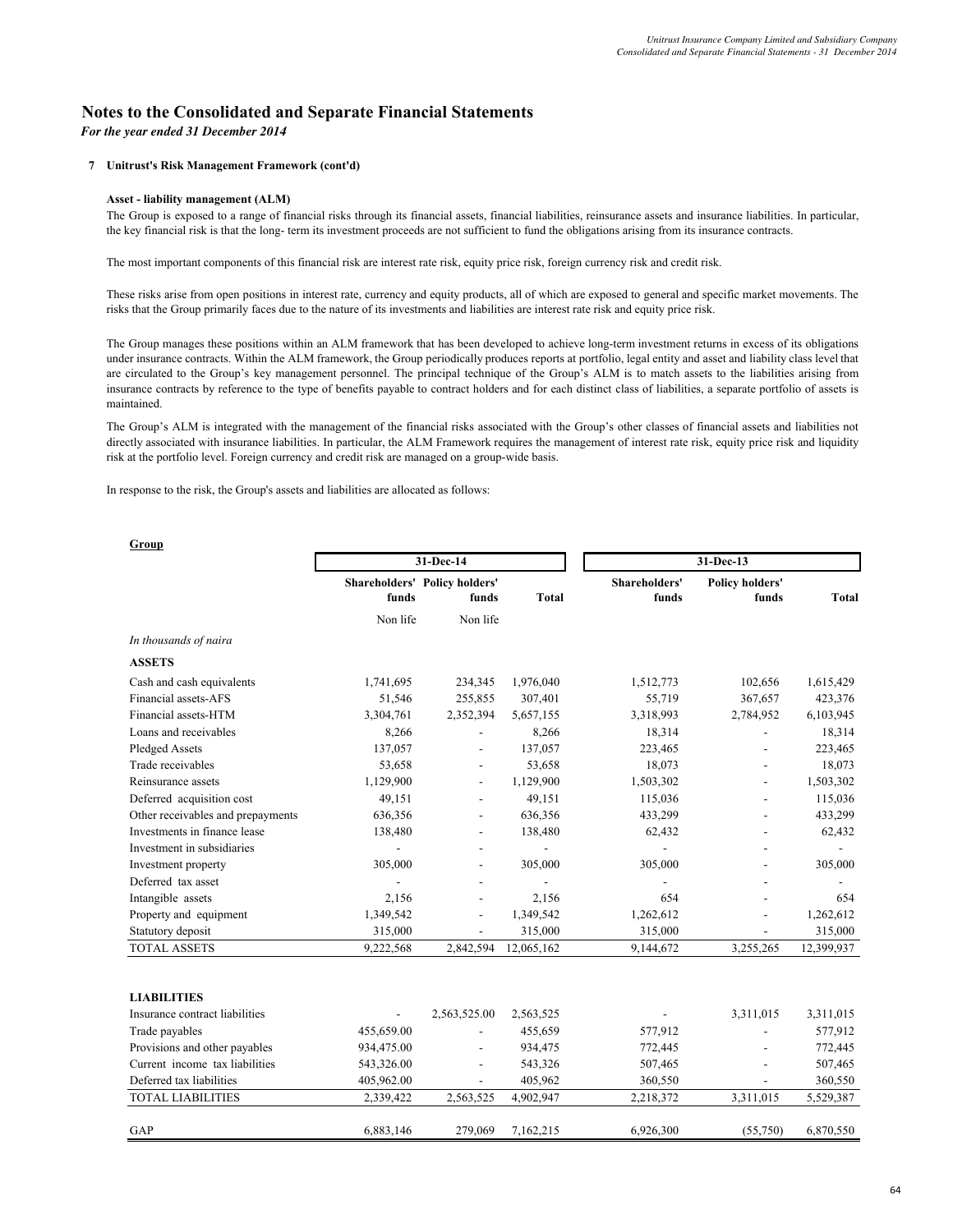### **Company**

|                                   | 31-Dec-14 |                                      |              | 31-Dec-13     |                          |              |  |
|-----------------------------------|-----------|--------------------------------------|--------------|---------------|--------------------------|--------------|--|
|                                   |           | <b>Shareholders' Policy holders'</b> |              | Shareholders' | <b>Policy holders'</b>   |              |  |
|                                   | funds     | funds                                | <b>Total</b> | funds         | funds                    | <b>Total</b> |  |
|                                   | Non life  | Non life                             |              |               |                          |              |  |
| In thousands of naira             |           |                                      |              |               |                          |              |  |
| <b>ASSETS</b>                     |           |                                      |              |               |                          |              |  |
| Cash and cash equivalents         | 1,736,434 | 234,345                              | 1,970,779    | 1,500,198     | 102,656                  | 1,602,854    |  |
| Financial assets-AFS              | 51,546    | 255,855                              | 307,401      | 55,719        | 367,657                  | 423,376      |  |
| Financial assets-HTM              | 3,304,761 | 2,352,394                            | 5,657,155    | 3,318,993     | 2,784,952                | 6,103,945    |  |
| Loans and receivables             | 7,918     |                                      | 7,918        | 17,642        |                          | 17,642       |  |
| Pledged Assets                    | 137,057   |                                      | 137,057      | 223,465       |                          | 223,465      |  |
| Trade receivables                 | 53,658    | $\overline{\phantom{0}}$             | 53,658       | 18,073        | $\overline{\phantom{a}}$ | 18,073       |  |
| Reinsurance assets                | 1,129,900 |                                      | 1,129,900    | 1,503,302     | $\overline{a}$           | 1,503,302    |  |
| Deferred acquisition cost         | 49,151    |                                      | 49,151       | 115,036       |                          | 115,036      |  |
| Other receivables and prepayments | 621,504   |                                      | 621,504      | 436,460       |                          | 436,460      |  |
| Investments in finance lease      | 138,480   |                                      | 138,480      | 62,432        |                          | 62,432       |  |
| Investment in subsidiaries        | 1,000     | $\overline{\phantom{0}}$             | 1,000        | 1,000         | $\overline{\phantom{a}}$ | 1,000        |  |
| Investment property               | 305,000   | $\overline{a}$                       | 305,000      | 305,000       |                          | 305,000      |  |
| Deferred tax asset                |           |                                      |              |               |                          |              |  |
| Intangible assets                 | 1,830     |                                      | 1,830        |               |                          |              |  |
| Property and equipment            | 1,349,541 | $\overline{a}$                       | 1,349,541    | 1,262,355     |                          | 1,262,355    |  |
| Statutory deposit                 | 315,000   |                                      | 315,000      | 315,000       |                          | 315,000      |  |
| <b>TOTAL ASSETS</b>               | 9,202,780 | 2,842,594                            | 12,045,374   | 9,134,675     | 3,255,265                | 12,389,940   |  |
| <b>LIABILITIES</b>                |           |                                      |              |               |                          |              |  |
| Insurance contract liabilities    |           | 2,563,525                            | 2,563,525    |               | 3,311,015                | 3,311,015    |  |
| Trade payables                    | 455,659   |                                      | 455,659      | 577,912       |                          | 577,912      |  |
| Provisions and other payables     | 976,553   |                                      | 976,553      | 807,941       |                          | 807,941      |  |
| Current income tax liabilities    | 536,535   |                                      | 536,535      | 500,620       |                          | 500,620      |  |
| Deferred tax liabilities          | 405,909   |                                      | 405,909      | 360,472       |                          | 360,472      |  |
| <b>TOTAL LIABILITIES</b>          | 2,374,656 | 2,563,525                            | 4,938,181    | 2,246,945     | 3,311,015                | 5,557,960    |  |
| GAP                               | 6,828,124 | 279,069                              | 7,107,193    | 6,887,730     | (55,750)                 | 6,831,980    |  |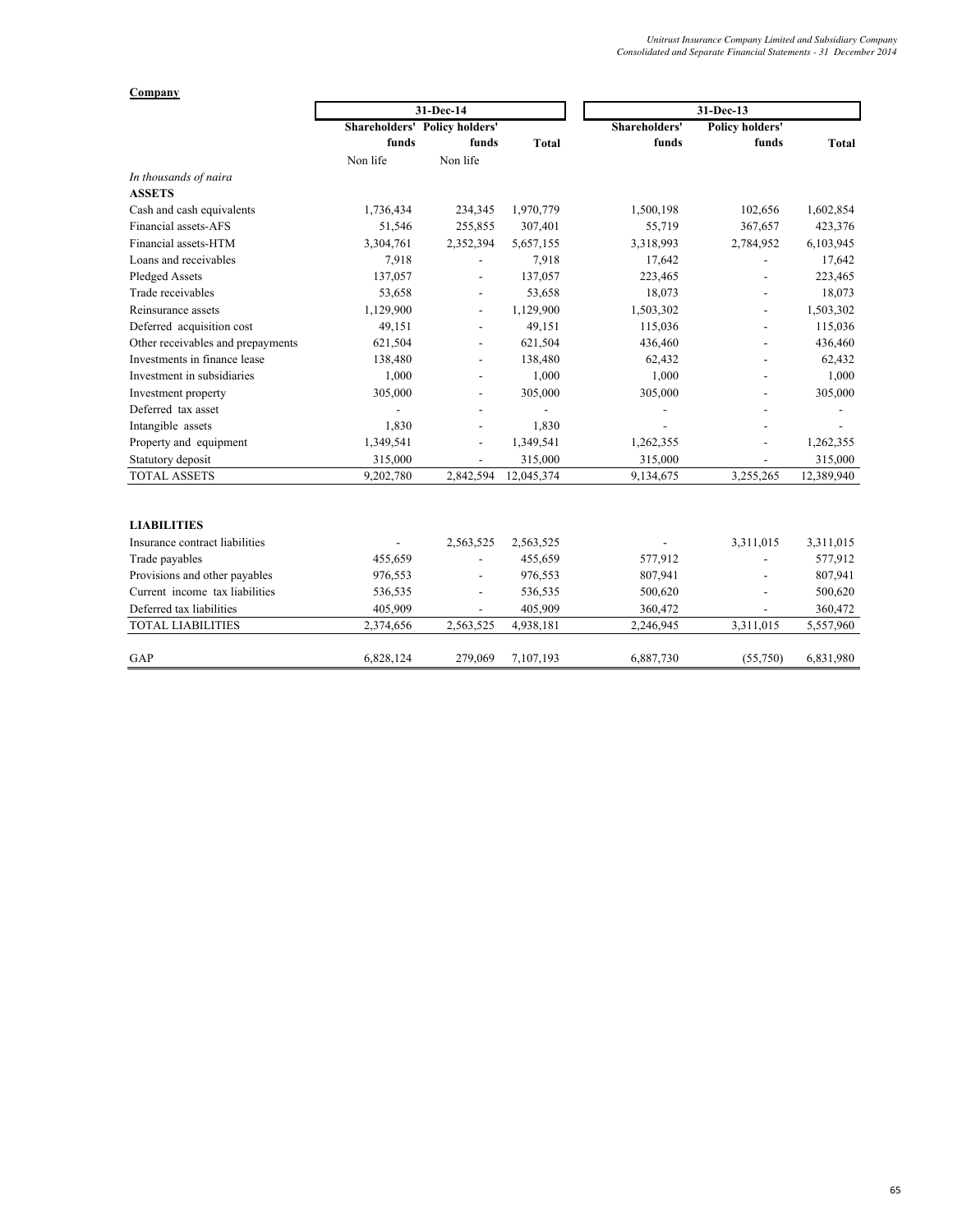## **Notes to the Consolidated and Separate Financial Statements**

*For the year ended 31 December 2014*

### **8 Financial assets and liabilities**

### *Determination of fair value*

The determination of fair value for each class of financial instruments was based on the particular characteristic of the instruments. The determination of fair value for financial assets and financial liabilities for which there is no observable market price requires the use of certain valuation techniques. For financial instruments that trade infrequently and have little price transparency, fair value is less objective, and requires varying degrees of judgment depending on liquidity, concentration, uncertainty of market factors, pricing assumptions and other risks affecting the specific instrument.The method and assumptions applied are enumerated below:

### *Cash and cash equivalent*

The estimated fair value of fixed interest placement with banks is based on the prevailing money market interest rates and remaining maturity.

### *Quoted securities (Available-for-Sale)*

The fair value for treasury bills and quoted equities is based on market prices or brokers/dealers price quotations. Where this information is not available, fair valuation is estimated using quoted market prices for securities with similar credit, maturity and yield characteristics.

### *Trade receivables and payables, reinsurance receivables and other*

The estimated fair value of receivables and payables with no stated maturity which includes no interest payables and receivables is the amount repayable or to receive on demand.

The Company measures fair value using the following fair value hierarchy that reflects the significance of the inputs used in making the measurement.

#### Level 1: Quoted market price in an active market for an identical instrument.

Level 2: Valuation techniques based on observable inputs. This category includes instruments valued using: quoted market prices in active markets for similar instruments; quoted prices for similar instruments in markets that are considered less than active; or other valuation techniques where all significant inputs are directly or indirectly observable from market data.

Level 3: This includes financial instruments, the valuation of which incorporates significant inputs for the asset or liability that is not based on observable market data (unobservable inputs). Unobservable inputs are those not readily available in an active market due to market illiquidity or complexity of the product. These inputs are generally determined based on inputs of a similar nature, historic observations on the level of the input or analytical techniques.

### *Accounting classification measurement basis and fair value*

The table below analyses financial instruments measured at fair value at the end of the year, by the level in the fair value hierarchy into which the fair value measurement is categorised.

| Financial assets measured at fair value       |             |         | 31 December 2014         |                          |                      |
|-----------------------------------------------|-------------|---------|--------------------------|--------------------------|----------------------|
|                                               |             | Level 1 | Level 2                  | Level 3                  | <b>Total balance</b> |
| Group                                         | <b>Note</b> |         |                          |                          |                      |
| In thousands of naira                         |             |         |                          |                          |                      |
| <b>Assets</b>                                 |             |         |                          |                          |                      |
| Available-for-sale financial assets           | 25          | 307,401 | $\overline{\phantom{0}}$ | $\overline{\phantom{0}}$ | 307,401              |
| Total financial assets measured at fair value |             | 307,401 | $\overline{\phantom{0}}$ |                          | 307,401              |
|                                               |             |         |                          |                          |                      |
|                                               |             |         | 31 December 2013         |                          |                      |
|                                               |             | Level 1 | Level 2                  | Level 3                  | <b>Total balance</b> |
| Group                                         | <b>Note</b> |         |                          |                          |                      |
| In thousands of naira                         |             |         |                          |                          |                      |
| <b>Assets</b>                                 |             |         |                          |                          |                      |
| Available-for-sale financial assets           | 25          | 423,376 | -                        | $\overline{\phantom{0}}$ | 423,376              |
| Total financial assets measured at fair value |             | 423,376 | -                        |                          | 423,376              |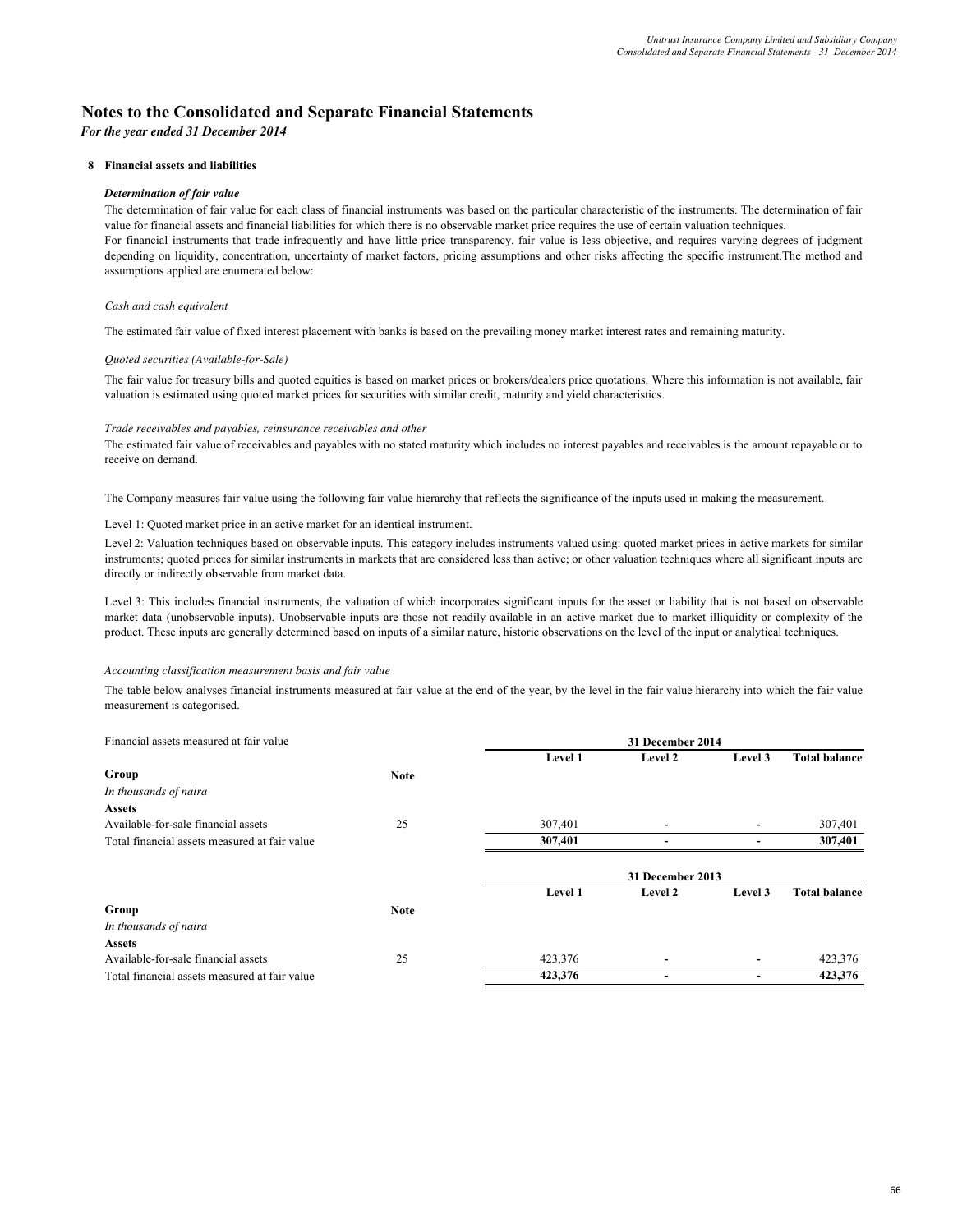|                                               |             |         | 31 December 2014         |                          |                      |
|-----------------------------------------------|-------------|---------|--------------------------|--------------------------|----------------------|
|                                               |             | Level 1 | Level 2                  | Level 3                  | <b>Total balance</b> |
| Company                                       | <b>Note</b> |         |                          |                          |                      |
| In thousands of naira                         |             |         |                          |                          |                      |
| <b>Assets</b>                                 |             |         |                          |                          |                      |
| Available-for-sale financial assets           | 25          | 307,401 | ٠                        | $\overline{\phantom{a}}$ | 307,401              |
| Total financial assets measured at fair value |             | 307,401 |                          |                          | 307,401              |
|                                               |             |         | 31 December 2013         |                          |                      |
|                                               |             | Level 1 | Level 2                  | Level 3                  | <b>Total balance</b> |
| Company                                       | <b>Note</b> |         |                          |                          |                      |
| In thousands of naira                         |             |         |                          |                          |                      |
| <b>Assets</b>                                 |             |         |                          |                          |                      |
| Available-for-sale financial assets           | 25          | 423,376 | ٠                        | $\overline{\phantom{a}}$ | 423,376              |
| Total financial assets measured at fair value |             | 423,376 | $\overline{\phantom{0}}$ | $\overline{\phantom{0}}$ | 423,376              |

The table below analyses financial instruments not measured at fair value at the end of the year. The carrying amount of these financial instruments are approximations of their fair values.

|                                                                 |             | Group                 | Group      | Company               | Company    |
|-----------------------------------------------------------------|-------------|-----------------------|------------|-----------------------|------------|
|                                                                 |             | 31-Dec-14             | 31-Dec-14  | 31-Dec-14             | 31-Dec-14  |
|                                                                 |             | <b>Carrying value</b> | Fair value | <b>Carrying value</b> | Fair value |
|                                                                 | <b>Note</b> |                       |            |                       |            |
| In thousands of naira                                           |             |                       |            |                       |            |
| <b>Assets</b>                                                   |             |                       |            |                       |            |
| Cash and cash equivalents                                       | 24          | 1,976,040             | 1,976,040  | 1,970,779             | 1,970,779  |
| Held-to-maturity securities                                     | 26          | 5,657,155             | 5,657,155  | 5,657,155             | 5,657,155  |
| Loans and receivables                                           | 27          | 8,266                 | 8,266      | 7,918                 | 7,918      |
| Pledged assets                                                  | 28          | 137,057               | 137,057    | 137,057               | 137,057    |
| Trade receivables                                               | 29          | 53,658                | 53,658     | 53,658                | 53,658     |
| Reinsurance asset (excluding prepaid reinsurance)               | 30          | 800,409               | 800,409    | 800,409               | 800,409    |
| Other receivables (excluding prepayments)                       | 32          | 578,360               | 578,360    | 563,508               | 563,508    |
| Total value of financial assets not measured at fair value      |             | 9,210,945             | 9,210,945  | 9,190,484             | 9,190,484  |
|                                                                 |             |                       |            |                       |            |
| Trade payables                                                  | 40          | 577,912               | 577,912    | 577,912               | 577,912    |
| Other payables                                                  | 41          | 508,490               | 508,490    | 579,277               | 579,277    |
| Total value of financial liabilities not measured at fair value |             | 1,086,402             | 1,086,402  | 1,157,189             | 1,157,189  |

|                                                                 |             | Group                 | Group       | Company               | Company     |
|-----------------------------------------------------------------|-------------|-----------------------|-------------|-----------------------|-------------|
|                                                                 |             | 31-Dec-2013           | 31-Dec-2013 | 31-Dec-2013           | 31-Dec-2013 |
|                                                                 |             | <b>Carrying value</b> | Fair value  | <b>Carrying value</b> | Fair value  |
|                                                                 | <b>Note</b> |                       |             |                       |             |
| In thousands of naira                                           |             |                       |             |                       |             |
| <b>Assets</b>                                                   |             |                       |             |                       |             |
| Cash and cash equivalents                                       | 24          | 1,615,429             | 1,615,429   | 1,602,854             | 1,602,854   |
| Held-to-maturity securities                                     | 26          | 6,103,945             | 6,103,945   | 6,103,945             | 6,103,945   |
| Loans and receivables                                           | 30          | 996,852               | 996,852     | 996,852               | 996,852     |
| Pledged assets                                                  | 27          | 18,314                | 18,314      | 17,642                | 17,642      |
| Trade receivables                                               | 28          | 223,465               | 223,465     | 223,465               | 223,465     |
| Reinsurance assets (excluding prepaid reinsurance)              | 29          | 18,073                | 18,073      | 18,073                | 18,073      |
| Other receivables (excluding prepayments)                       | 32          | 376,717               | 376,717     | 379,878               | 379,878     |
| Total value of financial assets not measured at fair value      |             | 9,352,795             | 9,352,795   | 9,342,709             | 9,342,709   |
|                                                                 |             |                       |             |                       |             |
| Trade payables                                                  | 40          | 577,912               | 577,912     | 577,912               | 577,912     |
| Other payables                                                  | 41          | 508,490               | 508,490     | 579,277               | 579,277     |
| Total value of financial liabilities not measured at fair value |             | 1,086,402             | 1,086,402   | 1,157,189             | 1,157,189   |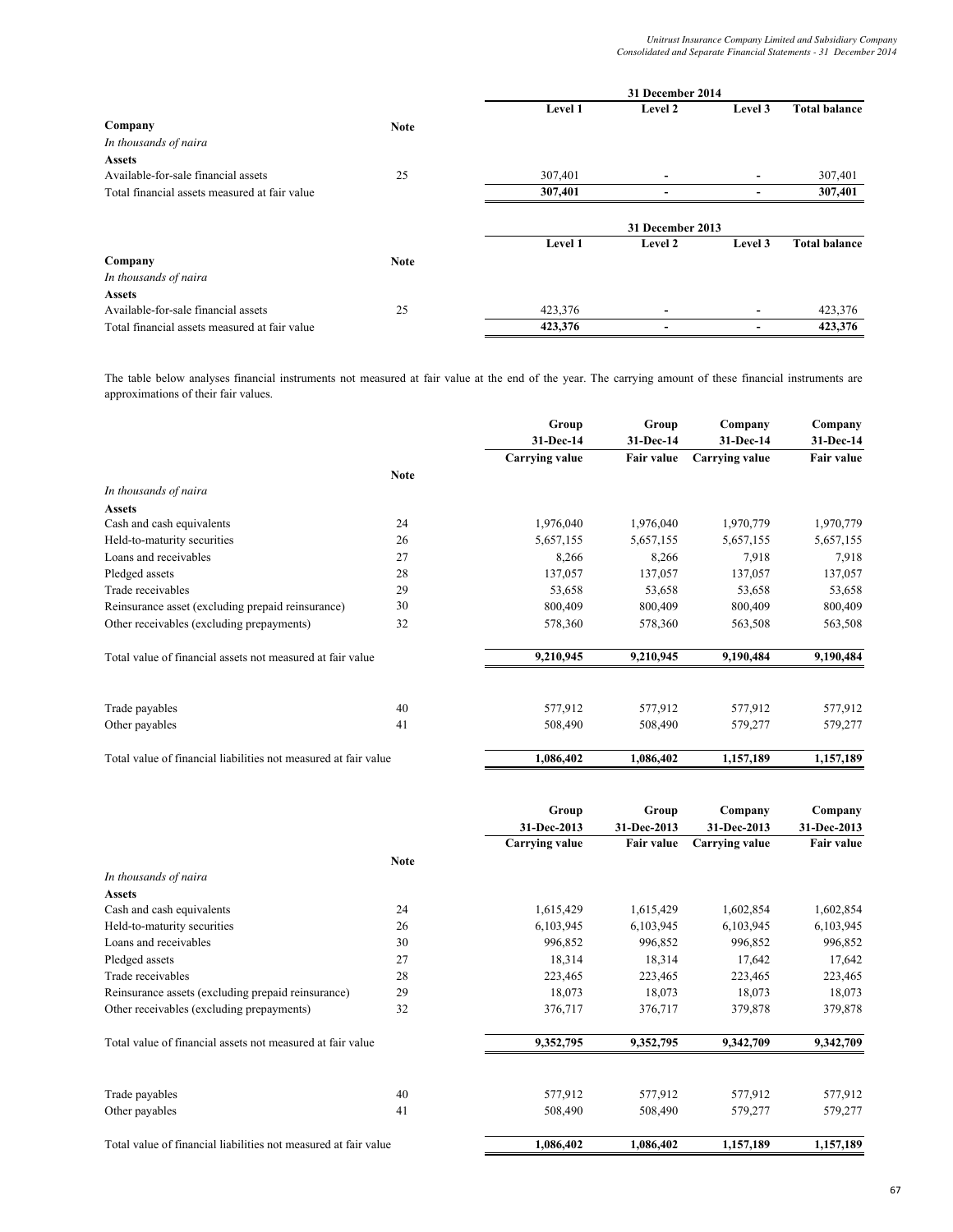# **Notes to the Consolidated and Separate Financial Statements**

*For the year ended 31 December 2014*

### **9 Segment reporting**

Segment information is presented in respect of the Group's business segments which represents the primary segment reporting forma and is based on the Group's management and reporting structure.

Based on the evaluation of the Company's operations, management has determined that it has only one reportable segment since the Company does not manage its operations by allocating resources based on a determination of the contribution to net income from product, service or operation. The Company's subsidiary does not qualify as a reportable segment as it does not meet the quantitative threshold required for segment reporting.

The products and services from which the Company derives its revenue are mainly the provision of risk underwriting and related financial services to its customers. Such services include provision of general insurance services to both corporate and individual customers and the products are distributed through various forms of brokers, agencies and direct marketing programmes. Revenue from this segment is derived primarily from insurance premiums, fee income, investment income and net realised gains on financial assets.

Management identifies its reportable operating segment based on the Group's management and reporting structure.

The segment information provided to the strategic steering committee for the reportable segments for the year end is as follows:

|                                       | <b>General insurance business</b> |                      |  |
|---------------------------------------|-----------------------------------|----------------------|--|
|                                       | 31-Dec-2014<br>H'000              | 31-Dec-2013<br>H'000 |  |
| Revenue from external customers:      |                                   |                      |  |
| Gross insurance premium revenue       | 2,845,108                         | 3,023,935            |  |
| Insurance premium ceded to reinsurers | (1,398,591)                       | (1,397,294)          |  |
| Net insurance premium revenue         | 1,446,517                         | 1,626,641            |  |
| Fee and commission income             | 338,909                           | 315,525              |  |
| Investment and other income           | 1,150,495                         | 1,256,296            |  |
|                                       | 2,935,921                         | 3,198,462            |  |
| Reportable segment profit before tax  | 1,916,206                         | 1,894,502            |  |
| Assets and liabilities:               |                                   |                      |  |
| Total assets                          | 12,065,162                        | 12,399,937           |  |
| <b>Total liabilities</b>              | 4,902,947                         | 5,529,386            |  |
| Net assets                            | 7,162,215                         | 6,870,551            |  |

The revenue from external parties reported to the strategic steering committee is measured in a manner consistent with that in the income statement.

The amounts provided to segment information with respect to total assets and total liabilities are measured in a manner consistent with that of the financial statements. These assets are allocated based on the operations of the segment and the physical location of the asset.

### **Geographical segment**

Nigeria is the Company's primary geographical segment as all the Company's income is derived in Nigeria. Accordingly, no further geographical segments information is reported.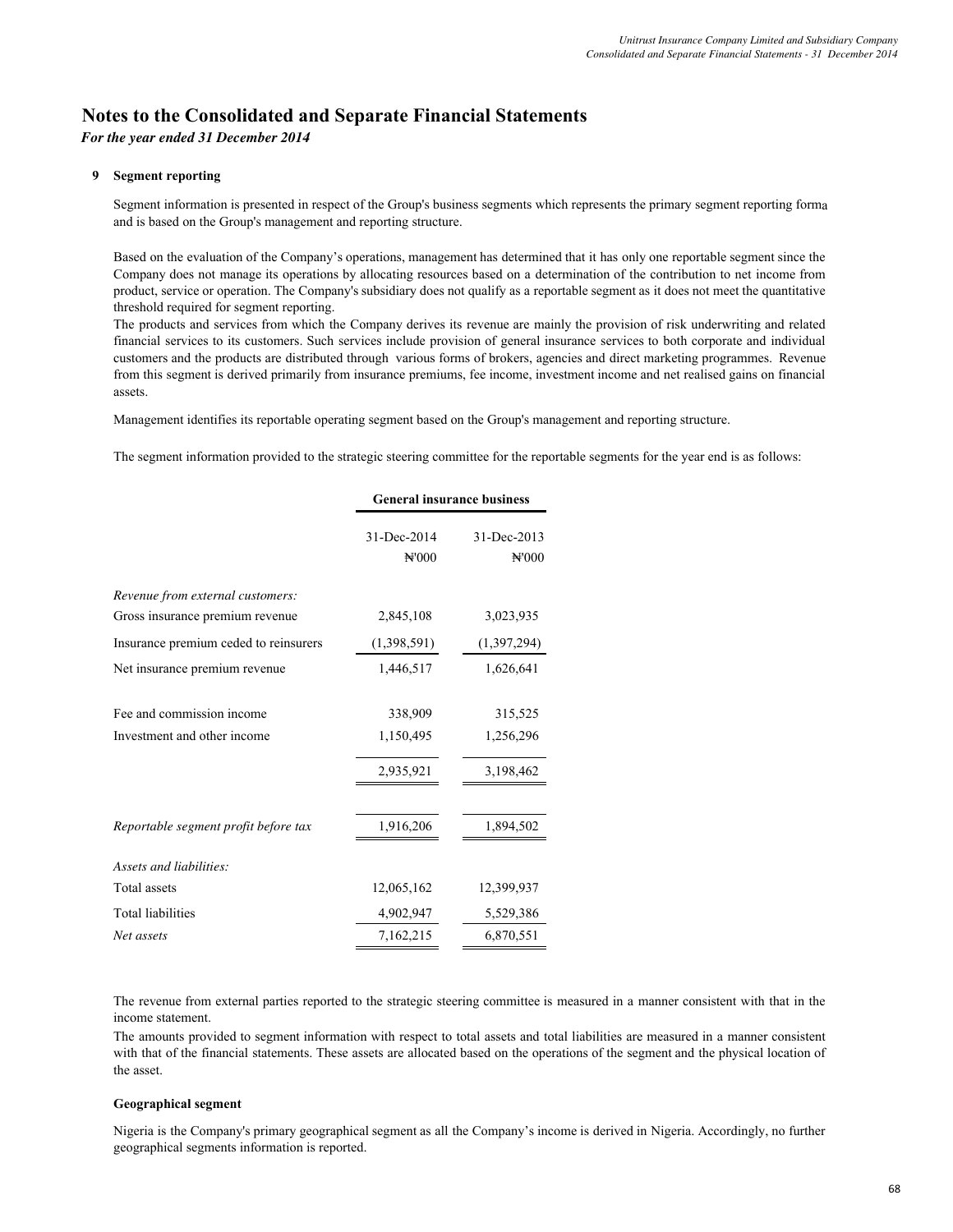# **Notes to the Consolidated and Separate Financial Statements**

*For the year ended 31 December 2014*

*(All amounts are in thousands of naira)*

 **10 Gross premium written** 

 **11 Gross premium income**

|                                                        | Group       | Group       | Company     | Company     |
|--------------------------------------------------------|-------------|-------------|-------------|-------------|
|                                                        | 31-Dec-2014 | 31-Dec-2013 | 31-Dec-2014 | 31-Dec-2013 |
| Gross insurance premium revenue (see note 11)          | 2,845,108   | 3,023,935   | 2,845,108   | 3,023,935   |
| Gross premium income                                   |             |             |             |             |
| The insurance premium income is analyzed as follows:   | Group       | Group       | Company     | Company     |
|                                                        | 31-Dec-2014 | 31-Dec-2013 | 31-Dec-2014 | 31-Dec-2013 |
| Short-term insurance contracts:                        |             |             |             |             |
| Gross premium (see note 10)                            | 2,845,108   | 3,023,935   | 2,845,108   | 3,023,935   |
| Decrease in unearned premium (see note $39(b)(ii)$ )   | 287,180     | 56,159      | 287,180     | 56,159      |
| Premium income arising from insurance contracts issued | 3,132,288   | 3,080,094   | 3,132,288   | 3,080,094   |
|                                                        |             |             |             |             |

| 31 December 2014 | <b>Group and Company</b> |                     |                         |  |
|------------------|--------------------------|---------------------|-------------------------|--|
|                  | Gross premium<br>written | Unearned<br>premium | Gross premium<br>earned |  |
| Fire             | 630,436                  | 14,946              | 645,382                 |  |
| General accident | 354,179                  | (755)               | 353,424                 |  |
| Motor            | 1,025,542                | (1, 593)            | 1,023,949               |  |
| Marine           | 181,275                  | (8,024)             | 173,251                 |  |
| Bond             | 27,698                   | (1,558)             | 26,140                  |  |
| Engineering      | 273,704                  | 116,277             | 389,981                 |  |
| Oil and energy   | 188,342                  | 144,777             | 333,119                 |  |
| Miscellaneous    | 163,932                  | 23,110              | 187,042                 |  |
|                  | 2,845,108                | 287,180             | 3,132,288               |  |

| 31 December 2013<br><b>Group and Company</b> |                          |                     |                         |
|----------------------------------------------|--------------------------|---------------------|-------------------------|
|                                              | Gross premium<br>written | Unearned<br>premium | Gross premium<br>earned |
| Fire                                         | 650,194                  | 31,257              | 681,451                 |
| General accident                             | 355,780                  | (1, 844)            | 353,936                 |
| Motor                                        | 872,775                  | 64,271              | 937,046                 |
| Marine                                       | 237,848                  | 34,362              | 272,210                 |
| Bond                                         | 18,958                   | 2,927               | 21,885                  |
| Engineering                                  | 359,986                  | (66,771)            | 293,215                 |
| Oil and energy                               | 323,794                  | (46, 737)           | 277,057                 |
| Miscellaneous                                | 204,600                  | 38,694              | 243,294                 |
|                                              | 3,023,935                | 56,159              | 3,080,094               |
|                                              |                          |                     |                         |

| 12 | <b>Reinsurance expenses</b>                                         | Group       | Group       | Company     | Company       |
|----|---------------------------------------------------------------------|-------------|-------------|-------------|---------------|
|    |                                                                     | 31-Dec-2014 | 31-Dec-2013 | 31-Dec-2014 | 31-Dec-2013   |
|    |                                                                     |             |             |             |               |
|    | Reinsurance premium                                                 | (1,221,632) | (1,415,113) | (1.221.632) | (1,415,113)   |
|    | (Decrease)/Increase in prepaid reinsurance premium (See note 30(a)) | (176.959)   | 17.819      | (176.959)   | 17.819        |
|    | Premium revenue ceded to reinsurers on insurance contracts issued   | (1,398,591) | (1,397,294) | (1,398,591) | (1, 397, 294) |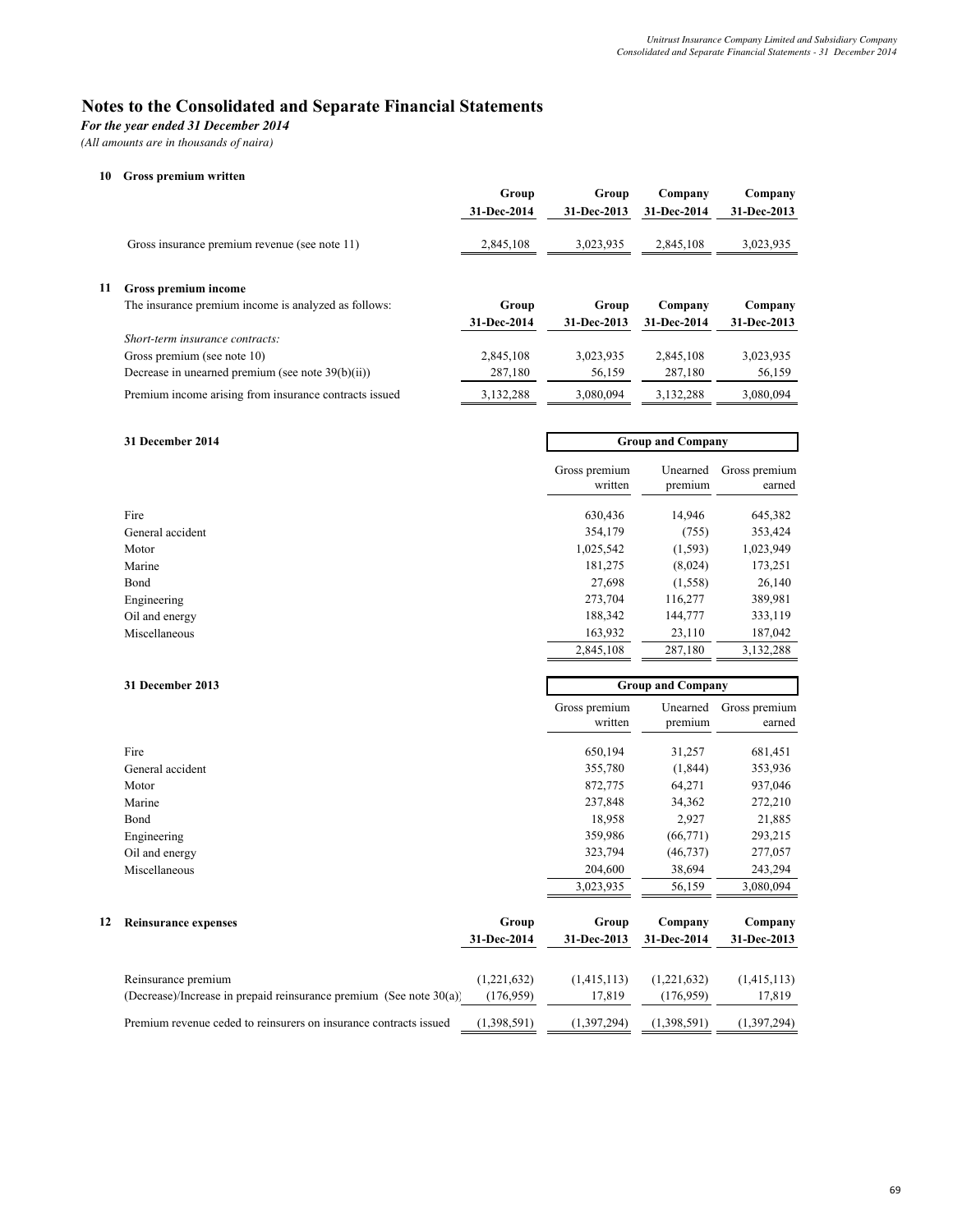*For the year ended 31 December 2014*

*(All amounts are in thousands of naira)*

| 13 | Commission income         | Group<br>31-Dec-2014 | Group<br>31-Dec-2013 | Company<br>31-Dec-2014 | Company<br>31-Dec-2013 |
|----|---------------------------|----------------------|----------------------|------------------------|------------------------|
|    | Reinsurance commission    | 319,314              | 311.354              | 319.314                | 311,354                |
|    | Deferred commision income | 19.595               | 4.171                | 19.595                 | 4,171                  |
|    |                           | 338,909              | 315.525              | 338,909                | 315,525                |

| 14 | <b>Investment income</b>                                  | Group       | Group       | Company     | Company     |
|----|-----------------------------------------------------------|-------------|-------------|-------------|-------------|
|    |                                                           | 31-Dec-2014 | 31-Dec-2013 | 31-Dec-2014 | 31-Dec-2013 |
|    |                                                           |             |             |             |             |
|    | Dividend income on available-for-sale securities          | 22,404      | 21,925      | 22.404      | 21,925      |
|    | Interest income on held-to-maturity investment securities | 493,087     | 396,309     | 493,087     | 396,309     |
|    | Interest income on cash and cash equivalents              | 330,725     | 304,557     | 326,802     | 300,699     |
|    | Interest income on pledged assets                         | 10,343      | 21,534      | 10,343      | 21,534      |
|    | Interest income on statutory deposit                      | 18,130      | 36,146      | 18,130      | 36,146      |
|    | Interest income on loans and receivables                  | 18,424      | 28,556      | 18,424      | 28,556      |
|    | Interest on lease                                         | 15,084      | 35,106      | 15,084      | 35,106      |
|    |                                                           | 908,197     | 844,133     | 904,274     | 840,275     |
|    | Investment income is attributable to:                     |             |             |             |             |
|    | Shareholders' funds                                       | 392,706     | 425,899     | 388,783     | 422,041     |
|    | Policyholders' funds                                      | 515,491     | 418,234     | 515,491     | 418,234     |
|    |                                                           | 908,197     | 844,133     | 904,274     | 840,275     |

#### **15(a) Net gains/(losses) on foreign exchange translation**

|                                                                       | Group       | Group       | Company     | Company     |
|-----------------------------------------------------------------------|-------------|-------------|-------------|-------------|
|                                                                       | 31-Dec-2014 | 31-Dec-2013 | 31-Dec-2014 | 31-Dec-2013 |
| Net gains/(losses) on translation of foreign currency<br>transactions | 50,115      | (8,346)     | 50,115      | (8.346)     |
|                                                                       | 50,115      | (8,346)     | 50,115      | (8,346)     |
|                                                                       |             |             |             |             |

#### **15(b) Net fair value gains on assets at fair value through profit or loss**

| Group       | Company     | Company     |
|-------------|-------------|-------------|
| 31-Dec-2013 | 31-Dec-2014 | 31-Dec-2013 |
|             |             |             |
| 12.000      | -           | 12,000      |
| 12.000      | -           | 12,000      |
|             |             |             |

#### **16 Other operating income**

|                                              | Group       | Group       | Company     | Company     |
|----------------------------------------------|-------------|-------------|-------------|-------------|
|                                              | 31-Dec-2014 | 31-Dec-2013 | 31-Dec-2014 | 31-Dec-2013 |
| Rental income                                | 65,868      | 83,160      | 65,868      | 83,160      |
| Profit on disposal of property and equipment | 110         | 1,055       | 110         | 1,055       |
| Fee income                                   | 31,566      | 37.946      | 28,497      | 29,475      |
| Other income                                 | 10.860      | 1.064       | 5,960       | 1,064       |
| Sundry income (see note (a) below)           | 83.779      | 285.284     | 83,779      | 285,284     |
|                                              | 192.183     | 408.509     | 184.214     | 400.038     |

 **(a)** Amount represents write-back of long outstanding credit balances on the reconciliation of trade and other payables.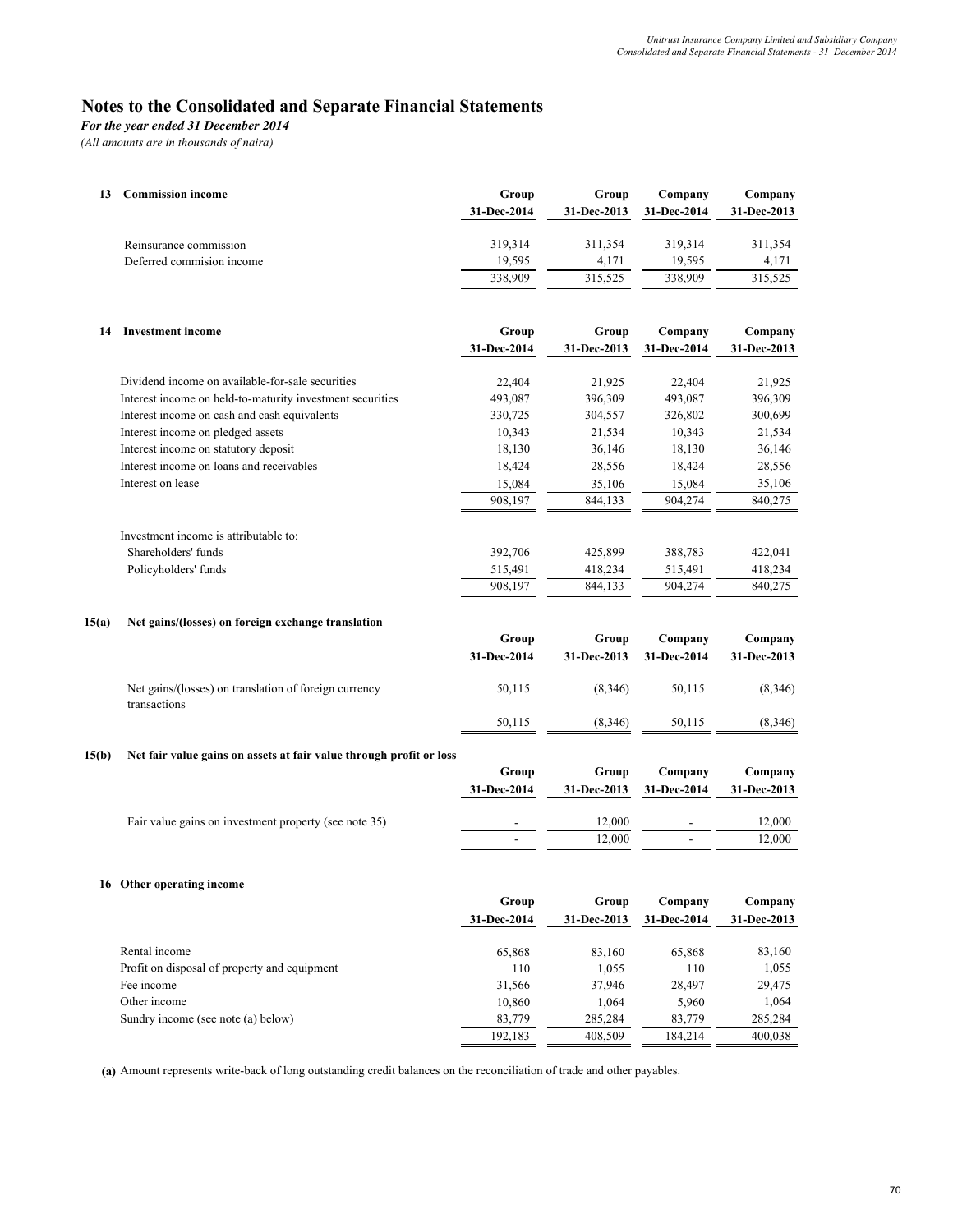*For the year ended 31 December 2014*

*(All amounts are in thousands of naira)*

| 17 | <b>Claims expenses</b>                    | Group<br>31-Dec-2014 | Group<br>31-Dec-2013 | Company<br>31-Dec-2014 | Company<br>31-Dec-2013 |
|----|-------------------------------------------|----------------------|----------------------|------------------------|------------------------|
|    | Claims paid                               | 1,047,429            | 1,395,388            | 1,047,429              | 1,395,388              |
|    | Outstanding claims (see note 39 $a(ii)$ ) | (460, 304)           | (243, 426)           | (460, 304)             | (243, 426)             |
|    | Total claims and loss adjustment expenses | 587,125              | 1,151,962            | 587,125                | 1,151,962              |
|    | Recoverable from re-insurers              | (250, 392)           | (583,706)            | (250, 392)             | (583,706)              |
|    | Net claims and loss adjustment expenses   | 336,733              | 568.256              | 336.733                | 568,256                |

### **18 Underwriting expenses**

Underwriting expenses comprise acquisition and maintenance expenses. Acquisition expenses are those incurred in originating insurance contracts. They include commissions or brokerage paid to agents or brokers and other indirect expenses. Maintenance expenses are those incurred in servicing existing policies/contracts. These include processing cost, preparation of statistical and reports, and other incidental costs attributable to maintenance.

|    |                                                                       | Group<br>31-Dec-2014 | Group<br>31-Dec-2013 | Company<br>31-Dec-2014 | Company<br>31-Dec-2013 |
|----|-----------------------------------------------------------------------|----------------------|----------------------|------------------------|------------------------|
|    | Acquisition expenses (see note (a) below)                             | 398,476              | 460,474              | 398,476                | 460,474                |
|    | Maintenance expenses                                                  | 18,093               | 17,242               | 18,093                 | 17,242                 |
|    |                                                                       | 416,569              | 477,716              | 416,569                | 477,716                |
|    | (a) Acquisition expenses                                              |                      |                      |                        |                        |
|    | Commissions                                                           | 270,163              | 447,958              | 270,163                | 447,958                |
|    | Other acquisition cost                                                | 62,429               | 59,897               | 62,429                 | 59,897                 |
|    | Decrease/(increase) in deferred acquisition cost (see note 31(b))     | 65,884               | (47, 381)            | 65,884                 | (47, 381)              |
|    |                                                                       | 398,476              | 460,474              | 398,476                | 460,474                |
| 19 | <b>Employee benefit expenses</b>                                      | Group                | Group                | Company                | Company                |
|    |                                                                       | 31-Dec-2014          | 31-Dec-2013          | 31-Dec-2014            | 31-Dec-2013            |
|    | Non-insurance staff costs                                             | 239,646              | 241,564              | 239,127                | 241,564                |
|    | Insurance staff costs                                                 | 186,620              | 172,237              | 186,620                | 172,237                |
|    |                                                                       | 426,266              | 413,801              | 425,747                | 413,801                |
|    | (a) Employee costs, including the executive director during the year: |                      |                      |                        |                        |
|    |                                                                       | Group                | Group                | Company                | Company                |
|    |                                                                       | 31-Dec-2014          | 31-Dec-2013          | 31-Dec-2014            | 31-Dec-2013            |
|    | Short-term benefits                                                   | 391,493              | 380,224              | 391,493                | 380,224                |
|    | Pension costs – defined contribution plan                             | 13,304               | 11,449               | 12,785                 | 11,449                 |
|    | Other long-term benefits                                              | 21,469               | 22,128               | 21,469                 | 22,128                 |
|    |                                                                       | 426,266              | 413,801              | 425,747                | 413,801                |

|  | 20 Other operating expenses |  |
|--|-----------------------------|--|

| 20 | Other operating expenses                       | Group       | Group       | Company     | Company     |
|----|------------------------------------------------|-------------|-------------|-------------|-------------|
|    |                                                | 31-Dec-2014 | 31-Dec-2013 | 31-Dec-2014 | 31-Dec-2013 |
|    |                                                |             |             |             |             |
|    | Repairs and maintenance                        | 62,896      | 43,615      | 59,521      | 43,615      |
|    | Administration expenses                        | 60,471      | 43,892      | 60,471      | 43,892      |
|    | Insurance expenses                             | 8,354       | 8.704       | 6,382       | 6,330       |
|    | Auditors' remuneration                         | 16,900      | 16,800      | 16,500      | 16,500      |
|    | Directors' remuneration (see note $49(b)(i)$ ) | 39,353      | 36,827      | 39,353      | 36,827      |
|    | Professional fees                              | 45,897      | 30,375      | 44,492      | 29,770      |
|    | Other management expenses                      | 148.161     | 130.804     | 162.624     | 123,518     |
|    |                                                | 382,032     | 311,017     | 389,343     | 300.452     |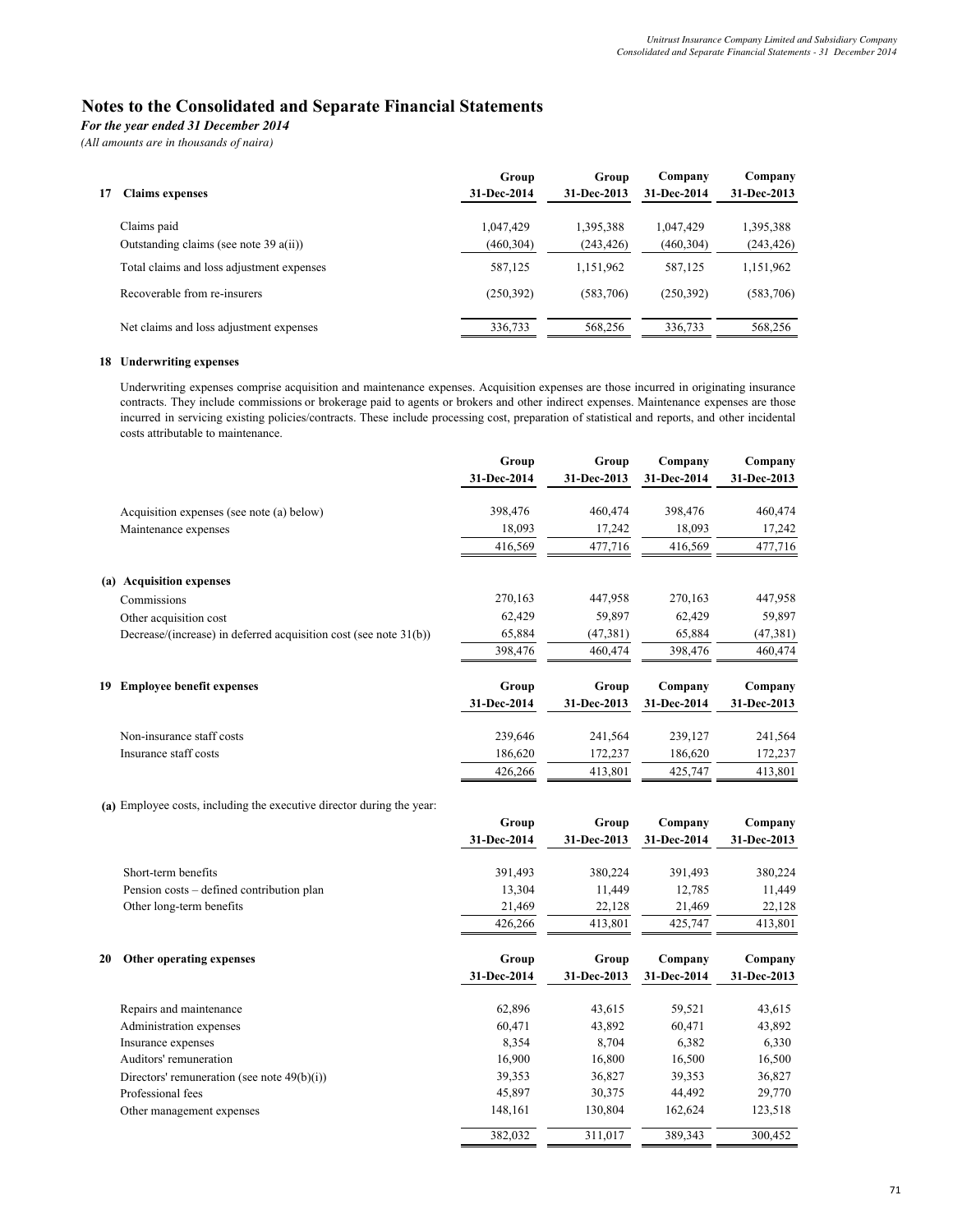*For the year ended 31 December 2014*

*(All amounts are in thousands of naira)*

| 21 | Net write-back of impairment on financial and other assets                                                | Group       | Group       | Company     | Company     |
|----|-----------------------------------------------------------------------------------------------------------|-------------|-------------|-------------|-------------|
|    |                                                                                                           | 31-Dec-2014 | 31-Dec-2013 | 31-Dec-2014 | 31-Dec-2013 |
|    | Bad debts written off                                                                                     | 19,375      | 24,297      | 19,375      | 24,297      |
|    | Write-back of impairment on doubtful premium debtors - Specific<br>(see note $29(b)$ )                    | (272, 949)  | (361, 165)  | (272, 949)  | (361, 165)  |
|    | Write-back of impairment on doubtful premium debtors - Collective                                         |             | (76,089)    |             | (76,089)    |
|    | (Write-back of)/additional impairment on doubtful loans<br>and receivables - Specific (see note $27(c)$ ) | (50, 962)   | 1,447       | (50, 962)   | 1,447       |
|    | Write-back of impairment on doubtful loans and<br>receivables - Collective                                |             | (56,706)    |             | (56,706)    |
|    | Additional impairment on other doubtful receivables -<br>Specific (see note 33)                           | 9,841       | 17,690      | 9,841       | 17,690      |
|    |                                                                                                           | (294, 695)  | (450, 526)  | (294, 695)  | (450, 526)  |
|    |                                                                                                           |             |             |             |             |
| 22 | Income tax expense                                                                                        | Group       | Group       | Company     | Company     |
|    |                                                                                                           | 31-Dec-2014 | 31-Dec-2013 | 31-Dec-2014 | 31-Dec-2013 |
|    | The tax charge for the year comprises:                                                                    |             |             |             |             |
|    | Company income tax                                                                                        | 396,146     | 416,474     | 394,185     | 413,118     |
|    | Tertiary education tax                                                                                    | 27,543      | 29,011      | 27,411      | 28,781      |
|    | NITDA levy                                                                                                | 19,043      | 18,927      | 19,043      | 18,927      |
|    |                                                                                                           | 442,732     | 464,412     | 440,639     | 460,826     |
|    | Prior years' underprovision                                                                               | 56,104      |             | 56,104      |             |
|    | Deferred tax (credit)/charge                                                                              | 8,009       | 51,049      | 8,034       | 50,954      |
|    |                                                                                                           | 506,845     | 515,461     | 504,777     | 511,780     |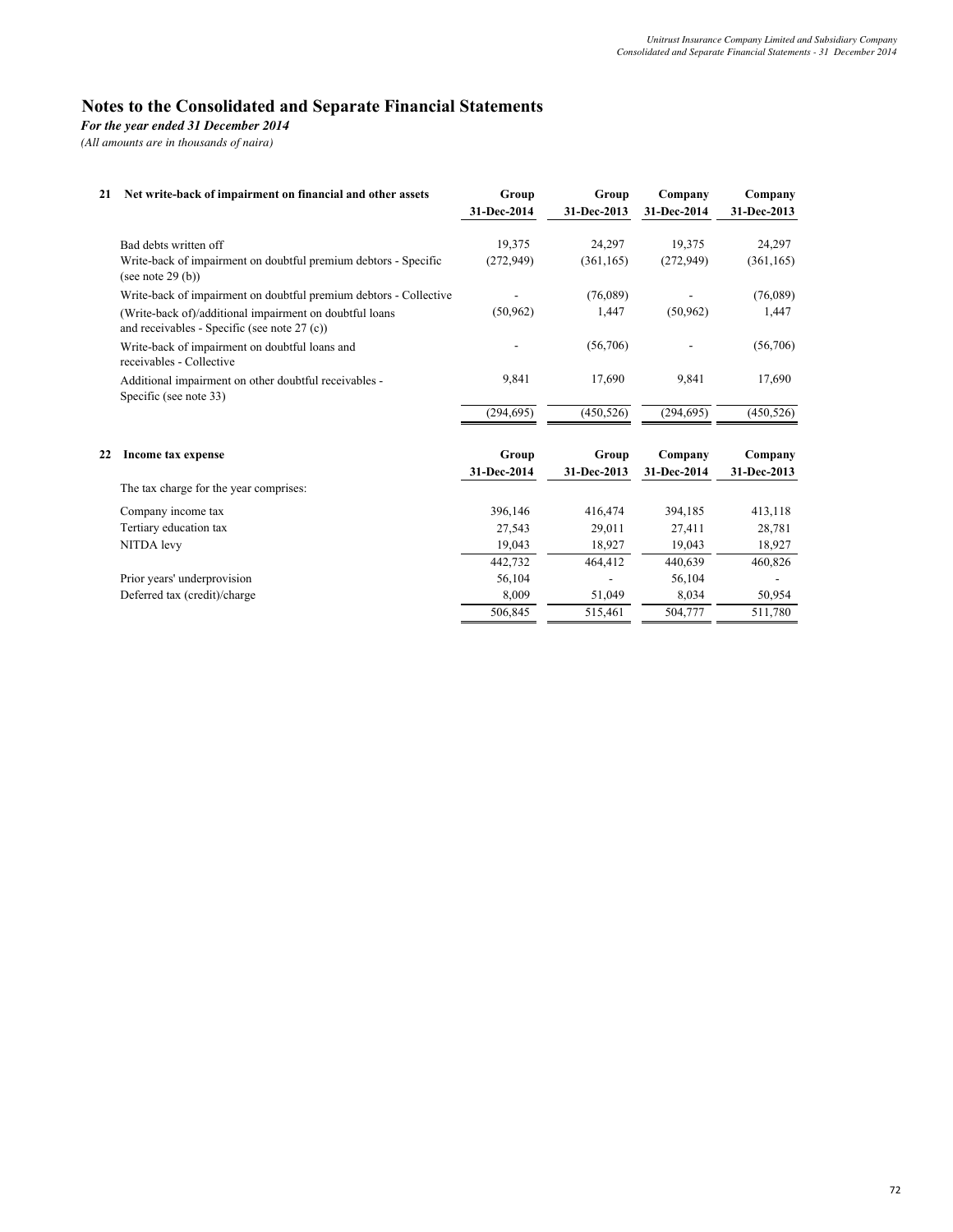*For the year ended 31 December 2014*

*(All amounts are in thousands of naira)*

### **23 Earnings per share - Basic and diluted**

Basic earnings per share is calculated by dividing the profit attributable to equity holders of the Company by the weighted average number of ordinary shares in issue during the year.

|                                                     | Group<br>31-Dec-2014 | Group<br>31-Dec-2013 | Company<br>31-Dec-2014 | Company<br>31-Dec-2013 |
|-----------------------------------------------------|----------------------|----------------------|------------------------|------------------------|
| Profit attributable to the Company's equity holders | 1,409,361            | 1,379,041            | 1.392.909              | 1,380,958              |
| Weighted average number of ordinary shares in issue | 3,300,000            | 3,300,000            | 3,300,000              | 3,300,000              |
| Basic and diluted earnings per share (kobo)         | 43                   | 42                   | 42                     | 42                     |

#### **24 Cash and cash equivalents**

| Cash and cash equivalents comprise:                          | Group       | Group       | Company     | Company     |
|--------------------------------------------------------------|-------------|-------------|-------------|-------------|
|                                                              | 31-Dec-2014 | 31-Dec-2013 | 31-Dec-2014 | 31-Dec-2013 |
| Cash in hand                                                 | 20,136      | 19,565      | 19,102      | 19,501      |
| Balances held with banks in Nigeria                          | 484,370     | 400,333     | 480,143     | 387,822     |
| Balances held with banks outside Nigeria                     | 1,771       | 2,383       | 1,771       | 2,383       |
| Placements with financial institutions $(\leq$ three months) | 1,469,763   | 1,193,148   | 1,469,763   | 1,193,148   |
|                                                              | 1.976.040   | 1.615.429   | 1,970,779   | 1,602,854   |

Placements with financial institutions are made for varying periods of between one day and three months depending on the immediate cash requirements of the Group.

| Current     | 1.976.040 | 1,615,429 | 1,970,779                | 1,602,854 |
|-------------|-----------|-----------|--------------------------|-----------|
| Non-Current | -         | -         | $\overline{\phantom{0}}$ | -         |
|             | 1.976.040 | 1,615,429 | 1,970,779                | 1,602,854 |

### **25 Available-for-sale securities**

|                                   | Group       | Group       | Company     | Company     |
|-----------------------------------|-------------|-------------|-------------|-------------|
| <b>Equity securities</b>          | 31-Dec-2014 | 31-Dec-2013 | 31-Dec-2014 | 31-Dec-2013 |
| At fair value: Quoted equities    |             |             |             |             |
| Cost                              | 470,180     | 470,180     | 470,180     | 470,180     |
| Fair value adjustment             | (164, 779)  | (48, 879)   | (164, 779)  | (48, 879)   |
|                                   | 305.401     | 421.301     | 305.401     | 421,301     |
| At cost: Unquoted equities        |             |             |             |             |
| Cost                              | 26,792      | 26.792      | 26,792      | 26,792      |
| Impairment allowance              | (24,792)    | (24, 717)   | (24,792)    | (24, 717)   |
| Net available-for-sale securities | 307,401     | 423,376     | 307,401     | 423,376     |

The Company's investment in unquoted equity financial instrument could not be fair valued as there were no observable data for which the entity could be fair valued, hence, the equities were carried at cost less impairment.

| Current     | -       |         | -       |         |
|-------------|---------|---------|---------|---------|
| Non-Current | 307.401 | 423.376 | 307.401 | 423.376 |
|             | 307.401 | 423.376 | 307,401 | 423.376 |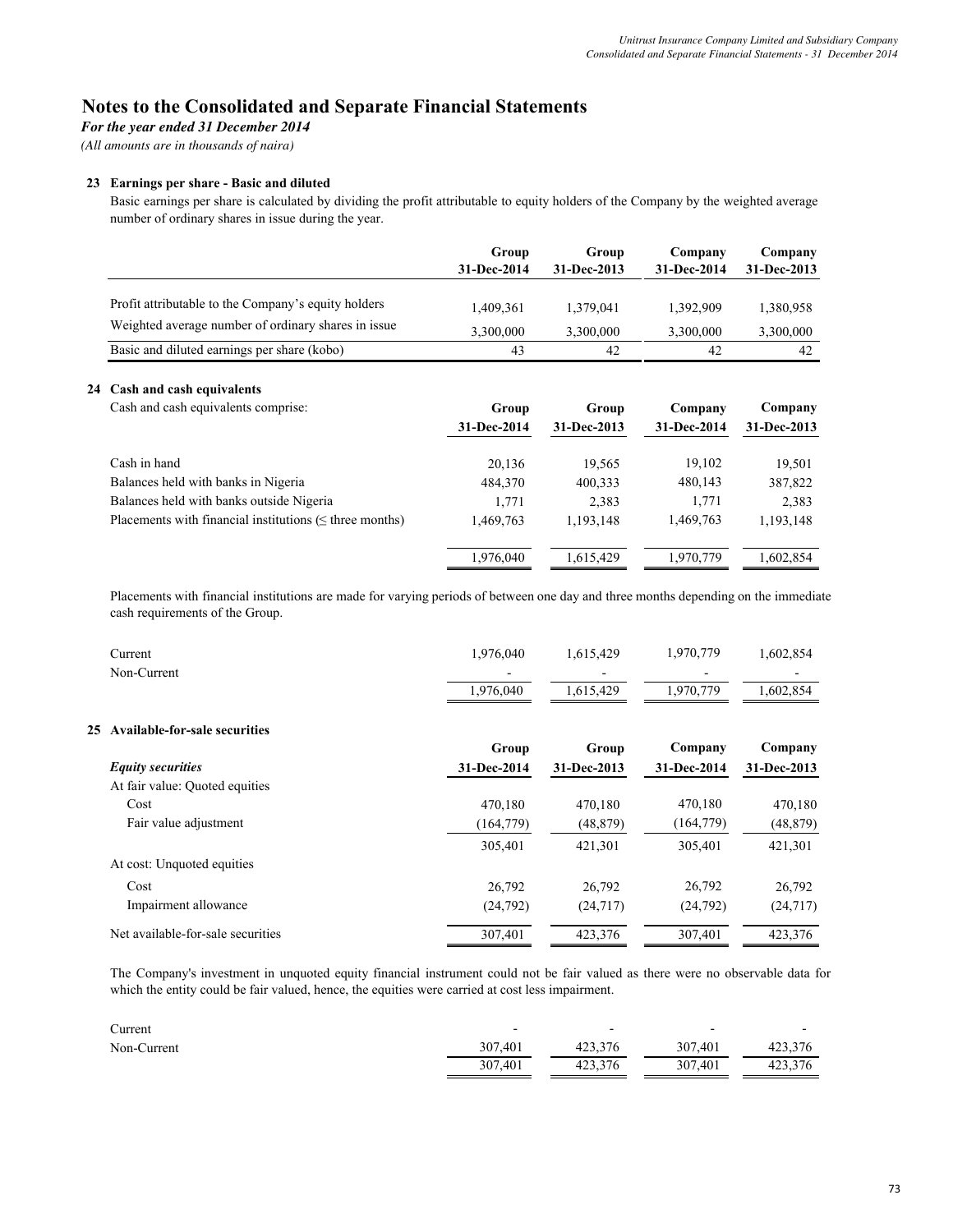*For the year ended 31 December 2014*

*(All amounts are in thousands of naira)*

#### **26 Held-to-maturity securities**

|                                                                 | Group       | Group       | Company     | Company     |
|-----------------------------------------------------------------|-------------|-------------|-------------|-------------|
|                                                                 | 31-Dec-2014 | 31-Dec-2013 | 31-Dec-2014 | 31-Dec-2013 |
| <b>Ouoted debt securities - Treasury Bills</b>                  | 5,139,855   | 5,596,188   | 5,139,855   | 5,596,188   |
| Placements with financial institutions in Nigeria (> three mont | 77.933      | 209.915     | 77,933      | 209,915     |
| Placements with financial institutions outside Nigeria (> three | 439.367     | 297.842     | 439.367     | 297,842     |
| Total held-to-maturity securities                               | 5,657,155   | 6,103,945   | 5,657,155   | 6,103,945   |

Financial assets held-to-maturity are presented at amortised cost less impairment on the Group's consolidated statement of financial position.

At the reporting date, there were no held-to-maturity assets that were past due or impaired.

| Current     | 5,657,155                | 6,103,945 | 5,657,155                | 6,103,945 |
|-------------|--------------------------|-----------|--------------------------|-----------|
| Non-Current | $\overline{\phantom{0}}$ |           | $\overline{\phantom{0}}$ | $\sim$    |
|             | 5,657,155                | 6,103,945 | 5,657,155                | 6,103,945 |

### **27 Loans and receivables**

|                                                                 | Group                    | Group                    | Company     | Company     |
|-----------------------------------------------------------------|--------------------------|--------------------------|-------------|-------------|
|                                                                 | 31-Dec-2014              | 31-Dec-2013              | 31-Dec-2014 | 31-Dec-2013 |
| (a) Commercial loans                                            |                          |                          |             |             |
| Gross loans                                                     | 171,475                  | 222,437                  | 171,475     | 222,437     |
| Specific impairment of commercial loans<br>(See note (c) below) | (171, 475)               | (222, 437)               | (171, 475)  | (222, 437)  |
|                                                                 | $\overline{\phantom{a}}$ | $\overline{\phantom{a}}$ |             |             |
| (b) Staff loans                                                 | 8,266                    | 18.314                   | 7,918       | 17,642      |
| <b>Net loans and advances</b>                                   | 8,266                    | 18,314                   | 7.918       | 17,642      |

#### **(c) Movement in specific allowances for impairment**

|                                                  | Group       |             | Group       | Company     | Company |
|--------------------------------------------------|-------------|-------------|-------------|-------------|---------|
|                                                  | 31-Dec-2014 | 31-Dec-2013 | 31-Dec-2014 | 31-Dec-2013 |         |
| Balance, beginning of year                       | 222,437     | 329,583     | 222,437     | 329,583     |         |
| Impairment loss for the year:                    |             |             |             |             |         |
| (Writeback)/charge during the year (see note 21) | (50, 962)   | 1.447       | (50, 962)   | 1,447       |         |
| Reclassification                                 |             | (108, 593)  |             | (108, 593)  |         |
| Balance, end of year                             | 171,475     | 222,437     | 171,475     | 222,437     |         |
| Current                                          | 8,266       | 8,892       | 7,918       | 8,220       |         |
| Non-Current                                      | -           | 9,422       |             | 9,422       |         |
|                                                  | 8,266       | 18,314      | 7,918       | 17,642      |         |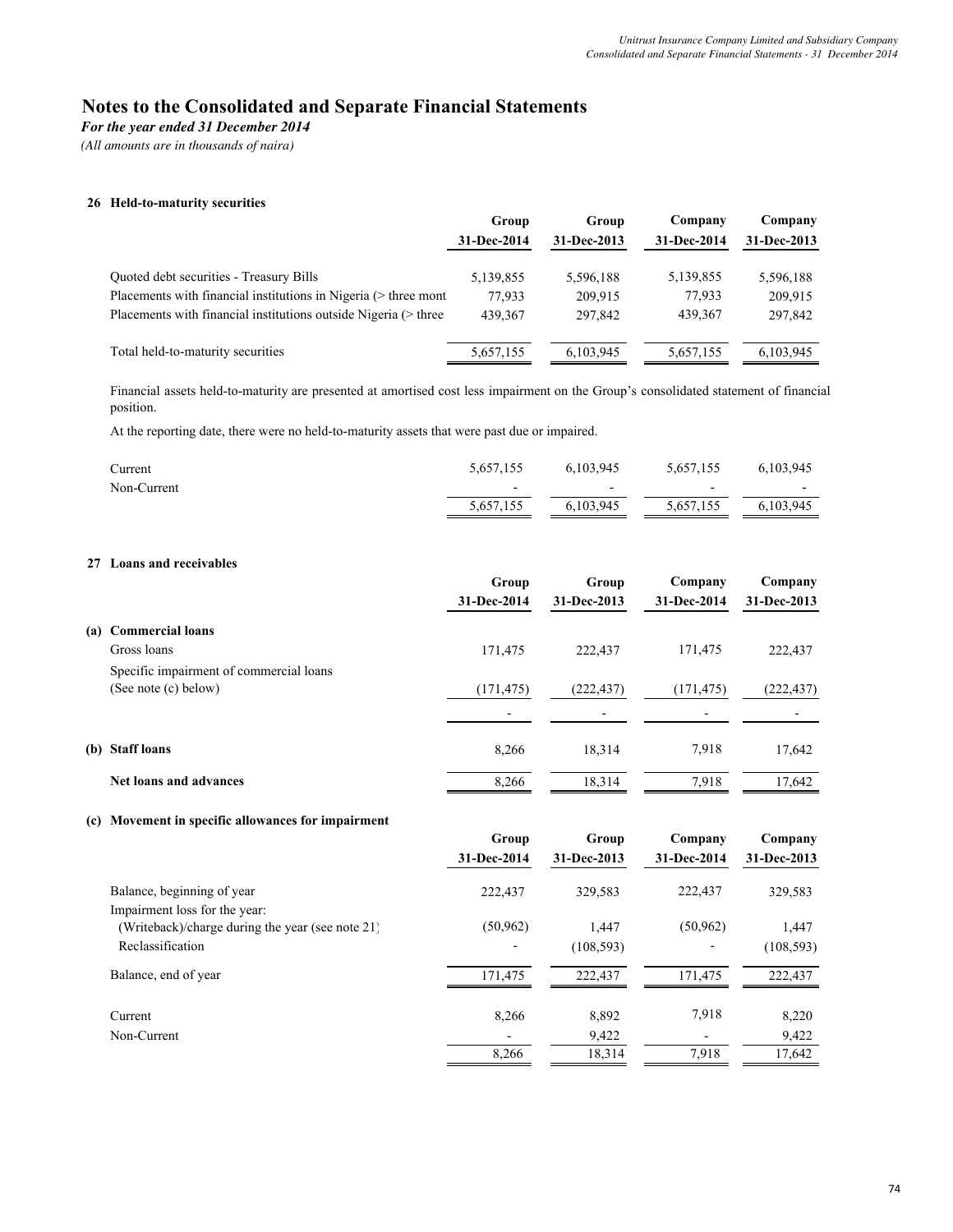*For the year ended 31 December 2014*

*(All amounts are in thousands of naira)*

### **28 Pledged assets**

Pledged assets represent assets transferred as advance payment guarantee to providers of short-term borrowings (Zenith Bank, Standard Chartered Bank, Guaranty Trust Bank and Diamond Bank) for the Company's clients. The debt providers maintain possession of the pledged assets but do not have ownership unless there is a default. Pledged assets are measured at amortised cost as at year end.

The nature and carrying amount of the pledged asset are as follows:

| Group       | Group       |             | Company            |
|-------------|-------------|-------------|--------------------|
| 31-Dec-2014 | 31-Dec-2013 | 31-Dec-2014 | 31-Dec-2013        |
| 137,057     | 223,465     | 137,057     | 223,465            |
| 137,057     | 223,465     | 137,057     | 223,465            |
|             |             |             |                    |
| 16,047      |             | 16,047      |                    |
| 40,730      |             | 40,730      |                    |
| 15,203      | 14,453      | 15,203      | 14,453             |
| 65,076      | 209,012     | 65,076      | 209,012            |
| 137,057     | 223,465     | 137,057     | 223,465            |
|             |             |             | 223,465            |
|             |             |             |                    |
| 137,057     | 223,465     | 137,057     | 223,465            |
|             |             |             |                    |
| Group       | Group       | Company     | Company            |
| 31-Dec-2014 | 31-Dec-2013 | 31-Dec-2014 | 31-Dec-2013        |
|             |             |             |                    |
| 50,193      | 213,845     | 50,193      | 213,845            |
| 266,260     | 313,171     | 266,260     | 313,171            |
| 125,977     | 152,778     | 125,977     | 152,778            |
| 442,430     | 679,794     | 442,430     | 679,794            |
|             |             |             |                    |
|             |             |             |                    |
| (388, 772)  | (661, 721)  | (388, 772)  | (661, 721)         |
|             | 137,057     | 223,465     | Company<br>137,057 |

18,073 53,658 53,658 18,073

(a) This represents premium receivable from policy holders prior to 1 January 2013, which have been fully impaired.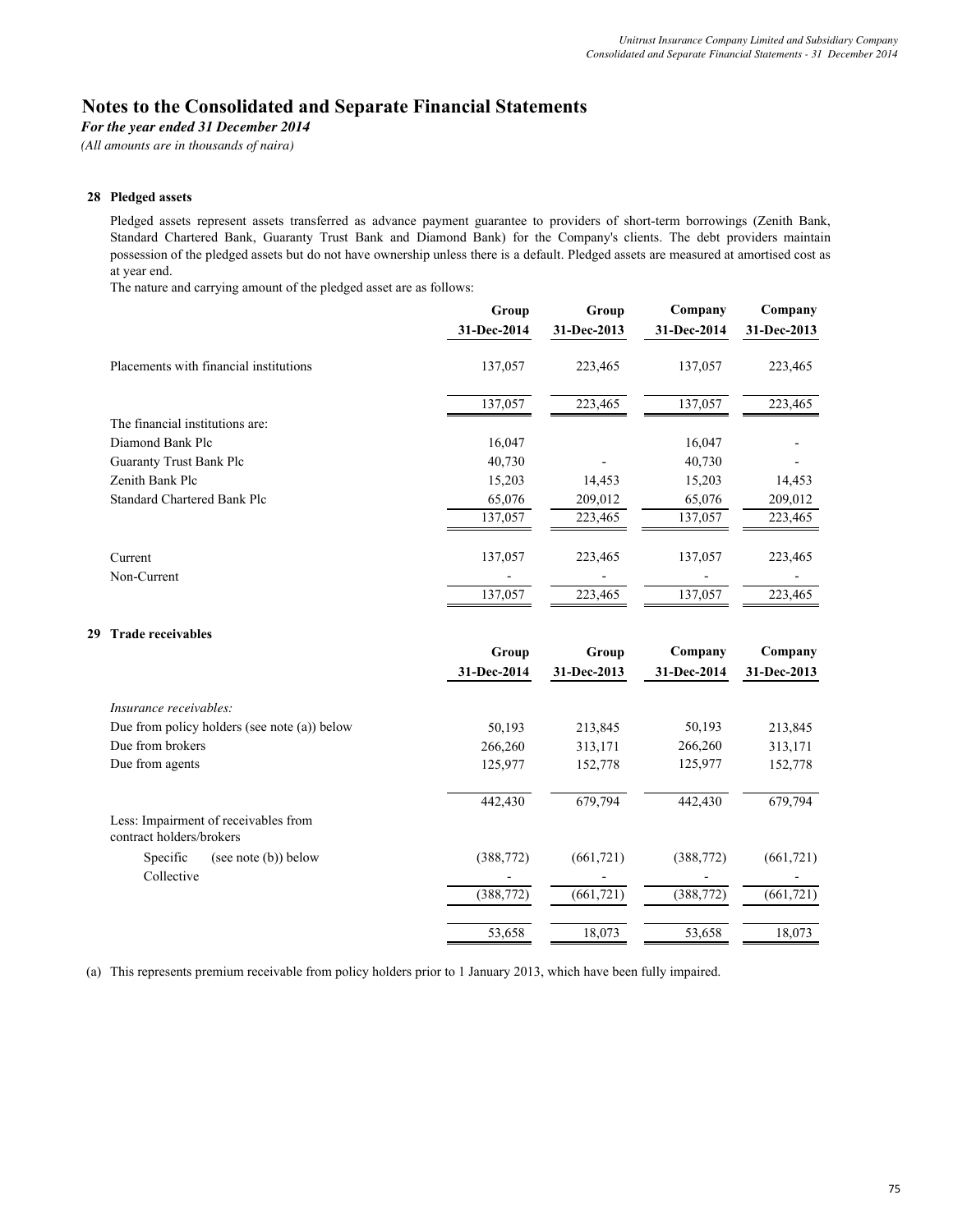*For the year ended 31 December 2014*

*(All amounts are in thousands of naira)*

#### (b) Movement in specific allowances for impairment

|                                          | Group<br>31-Dec-2014 | Group<br>31-Dec-2013 | Company<br>31-Dec-2014 | Company<br>31-Dec-2013 |
|------------------------------------------|----------------------|----------------------|------------------------|------------------------|
| Balance, beginning of year               | 661,721              | 1,022,886            | 661,721                | 1,022,886              |
| Write-back during the year (see note 21) | (272, 949)           | (361, 165)           | (272, 949)             | (361, 165)             |
| Balance, end of year                     | 388,772              | 661,721              | 388,772                | 661,721                |
|                                          |                      |                      |                        |                        |
| Current                                  | 53,658               | 18,073               | 53,658                 | 18,073                 |
| Non-Current                              |                      |                      |                        |                        |
|                                          | 53,658               | 18,073               | 53,658                 | 18,073                 |
|                                          |                      |                      |                        |                        |

### **30 Reinsurance assets**

|                                          | Group       | Group       | Company     | Company     |
|------------------------------------------|-------------|-------------|-------------|-------------|
|                                          | 31-Dec-2014 | 31-Dec-2013 | 31-Dec-2014 | 31-Dec-2013 |
| Due from reinsurers                      | 800,409     | 996.852     | 800,409     | 996,852     |
| Prepaid reinsurance (see note (a) below) | 329.491     | 506.450     | 329.491     | 506,450     |
|                                          | 1,129,900   | 1,503,302   | 1,129,900   | 1,503,302   |

#### (a) The movement in prepaid reinsurance is as follows:

|                                                          | Group      | Group   | Company   | Company |
|----------------------------------------------------------|------------|---------|-----------|---------|
| Balance, beginning of year                               | 506.450    | 488.631 | 506.450   | 488,631 |
| (Decrease)/Increase in prepaid reinsurance (see note 12) | (176, 959) | 17.819  | (176.959) | 17.819  |
| Balance, end of year                                     | 329.491    | 506.450 | 329.491   | 506.450 |

(i) Amounts due from reinsurers are to be settled on demand and the carrying amount is not significantly different from the fair value.

(ii) Reinsurance assets (due from reinsurers) are not impaired as balances are set off against payables from retrocession at the end of every quarter.

| Current     | 1,108,818 | 1,363,505 | 1,108,818 | 1,363,505 |
|-------------|-----------|-----------|-----------|-----------|
| Non-Current | 21.082    | 139.797   | 21.082    | 139.797   |
|             | 1,129,900 | 1,503,302 | 1,129,900 | 1,503,302 |

### **31 Deferred acquisition cost**

This represents commission on unearned premium relating to the unexpired tenure of risk.

| Group<br>31-Dec-2014 | Group<br>31-Dec-2013 | Company<br>31-Dec-2014 31-Dec-2013 | Company |
|----------------------|----------------------|------------------------------------|---------|
| 49.151               | 115.036              | 49.151                             | 115.036 |
|                      |                      |                                    |         |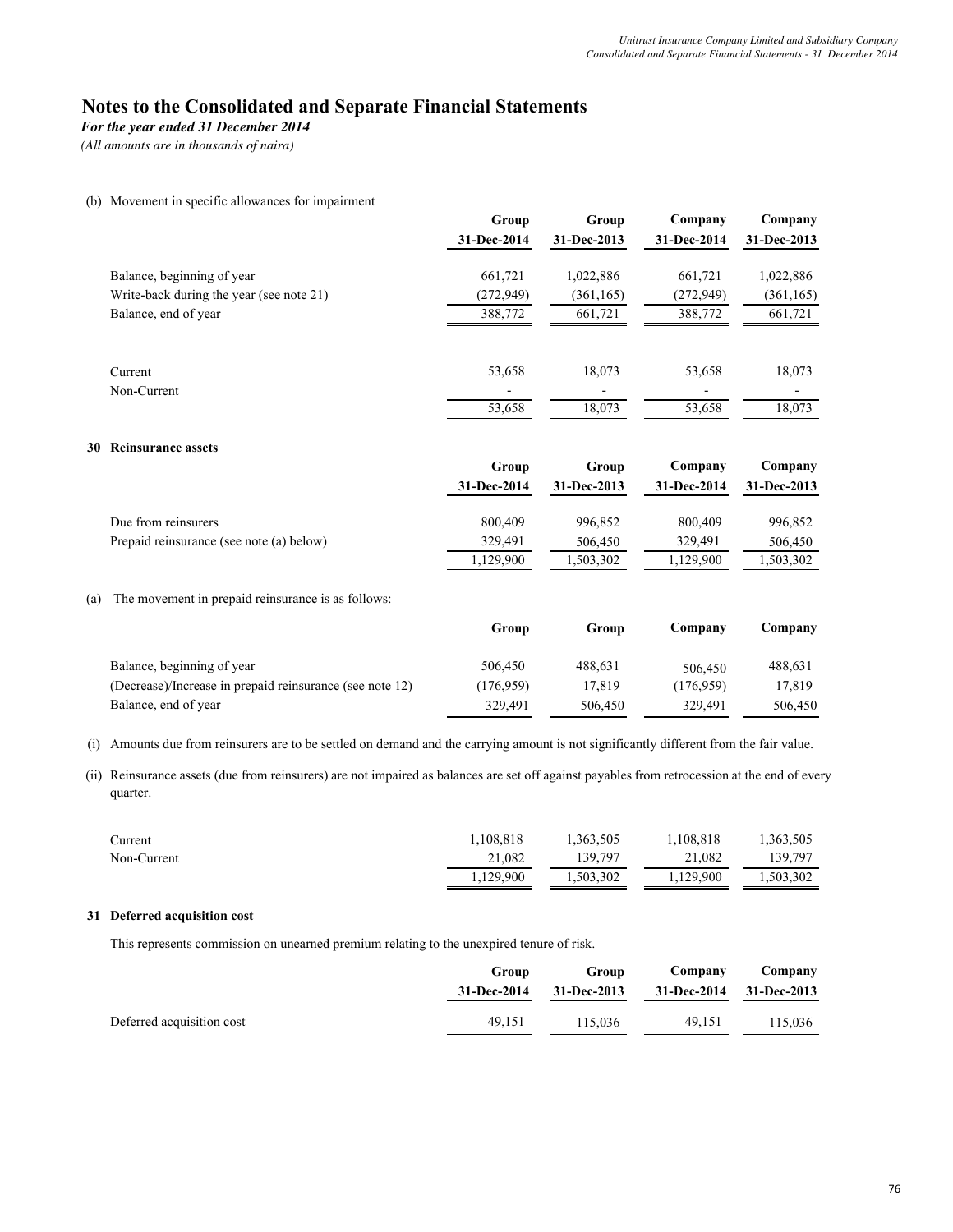*For the year ended 31 December 2014*

*(All amounts are in thousands of naira)*

### **(a) Deferred acquisition cost by class of business**

|                                              | Group<br>31-Dec-2014 |             |             |             | Group | Company | Company |
|----------------------------------------------|----------------------|-------------|-------------|-------------|-------|---------|---------|
|                                              |                      | 31-Dec-2013 | 31-Dec-2014 | 31-Dec-2013 |       |         |         |
| Deferred acquisition cost - Fire             | 15,507               | 21,739      | 15,507      | 21,739      |       |         |         |
|                                              |                      |             |             |             |       |         |         |
| Deferred acquisition cost - General Accident | 10,054               | 11,691      | 10,054      | 11,691      |       |         |         |
| Deferred acquisition cost - Motor            | 8,491                | 14,772      | 8,491       | 14,772      |       |         |         |
| Deferred acquisition cost - Marine           | 3,984                | 2,762       | 3,984       | 2,762       |       |         |         |
| Deferred acquisition cost - Bond             |                      | 98          |             | 98          |       |         |         |
| Deferred acquisition cost - Engineering      | 9.495                | 31,746      | 9,495       | 31,746      |       |         |         |
| Deferred acquisition cost - Miscellaneous    | 1,562                | 2,777       | 1,562       | 2,777       |       |         |         |
| Deferred acquisition cost - Special risks    | 51                   | 29,451      | 51          | 29,451      |       |         |         |
|                                              | 49,151               | 115,036     | 49,151      | 115,036     |       |         |         |

#### **(b) Movement in deferred acquisition cost**

|                                                                | Group       | Group       | Company     | Company     |
|----------------------------------------------------------------|-------------|-------------|-------------|-------------|
|                                                                | 31-Dec-2014 | 31-Dec-2013 | 31-Dec-2014 | 31-Dec-2013 |
| Balance, beginning of year                                     | 115,036     | 67,655      | 115,036     | 67,655      |
| (Decrease)/Increase in deferred acquisition cost (see note 18) | (65,884)    | 47,381      | (65,884)    | 47,381      |
| Balance, end of year                                           | 49,152      | 115,036     | 49,151      | 115,036     |
|                                                                |             |             |             |             |
| Current                                                        | 49,151      | 115,036     | 49,151      | 115,036     |
| Non-Current                                                    |             |             |             |             |
|                                                                | 49,151      | 115,036     | 49,151      | 115.036     |
|                                                                |             |             |             |             |

### **32 Other receivables and prepayments**

|                                                       | Group       | Group       | Company     | Company     |
|-------------------------------------------------------|-------------|-------------|-------------|-------------|
|                                                       | 31-Dec-2014 | 31-Dec-2013 | 31-Dec-2014 | 31-Dec-2013 |
| Prepayments                                           | 57,996      | 56,582      | 57,996      | 56,582      |
| Other debtors                                         | 52,629      | 147,172     | 37,777      | 145,333     |
| Dividend receivable                                   | 68          | 3,215       | 68          | 3,215       |
| Intercompany receivable                               |             | -           |             | 5,000       |
| Deposit for purchase of property (see note (a) below) | 530,010     | 350,010     | 530,010     | 350,010     |
|                                                       | 640.703     | 556,979     | 625,851     | 560,140     |
| Less: Allowances for impairment (see note (b) below)  | (4,347)     | (123,680)   | (4,347)     | (123,680)   |
|                                                       | 636,356     | 433,299     | 621,504     | 436,460     |

**(a)** This represents deposit for purchase of land in the Eko Atlantic City Development Scheme, a real estate development project initiated by the Lagos State Government. .

In 2008, the Company entered into an arrangement with South Energyx Nigeria Limited to purchase land in the Eko Atlantic City Development Scheme for a total cost of N685,798,800. As at 31 December 2014, the Company had made a total deposit of ₦530,010,000 and is committed to pay the balance of the capital contribution of ₦155,788,800 based on the stage of completion of the land reclamation project. Of the total deposits made as at 31 December 2014,#180million was made during the year.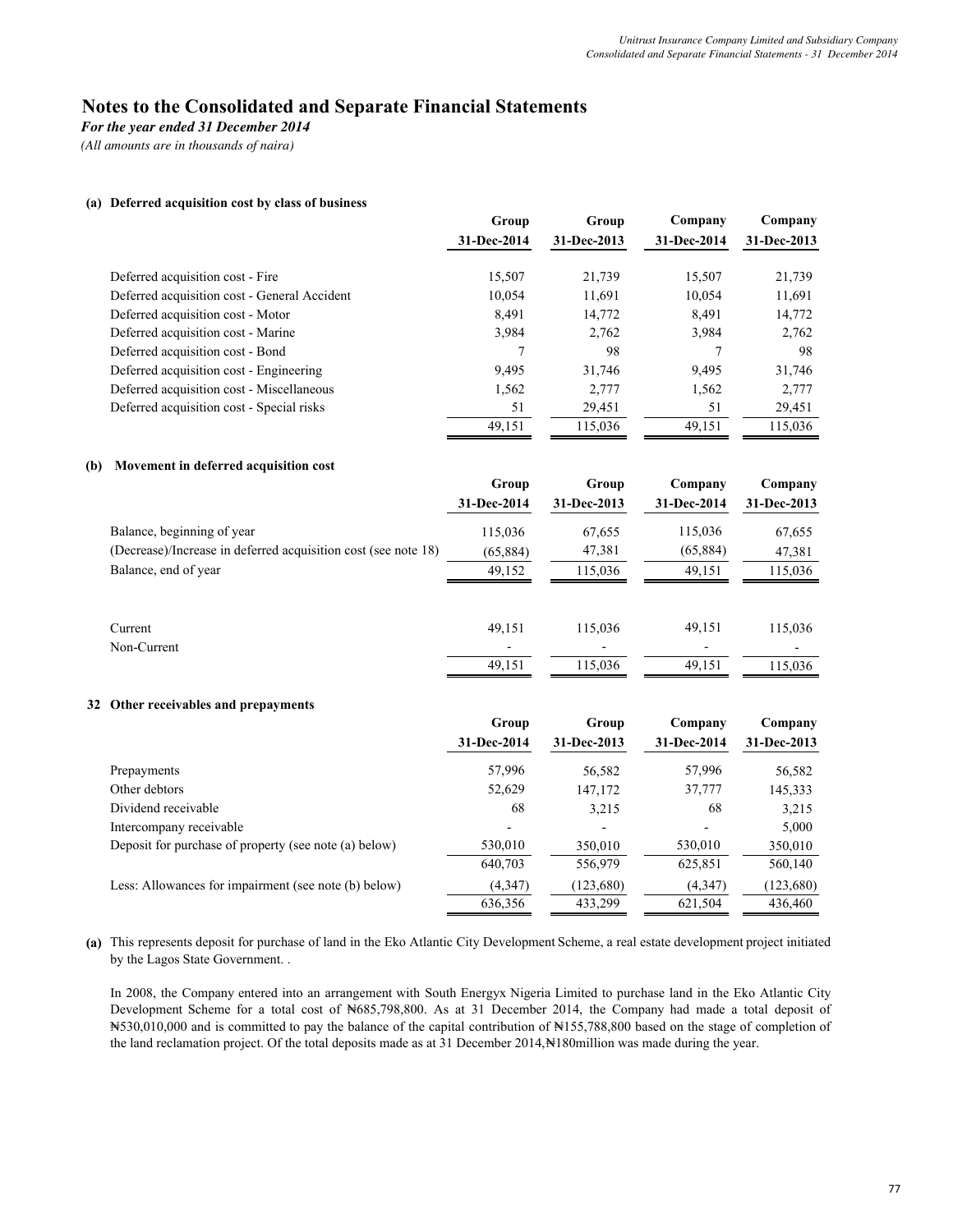*For the year ended 31 December 2014*

*(All amounts are in thousands of naira)*

### **(b) Movement in allowances for impairment**

|                                                 | Group       | Group       | Company     | Company     |
|-------------------------------------------------|-------------|-------------|-------------|-------------|
|                                                 | 31-Dec-2014 | 31-Dec-2013 | 31-Dec-2014 | 31-Dec-2013 |
| Balance, beginning of year                      | 123,680     | 105,990     | 123,680     | 105,990     |
| Charge/(reversal) during the year (see note 21) |             | 17,690      |             | 17,690      |
| Write-off of bad debts                          | (119, 333)  |             | (119, 333)  |             |
| Balance, end of year                            | 4,347       | 123,680     | 4,347       | 123,680     |
|                                                 |             |             |             |             |
| Current                                         | 106,346     | 83,289      | 91,494      | 86,450      |
| Non-Current                                     | 530,010     | 350,010     | 530,010     | 350,010     |
|                                                 | 636,356     | 433,299     | 621,504     | 436,460     |
|                                                 |             |             |             |             |

### **33 Investment in finance lease**

|                                                                    | Group<br>31-Dec-2014 | Group<br>31-Dec-2013 | Company<br>31-Dec-2014 | Company<br>31-Dec-2013 |
|--------------------------------------------------------------------|----------------------|----------------------|------------------------|------------------------|
| Gross investment in finance lease receivables                      | 151,904              | 64,192               | 151,904                | 64,192                 |
| Unearned finance income<br>Accumulated allowance for uncollectible | (3,583)              | (1,760)              | (3,583)                | (1,760)                |
| minimum lease payment receivables                                  | (9,841)              |                      | (9,841)                |                        |
| Net investment in finance lease receivables                        | 138.480              | 62,432               | 138,480                | 62,432                 |
| Net investment in finance lease receivables:                       |                      |                      |                        |                        |
| Less than one year                                                 | 39,333               | 53,789               | 39,333                 | 53,789                 |
| Between one and five years                                         | 99,147               | 8,643                | 99,147                 | 8,643                  |
| Net investment                                                     | 138,480              | 62,432               | 138,480                | 62,432                 |

### **34 Investment in subsidiary**

- **(a)** This represents the Company's investment in Unitrust Global Assets Management Limited. The company was incorporated in January 2001 and its principal activity involves the provision of property management services to both individual and corporate clients. In the opinion of the directors, the value of the investment is in excess of its cost and therefore, no allowance for impairment has been recognised in the Company's books.
- **(b)** The details of the consolidated subsidiary are shown below:

|                                               | Country of    | Nature of       | Percentage of equity capital |      |
|-----------------------------------------------|---------------|-----------------|------------------------------|------|
| Company name                                  | incorporation | <b>Business</b> | held                         |      |
|                                               |               |                 | 2014                         | 2013 |
| Unitrust Global Assets Management             | Nigeria       | Property        | 100%                         | 100% |
| Limited                                       |               | management      |                              |      |
| The year and consolidated is 21 December 2014 |               |                 |                              |      |

The year-end consolidated is 31 December 2014.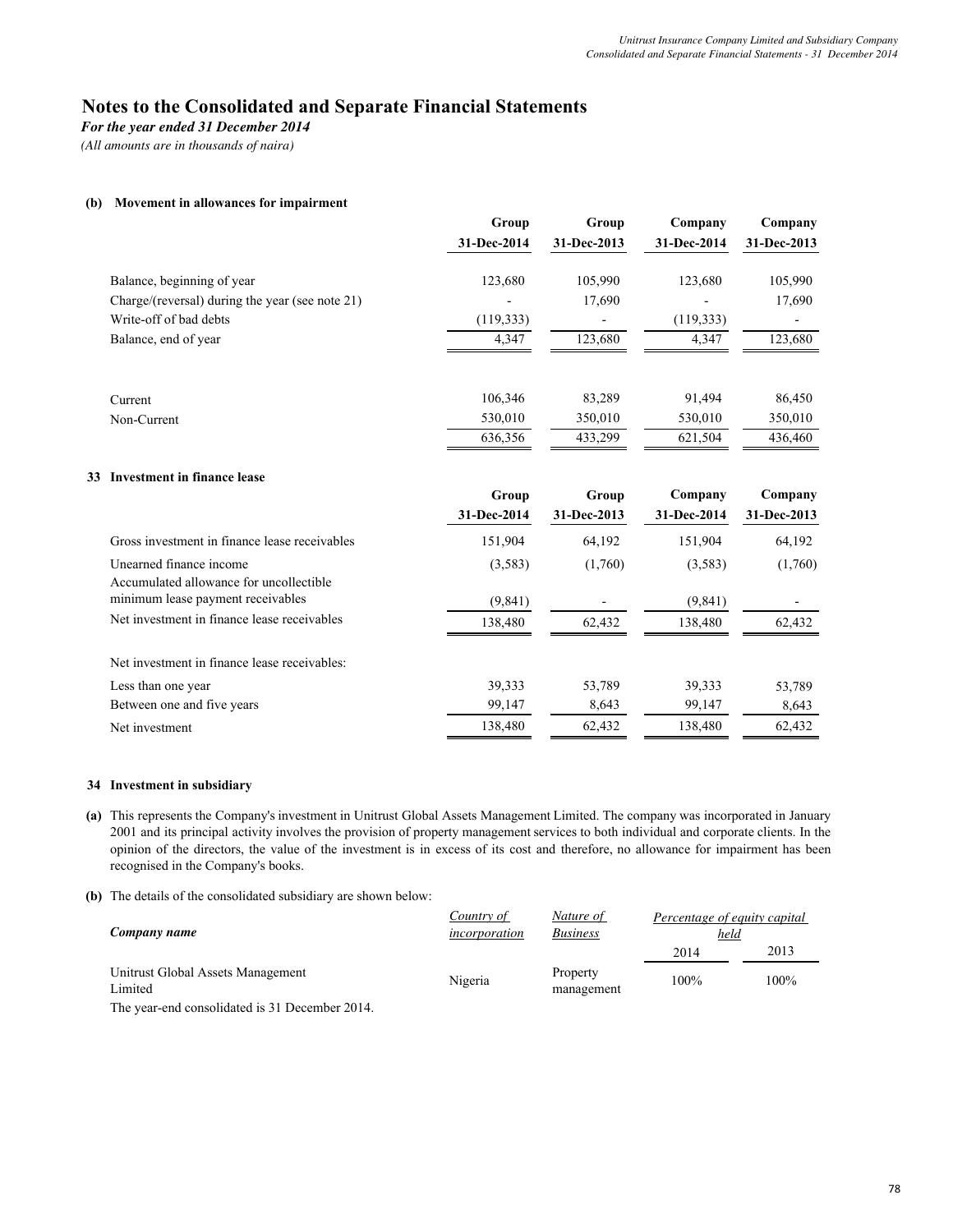*For the year ended 31 December 2014*

*(All amounts are in thousands of naira)*

### **(c) Condensed results of consolidated entities**

(i) The condensed financial data of the consolidated entities as at 31 December 2014 are as follows:

| Name of entity                            | Total assets | Total<br>liabilities | Net assets | Profit before<br>tax |
|-------------------------------------------|--------------|----------------------|------------|----------------------|
| Unitrust Insurance Company Limited        | 12,045,374   | 4,938,181            | 7,107,193  | 1,897,686            |
| Unitrust Global Assets Management Limited | 72.105       | 20.979               | 51.126     | 11,355               |
| Elimination                               | (52,317)     | (56,213)             | 3.896      | 7,165                |
| Consolidated amount                       | 12,065,162   | 4,902,947            | 7,162,215  | 1,916,206            |

(ii) The condensed financial data of the consolidated entities as at 31 December 2013 are as follows:

| Name of entity                                                          | Total assets | Total<br>liabilities | Net assets | Profit before<br>tax |
|-------------------------------------------------------------------------|--------------|----------------------|------------|----------------------|
| Unitrust Insurance Company Limited<br>Unitrust Global Assets Management | 12,389,940   | 5,557,960            | 6,831,980  | 1,892,738            |
| Limited                                                                 | 63,393       | 23,823               | 39,570     | 11,505               |
| Eliminations                                                            | (53,396)     | (52,396)             | (1,000)    | (9,741)              |
| Consolidated amount                                                     | 12,399,937   | 5,529,387            | 6,870,550  | 1,894,502            |

The Group does not have significant restrictions on its ability to access or use its assets and settle its liabilities.

### **35 Investment property**

|                                                       | Group       | Group       | Company     | Company     |
|-------------------------------------------------------|-------------|-------------|-------------|-------------|
|                                                       | 31-Dec-2014 | 31-Dec-2013 | 31-Dec-2014 | 31-Dec-2013 |
| Balance, beginning of year                            | 305,000     | 293,000     | 305,000     | 293,000     |
| Fair value gains on investment property (see note 15) |             | 12,000      |             | 12,000      |
| Balance, end of year                                  | 305,000     | 305,000     | 305,000     | 305,000     |
| Cost of investment property                           | 250,476     | 250,476     | 250,476     | 250,476     |
| Cummulative fair value gain                           | 54,524      | 54,524      | 54,524      | 54,524      |
| Fair value of investment property at year end         | 305,000     | 305,000     | 305,000     | 305,000     |

This represents the Company's investment in landed property for the purpose of capital appreciation. The investment property was independently valued by Paul Osaji & Co. Estate surveyor (FRC/2013/00000000001098) as at 31 December 2014 to ascertain the open market value of the investment property. The open market value of the property was ₦305,000,000 (2013: ₦305,000,000). The valuer is a qualified member of the Nigerian Institution of Estate Surveyors and Valuers.

| Current     |         |         | $\overline{\phantom{0}}$ | $\overline{\phantom{0}}$ |
|-------------|---------|---------|--------------------------|--------------------------|
| Non-Current | 305,000 | 305,000 | 305,000                  | 305,000                  |
|             | 305,000 | 305,000 | 305,000                  | 305,000                  |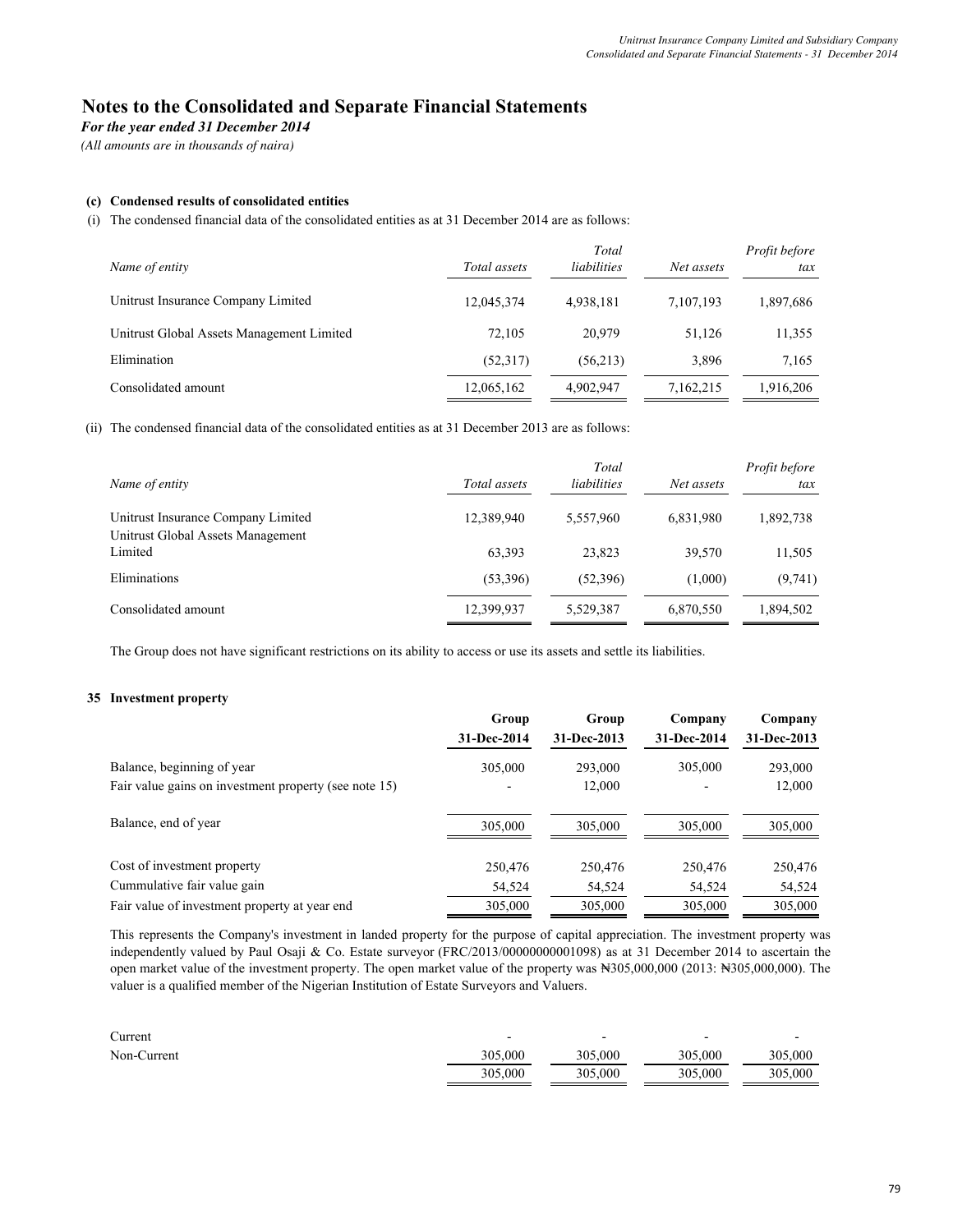*For the year ended 31 December 2014*

*(All amounts are in thousands of naira)*

### **36 Intangible assets**

|                                  | Group       | Group       | Company     | Company     |
|----------------------------------|-------------|-------------|-------------|-------------|
|                                  | 31-Dec-2014 | 31-Dec-2013 | 31-Dec-2014 | 31-Dec-2013 |
| Cost:                            |             |             |             |             |
| Balance, beginning of year       | 22,527      | 21,873      | 21,873      | 21,873      |
| Additions                        | 1,988       | 654         | 1,988       |             |
| Balance, end of year             | 24,515      | 22,527      | 23,861      | 21,873      |
| <b>Accumulated amortization:</b> |             |             |             |             |
| Balance, beginning of the year   | 22,037      | 21,873      | 21,873      | 21,873      |
| Amortization charge for the year | 322         | -           | 158         |             |
| Balance, end of the year         | 22,359      | 21,873      | 22,031      | 21,873      |
| Net book value                   |             |             |             |             |
| At 31 December 2014              | 2,156       | 654         | 1,830       |             |
| At 31 December 2013              | 490         |             |             |             |

The Group's intangible asset represents purchased computer software. The computer softwares are accounted for using the cost model in line with IAS 38 i.e. cost less accumulated amortization and accumulated impairment. The amortization is charged to the income statement in line with the Group's policy.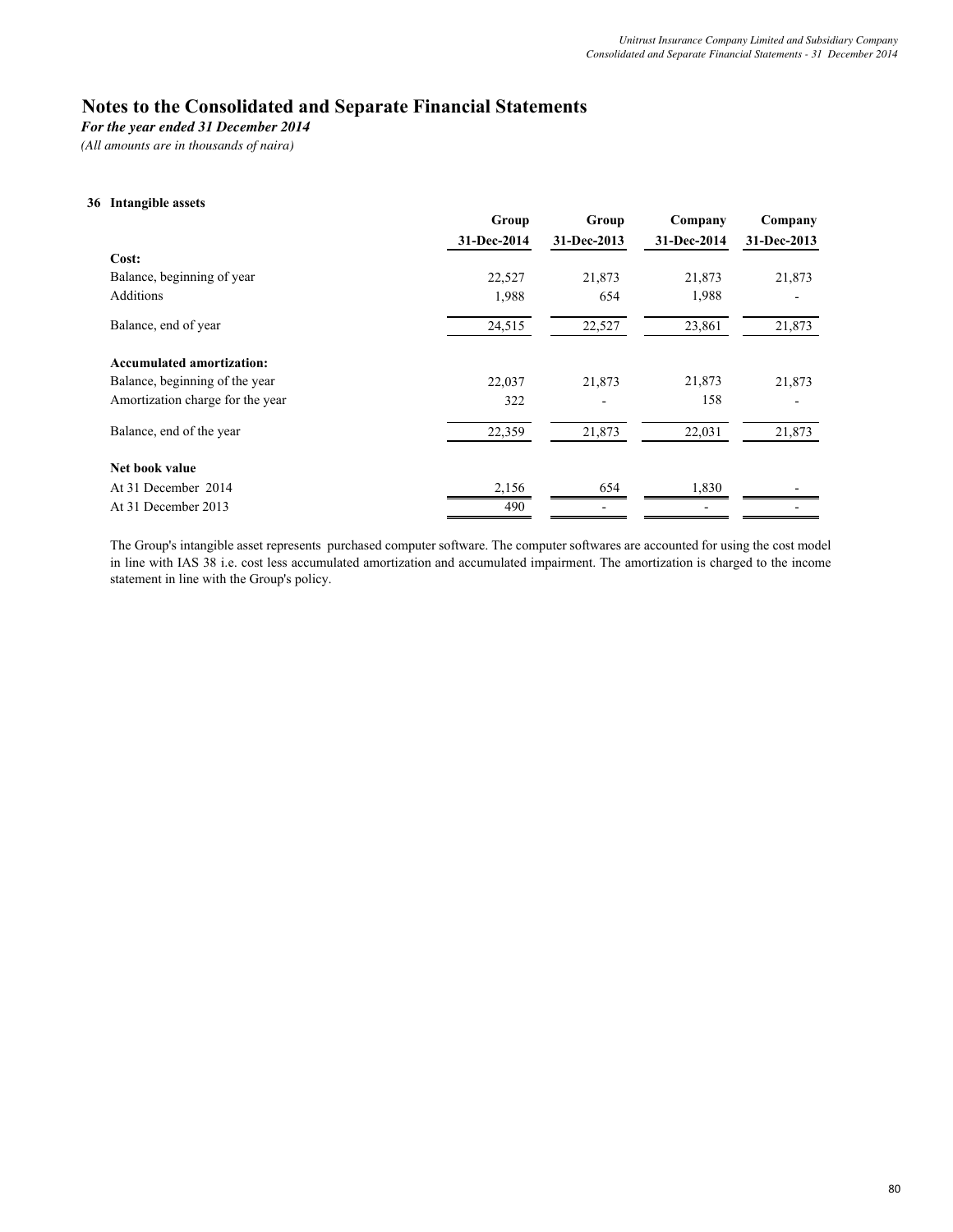## *For the year ended 31 December 2014*

*(All amounts are in thousands of naira)*

### **Property and equipment 37**

### **(a) Group**

|                                   |         | <b>Building &amp; Leasehold</b> | <b>Motor</b>    | Computer  | Office    | <b>Furniture</b> |              |
|-----------------------------------|---------|---------------------------------|-----------------|-----------|-----------|------------------|--------------|
|                                   | Land    | <b>Improvements</b>             | <b>Vehicles</b> | equipment | equipment | & Fittings       | <b>Total</b> |
| Cost                              |         |                                 |                 |           |           |                  |              |
| Balance, beginning of year        | 721,714 | 659,123                         | 85,723          | 33,460    | 80,697    | 58,788           | 1,639,505    |
| Additions                         |         |                                 |                 | 484       | 1,138     | 558              | 2,180        |
| Disposals                         |         |                                 | (478)           |           |           |                  | (478)        |
| Revaluation surplus (see note 47) | 71,887  | 52,788                          |                 |           |           |                  | 124,675      |
| Balance, end of year              | 793,601 | 711,911                         | 85,245          | 33,944    | 81,835    | 59,346           | 1,765,882    |
| <b>Accumulated depreciation</b>   |         |                                 |                 |           |           |                  |              |
| Balance, beginning of year        | 71,714  | 110,728                         | 33,003          | 32,058    | 73,653    | 55,737           | 376,893      |
| Charge for the year               | 9,887   | 13,182                          | 9,808           | 1,123     | 4,156     | 1,512            | 39,668       |
| Disposals                         |         |                                 | (221)           |           |           |                  | (221)        |
| Balance, end of year              | 81,601  | 123,910                         | 42,590          | 33,181    | 77,809    | 57,249           | 416,340      |
| Net book value                    |         |                                 |                 |           |           |                  |              |
| At 31 December 2014               | 712,000 | 588,000                         | 42,654          | 763       | 4,026     | 2,097            | 1,349,542    |
| At 31 December 2013               | 650,000 | 548,395                         | 52,720          | 1,402     | 7,044     | 3,051            | 1,262,612    |

(i) Unitrust Insurance Company's land and buildings were revalued by Paul Osaji & Co., Estate Surveyor and Valuers (FRC/2013/00000000001098) using the Market Value basis of valuation to arrive at their open market value as at 31 December 2014. The previous revaluation was done in December 2013.

(ii) Included in property and equipment is land which is a leased asset and has been accounted for as a finance lease.

(iii) There were no capitalised borrowing costs related to the acquisition of property and equipment as at the reporting date (31 December 2013: Nil).

(iv) There were no capital commitments contracted or authorised as at the reporting date (31 December 2013: Nil).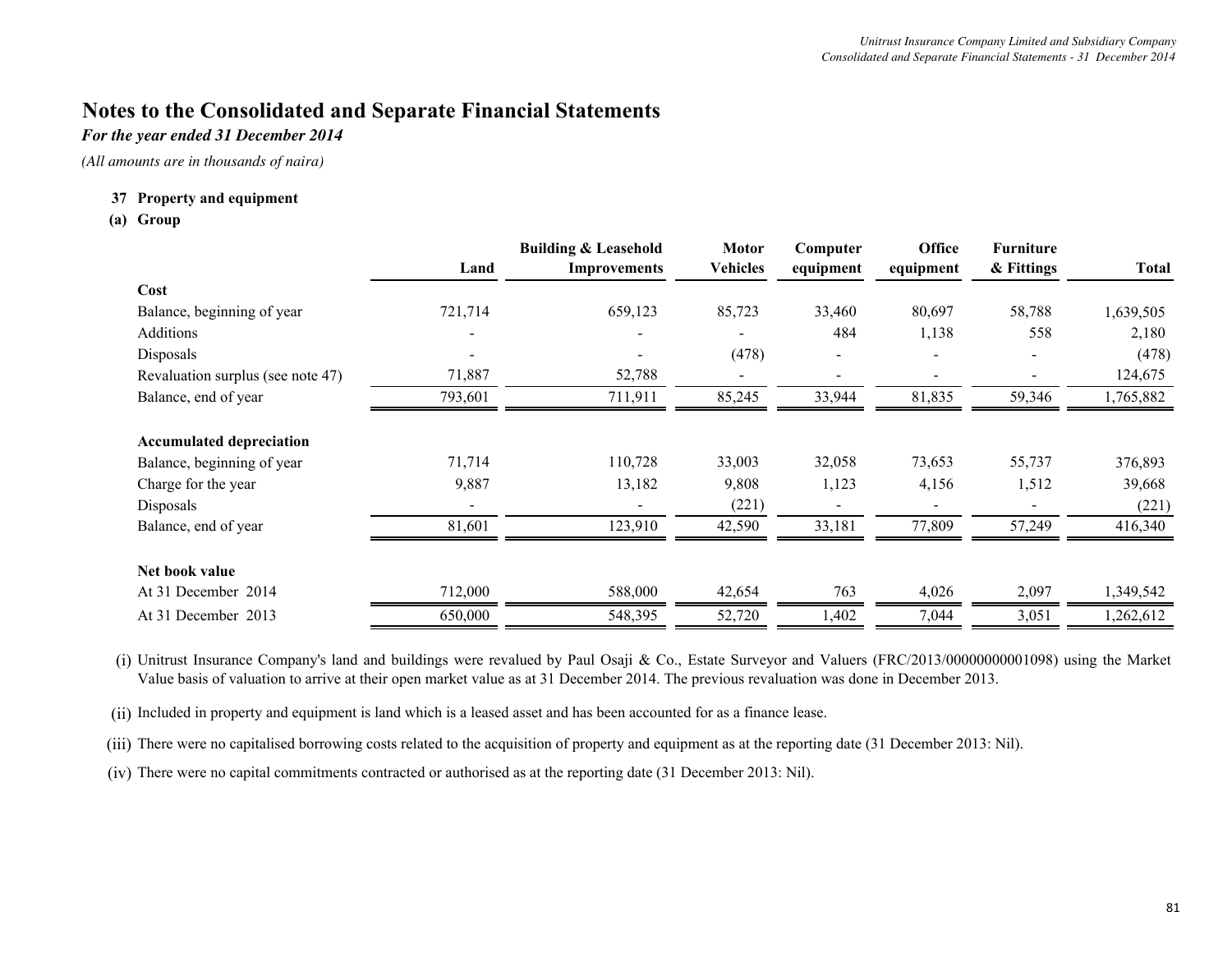## *For the year ended 31 December 2014*

*(All amounts are in thousands of naira)*

### **Property and equipment 37**

### **(b) Company**

|                                   |                          | <b>Building &amp; Leasehold</b> | <b>Motor</b>    | Computer                 | Office    | <b>Furniture</b> |              |
|-----------------------------------|--------------------------|---------------------------------|-----------------|--------------------------|-----------|------------------|--------------|
|                                   | Land                     | <b>Improvements</b>             | <b>Vehicles</b> | equipment                | equipment | & Fittings       | <b>Total</b> |
| Cost                              |                          |                                 |                 |                          |           |                  |              |
| Balance, beginning of year        | 721,714                  | 659,123                         | 84,473          | 33,460                   | 80,697    | 58,788           | 1,638,255    |
| Additions                         | $\overline{\phantom{a}}$ | $\overline{\phantom{0}}$        |                 | 484                      | 1,138     | 558              | 2,180        |
| <b>Disposals</b>                  | $\blacksquare$           |                                 | (478)           | $\overline{\phantom{0}}$ |           |                  | (478)        |
| Revaluation surplus (see note 47) | 71,887                   | 52,788                          |                 |                          |           |                  | 124,675      |
| Balance, end of year              | 793,601                  | 711,911                         | 83,995          | 33,944                   | 81,835    | 59,346           | 1,764,632    |
| <b>Accumulated depreciation</b>   |                          |                                 |                 |                          |           |                  |              |
| Balance, beginning of year        | 71,714                   | 110,728                         | 32,010          | 32,058                   | 73,653    | 55,737           | 375,900      |
| Charge for the year               | 9,887                    | 13,182                          | 9,808           | 1,123                    | 4,156     | 1,512            | 39,668       |
| Disposals                         |                          |                                 | (478)           |                          |           |                  | (478)        |
| Balance, end of year              | 81,601                   | 123,910                         | 41,340          | 33,181                   | 77,809    | 57,249           | 415,090      |
| Net book value                    |                          |                                 |                 |                          |           |                  |              |
| At 31 December 2014               | 712,000                  | 588,000                         | 42,654          | 763                      | 4,026     | 2,097            | 1,349,541    |
| At 31 December 2013               | 650,000                  | 548,395                         | 52,463          | 1,402                    | 7,044     | 3,051            | 1,262,355    |

(i) Unitrust Insurance Company's land and buildings were revalued by Paul Osaji & Co., Estate Surveyor and Valuers (FRC/2013/00000000001098) using the Market Value basis of valuation to arrive at their open market value as at 31 December 2014. The previous revaluation was done in December 2013.

(ii) Included in property and equipment is land which is a leased asset and has been accounted for as a finance lease.

(iii) There were no capitalised borrowing costs related to the acquisition of property and equipment as at the reporting date (31 December 2013: Nil).

(iv) There were no capital commitments contracted or authorised as at the reporting date (31 December 2013: Nil).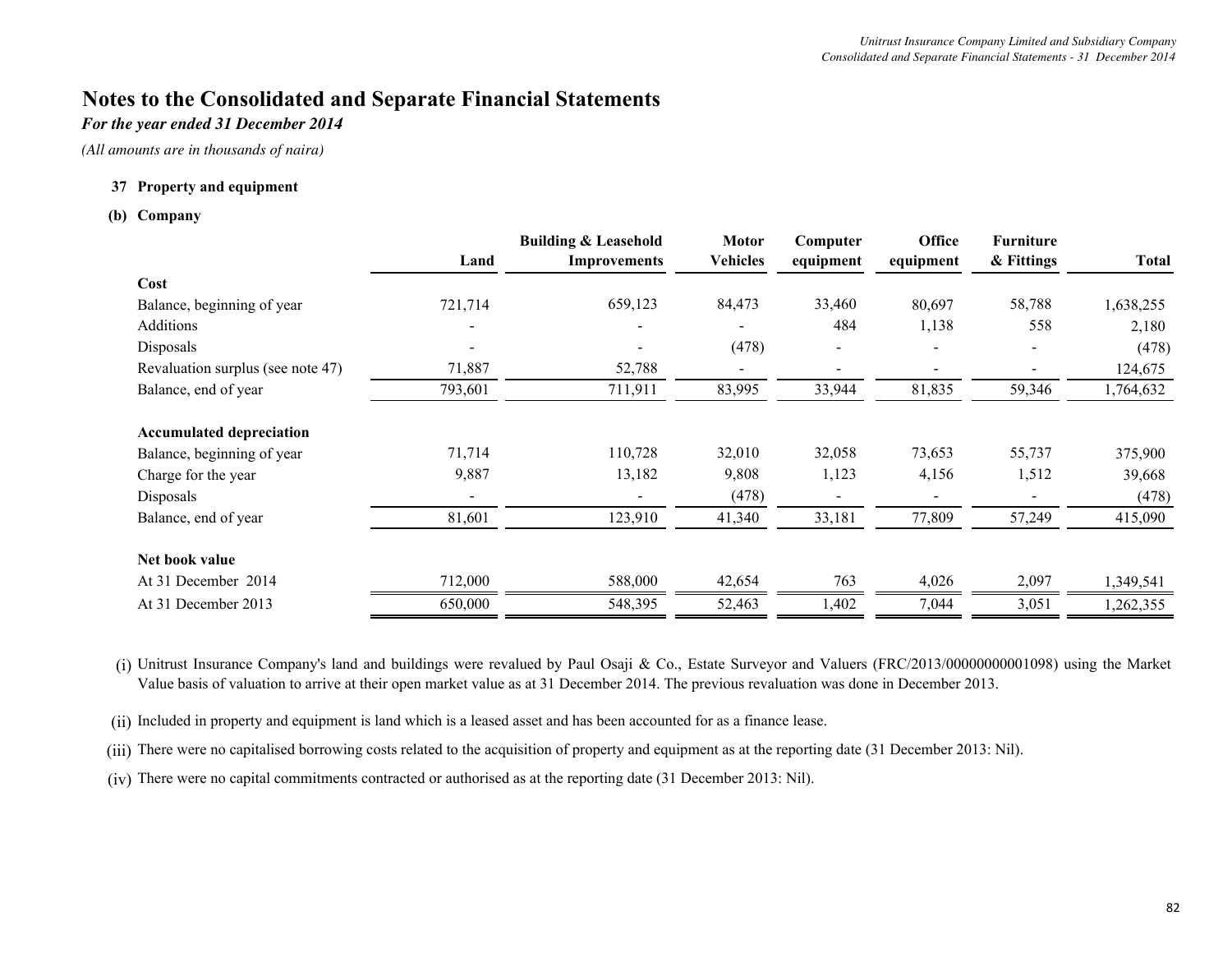## *For the year ended 31 December 2014*

*(All amounts are in thousands of naira)*

### **38 Statutory deposit**

This represents the Company's deposit with the Central Bank of Nigeria as at 31 December 2014, in compliance with Section 10(3) of the Insurance Act, 2003. The deposit is not available for use by the Company on a normal course of day to day business.

|                         | Group       | Group                    | Company     | Company     |
|-------------------------|-------------|--------------------------|-------------|-------------|
|                         | 31-Dec-2014 | 31-Dec-2013              | 31-Dec-2014 | 31-Dec-2013 |
| <b>General Business</b> | 315,000     | 315,000                  | 315,000     | 315,000     |
|                         | 315,000     | 315,000                  | 315,000     | 315,000     |
| Current                 |             | $\overline{\phantom{0}}$ |             |             |
| Non-Current             | 315,000     | 315,000                  | 315,000     | 315,000     |
|                         | 315,000     | 315,000                  | 315,000     | 315,000     |

### **39 Insurance contract liabilities**

|                                         | Group       | Group       | Company     | Company     |
|-----------------------------------------|-------------|-------------|-------------|-------------|
|                                         | 31-Dec-2014 | 31-Dec-2013 | 31-Dec-2014 | 31-Dec-2013 |
| Outstanding claims (see note (a) below) | 1,820,122   | 2,280,427   | 1,820,122   | 2,280,427   |
| Unearned premium (see (b) below)        | 743.403     | 1,030,588   | 743.403     | 1,030,588   |
| Total insurance contract liabilities    | 2,563,525   | 3,311,015   | 2,563,525   | 3,311,015   |

## **(a) Outstanding claims**

(i) Outstanding claims represent the estimated costs of settling all claims arising from incidents occurring as at the reporting date. The liability adequacy test for outstanding claims liabilities as at 31 December 2014 and the comparative period was done by HR Nigeria Limited (FRC/NAS/00000000738).

|                      | Group       | Group       | Company     | Company     |
|----------------------|-------------|-------------|-------------|-------------|
|                      | 31-Dec-2014 | 31-Dec-2013 | 31-Dec-2014 | 31-Dec-2013 |
| Motor                | 222,549     | 337,453     | 222,549     | 337,453     |
| Fire                 | 249,738     | 101,537     | 249,738     | 101,537     |
| General accident     | 172,333     | 185,954     | 172,333     | 185,954     |
| Marine               | 60,292      | 155,063     | 60,292      | 155,063     |
| <b>Miscellaneous</b> | 268,309     | 359,435     | 268,309     | 359,435     |
| Bond                 | 17,040      | 3           | 17,040      | 3           |
| Engineering          | 248,797     | 339,073     | 248,797     | 339,073     |
| Oil and gas          | 581,064     | 801,909     | 581,064     | 801,909     |
|                      | 1,820,122   | 2,280,427   | 1,820,122   | 2,280,427   |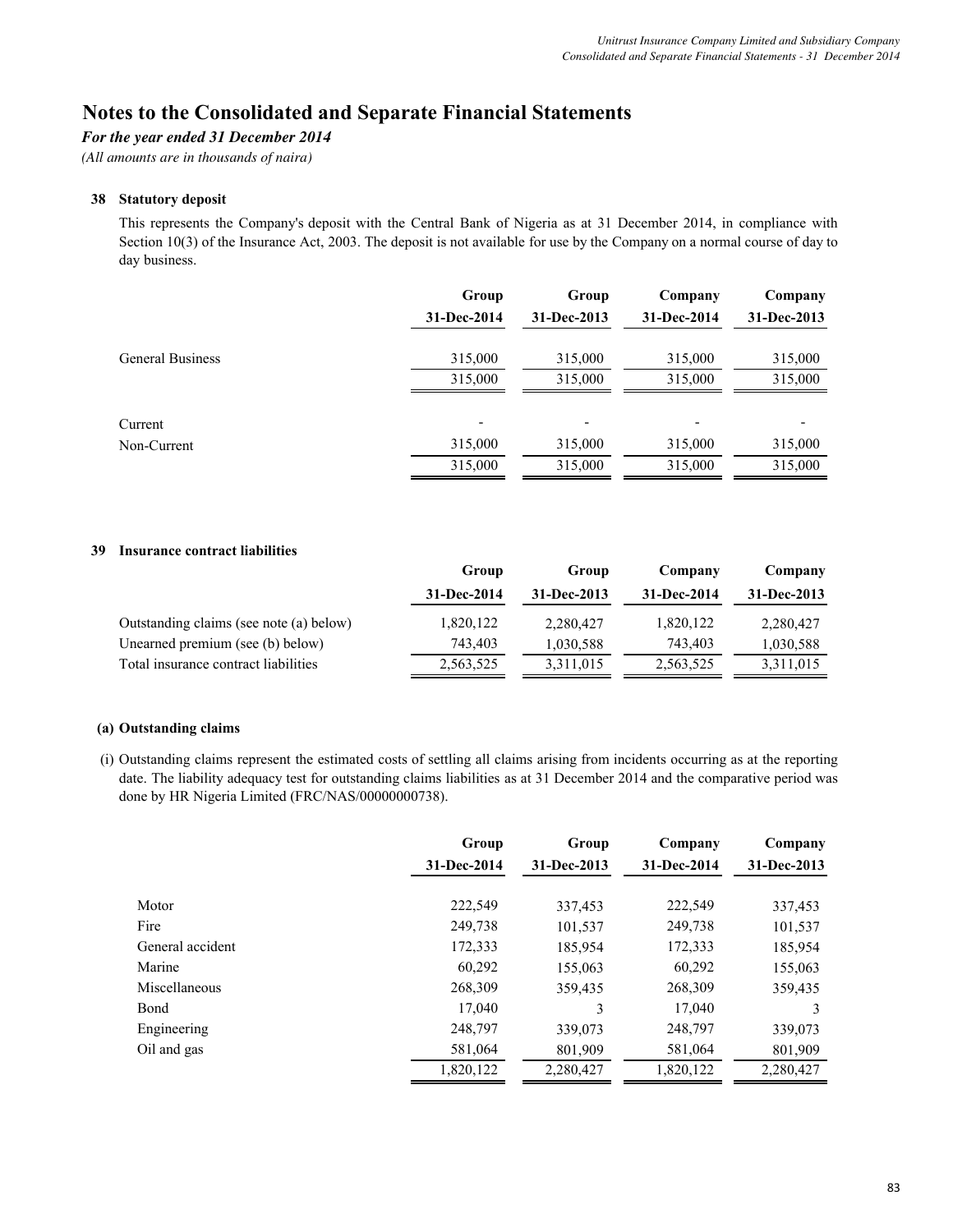## *For the year ended 31 December 2014*

*(All amounts are in thousands of naira)*

### (ii) Movement in provision for outstanding claims

|                                                            | Company     | Company     |
|------------------------------------------------------------|-------------|-------------|
|                                                            | 31-Dec-2014 | 31-Dec-2013 |
| Provision for reported claims by policyholders             | 1,654,656   | 2,073,115   |
| Provision for claims incurred but not reported             | 165,466     | 207,312     |
|                                                            | 1,820,122   | 2,280,427   |
| Less: Opening provision for outstanding claims             | (2,280,427) | (2,523,853) |
| Decrease in provision for outstanding claims (see note 17) | (460, 304)  | (243, 426)  |
|                                                            |             |             |

### **(b) Unearned premium**

(i) Unearned premium represents premium relating to risk for period not within the accounting period and constitutes liabilities for short-term insurance contracts for which the Company's obligations have not expired as at year end.

|                                        | Group<br>31-Dec-2014 | Group<br>31-Dec-2013 | Company<br>31-Dec-2014 | Company<br>31-Dec-2013 |
|----------------------------------------|----------------------|----------------------|------------------------|------------------------|
| Motor                                  | 257,897              | 256,307              | 257,897                | 256,307                |
| Fire                                   | 161,257              | 176,203              | 161,257                | 176,203                |
| General accident                       | 71,090               | 77,792               | 71,090                 | 77,792                 |
| Marine                                 | 40,679               | 32,655               | 40,679                 | 32,655                 |
| Miscellaneous                          | 39,939               | 55,593               | 39,939                 | 55,593                 |
| Bond                                   | 6,755                | 5,198                | 6,755                  | 5,198                  |
| Engineering                            | 78,383               | 194,660              | 78,383                 | 194,660                |
| Oil and gas                            | 87,403               | 232,180              | 87,403                 | 232,180                |
|                                        | 743,403              | 1,030,588            | 743,403                | 1,030,588              |
| (ii) Movement in unearned premium:     | Group                | Group                | Company                | Company                |
|                                        | 31-Dec-2014          | 31-Dec-2013          | 31-Dec-2014            | 31-Dec-2013            |
| Balance, beginning of year             | 1,030,588            | 1,086,747            | 1,030,588              | 1,086,747              |
| Decrease during the year (see note 11) | (287, 180)           | (56, 159)            | (287, 180)             | (56, 159)              |

Management's assessment of the estimated cost of claims and expenses resulting from claims did not exceed the unearned premium, thus no provision was made for unexpired risk as at year end.

Balance, end of year 743,408 743,408 743,408 743,408 743,408 1,030,588

| Current     | 1,302,641 | 3,106,484 | 1,302,641 | 3,106,484 |
|-------------|-----------|-----------|-----------|-----------|
| Non-Current | 1,260,884 | 204.531   | 1,260,884 | 204,531   |
|             | 2,563,525 | 3,311,015 | 2,563,525 | 3,311,015 |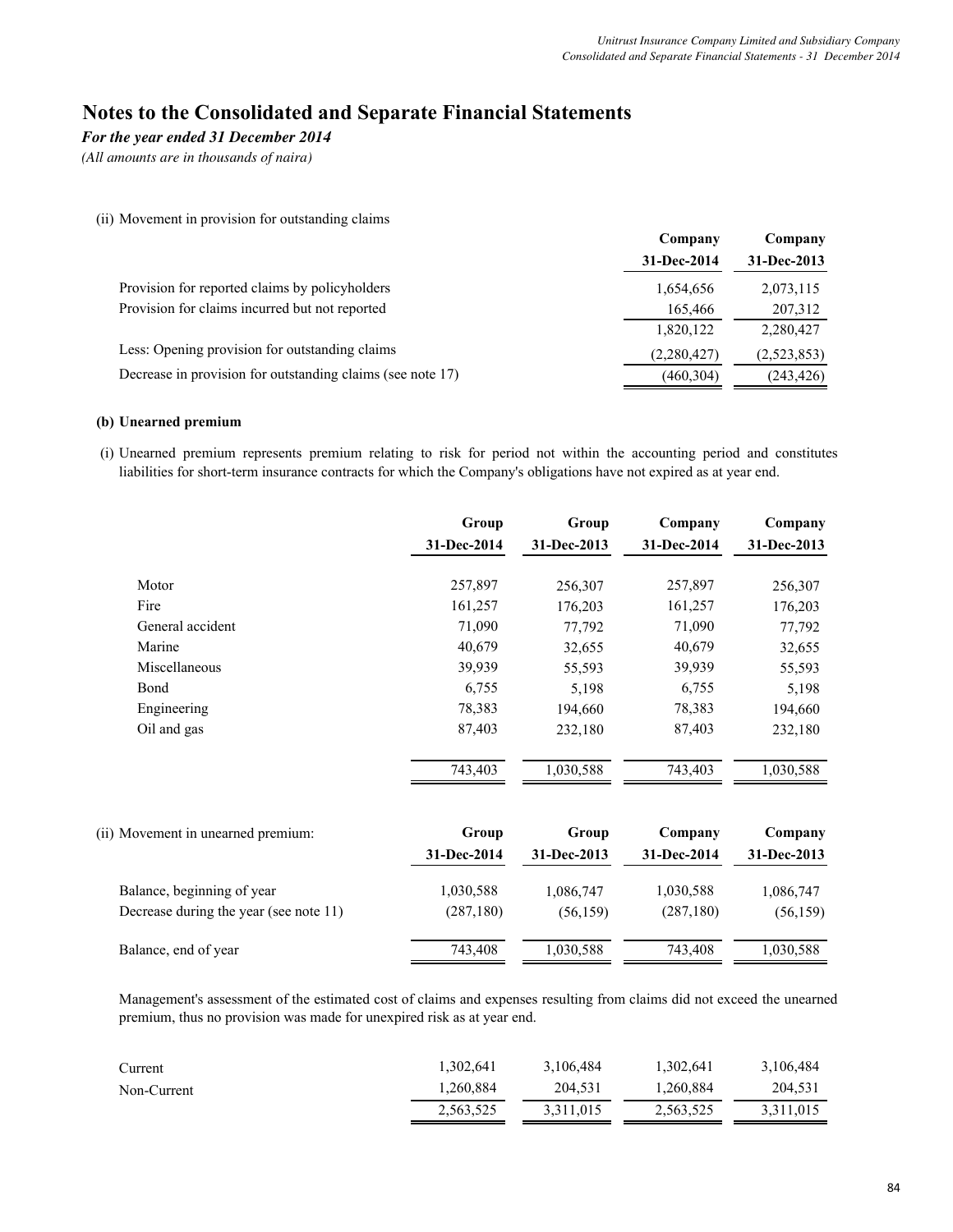## *For the year ended 31 December 2014*

*(All amounts are in thousands of naira)*

### **40 Trade payables**

Trade payables represents liabilities to re-insurers, brokers, insurance companies and agents on insurance contracts as at year end.

|                                          | Group       | Group       | Company     | Company     |
|------------------------------------------|-------------|-------------|-------------|-------------|
|                                          | 31-Dec-2014 | 31-Dec-2013 | 31-Dec-2014 | 31-Dec-2013 |
| Due to reinsurers                        | 358,283     | 277,555     | 358,283     | 277,555     |
| Due to brokers                           | 95,815      | 12,158      | 95,815      | 12,158      |
| Due to insurance companies               |             | 89,856      |             | 89,856      |
| Due to agents                            | 1,561       | 198,343     | 1,561       | 198,343     |
|                                          | 455,659     | 577,912     | 455,659     | 577,912     |
| All amounts are payable within one year. |             |             |             |             |
| Current                                  | 455,659     | 577,912     | 455,659     | 577,912     |
| Non-Current                              |             |             |             |             |
|                                          | 455,659     | 577,912     | 455,659     | 577,912     |

### **41 Accruals and other payables**

|                            | Group       | Group       | Company     | Company     |
|----------------------------|-------------|-------------|-------------|-------------|
|                            | 31-Dec-2014 | 31-Dec-2013 | 31-Dec-2014 | 31-Dec-2013 |
| Accrued expenses           | 433,520     | 362,630     | 430,394     | 358,526     |
| Unearned commission income | 87,099      | 106,696     | 87,099      | 106,696     |
| Deferred income            | 124,612     | 69,461      | 124,612     | 69,461      |
| Accounts payable           | 232,227     | 157,237     | 232,227     | 149,441     |
| Intercompany payables      | ۰           |             | 51,319      | 47,396      |
| Other payables             | 57,013      | 523         | 50,898      | 523         |
| Dividend payable           | 4           | 75,898      | 4           | 75,898      |
|                            | 934,475     | 772,445     | 976,553     | 807,941     |
| Current                    | 863,544     | 681,917     | 905,622     | 717,413     |
| Non-Current                | 70,931      | 90,528      | 70,931      | 90,528      |
|                            | 934,475     | 772,445     | 976,553     | 807,941     |

## **42 Current income tax liabilities**

**(a)** The movement in this account during the year was as follows:

|                                          | Group       | Group       | Company     | Company     |
|------------------------------------------|-------------|-------------|-------------|-------------|
|                                          | 31-Dec-2014 | 31-Dec-2013 | 31-Dec-2014 | 31-Dec-2013 |
| Balance, beginning of year               | 507,465     | 131,382     | 500,620     | 128,432     |
| Prior years' under-provision             | 55,982      | 309         | 56,104      |             |
| Charge for the year (see note (b) below) | 442,732     | 464,412     | 440,639     | 460,826     |
| Payments during the year                 | (462, 853)  | (88, 638)   | (460, 828)  | (88, 638)   |
| Balance, end of year                     | 543,326     | 507,465     | 536,535     | 500,620     |
|                                          |             |             |             |             |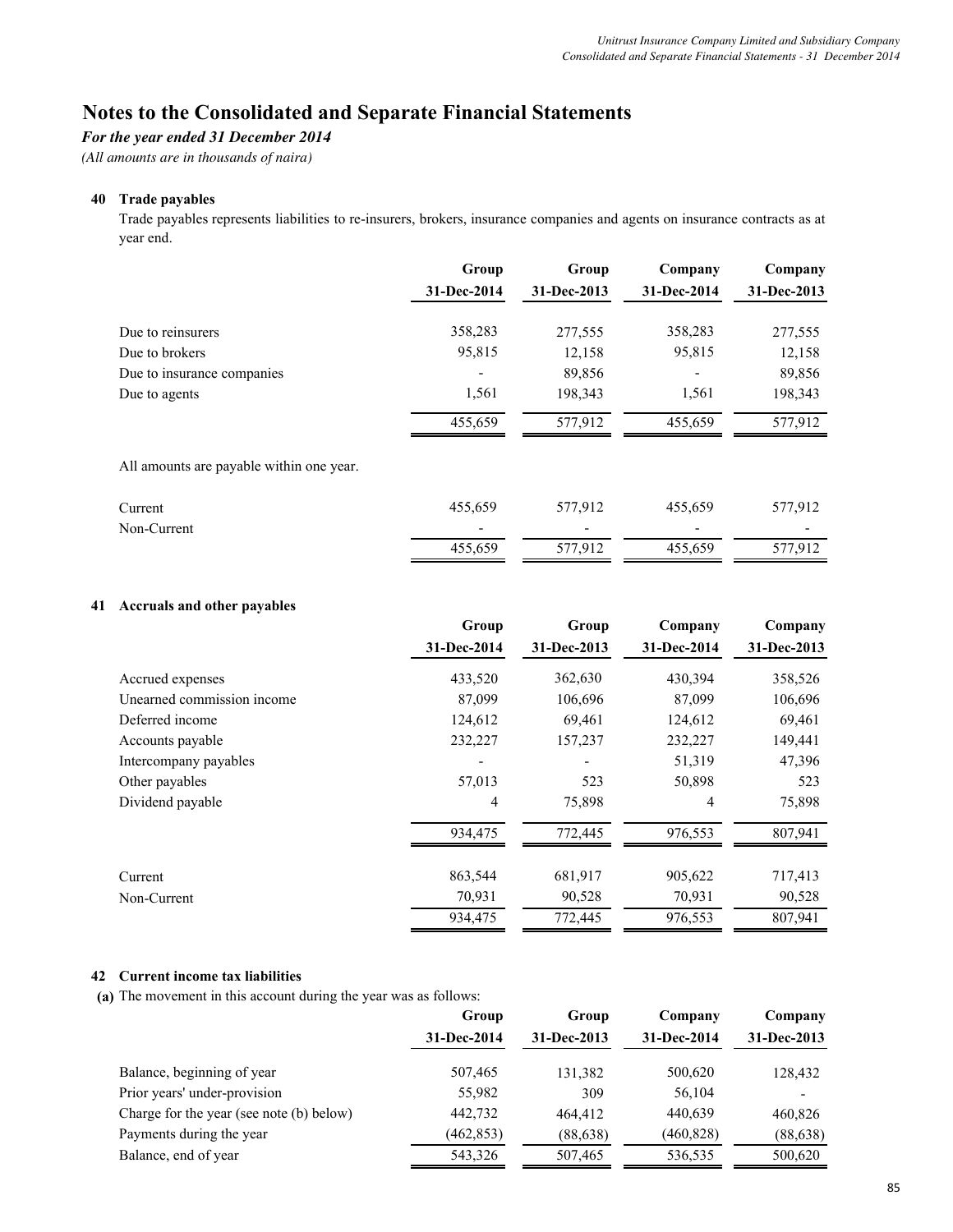*For the year ended 31 December 2014*

*(All amounts are in thousands of naira)*

**(b)** The tax charge for the year comprises:

|                               | Group       | Group                    | Company     | Company     |
|-------------------------------|-------------|--------------------------|-------------|-------------|
|                               | 31-Dec-2014 | 31-Dec-2013              | 31-Dec-2014 | 31-Dec-2013 |
| Corporate income tax          | 396,146     | 416,474                  | 394,185     | 413,118     |
| Education levy                | 27,543      | 29,011                   | 27,411      | 28,781      |
| <b>NITDA</b>                  | 19,043      | 18,927                   | 19,043      | 18,927      |
|                               | 442,732     | 464,412                  | 440,639     | 460,826     |
| Prior years' under-provision  | 56,104      | $\overline{\phantom{0}}$ | 56,104      |             |
| Deferred tax (credit)/charge  | 8,009       | 51,049                   | 8,034       | 50,954      |
| Total tax charge for the year | 506,845     | 515,461                  | 504,777     | 511,780     |

Corporate income tax has been computed at the rate of 30% of total profits (2013: 30%) and education levy at the rate of 2% of assessable profits (2013: 2%) for the year after adjusting for certain items of income and expenditure which are not deductible or chargeable for tax purposes.

| (c) Reconciliation of effective tax rate      | Group       |           |             |            | Company     |           |             |            |
|-----------------------------------------------|-------------|-----------|-------------|------------|-------------|-----------|-------------|------------|
|                                               | 31-Dec-2014 |           | 31-Dec-2013 |            | 31-Dec-2014 |           | 31-Dec-2013 |            |
| Profit before tax                             |             | 1,916,206 |             | 741,689    |             | 1,897,686 |             | 736,180    |
| Income tax using the domestic corporation tax | 30%         | 574,862   | 30%         | 568,351    | 30%         | 576,991   | 30%         | 567,821    |
| Non-deductible expenses                       | 3%          | 65,472    | 10%         | 71,494     | 3%          | 61,407    | 9%          | 68,573     |
| Tax exempt income                             | $-9\%$      | (163,098) | $-8\%$      | (153, 414) | $-9\%$      | (163,098) | $-8\%$      | (153, 414) |
| Tax incentives                                | $-1\%$      | (16,977)  | $-1\%$      | (18,908)   | $-1\%$      | (16,977)  | $-1\%$      | (18,908)   |
| Education tax levy                            | $1\%$       | 27,543    | 2%          | 29,011     | $1\%$       | 27,411    | $2\%$       | 28,781     |
| <b>NITDA</b>                                  | $1\%$       | 19,043    | $1\%$       | 18,927     | $1\%$       | 19,043    | $1\%$       | 18,927     |
|                                               | 26%         | 506,845   | 33%         | 515,461    | 27%         | 504,777   | 33%         | 511,780    |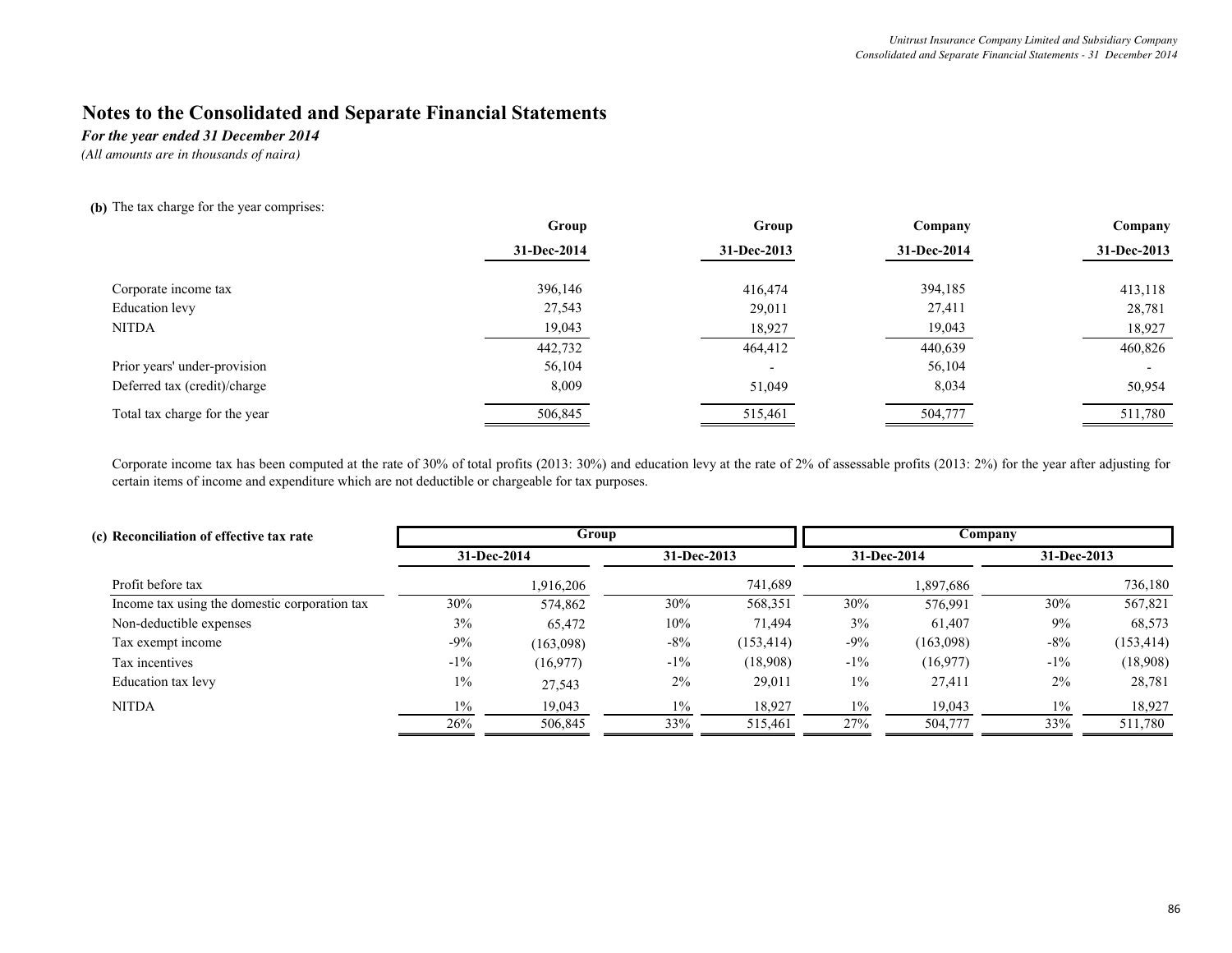*For the year ended 31 December 2014*

*(All amounts are in thousands of naira)*

#### **43 Deferred tax liabilities**

**(a)** Deferred tax assets and liabilities are attributable to the following:

#### **Group**

|                          |                          | 31-Dec-2014         |                          | 31-Dec-2013              |                     |         |
|--------------------------|--------------------------|---------------------|--------------------------|--------------------------|---------------------|---------|
|                          | <b>Assets</b>            | <b>Liabiltities</b> | Net                      | <b>Assets</b>            | <b>Liabiltities</b> | Ne      |
| Property and equipment   | $\overline{\phantom{0}}$ | 400,509             | 400,509                  | $\,$                     | 355,091             | 355,091 |
| Investment property      |                          | 5,453               | 5,453                    | $\overline{\phantom{0}}$ | 5,453               | 5,453   |
| Unrealised exchange gain |                          | <b>.</b>            | $\overline{\phantom{0}}$ | $\overline{\phantom{0}}$ |                     |         |
|                          | $\overline{\phantom{0}}$ | 405,962             | 405,962                  | $\overline{\phantom{0}}$ | 360,550             | 360,550 |

|                          | 31-Dec-2014              |                          |                          | 31-Dec-2013         |            |  |
|--------------------------|--------------------------|--------------------------|--------------------------|---------------------|------------|--|
| Assets                   | Liabiltities             | Net                      | <b>Assets</b>            | <b>Liabiltities</b> | <b>Net</b> |  |
|                          | 400,509                  | 400,509                  |                          | 355,091             | 355,091    |  |
|                          | 5,453                    | 5,453                    | $\overline{\phantom{0}}$ | 5,453               | 5,453      |  |
| $\overline{\phantom{0}}$ | $\overline{\phantom{0}}$ | $\overline{\phantom{a}}$ | $\overline{\phantom{0}}$ |                     |            |  |
|                          | 405,962                  | 405,962                  | $\overline{\phantom{0}}$ | 360,550             | 360,550    |  |

### **Company**

|                          |               | 31-Dec-2014              |                          | 31-Dec-2013   |                     |            |
|--------------------------|---------------|--------------------------|--------------------------|---------------|---------------------|------------|
|                          | <b>Assets</b> | <b>Liabiltities</b>      | <b>Net</b>               | <b>Assets</b> | <b>Liabiltities</b> | <b>Net</b> |
| Property and equipment   |               | 400,456                  | 400,456                  |               | 355,013             | 355,013    |
| Investment property      |               | 5,453                    | 5,453                    |               | 5,453               | 5,453      |
| Unrealised exchange gain |               | $\overline{\phantom{0}}$ | $\overline{\phantom{0}}$ |               |                     | O          |
|                          |               | 405,909                  | 405,909                  |               | 360,472             | 360,472    |

**(b)** Movements in temporary differences during the year ended 31 December 2014:

|                          |                                | Group                           |                                                    |                                         |                                | Company                         |                                                   |                                         |  |
|--------------------------|--------------------------------|---------------------------------|----------------------------------------------------|-----------------------------------------|--------------------------------|---------------------------------|---------------------------------------------------|-----------------------------------------|--|
|                          | <b>Balance at</b><br>1 Januarv | Recognized in<br>profit or loss | Recognized in<br>other<br>comprehensiv<br>e income | <b>Balance at 31</b><br><b>December</b> | <b>Balance at</b><br>1 Januarv | Recognized in<br>profit or loss | Recognized in<br>other<br>comprehensive<br>income | <b>Balance at 31</b><br><b>December</b> |  |
| Property and equipment   | 355,091                        | 8,016                           | 37,402                                             | 400,509                                 | 355,013                        | 8,041                           | 37,402                                            | 400,456                                 |  |
| Investment property      | 5,453                          | -                               |                                                    | 5,453                                   | 5,453                          |                                 |                                                   | 5,453                                   |  |
| Unrealised exchange gain | 6                              | (6)                             | $\overline{\phantom{0}}$                           | $\overline{\phantom{a}}$                | $\sigma$                       | (6)                             |                                                   |                                         |  |
|                          | 360,550                        | 8,010                           | 37,402                                             | 405,962                                 | 360,472                        | 8,035                           | 37.402                                            | 405,909                                 |  |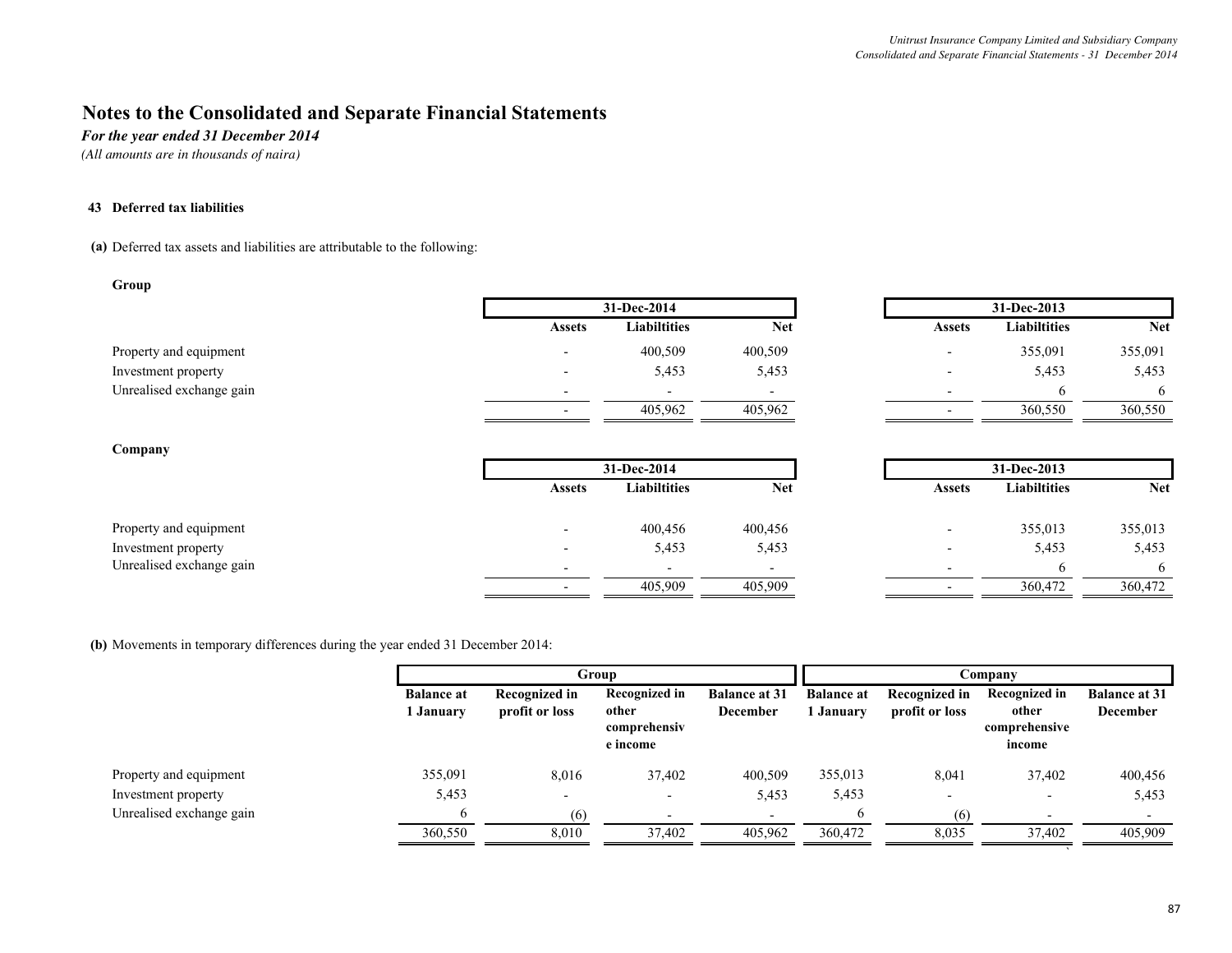*For the year ended 31 December 2014*

*(All amounts are in thousands of naira)*

Movements in temporary differences during the year ended 31 December 2013:

|                                                | <b>Group</b>      |                |                          | Company                  |                   |                |                         |                      |
|------------------------------------------------|-------------------|----------------|--------------------------|--------------------------|-------------------|----------------|-------------------------|----------------------|
|                                                | <b>Balance at</b> | Recognized in  | <b>Recognized in</b>     | <b>Balance at 31</b>     | <b>Balance at</b> | Recognized in  | Recognized in           | <b>Balance at 31</b> |
|                                                | . January         | profit or loss | other                    | <b>December</b>          | <b>January</b>    | profit or loss | other                   | <b>December</b>      |
|                                                |                   |                | comprehensiv<br>e income |                          |                   |                | comprehensive<br>income |                      |
| Property and equipment                         | 280,297           | 27,627         | 47,167                   | 355,091                  | 280,314           | 27,532         | 47,167                  | 355,013              |
| Investment property                            | 4,253             | 1,200          |                          | 5,453                    | 4,253             | 1,200          |                         | 5,453                |
| Allowances for impairment on trade receivables | (22, 827)         | 22,827         | $\overline{\phantom{0}}$ | $\overline{\phantom{a}}$ | (22, 827)         | 22,827         |                         |                      |
| Available-for-sale financial assets            | (19,369)          |                | 19,369                   | $\overline{\phantom{a}}$ | (19,369)          |                | 19,369                  |                      |
| Unrealised exchange gain                       | 611               | (605)          |                          | 6                        | 611               | (605)          |                         | 6                    |
|                                                | 242,965           | 51,049         | 66,536                   | 360,550                  | 242,982           | 50,954         | 66,536                  | 360,472              |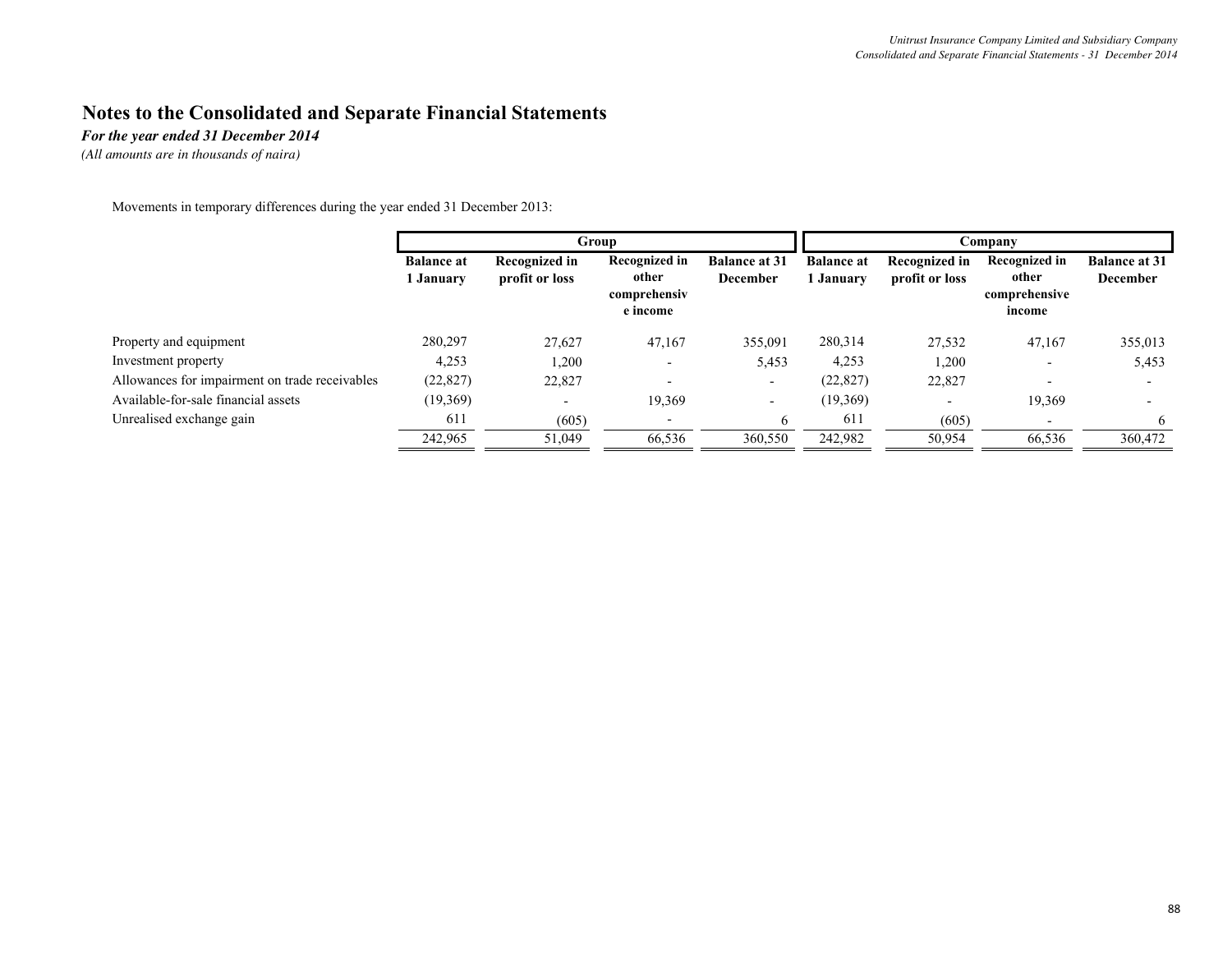## *For the year ended 31 December 2014*

*(All amounts are in thousands of naira)*

## **44 Share capital:**

| Share capital comprises:                                                      | Group<br>31-Dec-2014 | Group<br>31-Dec-2013 | Company<br>31-Dec-2014 | Company<br>31-Dec-2013 |
|-------------------------------------------------------------------------------|----------------------|----------------------|------------------------|------------------------|
| Authorized:<br>5,000,000,000 Ordinary shares of $\mathbb{N}1$ each            | 5,000,000            | 5,000,000            | 5,000,000              | 5,000,000              |
| Issued and fully paid:<br>3,300,000,000 Ordinary shares of $\mathbb{N}1$ each | 3,300,000            | 3,300,000            | 3,300,000              | 3,300,000              |

## **45 Contingency reserve**

The Company maintains a statutory contingency reserve in accordance with the provisions of the Insurance Act, 2003 to cover fluctuations in securities and variations in statistical estimates at the rate equal to the higher of 3% of total premium or 20% of the total profit after taxation until the reserve reaches the greater of minimum paid up capital or 50% of net premium.

The movement in this account during the year is as follows:

|                            | Group       | Group       | Company     | Company     |
|----------------------------|-------------|-------------|-------------|-------------|
|                            | 31-Dec-2014 | 31-Dec-2013 | 31-Dec-2014 | 31-Dec-2013 |
| Balance, beginning of year | 1,361,912   | 1,085,720   | 1,361,912   | 1,085,720   |
| Transfer from profit       | 278,582     | 276,192     | 278,582     | 276,192     |
| Balance, end of year       | 1,640,494   | 1,361,912   | 1,640,494   | 1,361,912   |

## **46 Retained earnings**

The movement in this account during the year is as follows:

| Group       | Group       | Company     | Company     |
|-------------|-------------|-------------|-------------|
| 31-Dec-2014 | 31-Dec-2013 | 31-Dec-2014 | 31-Dec-2013 |
| 1,904,208   | 908,975     | 1,865,638   | 868,488     |
| (1,088,995) | (660,000)   | (1,088,995) | (660,000)   |
| 1,130,779   | 1,655,233   | 1,114,327   | 1,657,150   |
| 1,945,992   | 1,904,208   | 1,890,970   | 1,865,638   |
|             |             |             |             |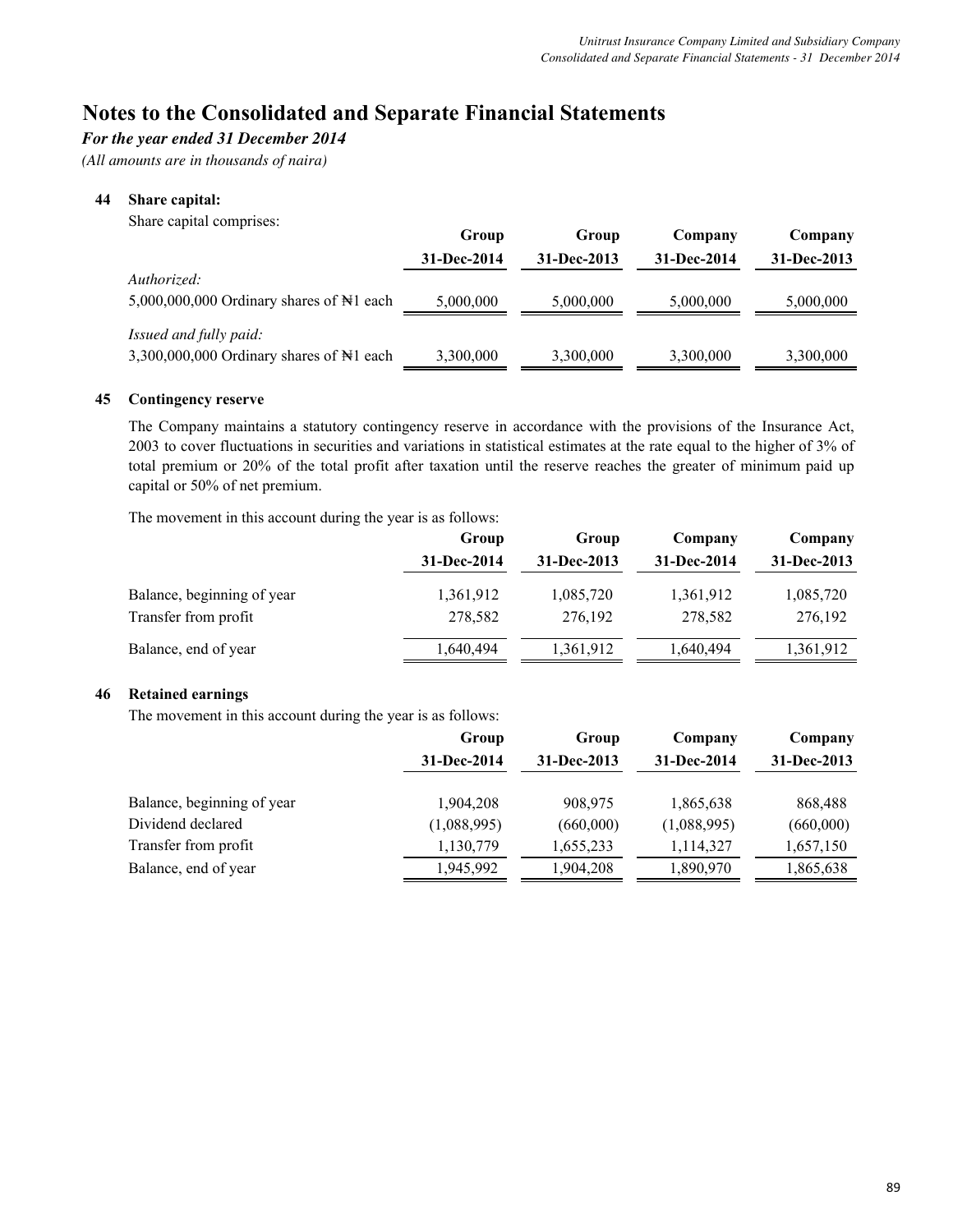## *For the year ended 31 December 2014*

*(All amounts are in thousands of naira)*

### **47 Asset revaluation reserve**

Asset revaluation reserve comprises the cummulative net change in the fair value of land and building.

|                                                                              | Group                | Group               | Company              | Company              |  |
|------------------------------------------------------------------------------|----------------------|---------------------|----------------------|----------------------|--|
|                                                                              | 31-Dec-2014          | 31-Dec-2013         | 31-Dec-2014          | 31-Dec-2013          |  |
| Balance, beginning of year                                                   | 930,023              | 819.968             | 930,023              | 819,968              |  |
| Revaluation (deficit)/surplus (see note 37)<br>Related tax (see note 43 (b)) | 124,675<br>(37, 402) | 157,222<br>(47,167) | 124,675<br>(37, 402) | 157,222<br>(47, 167) |  |
| Balance, end of year                                                         | 1,017,296            | 930,023             | 1,017,296            | 930,023              |  |

## **48 Fair value reserve**

The fair value reserve comprises the cummulative net change in the fair value of available-for-sale securities until assets are derecognised or impaired.

|                                     | Group       | Group       | Company                  | Company     |  |
|-------------------------------------|-------------|-------------|--------------------------|-------------|--|
|                                     | 31-Dec-2014 | 31-Dec-2013 | 31-Dec-2014              | 31-Dec-2013 |  |
| Balance, beginning of year          | (73,209)    | (174,318)   | (73,209)                 | (174,318)   |  |
| Fair value (loss)/gain for the year | (115,974)   | 120,478     | (115,974)                | 120,478     |  |
| Related tax (see note 43 (b))       |             | (19,369)    | $\overline{\phantom{0}}$ | (19,369)    |  |
| Balance, end of year                | (189, 183)  | (73,209)    | (189, 183)               | (73,209)    |  |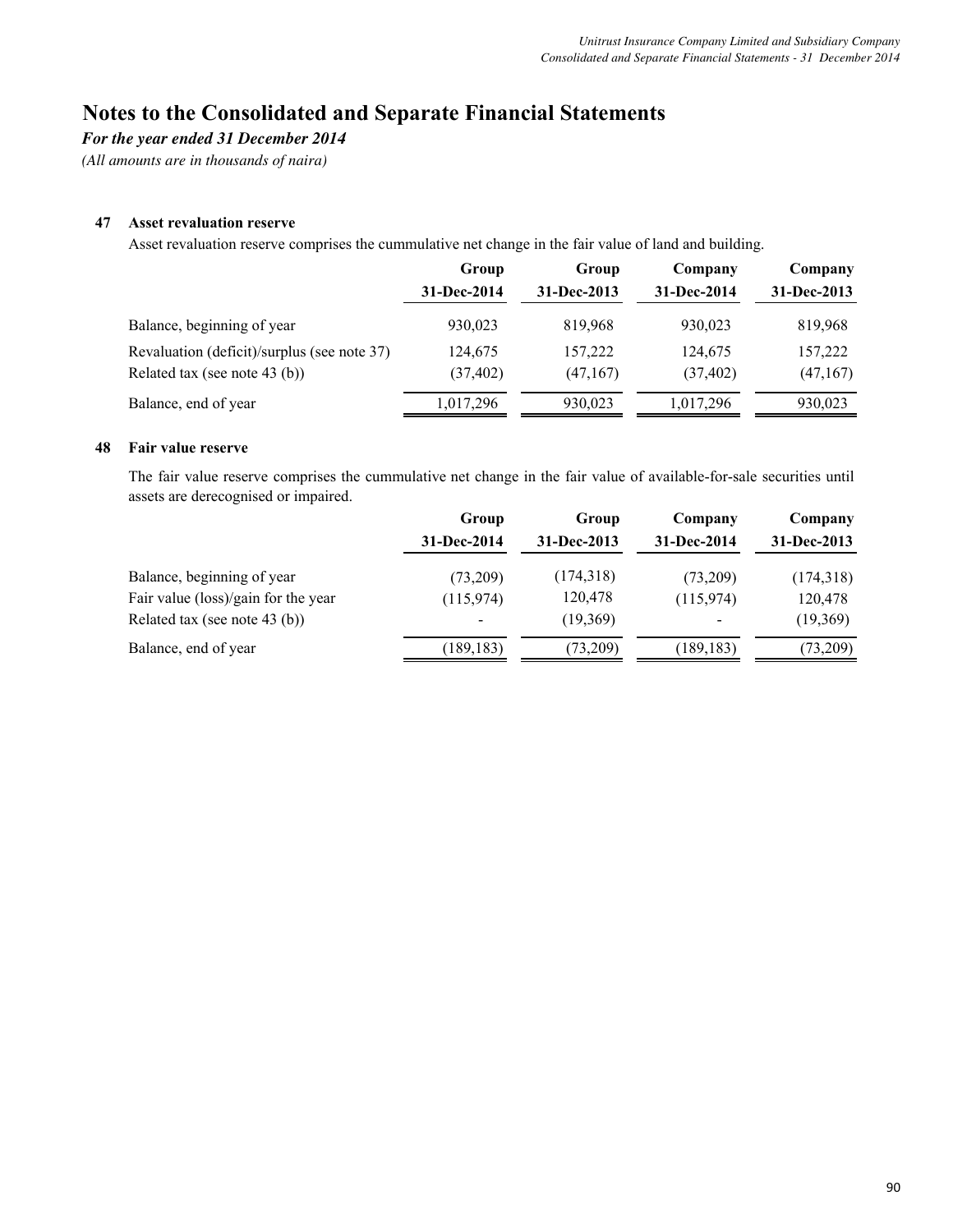### *For the year ended 31 December 2014*

*(All amounts are in thousands of naira)*

### **49 Staff and directors' information**

### **(a)** *Staff and directors' analysis:*

(i) Employees earning more than ₦100,000 per annum, other than the executive directors, whose duties were wholly or mainly discharged in Nigeria, received emoluments (excluding pension contribution and other allowances) in the following ranges:

|                                             | Group         | Group         | Company       | Company       |
|---------------------------------------------|---------------|---------------|---------------|---------------|
|                                             | 31-Dec-2014   | 31-Dec-2013   | 31-Dec-2014   | 31-Dec-2013   |
|                                             | <b>Number</b> | <b>Number</b> | <b>Number</b> | <b>Number</b> |
| $\text{N}101,000 - \text{N}500,000$         | 9             |               | 9             | 7             |
| $\text{N500,001 - N750,000}$                | 20            | 17            | 20            | 17            |
| $N750,001 - N1,000,000$                     | 23            | 23            | 23            | 23            |
| $\mathbb{N}1,000,001 - \mathbb{N}2,000,000$ | 31            | 31            | 31            | 31            |
| $\mathbb{N}2,000,001 - \mathbb{N}3,000,000$ | 14            | 14            | 14            | 14            |
| Over $\text{N3},000,000$                    | 23            | 23            | 23            | 23            |
|                                             | 120           | 115           | 120           | 115           |

(ii) The average number of full time persons employed by the Company during the year was as follows:

|                      | Group         | Group         | Company       | Company       |
|----------------------|---------------|---------------|---------------|---------------|
|                      | 31-Dec-2014   | 31-Dec-2013   | 31-Dec-2014   | 31-Dec-2013   |
|                      | <b>Number</b> | <b>Number</b> | <b>Number</b> | <b>Number</b> |
| Management staff     | 14            | 14            | 14            | 14            |
| Non-management staff | 106           | 101           | 106           | 101           |
|                      | 120           | 115           | 120           | 115           |

#### **(b)** *Director's remuneration*

(i) Remuneration paid to the directors of the Company (excluding pension contribution and certain benefits) was as follows:

|                  | Group       | Group       | Company     | Company     |
|------------------|-------------|-------------|-------------|-------------|
|                  | 31-Dec-2014 | 31-Dec-2013 | 31-Dec-2014 | 31-Dec-2013 |
| Directors' fees  | 1,250       | 1,250       | 1,250       | 1,250       |
| Other emoluments | 38,103      | 35,577      | 38,103      | 35,577      |
|                  | 39,353      | 36,827      | 39,353      | 36,827      |

(ii) The directors' remuneration shown above (excluding pension contributions and other allowances) includes:

|                       | Group       | Group       | Company     | Company     |
|-----------------------|-------------|-------------|-------------|-------------|
|                       | 31-Dec-2014 | 31-Dec-2013 | 31-Dec-2014 | 31-Dec-2013 |
| Chairman              | 1,800       | 1.711       | 1,800       | 1,711       |
| Highest paid director | 24,813      | 23.522      | 24,813      | 23,522      |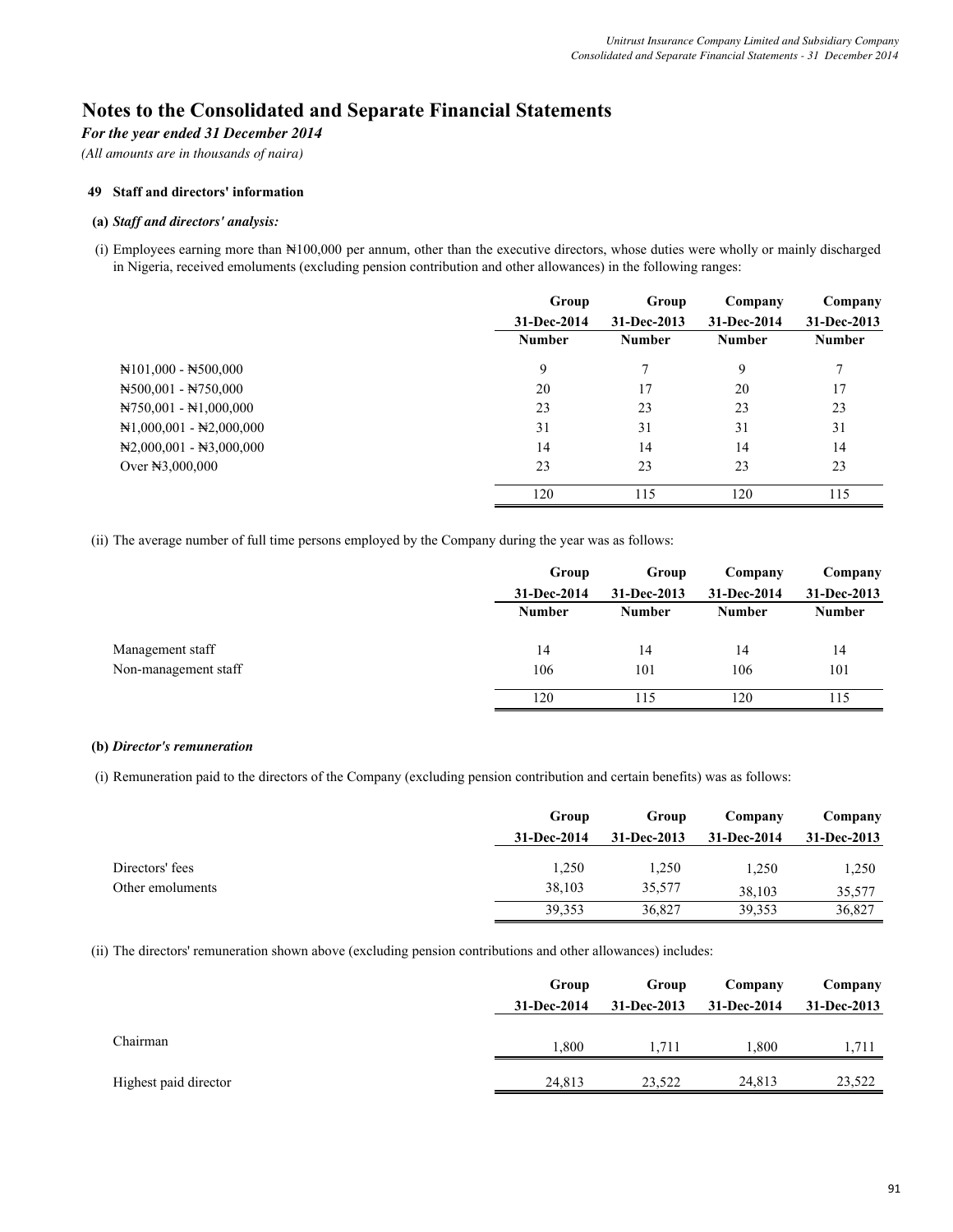## *For the year ended 31 December 2014*

*(All amounts are in thousands of naira)*

(iii) The emoluments of all other directors fell within the following ranges:

|                                             | Group         | Group         | Company       | Company                  |
|---------------------------------------------|---------------|---------------|---------------|--------------------------|
|                                             | 31-Dec-2014   | 31-Dec-2013   | 31-Dec-2014   | 31-Dec-2013              |
|                                             | <b>Number</b> | <b>Number</b> | <b>Number</b> | <b>Number</b>            |
| $\mathbb{N}1,000,000 - \mathbb{N}1,599,999$ |               |               |               | $\overline{\phantom{0}}$ |
| $\mathbb{N}1,600,000 - \mathbb{N}2,700,000$ |               |               |               |                          |
| $\mathbb{N}2,700,001 - \mathbb{N}3,800,000$ |               |               |               |                          |
| $\mathbb{N}3,800,001 - \mathbb{N}4,999,999$ |               |               |               | $\overline{\phantom{a}}$ |
|                                             |               |               |               |                          |

### **50 Net cash flow from operating activities before changes in operating assets**

|                                                                                     | Group       | Group       | Company     | Company     |
|-------------------------------------------------------------------------------------|-------------|-------------|-------------|-------------|
|                                                                                     | 31-Dec-2014 | 31-Dec-2013 | 31-Dec-2014 | 31-Dec-2013 |
| Profit after taxation                                                               | 1,409,361   | 1,379,041   | 1,392,909   | 1,380,958   |
| Taxation                                                                            | 506,845     | 515,461     | 504,777     | 511,780     |
| Profit before tax                                                                   | 1,916,206   | 1,894,502   | 1,897,686   | 1,892,738   |
| Adjustment to reconcile profit before taxation to net cash flow<br>from operations: |             |             |             |             |
| Depreciation of property and equipment                                              | 39,668      | 39,855      | 39,668      | 39,855      |
| Amortisation of intangible assets                                                   | 322         |             | 158         |             |
| Profit on disposal of property and equipment                                        | (110)       | (1,055)     | (110)       | (1,055)     |
| (Write-back)/Additional impairment on trade receivables                             | (272, 949)  | (437, 254)  | (272, 949)  | (437, 254)  |
| (Write-back)/Additional impairment on loans and receivables                         | (68, 652)   | (16,243)    | (60, 803)   | (16,243)    |
| Additional/ (Writeback) impairment on other receivables and<br>prepayment           | 9,841       | 17,690      | 9,841       | 17,690      |
| Bad debts written off                                                               | 19,375      | 24,297      | 19,375      | 24,297      |
| Fair value gain on investment property                                              |             | (12,000)    |             | (12,000)    |
| Net realized losses on financial assets                                             | (50, 115)   | 8,346       | (50, 115)   | 8,346       |
| Rent received                                                                       | (65,868)    | (83,160)    | (65,868)    | (83,160)    |
| Dividend income on equity investments                                               | (22, 404)   | (21, 925)   | (22, 404)   | (21, 925)   |
| Cash generated from operations                                                      | 1,505,314   | 1,413,053   | 1,494,479   | 1,411,289   |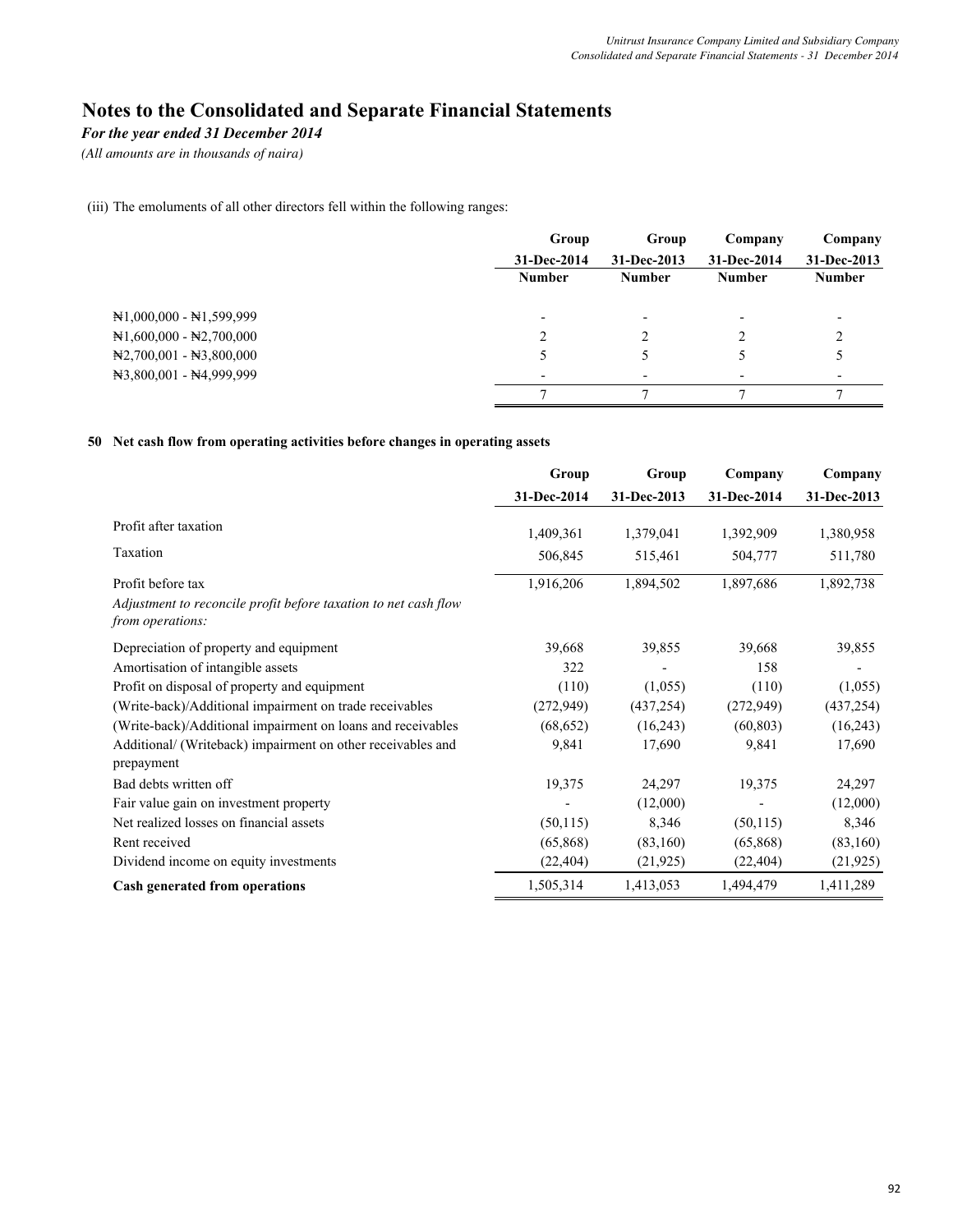### *For the year ended 31 December 2014*

*(All amounts are in thousands of naira)*

### **51 Changes in operating assets and liabilities**

|                                               | Group       | Group       | Company     | Company     |
|-----------------------------------------------|-------------|-------------|-------------|-------------|
|                                               | 31-Dec-2014 | 31-Dec-2013 | 31-Dec-2014 | 31-Dec-2013 |
| (Increase)/decrease in operating assets:      |             |             |             |             |
| - Loans and receivables                       | 78,700      | 93,212      | 78,376      | 92,548      |
| - Trade receivables                           | 237,364     | 1,095,787   | 237,364     | 1,095,787   |
| - Reinsurance assets                          | 373,402     | 129,727     | 373,402     | 129,727     |
| - Finance lease receivables                   | (76,048)    | 79,221      | (76,048)    | 79,221      |
| - Other receivables                           | (52, 273)   | (49, 431)   | (34,260)    | (50,298)    |
| - Deferred acquisition cost                   | 65,885      | (47,381)    | 65,885      | (47,381)    |
| Increase/(decrease) in operating liabilities: |             |             |             |             |
| - Insurance contract liabilities              | (1,047,075) | (299, 585)  | (1,047,075) | (299, 585)  |
| - Trade payables                              | (262, 789)  | (140, 536)  | (262,789)   | (140, 536)  |
| - Other payables                              | 163,826     | 27,370      | 170,530     | 20,314      |
|                                               | (519,008)   | 888,384     | (494, 615)  | 879,797     |

### **52 Proposed dividend**

A dividend of 33 kobo per share, amounting to a total dividend of ₦1.09 billion for the financial year ended 31 December 2014 is proposed by the Directors to be approved at the Annual General Meeting (2013: ₦1.09 billion at 33 kobo per share).

### **53 Contingents**

#### **(a)** *Claims and litigations*

The Company, like all other insurers, is subject to litigation in the normal course of its business. There were litigation claims against the Company as at 31 December 2014 amounting to N54.1 million (2013: N272million). These litigation and claims arose in the normal course of business and are being contested by the Company. The directors, having sought advice of professional counsel, are of the opinion that no significant liability that could have a material effect on its profit or loss and financial condition will crystallise from these claims. No provisions in respect of these claims have been made in these financial statements.

#### **(b)** *Financial guarantees*

The Company provides financial guarantee to third parties at the request of customers in the form of advance payment guarantee. As at the reporting date, ₦137.06 million (2013: ₦221.3 million) represented the maximum loss that could result if the counter parties failed completely to perform the contract. No provisions in respect of these guarantees have been recognised in these financial statements.

### **54 Contravention of laws and regulations**

The Company incurred penalty of ₦500,000 for contravening Section 25 of the NAICOM Act on submission of self-assessment form 1(A) for the purpose of provisional assessment (2013: ₦2.12 million).

### **55 Related parties**

#### **(a)** *Subsidiary*

The Company had one wholly owned subsidiary as at 31 December 2014. The operating and financing activities of the Company is carried out by the parent with a common direction and common managements. Transactions between Unitrust Insurance Company Limited and the subsidiary also meet the definition of related party transactions. Where these are eliminated on consolidation, they are not disclosed in the consolidated financial statements.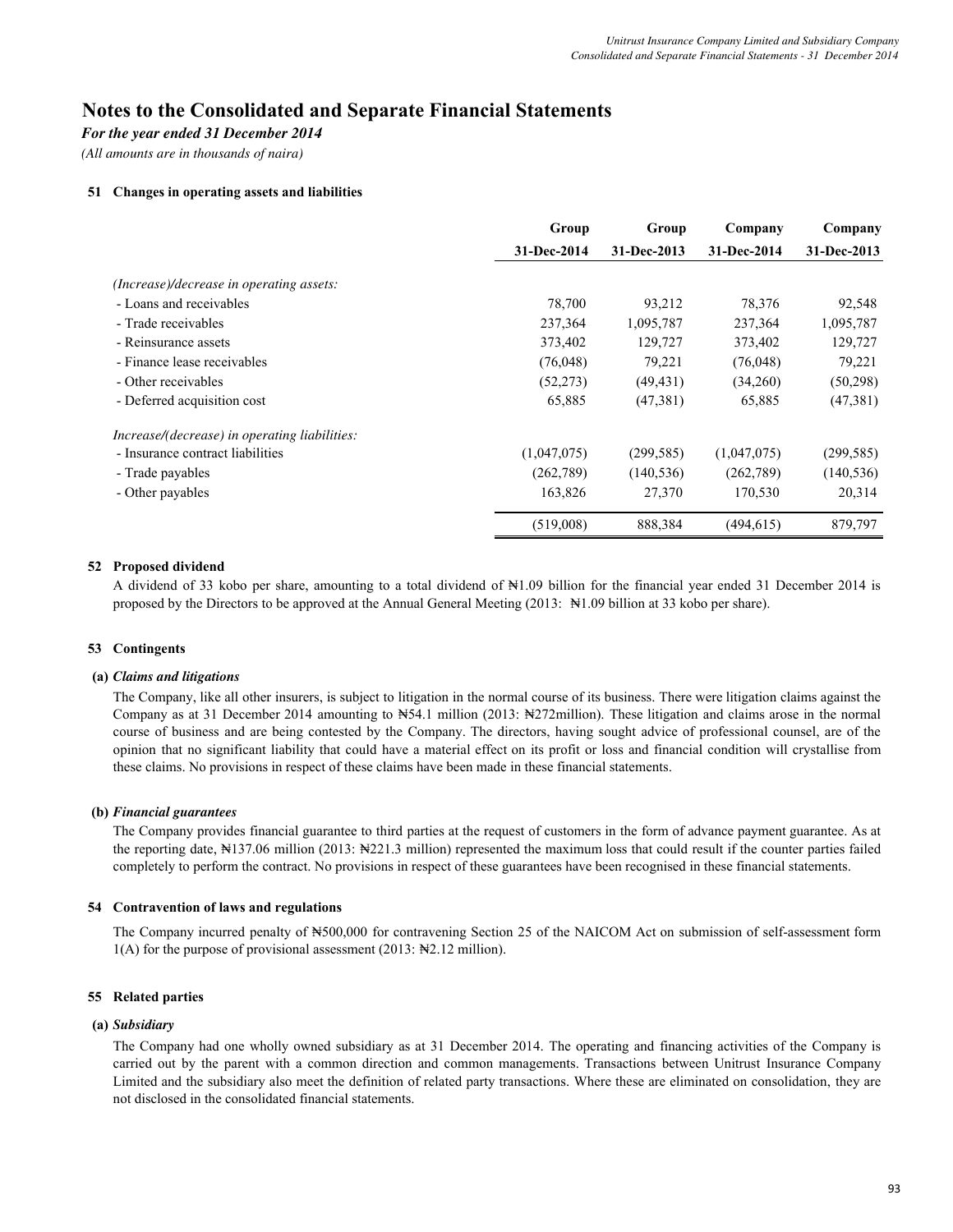### *For the year ended 31 December 2014*

*(All amounts are in thousands of naira)*

### **(b)** *Transactions with key management personnel*

The Group's key management personnel, and persons connected with them, are also considered to be related parties for disclosure purposes. The definition of key management includes close members of family of key management personnel and any entity over which key management personnel exercise control. The key management personnel have been identified as the executive directors, nonexecutive directors and senior management of the Group. Close members of family are those family members who may be expected to influence, or be influenced by that individual in their dealings with Unitrust Insurance Company Limited.

### (i) *Key management compensation*

The compensation of key management personnel for the year was as follows:

|                                                     | Group       | Group       | Company     | Company     |
|-----------------------------------------------------|-------------|-------------|-------------|-------------|
|                                                     | 31-Dec-2014 | 31-Dec-2013 | 31-Dec-2014 | 31-Dec-2013 |
| Short-term employee benefits                        | 67,531      | 61,706      | 67,531      | 61,706      |
| Post-employment benefits                            | 2,251       | 2,017       | 2,251       | 2,017       |
|                                                     | 69,782      | 63,723      | 69,782      | 63,723      |
| (ii) Loans and advances to key management personnel |             |             | 31-Dec-2014 | 31-Dec-2013 |
| Loans outstanding as at 1 January                   |             |             | 789         | 5,065       |
| Loans issued during the year                        |             |             | 5,369       | 2,000       |
| Loans repayment during the year                     |             |             | (4, 459)    | (6,276)     |
| Loans outstanding as at 31 December                 |             |             | 1,699       | 789         |
|                                                     |             |             |             |             |

No impairment has been recognised in respect of loans given to key management personnel (2013: Nil).

Loans to key management personnel are personal loans which are given under terms that are no more favorable than those given to other staff. The loan given to key management personnel of N5.37 million during the year is repayable monthly over a period of one (1) year.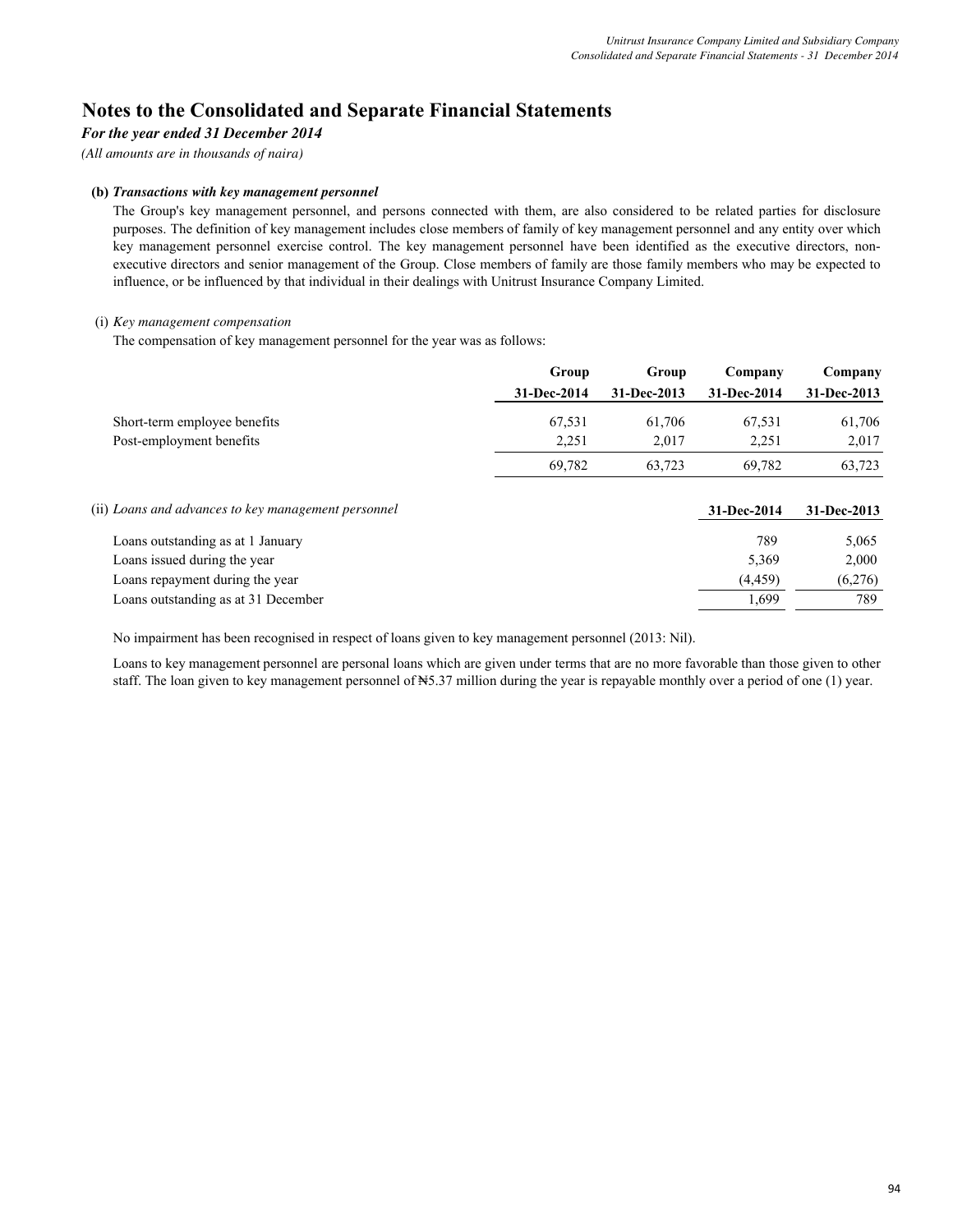## *For the year ended 31 December 2014*

*(All amounts are in thousands of naira)*

### **(e)** *Key management personnel and director transactions*

The following transactions were carried out with related parties:

| Name of related party                     | Relationship | <b>Nature of related</b><br>party transactions | <b>Outstanding balance</b> |             |
|-------------------------------------------|--------------|------------------------------------------------|----------------------------|-------------|
|                                           |              |                                                | 31-Dec-2014                | 31-Dec-2013 |
| Unitrust Global Assets Management Limited | Subsidiary   | Intercompany balances                          | 51.319                     | 47,396      |

During the year, the Company engaged in transactions with companies whose directors are also directors of Unitrust lnsurance Company Limited at rates and terms comparable to similar transactions carried out during the year. Details of these related party transactions and balances at year end are as follows:

| Name of related party                                           |                  | <b>Nature of related</b><br>party relationship<br>Relationship |             | <b>Outstanding balance</b> |  |  |
|-----------------------------------------------------------------|------------------|----------------------------------------------------------------|-------------|----------------------------|--|--|
|                                                                 |                  |                                                                | 31-Dec-2014 | 31-Dec-2013                |  |  |
| Hitech Construction Company Limited                             | Director-related | Commercial Loans                                               |             |                            |  |  |
| I.T.B Nigeria Limited                                           | Director-related | <b>Commercial Loans</b>                                        |             |                            |  |  |
| Khalil & Dibbo Transport Limited                                | Director-related | <b>Commercial Loans</b>                                        |             | 52,936                     |  |  |
|                                                                 | Director-related | Commercial Loans                                               | 82,617      | 76,836                     |  |  |
| N'jiubacu Nigeria Limited                                       |                  |                                                                |             | 43,891                     |  |  |
| Rocky Sporting Club                                             | Director-related | Commercial Loans                                               |             |                            |  |  |
| Wytak Press Limited                                             | Director-related | Commercial Loans                                               |             |                            |  |  |
| Multiline Investment Company Limited                            | Director-related | Commercial Loans                                               |             | 13,901                     |  |  |
| Pirotech Nigeria Limited                                        | Director-related | Commercial Loans                                               | 23,543      | 29,420                     |  |  |
| Total commercial loans to related parties                       |                  |                                                                | 106,160     | 216,984                    |  |  |
|                                                                 |                  |                                                                |             |                            |  |  |
| <b>EMC</b> Engineering                                          | Director-related | Insurance underwriting                                         | 175         | 175.00                     |  |  |
| Altona Pools Limited                                            | Director-related | Insurance underwriting                                         |             |                            |  |  |
| B & Y Pools Limited                                             | Director-related | Insurance underwriting                                         |             |                            |  |  |
| Best Land & Sea Setvices                                        | Director-related | Insurance underwriting                                         | 487         | 2,101                      |  |  |
| Blackdiamond Suites & Apartment services Limte Director-related |                  | Insurance underwriting                                         |             |                            |  |  |
| C & C Agro Allied Nig. Limited                                  | Director-related | Insurance underwriting                                         | 206         | 206                        |  |  |
| C & C Construction                                              | Director-related | Insurance underwriting                                         |             |                            |  |  |
| <b>Cactus Investment Limited</b>                                | Director-related | Insurance underwriting                                         |             |                            |  |  |
| Campbell Holdings Limited                                       | Director-related | Insurance underwriting                                         | 1,567       | 1,567                      |  |  |
| Courdeau Catering Nig. Limited                                  | Director-related | Insurance underwriting                                         |             | 4,110                      |  |  |
| DamiI Nigeria Limited                                           | Director-related | Insurance underwriting                                         | 127         | 127                        |  |  |
| Dangil Holdings Co. Limited                                     | Director-related | Insurance underwriting                                         | 22          | 22                         |  |  |
| Domo Casino Limited                                             | Director-related | Insurance underwriting                                         |             |                            |  |  |
| Eko Hotels Limited                                              | Director-related | Insurance underwriting                                         |             |                            |  |  |
| Eko Hotels/Ocean View Restaurant                                | Director-related | Insurance underwriting                                         |             | 175                        |  |  |
| Fleetwood Garages Co. Limited                                   | Director-related | Insurance underwriting                                         |             |                            |  |  |
| <b>Glass Force Limited</b>                                      | Director-related | Insurance underwriting                                         | 7,269       | 7,269                      |  |  |
| H.P.I. Amca Limited                                             | Director-related | Insurance underwriting                                         |             |                            |  |  |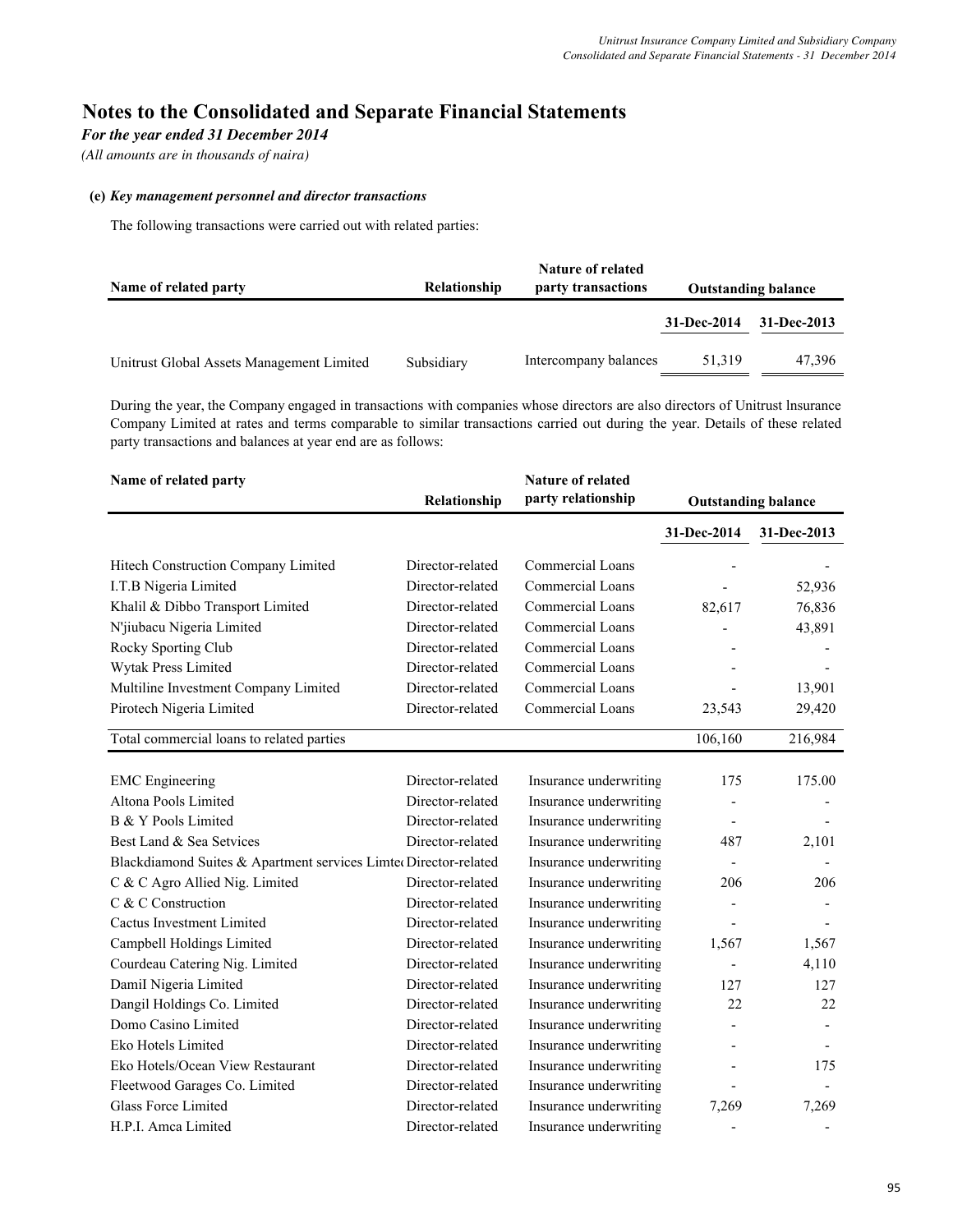## *For the year ended 31 December 2014*

*(All amounts are in thousands of naira)*

| Name of related party                           | Relationship     | Nature of related<br>party relationship |                | <b>Outstanding balance</b> |  |  |
|-------------------------------------------------|------------------|-----------------------------------------|----------------|----------------------------|--|--|
|                                                 |                  |                                         | 31-Dec-2014    | 31-Dec-2013                |  |  |
| Hitech Const. Co. Limited                       | Director-related | Insurance underwriting                  |                |                            |  |  |
| I.T.B. Nigeria Limited                          | Director-related | Insurance underwriting                  | 5,650          | 49,773                     |  |  |
| Jobsons Nigeria Limited                         | Director-related | Insurance underwriting                  |                |                            |  |  |
| Kalife Travel Bureau                            | Director-related | Insurance underwriting                  |                |                            |  |  |
| Khalil & Dibbo Transport Limited                | Director-related | Insurance underwriting                  |                |                            |  |  |
| Le Lido Limited                                 | Director-related | Insurance underwriting                  |                |                            |  |  |
| M.J.M. Company Limited                          | Director-related | Insurance underwriting                  | 185            | 185                        |  |  |
| Motophone Limited                               | Director-related | Insurance underwriting                  |                |                            |  |  |
| Motorphone/International Network Comm.          | Director-related | Insurance underwriting                  | 2,432          | 2,432                      |  |  |
| Nabilco Limited                                 | Director-related | Insurance underwriting                  |                |                            |  |  |
| Nidart Investment Limited                       | Director-related | Insurance underwriting                  | 1,467          | 1,679                      |  |  |
| Nigerian Eagle Flour Mills                      | Director-related | Insurance underwriting                  | 583            | 583                        |  |  |
| Norlin Nig. Limited                             | Director-related | Insurance underwriting                  | 198            | 198                        |  |  |
| Ocean Parade Limited                            | Director-related | Insurance underwriting                  | 178            | 178                        |  |  |
| <b>Oceanland Carriers</b>                       | Director-related | Insurance underwriting                  |                |                            |  |  |
| Oiltech Nig. Limited                            | Director-related | Insurance underwriting                  | 3,023          | 3,023                      |  |  |
| Pioneer Foods Ind.Limited                       | Director-related | Insurance underwriting                  | 328            | 328                        |  |  |
| Ragolis Waters Limited                          | Director-related | Insurance underwriting                  |                |                            |  |  |
| Rocky Pools Limited                             | Director-related | Insurance underwriting                  |                |                            |  |  |
| Rocky Sporting Club                             | Director-related | Insurance underwriting                  |                |                            |  |  |
| South Atlantic Petroleum Limited                | Director-related | Insurance underwriting                  | 2,531          | 3,249                      |  |  |
| South Energyx Nigeria Limited                   | Director-related | Insurance underwriting                  |                |                            |  |  |
| Sundan Holdings Limited                         | Director-related | Insurance underwriting                  |                | 56                         |  |  |
| T. Y. Chemicals Limited                         | Director-related | Insurance underwriting                  |                |                            |  |  |
| Taraba Fisheries (General)                      | Director-related | Insurance underwriting                  | 2,692          | 2,692                      |  |  |
| Taraba Fisheries (Marine)                       | Director-related | Insurance underwriting                  | 418            | 418                        |  |  |
| Tarabaroz Fisheries Limited                     | Director-related | Insurance underwriting                  | 4,549          | 4,549                      |  |  |
| <b>Trolleys Limited</b>                         | Director-related | Insurance underwriting                  | 949            | 949                        |  |  |
| VIP Health Centre                               | Director-related | Insurance underwriting                  | $\overline{a}$ |                            |  |  |
| Wytak Press Limited                             | Director-related | Insurance underwriting                  |                |                            |  |  |
| Cordeau Catering Nig. Limited                   | Director-related | Insurance underwriting                  |                |                            |  |  |
| Rima Rock                                       | Director-related | Insurance underwriting                  |                | 35                         |  |  |
| Tarnerash Pharmacy                              | Director-related | Insurance underwriting                  | 110            | 110                        |  |  |
| Damil Nigeria Limited                           | Director-related | Insurance underwriting                  | 127            | 127                        |  |  |
| Total Insurance underwriting to related parties |                  |                                         | 35,272         | 86,315                     |  |  |

The related party transactions were made on terms equivalent to those that prevail in arms length transactions.

No commercial loan or outstanding premium was written off during the year (2013: Nil). The outstanding premium balances and oustanding commercial loans from related parties have been fully impaired.

### **56 Events occurring after the reporting period**

There were no events that occurred subsequent to the reporting date that require adjustments or disclosure in the financial statements.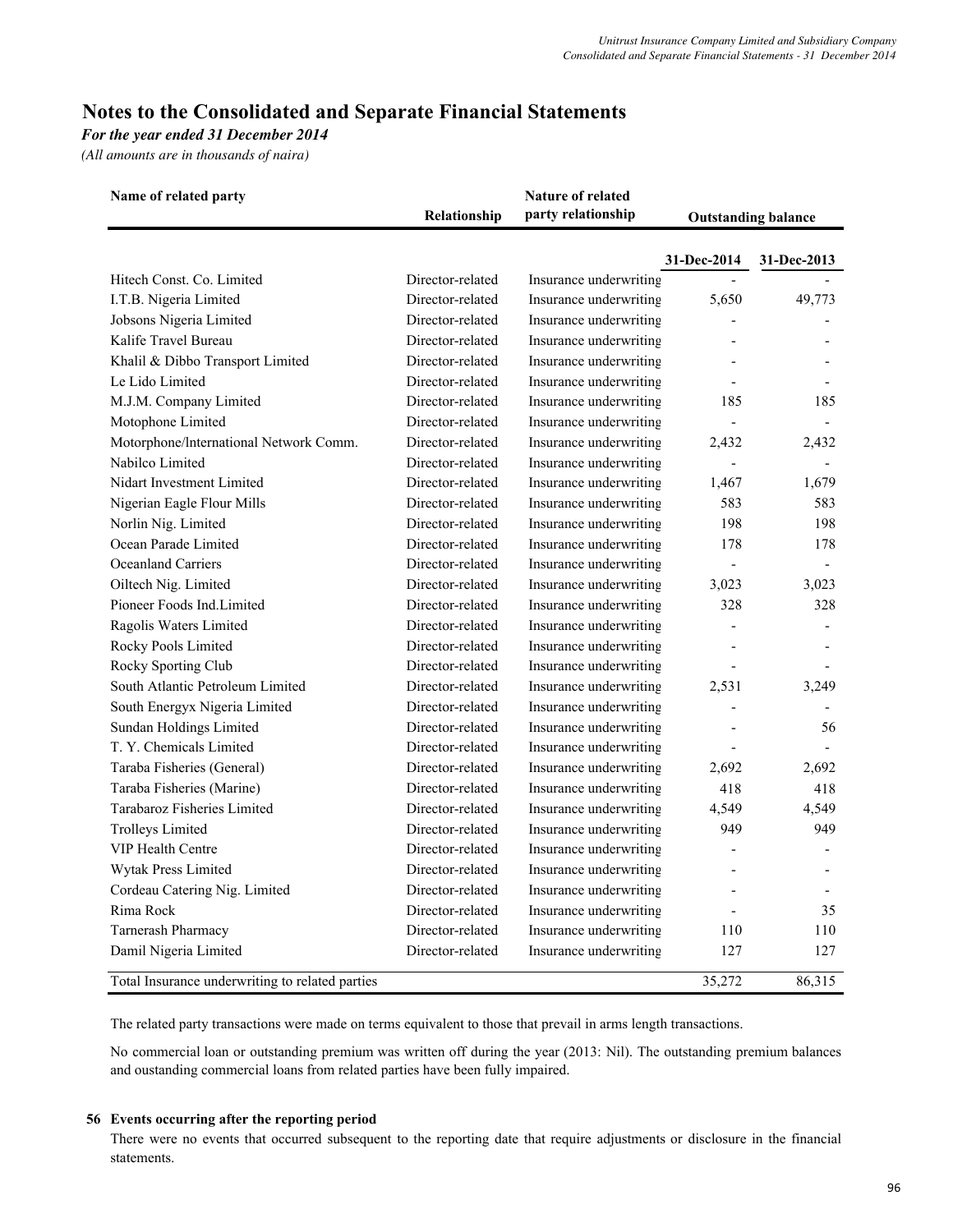## **Revenue account**

## *For the year ended 31 December 2014*

*(All amounts are in thousands of naira)*

|                                  |                          |            |                     |           |           |             |             |            | 31-Dec-2014  | 31-Dec-2013  |
|----------------------------------|--------------------------|------------|---------------------|-----------|-----------|-------------|-------------|------------|--------------|--------------|
|                                  | <b>Motor</b>             | Fire       | General<br>Accident | Marine    | Misc.     | <b>Bond</b> | Engineering | Oil & Gas  | <b>Total</b> | <b>Total</b> |
| <b>INCOME</b>                    |                          |            |                     |           |           |             |             |            |              |              |
| Gross premium income             | 1,025,542                | 630,436    | 354,179             | 181,275   | 163,932   | 27,698      | 273,704     | 188,342    | 2,845,108    | 3,023,935    |
| Add: Reinsurance inward premiums |                          |            |                     |           |           |             |             |            |              |              |
| Total gross premium income       | 1,025,542                | 630,436    | 354,179             | 181,275   | 163,932   | 27,698      | 273,704     | 188,342    | 2,845,108    | 3,023,935    |
| Less: Unearned premium income    | (1, 593)                 | 14,946     | (755)               | (8,024)   | 23,110    | (1, 558)    | 116,277     | 144,777    | 287,180      | 56,159       |
| Gross insurance premium income   | 1,023,949                | 645,382    | 353,424             | 173,251   | 187,042   | 26,140      | 389,981     | 333,119    | 3,132,288    | 3,080,094    |
| <b>Less: Reinsurance cost</b>    |                          |            |                     |           |           |             |             |            |              |              |
| Reinsurance expenses             | (38, 122)                | (542, 533) | (184, 407)          | (57, 624) | (15,378)  | (15, 523)   | (184, 221)  | (183, 824) | (1,221,632)  | (1,415,113)  |
| Prepaid reinsurance              |                          | (30,010)   | (18, 514)           | (14, 792) | (9,233)   | (7,614)     | (24, 022)   | (72, 774)  | (176,959)    | 17,819       |
|                                  | (38, 122)                | (572, 543) | (202, 921)          | (72, 416) | (24, 611) | (23, 137)   | (208, 243)  | (256, 598) | (1,398,591)  | (1,397,294)  |
| Net insurance premium income     | 985,827                  | 72,839     | 150,503             | 100,835   | 162,431   | 3,003       | 181,738     | 76,521     | 1,733,697    | 1,682,800    |
| <b>Add: Fee income</b>           |                          |            |                     |           |           |             |             |            |              |              |
| Commissions received             | $\overline{\phantom{a}}$ | 152,973    | 63,978              | 17,737    | 53        | 5,705       | 52,427      | 26,441     | 319,314      | 311,354      |
| Deferred commission income       | $\overline{\phantom{a}}$ | 5,661      | 2,393               | 5,753     | 101       | (110)       | 2,140       | 3,657      | 19,595       | 4,171        |
|                                  | $\sim$                   | 158,634    | 66,371              | 23,490    | 154       | 5,595       | 54,567      | 30,098     | 338,909      | 315,525      |
| Net underwriting income          | 985,827                  | 231,473    | 216,874             | 124,325   | 162,585   | 8,598       | 236,305     | 106,619    | 2,072,606    | 1,998,325    |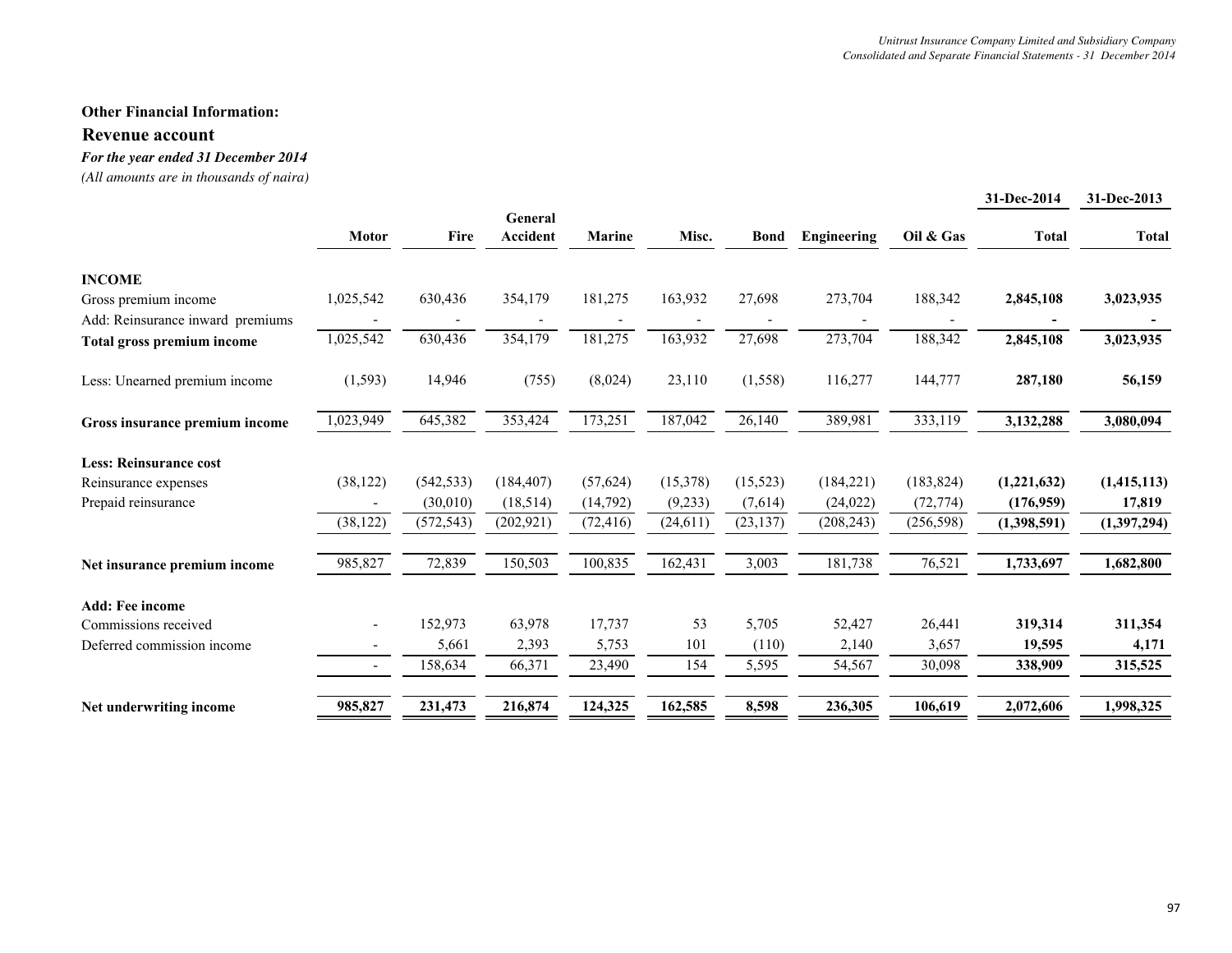| 343,622    | 67,995     | 132,564   | 94,049    | 128,465   |                | 73,209    | 207,525    | 1,047,429  | 1,395,388  |
|------------|------------|-----------|-----------|-----------|----------------|-----------|------------|------------|------------|
| (114, 905) | 148,202    | (13,621)  | (94, 771) | (91, 125) | 17,037         | (90, 276) | (220, 845) | (460, 304) | (243, 426) |
| 228,717    | 216,197    | 118,943   | (722)     | 37,340    | 17,037         | (17,067)  | (13,320)   | 587,125    | 1,151,962  |
| (28, 817)  | (140, 262) | (55, 457) | (13,901)  | 21,917    | $\blacksquare$ | (34, 609) | 737        | (250,392)  | (583,706)  |
| 199,900    | 75,935     | 63,486    | (14, 623) | 59,257    | 17,037         | (51, 676) | (12, 583)  | 336,733    | 568,256    |
|            |            |           |           |           |                |           |            |            |            |
| 104,352    | 77,040     | 49,022    | 29,705    | 18,060    | 236            | 33,557    | 20,620     | 332,592    | 507,855    |
| 10,288     | 760        | 1,571     | 1,052     | 1,695     | 31             | 1,897     | 799        | 18,093     | 17,242     |
| 6,281      | 6,232      | 2,295     | (1,222)   | 543       | 91             | 22,251    | 29,413     | 65,884     | (47, 381)  |
| 120,921    | 84,032     | 52,888    | 29,535    | 20,298    | 358            | 57,705    | 50,832     | 416,569    | 477,716    |
| 320,821    | 159,967    | 116,374   | 14,912    | 79,555    | 17,395         | 6,029     | 38,249     | 753,302    | 1,045,972  |
| 665,006    | 71,506     | 100,500   | 109,413   | 83,030    | (8,797)        | 230,276   | 68,370     | 1,319,304  | 952,353    |
|            |            |           |           |           |                |           |            |            |            |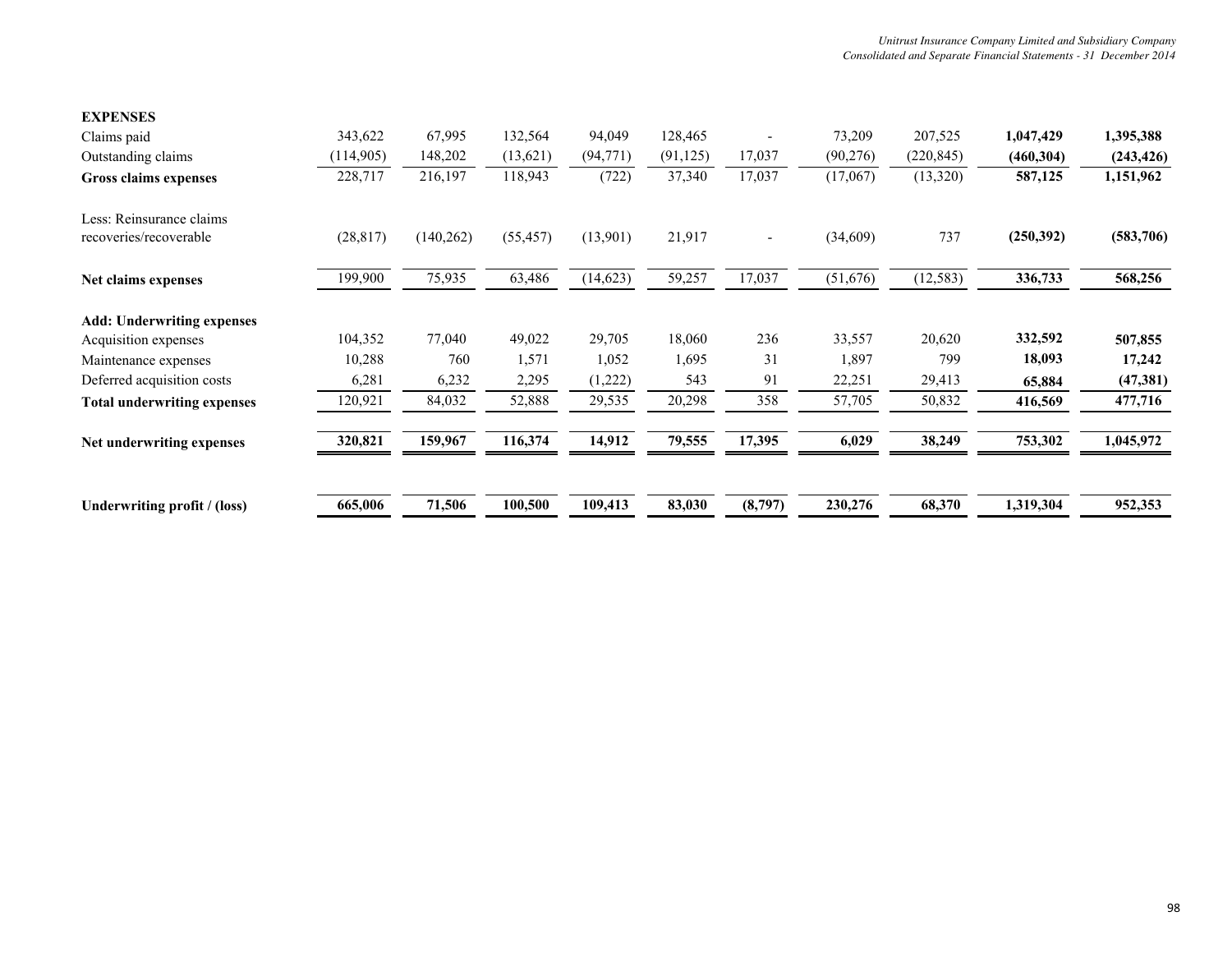# **Other Financial Information: Value Added Statement**

|                                                             | Group             |                | Group             |                          | Company           |                | Company           |               |  |
|-------------------------------------------------------------|-------------------|----------------|-------------------|--------------------------|-------------------|----------------|-------------------|---------------|--|
|                                                             | 31-Dec-14         |                | 31-Dec-13         |                          | 31-Dec-14         |                | 31-Dec-13         |               |  |
|                                                             | $\mathbb{N}^2000$ | $\frac{0}{0}$  | $\mathbb{N}^2000$ | $\overline{\frac{0}{0}}$ | $\mathbb{N}^2000$ | $\frac{0}{0}$  | $\mathbb{N}^2000$ | $\frac{0}{0}$ |  |
| Gross premium income                                        | 3,132,288         |                | 3,080,094         |                          | 3,132,288         |                | 3,080,094         |               |  |
| Bought in materials and services                            |                   |                |                   |                          |                   |                |                   |               |  |
| Investment income:                                          |                   |                |                   |                          |                   |                |                   |               |  |
| - Local                                                     | 890,345           |                | 840,988           |                          | 886,422           |                | 837,130           |               |  |
| - Foreign                                                   | 17,852            |                | 3,145             |                          | 17,852            |                | 3,145             |               |  |
| Comission and other income:                                 |                   |                |                   |                          |                   |                |                   |               |  |
| - Local                                                     | 504,632           |                | 601,467           |                          | 446,548           |                | 601,342           |               |  |
| - Foreign                                                   | 76,575            |                | 126,221           |                          | 76,575            |                | 126,221           |               |  |
| Re-insurance, claims, underwriting &<br>operating expenses: |                   |                |                   |                          |                   |                |                   |               |  |
| - Local                                                     | (1,907,733)       |                | (1,915,080)       |                          | (1,864,929)       |                | (1,912,861)       |               |  |
| - Foreign                                                   | (331, 497)        |                | (388, 677)        |                          | (331, 497)        |                | (388, 677)        |               |  |
| Value added                                                 | 2,382,462         | 100            | 2,348,158         | 100                      | 2,363,259         | 100            | 2,346,394         | 100           |  |
| Applied to pay:                                             |                   |                |                   |                          |                   |                |                   |               |  |
| Employee as salaries and other benefits                     | 426,266           | 18             | 413,801           | 18                       | 425,747           | 18             | 413,801           | 18            |  |
| Government as tax                                           | 506,845           | 21             | 515,461           | 22                       | 504,777           | 21             | 511,780           | 22            |  |
| Retained in the business:                                   |                   |                |                   |                          |                   |                |                   |               |  |
| - Depreciation of property and                              | 39,668            | $\overline{c}$ | 39,855            | $\overline{c}$           | 39,668            | $\overline{c}$ | 39,855            | 2             |  |
| - Amortisation of intangible assets                         | 322               |                |                   |                          | 158               |                |                   |               |  |
| - To augment reserves                                       | 1,409,361         | 59             | 1,379,041         | 58                       | 1,392,909         | 59             | 1,380,958         | 58            |  |
| Value added                                                 | 2,382,462         | 100            | 2,348,158         | 100                      | 2,363,259         | 100            | 2,346,394         | 100           |  |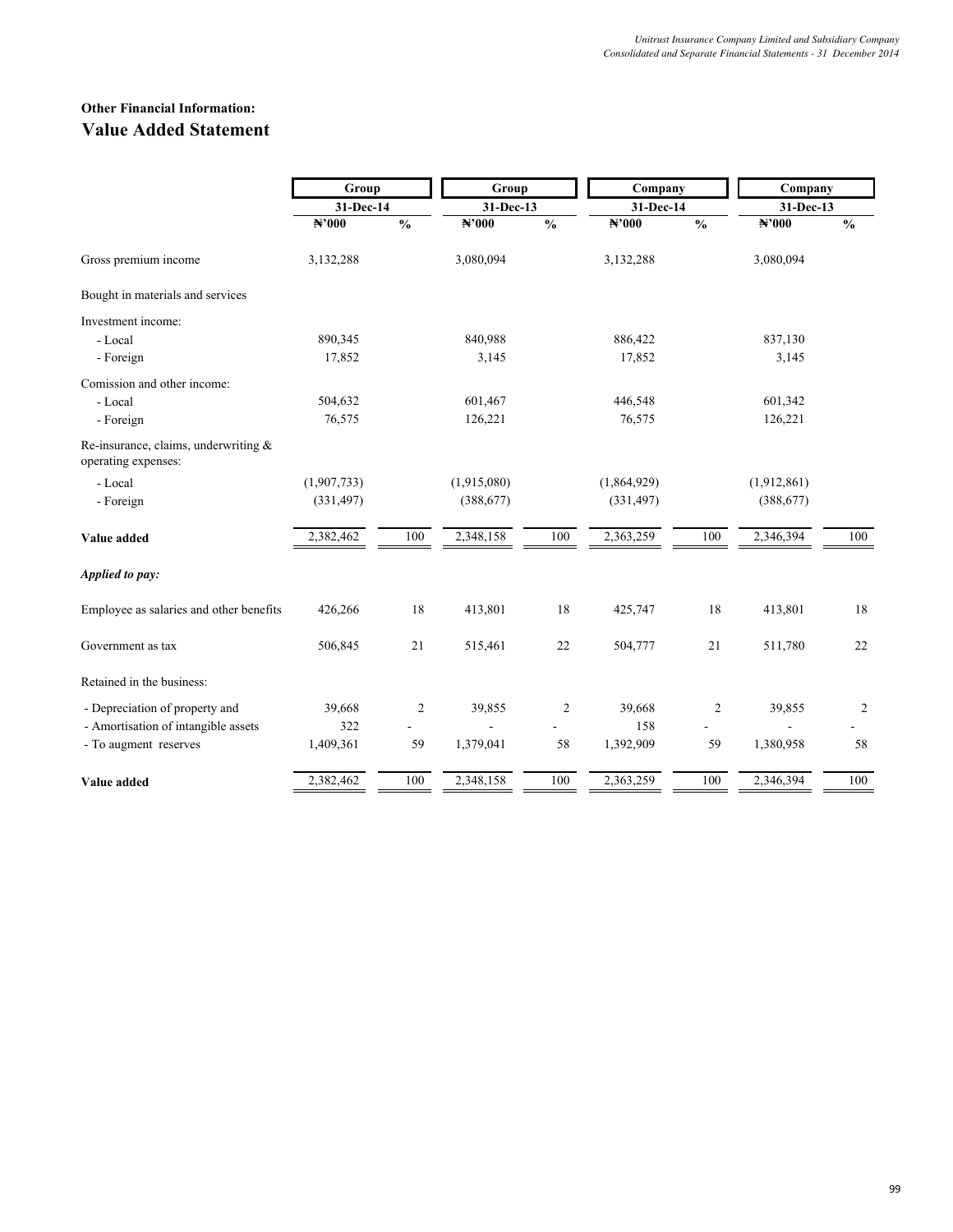# **Financial Summary**

*(All amounts are in thousands of naira)*

## **Group**

# **STATEMENT OF FINANCIAL POSITION**

|                                     | 31-Dec-2014 | 31-Dec-2013 | 31-Dec-2012 | 31-Dec-2011 | 31-Dec-2010 |
|-------------------------------------|-------------|-------------|-------------|-------------|-------------|
| <b>Assets</b>                       |             |             |             |             |             |
| Cash and cash equivalents           | 1,976,040   | 1,615,429   | 3,041,133   | 2,839,951   | 3,666,071   |
| Available-for-sale securities       | 307,401     | 423,376     | 302,897     | 203,272     | 302,498     |
| Held-to-maturity securities         | 5,657,155   | 6,103,945   | 3,102,540   | 2,653,256   | 1,159,240   |
| Loans and receivables               | 8,266       | 18,314      | 95,283      | 895,078     | 756,622     |
| Pledged Assets                      | 137,057     | 223,465     | 255,327     |             |             |
| Trade receivables                   | 53,658      | 18,073      | 676,606     | 1,113,754   | 1,183,502   |
| Reinsurance assets                  | 1,129,900   | 1,503,302   | 1,633,029   | 1,102,042   | 915,030     |
| Deferred acquisition cost           | 49,151      | 115,036     | 67,655      | 49,825      | 47,765      |
| Other receivables and prepayment    | 636,356     | 433,299     | 325,855     | 167,229     | 147,982     |
| Investments in finance lease        | 138,480     | 62,432      | 141,653     | 80,601      | 153,724     |
| Investment in subsidiary            |             |             |             |             |             |
| Investment property                 | 305,000     | 305,000     | 293,000     | 250,476     | 245,928     |
| Intangible assets                   | 2,156       | 654         |             | 2,364       | 9,495       |
| Property, plant and equipment       | 1,349,542   | 1,262,612   | 1,140,333   | 1,420,049   | 1,451,327   |
| Statutory deposits                  | 315,000     | 315,000     | 315,000     | 315,000     | 315,000     |
| <b>Total assets</b>                 | 12,065,162  | 12,399,937  | 11,390,311  | 11,092,897  | 10,354,184  |
| <b>Liabilities</b>                  |             |             |             |             |             |
| Insurance contract liabilities      | 2,563,525   | 3,311,015   | 3,610,600   | 3,041,091   | 2,491,865   |
| Trade payables                      | 455,659     | 577,912     | 718,448     | 842,397     | 877,536     |
| Provision and other payables        | 934,475     | 772,445     | 746,571     | 669,261     | 615,071     |
| Current income tax liabilities      | 543,326     | 507,465     | 131,382     | 280,053     | 422,482     |
| Deferred tax liability              | 405,962     | 360,550     | 242,965     | 126,171     | 51,036      |
| <b>Total liabilities</b>            | 4,902,947   | 5,529,387   | 5,449,966   | 4,958,973   | 4,457,990   |
| <b>Equity</b>                       |             |             |             |             |             |
| Issued and paid share capital       | 3,300,000   | 3,300,000   | 3,300,000   | 3,300,000   | 3,300,000   |
| Contingency reserve                 | 1,640,494   | 1,361,912   | 1,085,720   | 946,869     | 855,046     |
| Retained earnings                   | 1,393,608   | 1,351,824   | 908,975     | 879,248     | 657,041     |
| Asset revaluation reserve           | 1,017,296   | 930,023     | 819,968     | 1,301,118   | 1,298,581   |
| Fair value reserve                  | (189, 183)  | (73,209)    | (174, 318)  | (293,311)   | (214, 474)  |
| <b>Shareholders' funds</b>          | 7,162,215   | 6,870,550   | 5,940,345   | 6,133,924   | 5,896,194   |
| <b>Total Liabilities and Equity</b> | 12,065,162  | 12,399,937  | 11,390,311  | 11,092,897  | 10,354,184  |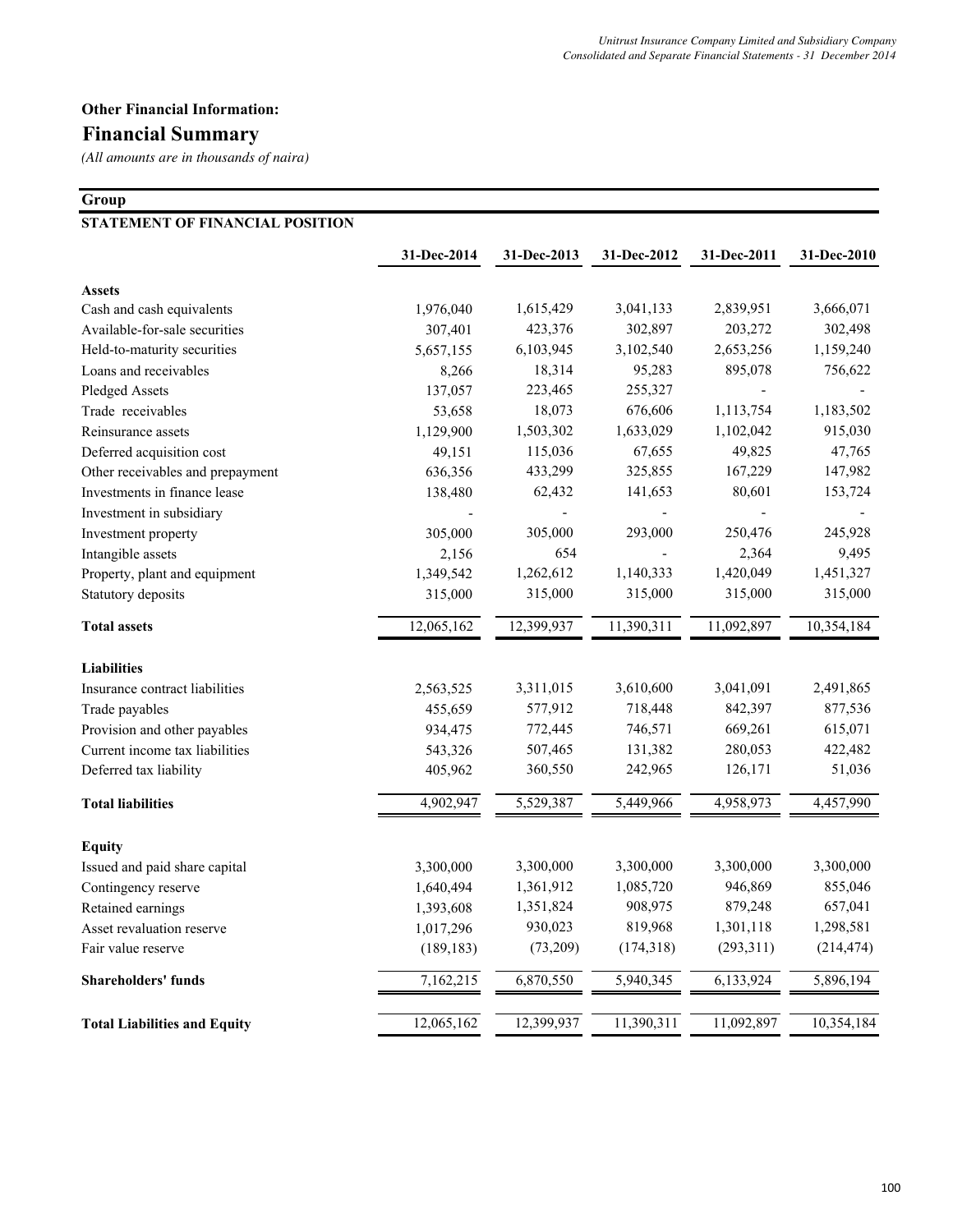# **Financial Summary**

*(All amounts are in thousands of naira)*

## **Company**

## **STATEMENT OF FINANCIAL POSITION**

|                                     | 31-Dec-2014 | 31-Dec-2013 | 31-Dec-2012 | 31-Dec-2011 | 31-Dec-2010 |
|-------------------------------------|-------------|-------------|-------------|-------------|-------------|
| <b>Assets</b>                       |             |             |             |             |             |
| Cash and cash equivalents           | 1,970,779   | 1,602,854   | 3,038,255   | 2,838,505   | 3,660,134   |
| Available-for-sale securities       | 307,401     | 423,376     | 302,897     | 203,272     | 302,498     |
| Held-to-maturity securities         | 5,657,155   | 6,103,945   | 3,102,540   | 2,653,256   | 1,159,240   |
| Loans and receivables               | 7,918       | 17,642      | 93,947      | 894,356     | 756,069     |
| Pledged Assets                      | 137,057     | 223,465     | 255,327     |             |             |
| Trade receivables                   | 53,658      | 18,073      | 676,606     | 1,113,754   | 1,183,502   |
| Reinsurance assets                  | 1,129,900   | 1,503,302   | 1,633,029   | 1,102,042   | 915,030     |
| Deferred Acquisition Cost           | 49,151      | 115,036     | 67,655      | 49,825      | 47,765      |
| Other receivables and prepayment    | 621,504     | 436,460     | 328,149     | 170,255     | 145,661     |
| Investments in finance lease        | 138,480     | 62,432      | 141,653     | 80,601      | 153,724     |
| Investment in subsidiary            | 1,000       | 1,000       | 1,000       | 1,000       | 1,000       |
| Investment property                 | 305,000     | 305,000     | 293,000     | 250,476     | 245,928     |
| Intangible assets                   | 1,830       |             |             | 2,364       | 9,495       |
| Property, plant and equipment       | 1,349,541   | 1,262,355   | 1,140,076   | 1,419,479   | 1,450,444   |
| Statutory deposits                  | 315,000     | 315,000     | 315,000     | 315,000     | 315,000     |
| <b>Total assets</b>                 | 12,045,374  | 12,389,940  | 11,389,134  | 11,094,185  | 10,345,490  |
| <b>Liabilities</b>                  |             |             |             |             |             |
| Insurance contract liabilities      | 2,563,525   | 3,311,015   | 3,610,600   | 3,041,091   | 2,491,865   |
| Trade payables                      | 455,659     | 577,912     | 718,448     | 842,397     | 877,536     |
| Provision and other payables        | 976,553     | 807,941     | 788,814     | 711,341     | 646,215     |
| Current income tax liabilities      | 536,535     | 500,620     | 128,432     | 277,361     | 413,758     |
| Deferred tax liability              | 405,909     | 360,472     | 242,982     | 126,235     | 51,053      |
| <b>Total liabilities</b>            | 4,938,181   | 5,557,960   | 5,489,276   | 4,998,425   | 4,480,427   |
| <b>Equity</b>                       |             |             |             |             |             |
| Issued and paid share capital       | 3,300,000   | 3,300,000   | 3,300,000   | 3,300,000   | 3,300,000   |
| Contingency reserve                 | 1,640,494   | 1,361,912   | 1,085,720   | 946,869     | 855,046     |
| Retained earnings                   | 1,338,586   | 1,313,254   | 868,488     | 841,084     | 625,910     |
| Asset revaluation reserve           | 1,017,296   | 930,023     | 819,968     | 1,301,118   | 1,298,581   |
| Fair value reserve                  | (189, 183)  | (73,209)    | (174,318)   | (293,311)   | (214, 474)  |
| <b>Shareholders' funds</b>          | 7,107,193   | 6,831,980   | 5,899,858   | 6,095,760   | 5,865,063   |
| <b>Total Liabilities and Equity</b> | 12,045,374  | 12,389,940  | 11,389,134  | 11,094,185  | 10,345,490  |